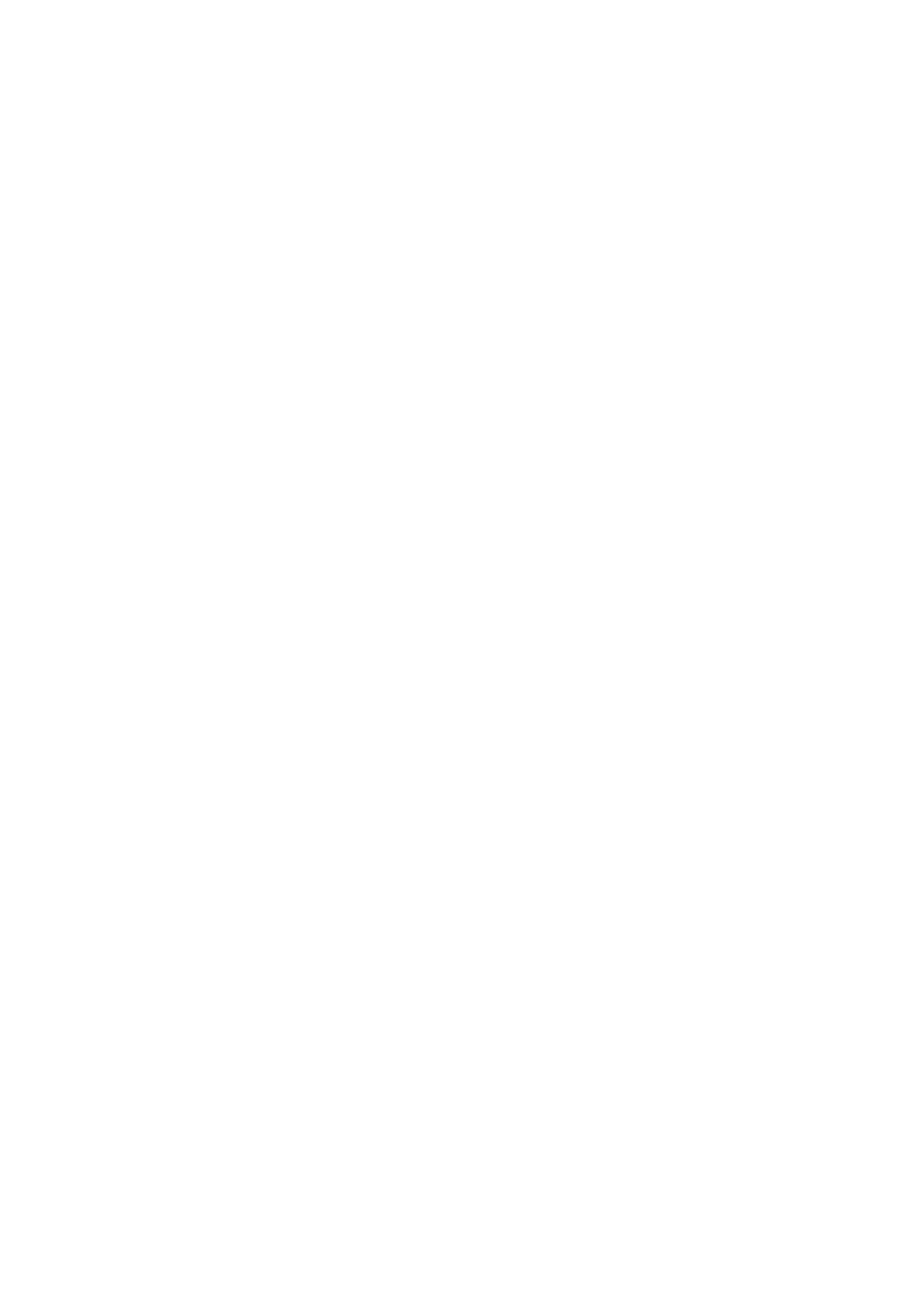- © 2008 **RIGOL** Technologies, Inc. All Rights Reserved.
- **RIGOL** products are protected by patent laws in and outside of the P.R. China.
- Information in this publication replaces all previous corresponding material.
- **RIGOL** Technologies, Inc. reserves the right to modify or change part of or all the specifications and pricing policies at company's sole decision.

**NOTE: RIGOL** is registered trademark of **RIGOL** Technologies, Inc.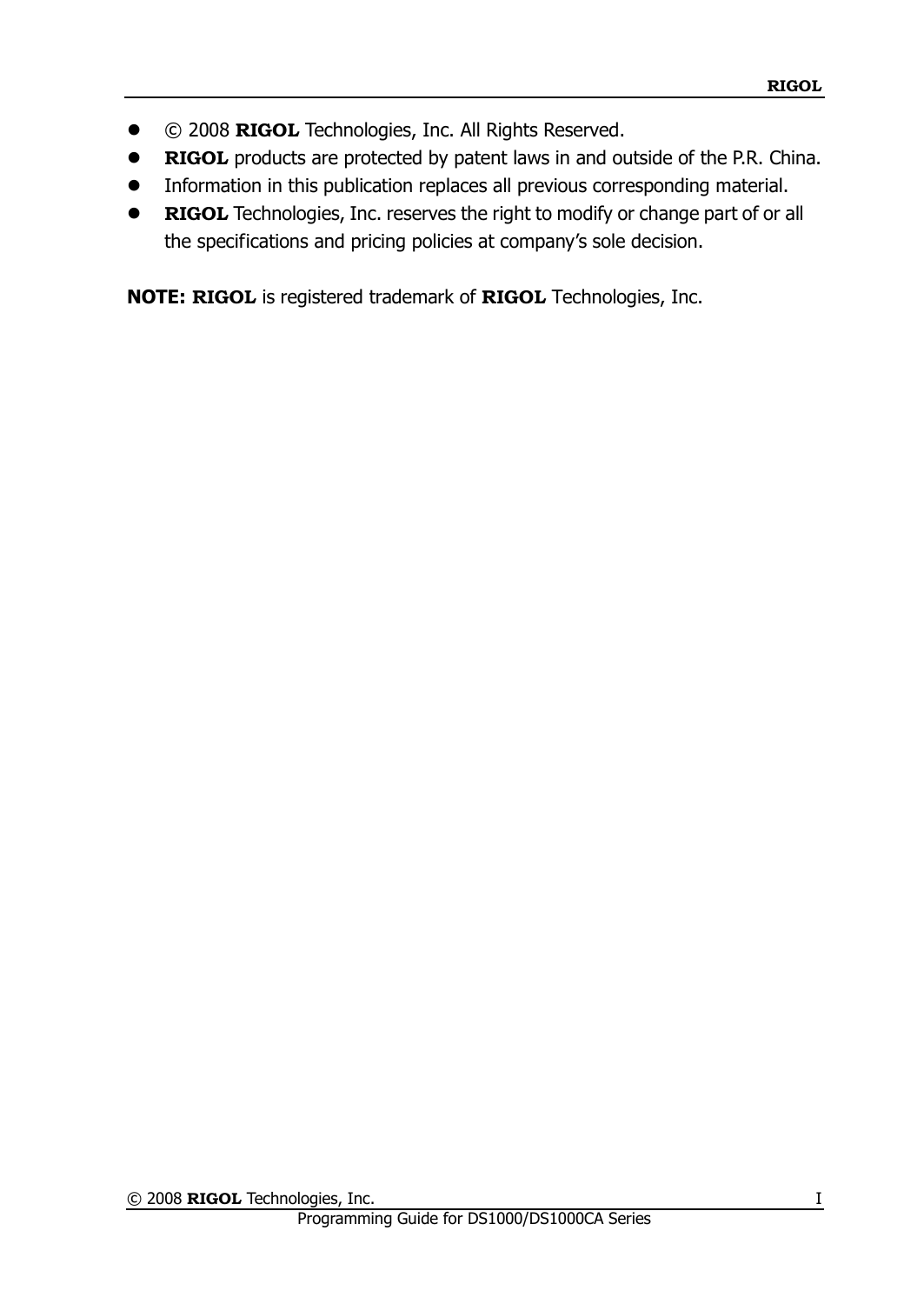## **Content**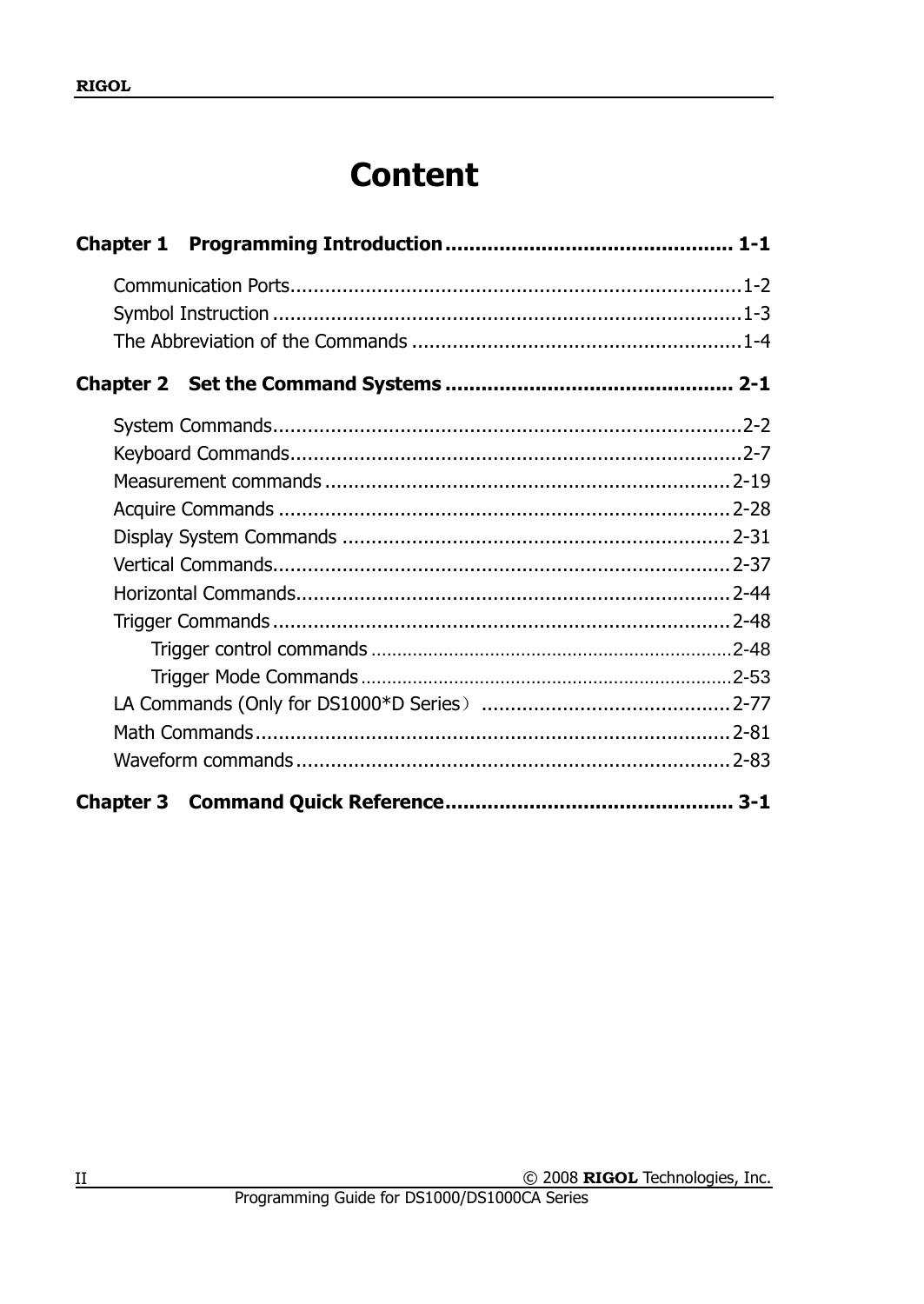## <span id="page-4-0"></span>**Chapter 1 Programming Introduction**

This book provides guidance to the remote control programming of the DS1000 and DS1000CA series digital oscilloscopes.

It includes the necessary conceptual information, the command structure for the subsystem and the case in the application. Users can carry on the remote control to the oscilloscope or do the further development according to this manual.

**NOTE: The Programming Reference is applicable to the Oscilloscope of the firmware version above 01.02.18.**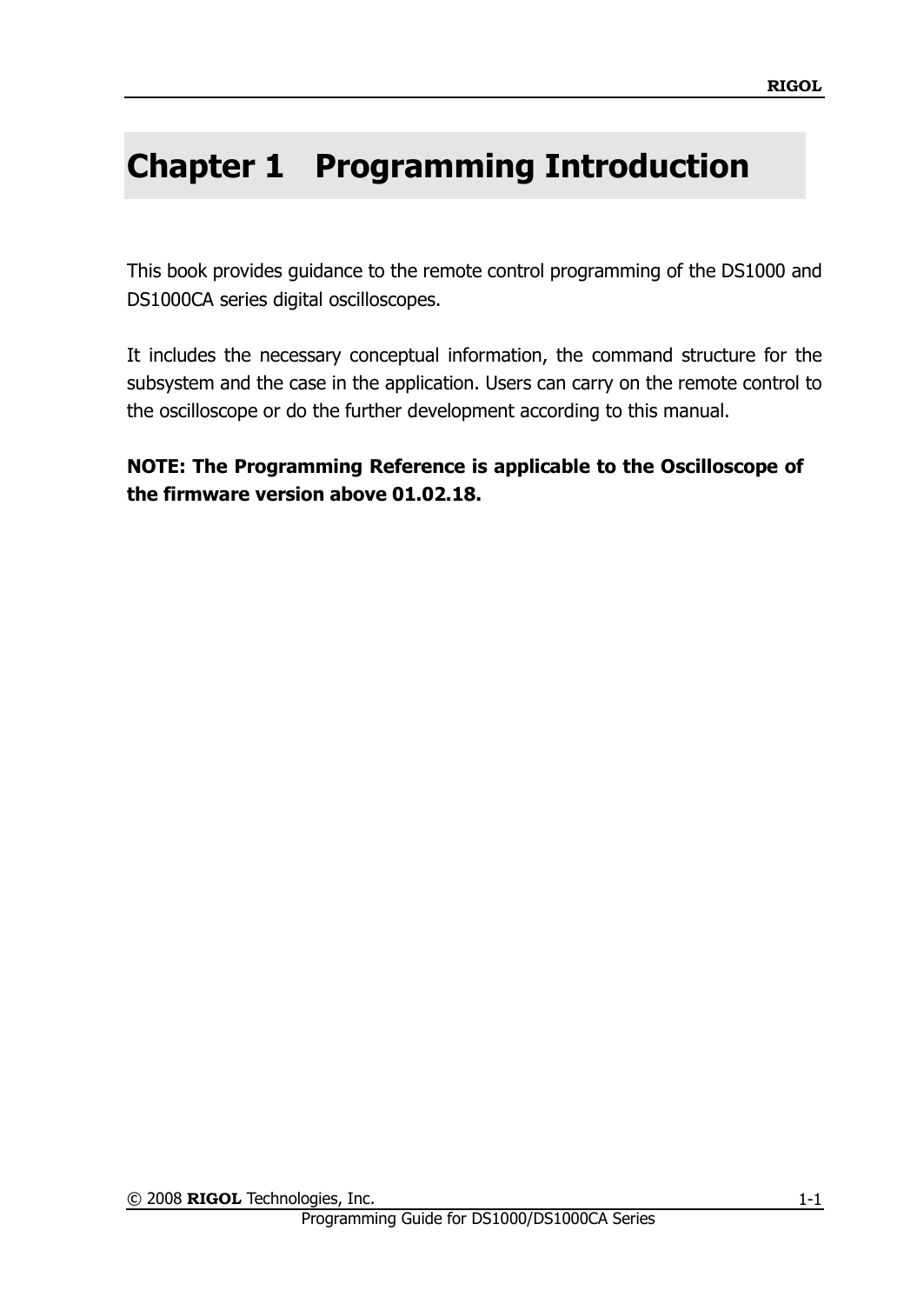## <span id="page-5-0"></span>**Communication Ports**

Computers communicate with the oscilloscope by sending and receiving messages over an I/O port, such as USB, GPIB port or a RS-232 port. Commands appear as ASCII character strings embedded inside the output statements of a "host" language available on your computer. The input commands of the host language are used to read responses from the oscilloscope.

Basic operations that you can do with a computer and an oscilloscope include:

- Set up the oscilloscope.
- Make measurements.
- Retrieve data (waveforms or measurements) from the oscilloscope.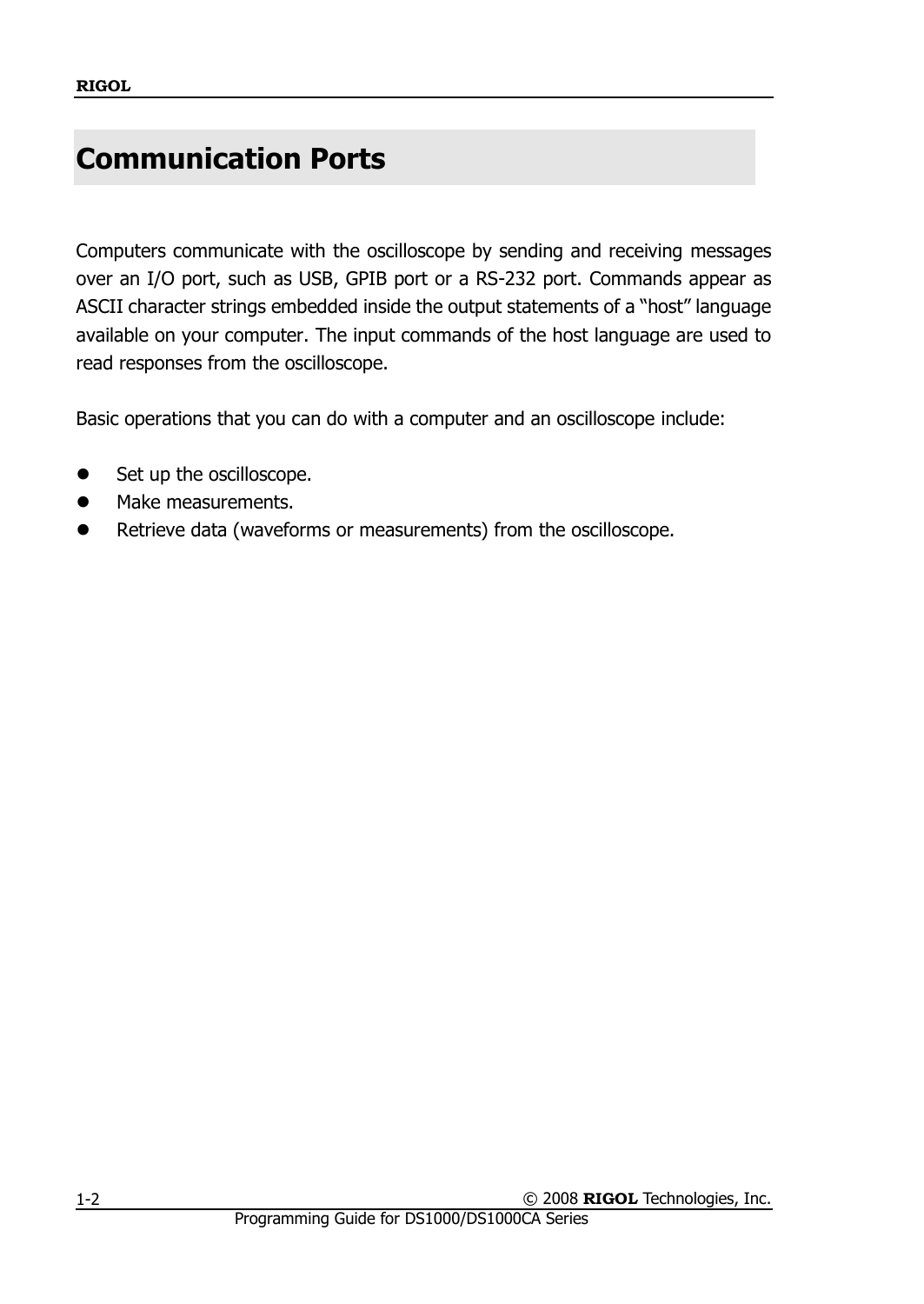## <span id="page-6-0"></span>**Symbol Instruction**

## **1. Command Separator :**

Commands usually begin with a colon (:). Queries are formed by adding a question mark (?) to the end of the commands. The return values of the queries are mostly expressed in scientific count such as 2.64e+00.

## **2. Blank Space** □

Blank space is used to separate the instruction from the program data. If the instruction does not require any program data, blank space is not needed.

## **3. Braces { }**

When several elements, separated by a vertical line (|) are enclosed by braces,  $\{\}$ , only one element may be selected. For example, {ON | OFF} indicates that only ON or OFF may be selected, not both.

## **4. Square Brackets [ ]**

Items enclosed in square brackets [ ] are optional.

## **5. Triangle Brackets < >**

Items enclosed in  $\lt$  > should be replaced by a numerical value or character string.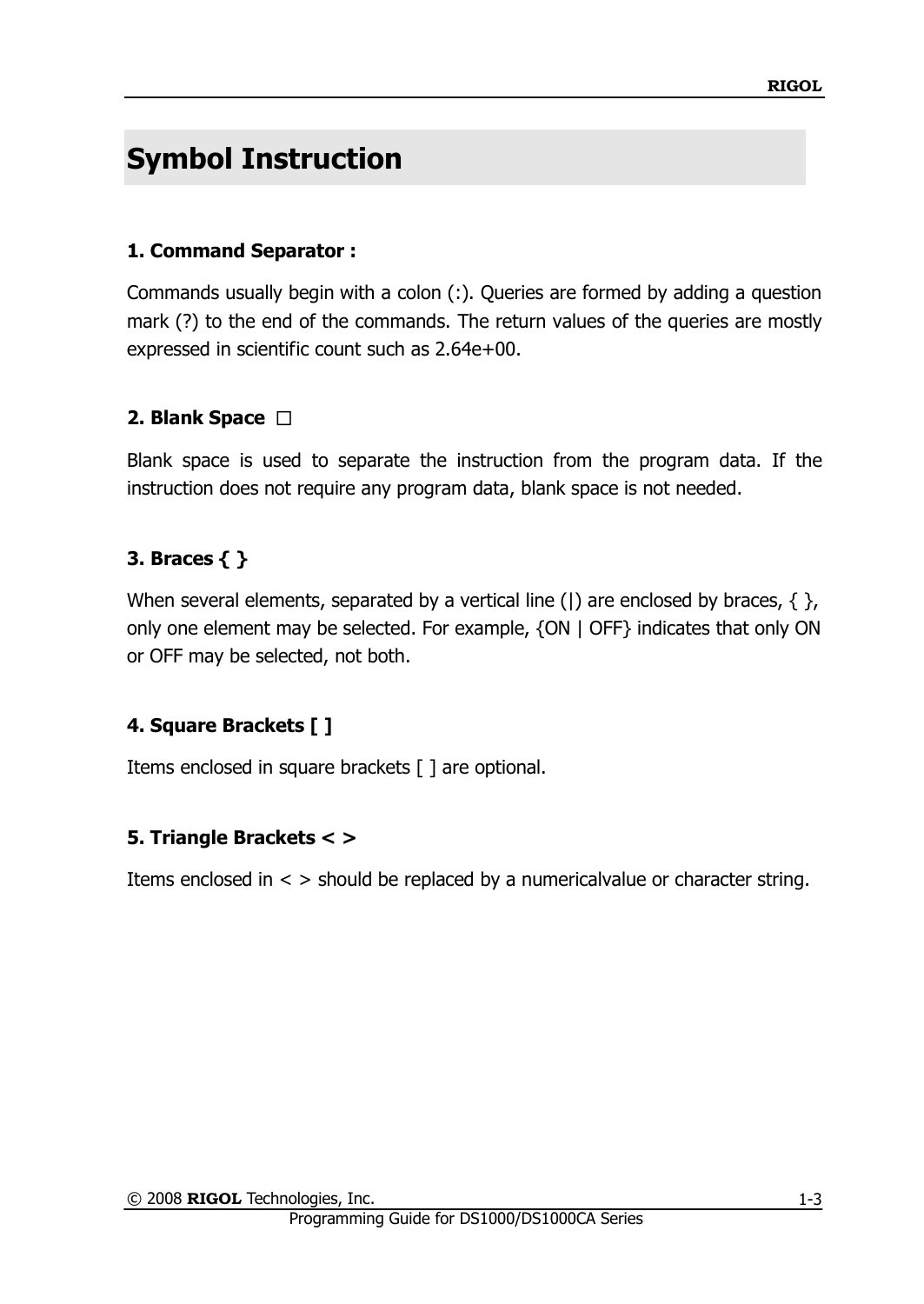## <span id="page-7-0"></span>**The Abbreviation of the Commands**

Some commands are too long to memory and spell. In order to reduce your work and memory difficulty, we set the abbreviation of the commands.

The abbreviation rule is to omit all the small letters in the instruction header. For example:

:TRIGger:ALTernation:SLOPe:LEVelA can be entered as:

:TRIG:ALT:SLOP:LEVA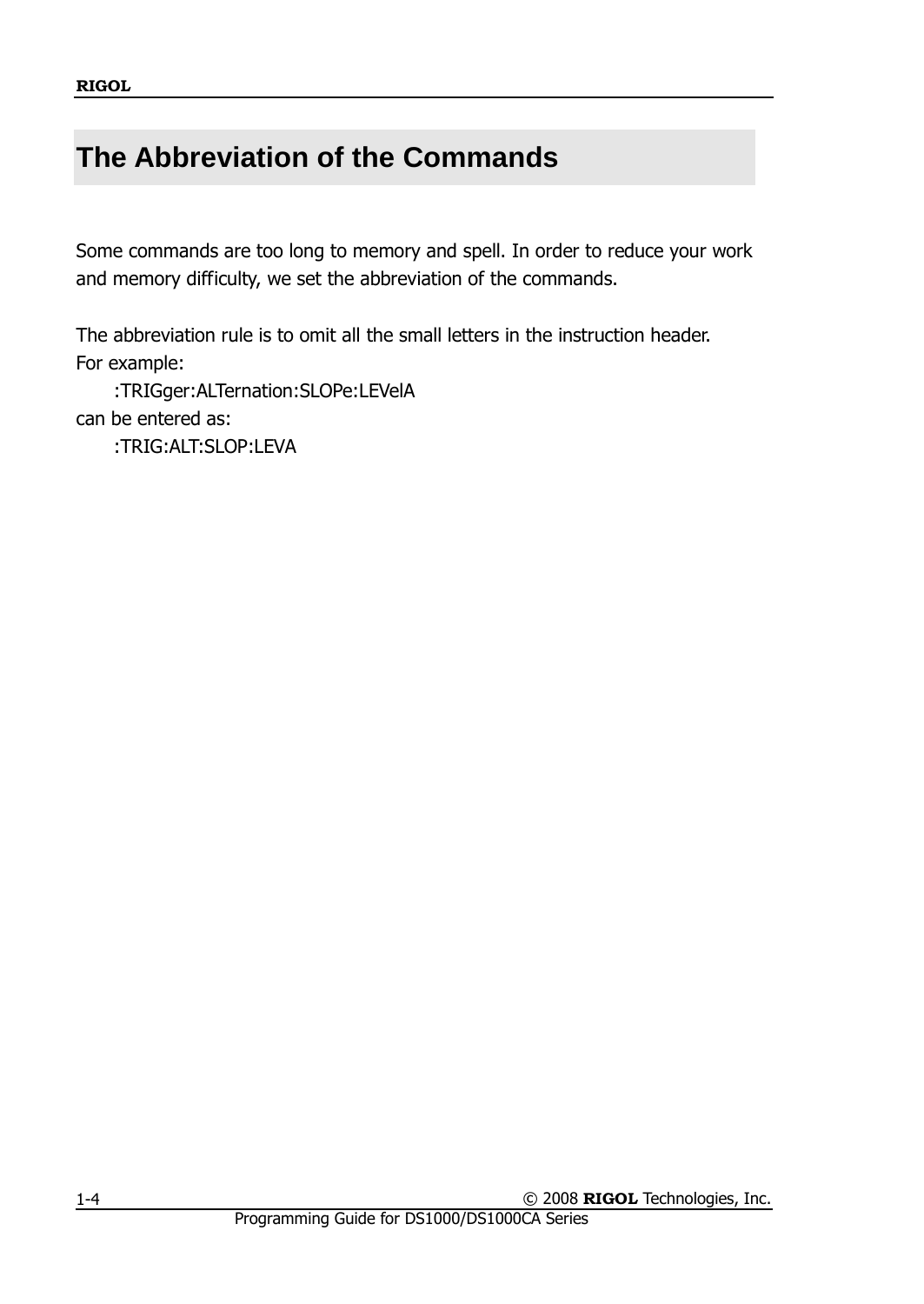## <span id="page-8-0"></span>**Chapter 2 Set the Command Systems**

For remote control programming, DS1000 and DS1000CA Series oscilloscopes have the following command groups:

- System Commands
- **•** Keyboard Commands
- **•** Measurement Commands
- **Acquire Commands**
- **•** Display Commands
- **•** Vertical Commands
- Horizontal Commands
- **Trigger Commands**
- LA Commands (Only for DS1000\*D Series)
- Math Commands
- Waveform Commands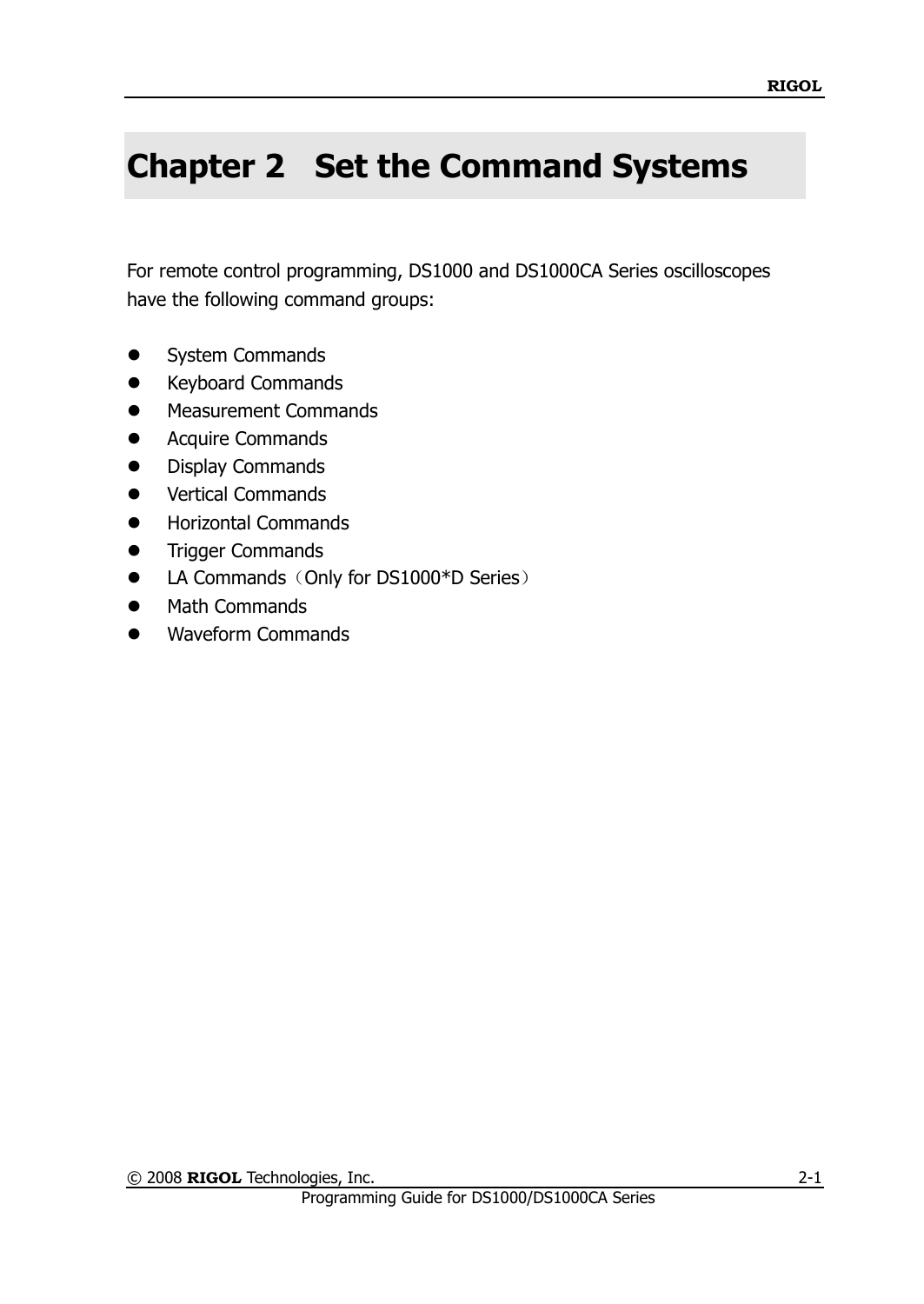## <span id="page-9-0"></span>**System Commands**

System commands are the fundamental commands for the operation of an oscilloscope. They can either be used as individual instructions or in conjunction with other instructions to form a script.

System Commands include:

- \*IDN?
- :RUN
- :STOP
- :AUTO
- :FORCetrig
- :Trig%50
- :HARDcopy
- :INFO:LANGuage
- :COUNter:ENABle
- :BEEP:ENABle
- :BEEP:ACTion

We will give specific explanations for each command in the following part.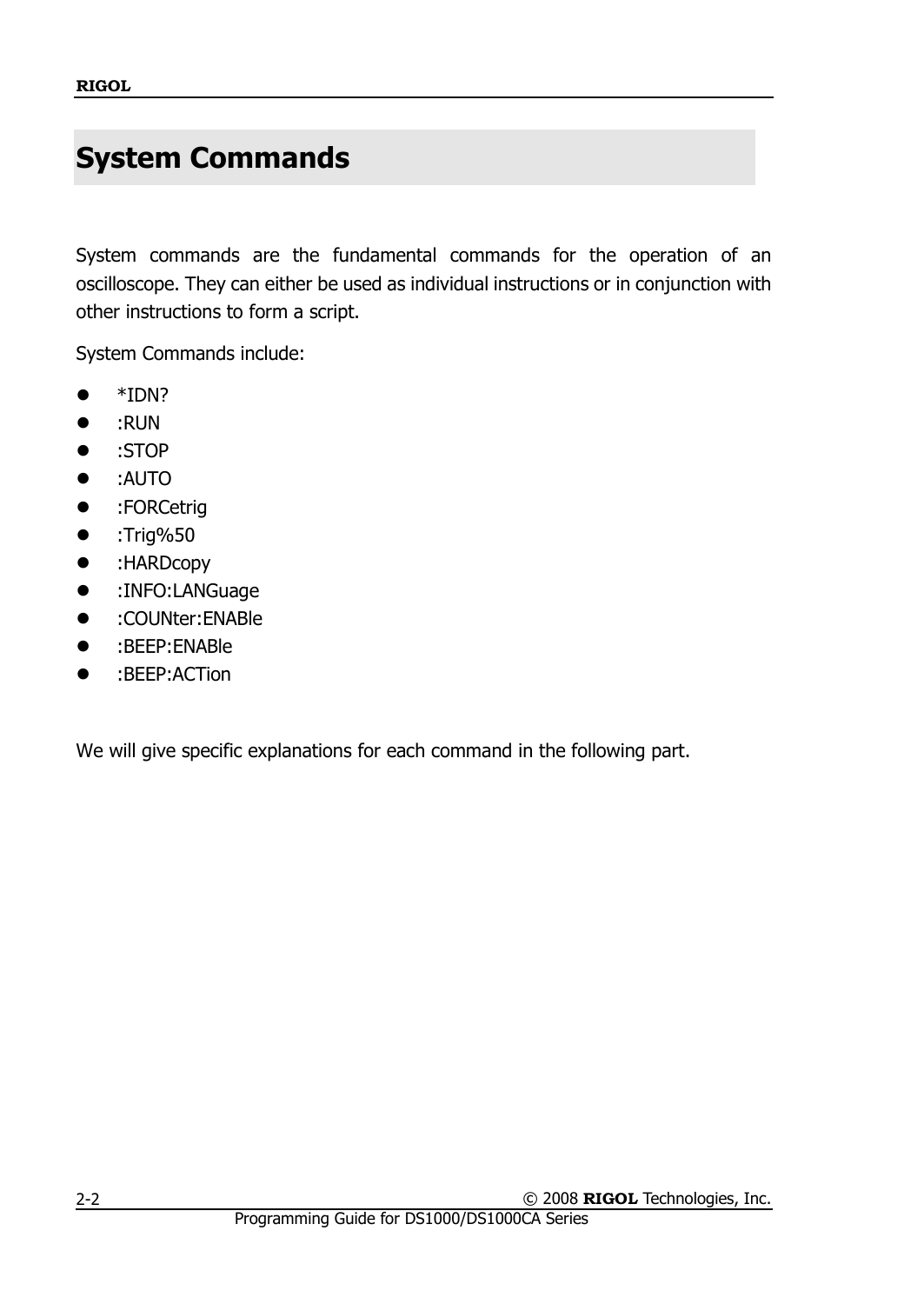## **1. \*IDN?**

**Command Format:**

\*IDN?

## **Explanation:**

The query returns the company name, oscilloscope model number, sequence number, and software revision number.

## **Returned Format:**

RIGOL TECHNOLOGIES,<model>,<sequence\_number>,<rev\_number>

## **Example:**

RIGOL TECHNOLOGIES, DS1102C, DS1102200000122, 03.03.05

## **2. :RUN**

**Command Format:**

:RUN

## **Explanation:**

The command initiates the oscilloscope to acquire waveform data according to its current settings. Acquisition runs continuously until the oscilloscope receives a :STOP command, or a single acquisition has occurred when the Trigger mode is set to "Single".

## **3. :STOP**

**Command Format:** :STOP

## **Explanation:**

The command controls the oscilloscope to stop acquiring data. To restart the acquisition, use the :RUN command.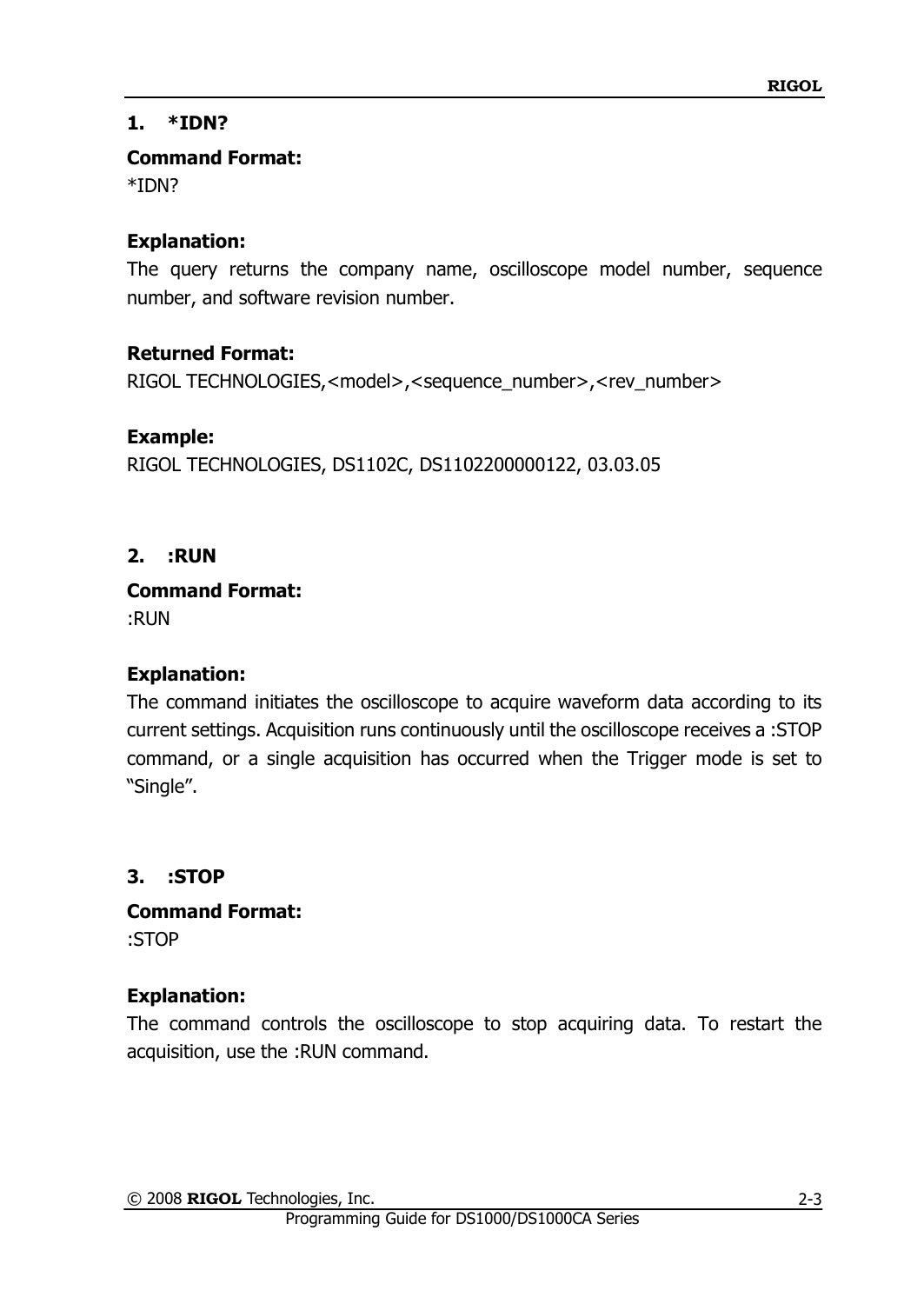#### **4. :AUTO**

**Command Format**:

:AUTO

#### **Explanation:**

The command controls the oscilloscope to evaluate all input waveforms characteristics and set the optimum conditions to display the waveforms.

#### **5. :FORCetrig**

**Command Format:** :FORCetrig

#### **Explanation:**

The command forces the oscilloscope to display a steady waveform when there is no suitable trigger condition. The usual trigger modes are "Normal" and "Single".

#### **6. :Trig%50**

**Command Format:** :Trig%50

## **Explanation:**

The command sets the trigger level to the vertical middle of the signal amplitude.

## **7. :HARDcopy**

**Command Format**:

:HARDcopy

#### **Explanation:**

The command is to extract the current information on the screen.

## **8. :INFO:LANGuage**

#### **Command Format:**

2-4

© 2008 **RIGOL** Technologies, Inc.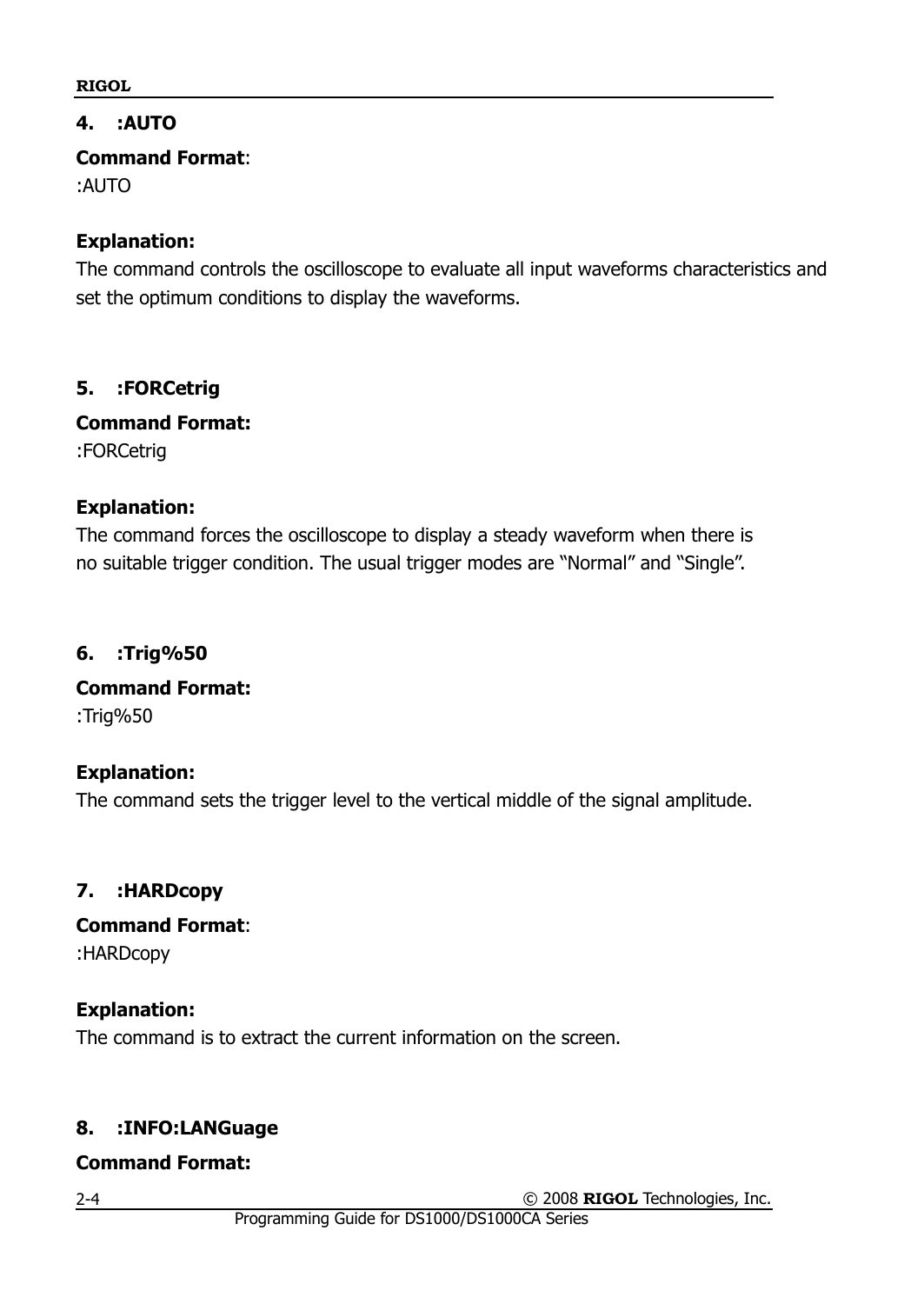:INFO:LANGuage□<lang>

## **Explanation:**

The command is to set the System language. The options are: "SIMPlifiedChinese", "TRADitionalChinese" and "ENGLish".

## **Query Format:**

:INFO:LANGuage?

## **Returned Format:**

Query returns "Simplified Chinese", "Traditional Chinese" or "English". The double quotes are not returned.

## **Example:**

:INFO:LANGuag□SimplifiedChinese Set the System language to SimplifiedChinese. :INFO:LANGuage? Query returns "Simplified Chinese".

## **9. :COUNter:ENABle**

#### **Command Format:** :COUNter:ENABle□{ON|OFF}

## **Explanation:**

This command is to turn the counter function on or off.

## **Query Format:**

:COUNter:ENABle?

## **Returned Format:**

Query returns "ON" or "OFF". The double quotes are not returned.

## **Example:**

:COUNter:ENABle? Query returns "ON"

:COUNter:ENABle□ON Enable the counter function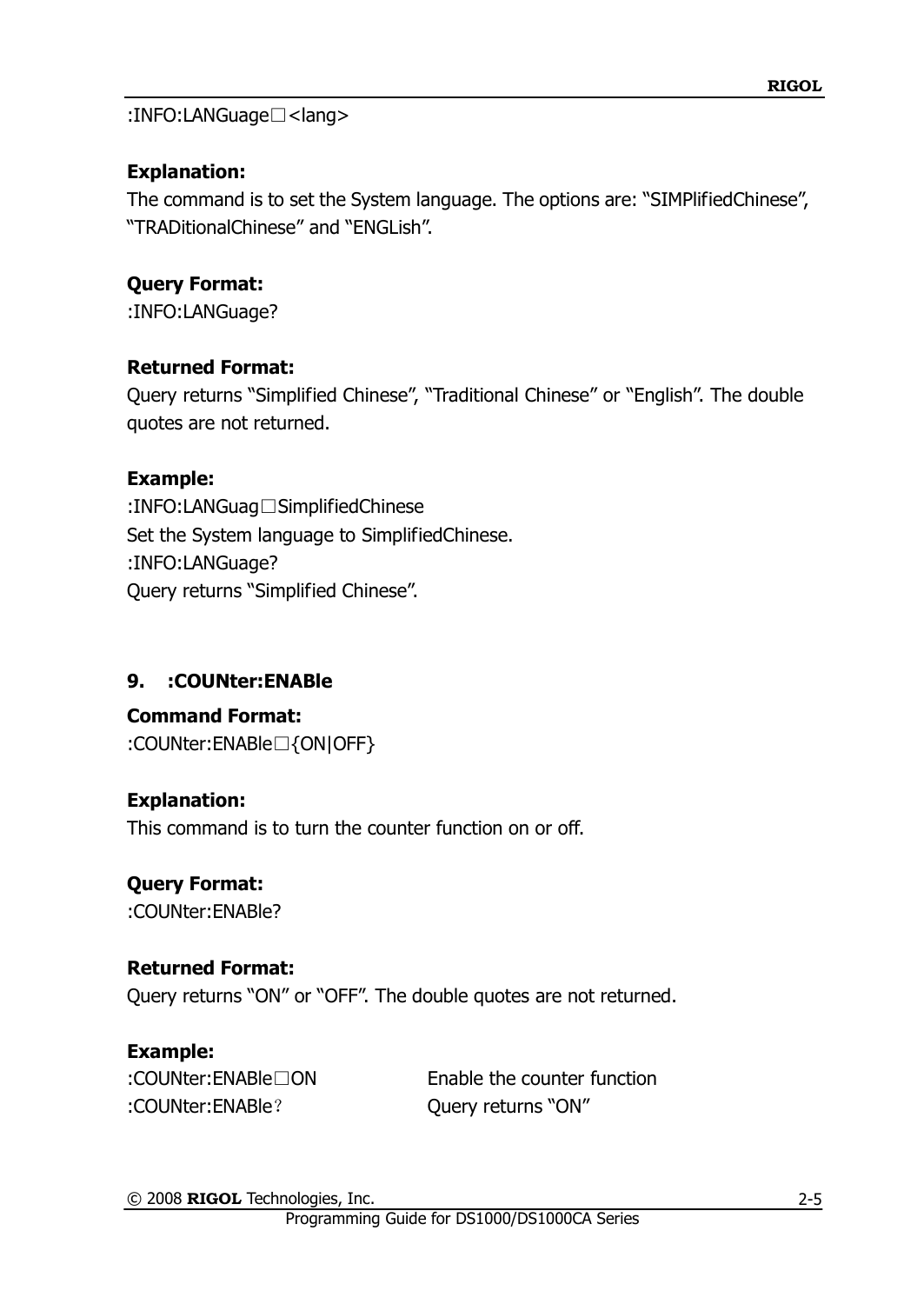#### **10. :BEEP:ENABle**

**Command Format:** :BEEP:ENABle□{ON|OFF}

#### **Explanation:**

This command is to turn the buzzer on or off.

## **Query Format:**

:BEEP:ENABle?

#### **Returned Format:**

Query returns "ON" or "OFF". The double quotes are not returned.

#### **Example:**

| BEEP:ENABLE   |  |
|---------------|--|
| :BEEP:ENABle? |  |

Turn the buzzer On Query returns "ON"

#### **11. :BEEP:ACTion**

## **Command Format:**

:BEEP:ACTion

#### **Explanation:**

This command is to control the buzzer to sound once (no matter the buzzer is on or off).

© 2008 **RIGOL** Technologies, Inc.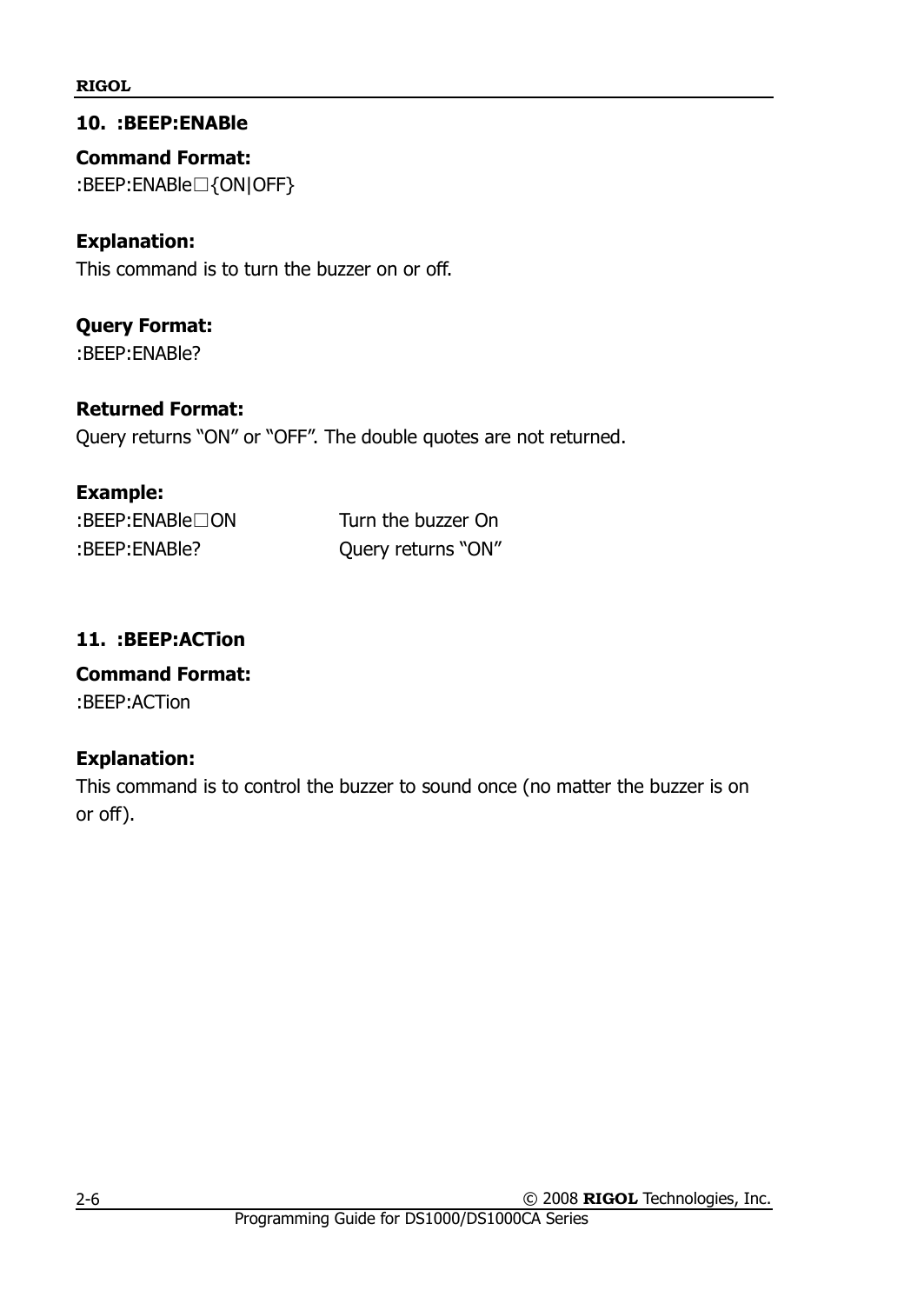## <span id="page-14-0"></span>**Keyboard Commands**

The Keyboard Commands are the controls of the keys and knobs on the front panel of the oscilloscope.

Keyboard Commands include:

- 
- 
- 
- 
- 
- 
- 
- 
- 
- 
- 
- 
- 
- 
- 
- 
- 
- 
- 
- 
- :KEY:MNUTRIG :KEY:OFF
- :KEY:Trig%50
- :KEY:LOCK :KEY:FORCe
- :KEY:RUN :KEY:V\_POS\_INC
- :KEY:AUTO :KEY:V\_POS\_DEC
- :KEY:CHANnel1 :KEY:V\_SCALE\_INC
- :KEY:CHANnel2 :KEY:V\_SCALE\_DEC
- :KEY:MATH :KEY:H\_SCALE\_INC
	- :KEY:REF :KEY:H\_SCALE\_DEC
	- :KEY:F1 :KEY:TRIG\_LVL\_INC
	- :KEY:F2 :KEY:TRIG\_LVL\_DEC
	- :KEY:F3 :KEY:H\_POS\_INC
	- :KEY:F4 :KEY:H\_POS\_DEC
- :KEY:F5 :KEY:PROMPT\_V
	- :KEY:MNUoff :KEY:PROMPT\_H
	- :KEY:MEASure :KEY:FUNCtion
- :KEY:CURSor :KEY:+FUNCtion
- :KEY:ACQuire :KEY:-FUNCtion
- :KEY:DISPlay :KEY:LA(only for DS1000\*D series)
- :KEY:STORage :KEY:PROMPT\_V\_POS
- :KEY:UTILity :KEY:PROMPT\_H\_POS
	- :KEY:MNUTIME :KEY:PROMPT\_TRIG\_LVL
		-

We will give specific explanations for each command in the following part.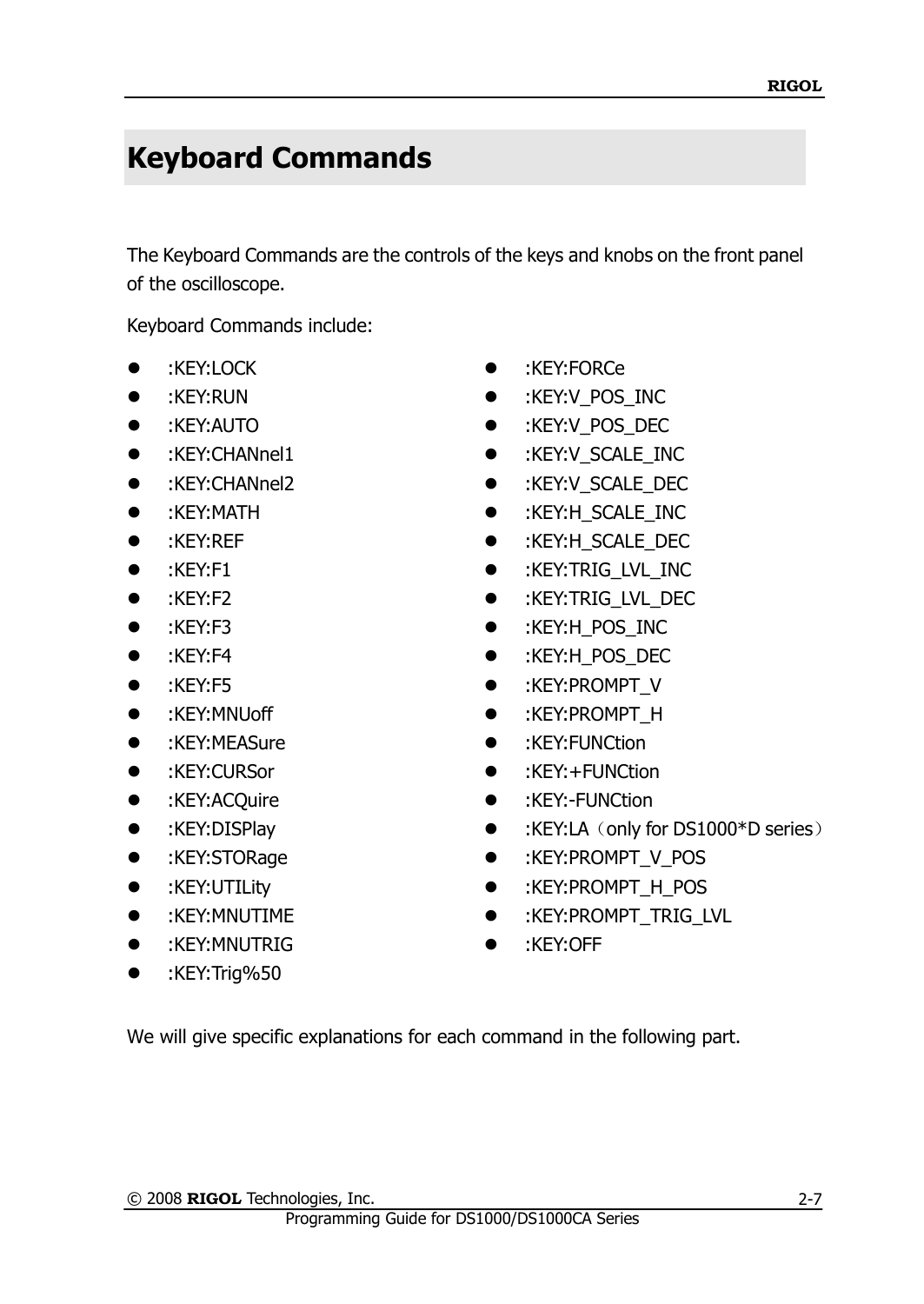#### **1. :KEY:LOCK**

**Command Format:** :KEY:LOCK□{ENABle|DISable}

#### **Explanation:**

This command is to enable or disable the remote control of the front panel keys.

## **Query Format:**

:KEY:LOCK?

#### **Returned Format:**

Query returns "ENABle". The double quotes are not returned.

#### **Example:**

| :KEY:LOCK□ENABle |  |
|------------------|--|
| :KEY:LOCK?       |  |

Enable the key on the front panel Query returns "ENABLE"

#### **2. :KEY:RUN**

**Command Format:** :KEY:RUN

#### **Explanation:**

This command is to control the **RUN/STOP** mode of the oscilloscope. Toggle between RUN/STOP every time this command is sent.

#### **3. :KEY:AUTO**

**Command Format:** :KEY:AUTO

#### **Explanation:**

This command is equivalent to the **AUTO** key, enables the oscilloscope to set the optimum conditions to display the input signal (waveform).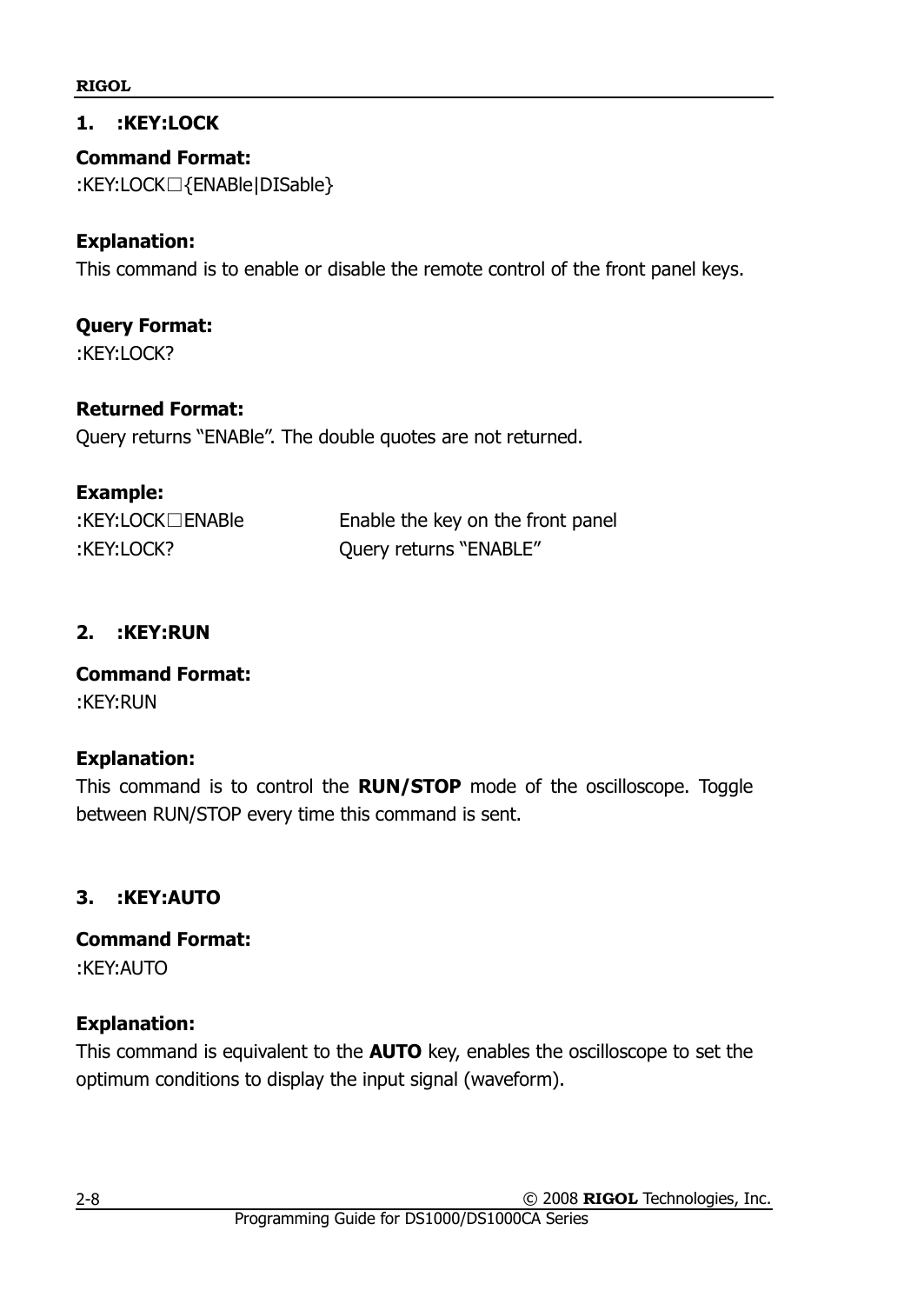#### **4. :KEY:CHANnel1**

#### **Command Format:**

:KEY:CHANnel1

## **Explanation:**

This command is to set the **Channel 1** and the menu on or off.

## **5. :KEY:CHANnel2**

## **Command Format:**

:KEY:CHANnel2

## **Explanation:**

This command is to set the **Channel 2** and the menu on or off.

## **6. :KEY:MATH**

**Command Format:** :KEY:MATH

## **Explanation:**

This command is to set the **Math** function and the menu on or off.

## **7. :KEY:REF**

#### **Command Format:** :KEY:REF

## **Explanation:**

This command is to set the **Reference** waveform function and the menu on or off.

## **8. :KEY:F1**

#### **Command Format:** :KEY:F1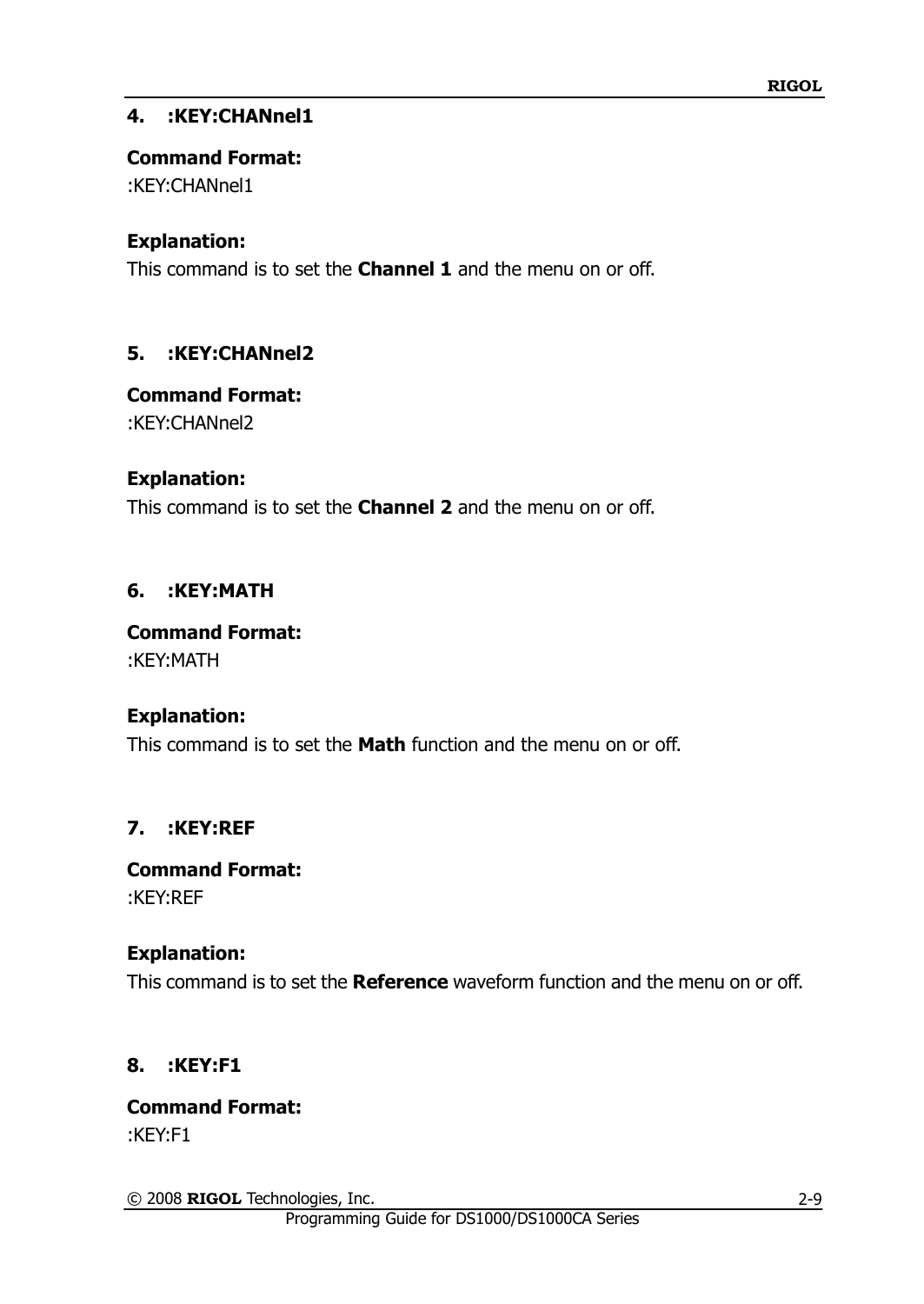#### **Explanation:**

This command is similar to press and select the option of Menu F1. Repeating this command would enter next level of menu.

#### **9. :KEY:F2**

**Command Format:** :KEY:F2

#### **Explanation:**

This command is similar to press and select the option of Menu F2. Repeating this command would enter next level of menu.

#### **10. :KEY:F3**

## **Command Format:**

:KEY:F3

#### **Explanation:**

This command is similar to press and select the option of Menu F3. Repeating this command would enter next level of menu.

#### **11. :KEY:F4**

#### **Command Format:**

:KEY:F4

#### **Explanation:**

This command is similar to press and select the option of Menu F4. Repeating this command would enter next level of menu.

## **12. :KEY:F5**

**Command Format:** :KEY:F5

#### **Explanation:**

2-10

© 2008 **RIGOL** Technologies, Inc.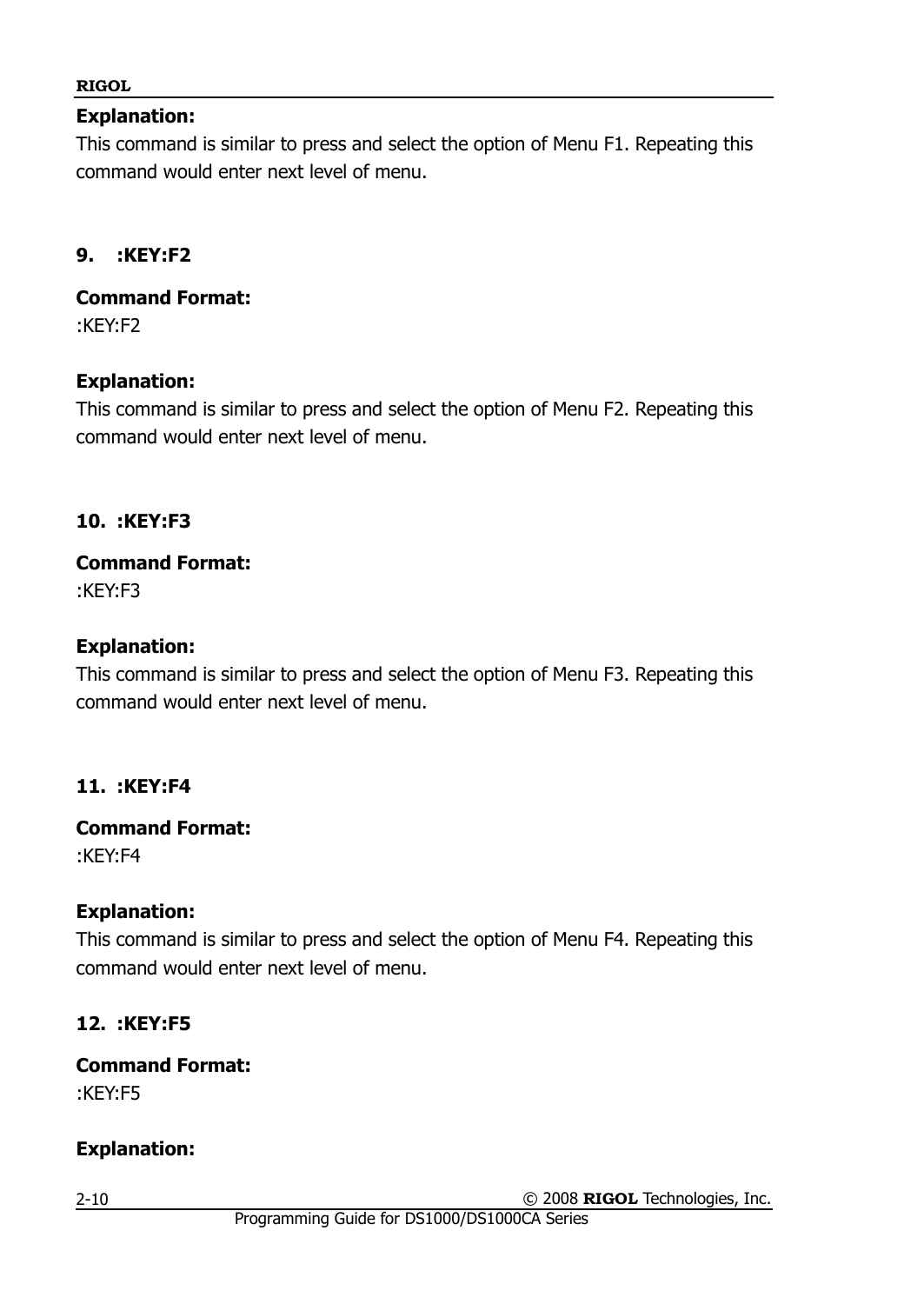This command is similar to press and select the option of Menu F5. Repeating this command would enter next level of menu.

#### **13. :KEY:MNUoff**

**Command Format:** :KEY:MNUoff

#### **Explanation:**

This command is to set the menu on or off.

#### **14. :KEY:MEASure**

## **Command Format:** :KEY:MEASure

#### **Explanation:**

This command is to set the **Measurement** function and the menu on or off.

#### **15. :KEY:CURSor**

#### **Command Format:** :KEY:CURSor

#### **Explanation:**

This command is to set the **Cursor** function and the menu on or off. Select the cursor mode by repeating the command.

## **16. :KEY:ACQuire**

## **Command Format:**

:KEY:ACQuire

#### **Explanation:**

This command is to set the **Acquirement** function and the menu on or off.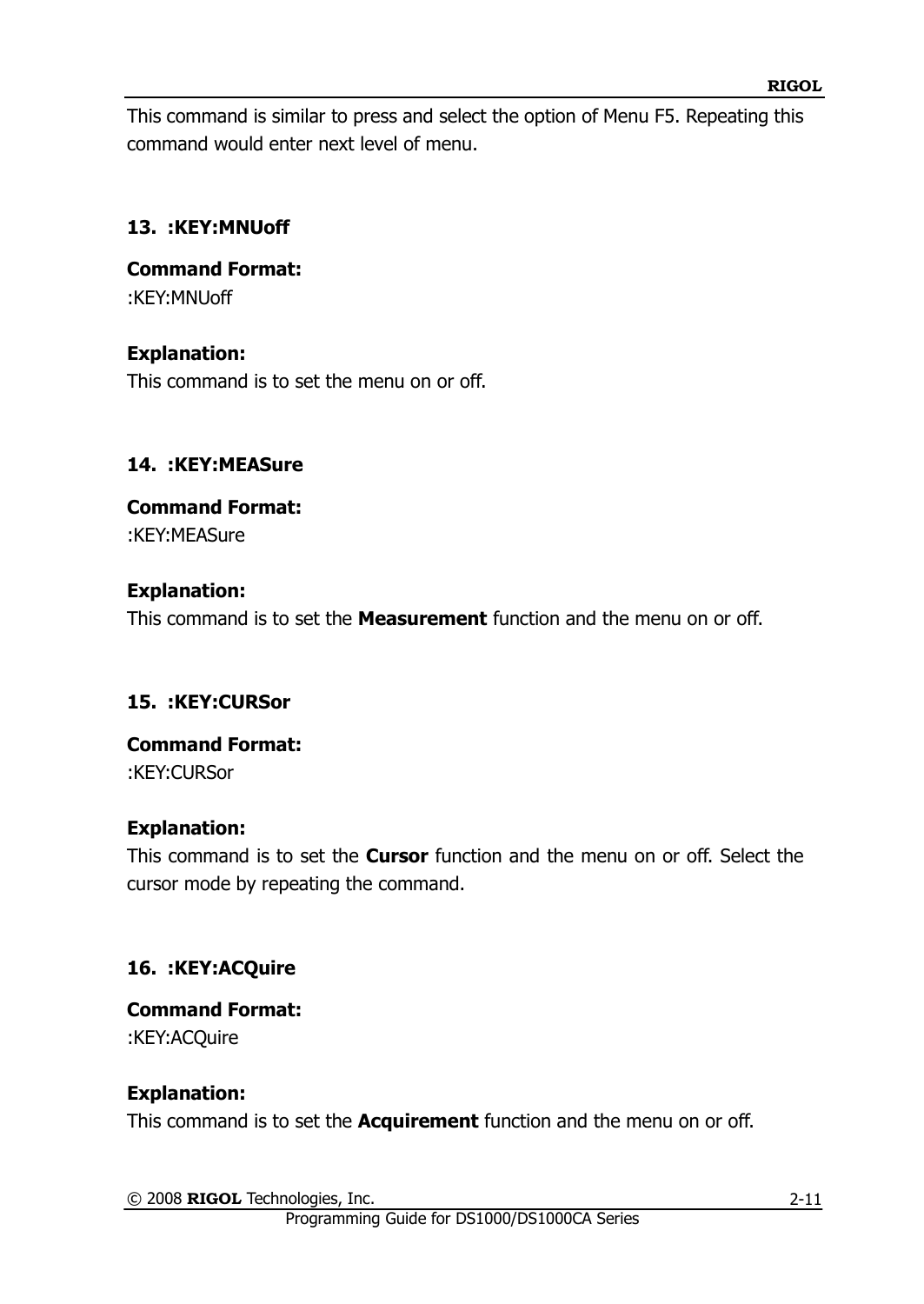#### **17. :KEY:DISPlay**

#### **Command Format:**

:KEY:DISPlay

#### **Explanation:**

This command is to set the **Display** function and the menu on or off.

#### **18. :KEY:STORage**

#### **Command Format:**

:KEY:STORage

## **Explanation:**

This command is to set the **Storage** function and the menu on or off.

## **19. :KEY:UTILity**

## **Command Format:**

:KEY:UTILity

## **Explanation:**

This command is to initiate the system **Utility** function and the menu on or off.

## **20. :KEY:MNUTIME**

#### **Command Format:** :KEY:MNUTIME

## **Explanation:**

This command is to set the delayed scan function and the menu on or off.

## **21. :KEY:MNUTRIG**

## **Command Format:**

:KEY:MNUTRIG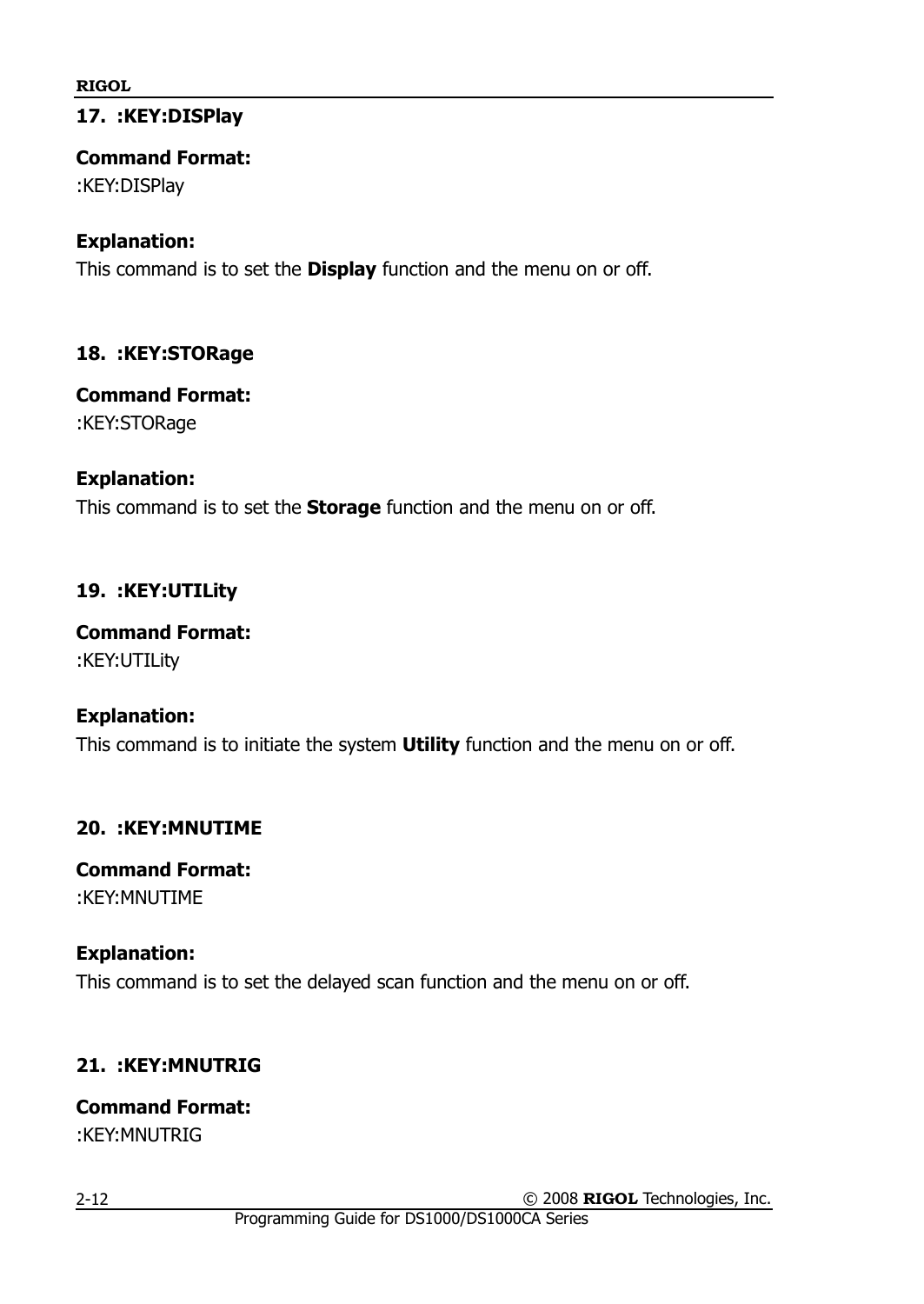#### **Explanation:**

This command is to set the **Trigger** function and the menu on or off.

#### **22. :KEY:Trig%50**

**Command Format:** :KEY:Trig%50

#### **Explanation:**

This command is to set the trigger level to the mid point of the trigger signal amplitude.

#### **23. :KEY:FORCe**

## **Command Format:**

:KEY:FORCe

#### **Explanation:**

This command is to release the locked mode of remote control.

## **24. :KEY:V\_POS\_INC**

## **Command Format:**

:KEY:V\_POS\_INC

#### **Explanation:**

This command is to move the waveform display up gradually.

## **25. :KEY:V\_POS\_DEC**

**Command Format**: :KEY:V\_POS\_DEC

#### **Explanation:**

This command is to move the waveform display down gradually.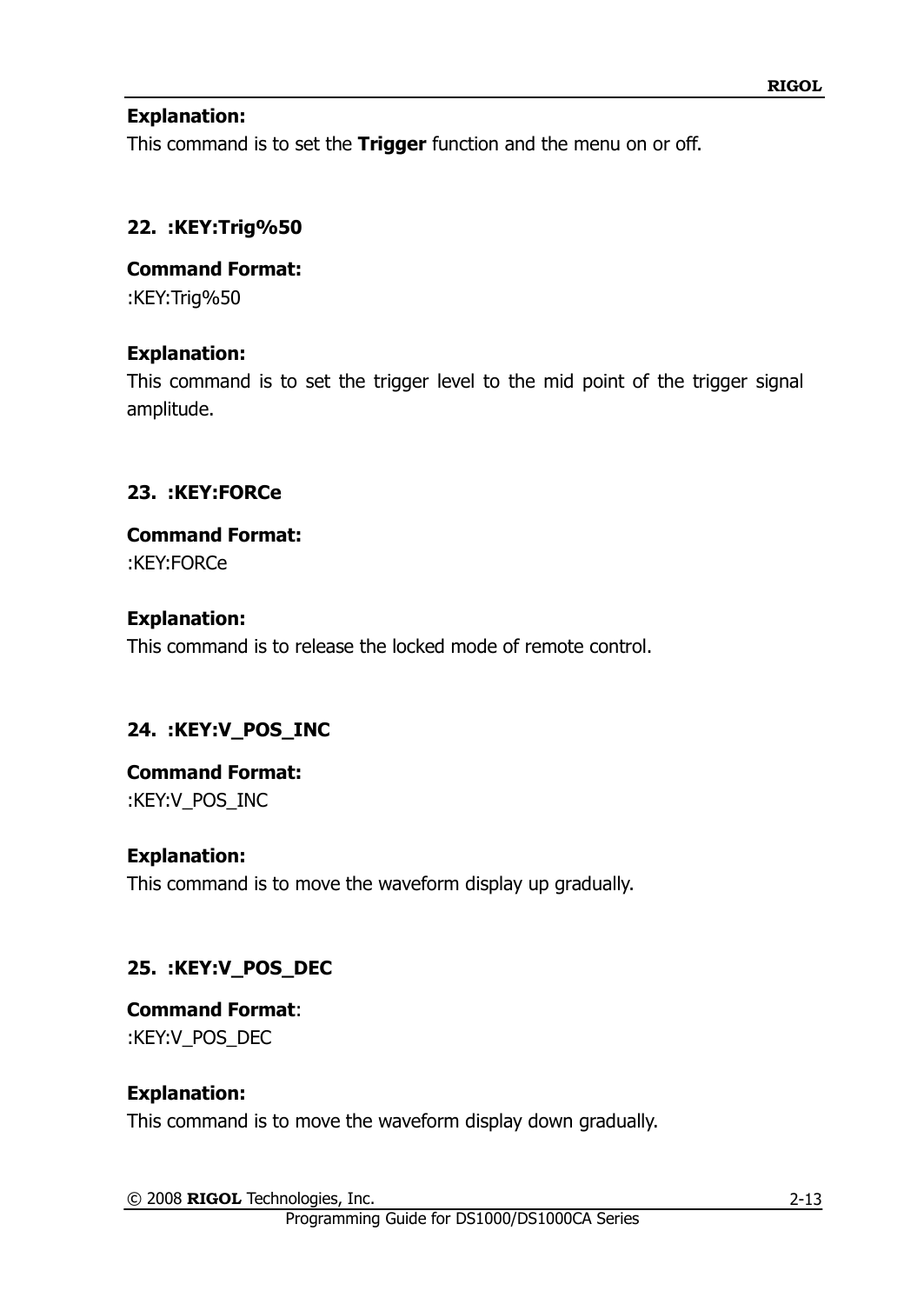## **26. :KEY:V\_SCALE\_INC**

#### **Command Format:**

:KEY:V\_SCALE\_INC

## **Explanation:**

This command is to increase the vertical scale of the current channel with the 5-2-1 step sequence.

## **27. :KEY:V\_SCALE\_DEC**

## **Command Format:**

:KEY:V\_SCALE\_DEC

## **Explanation:**

This command is to decrease the vertical scale of the current channel with the 5-2-1 step sequence.

## **28. :KEY:H\_SCALE\_INC**

**Command Format:** :KEY:H\_SCALE\_INC

## **Explanation:**

This command is to increase the horizontal scale of the current channel with the 5-2-1 step sequence.

## **29. :KEY:H\_SCALE\_DEC**

**Command Format:** :KEY:H\_SCALE\_DEC

## **Explanation:**

This command is to decrease the horizontal scale of the current channel with the 5-2-1 step sequence.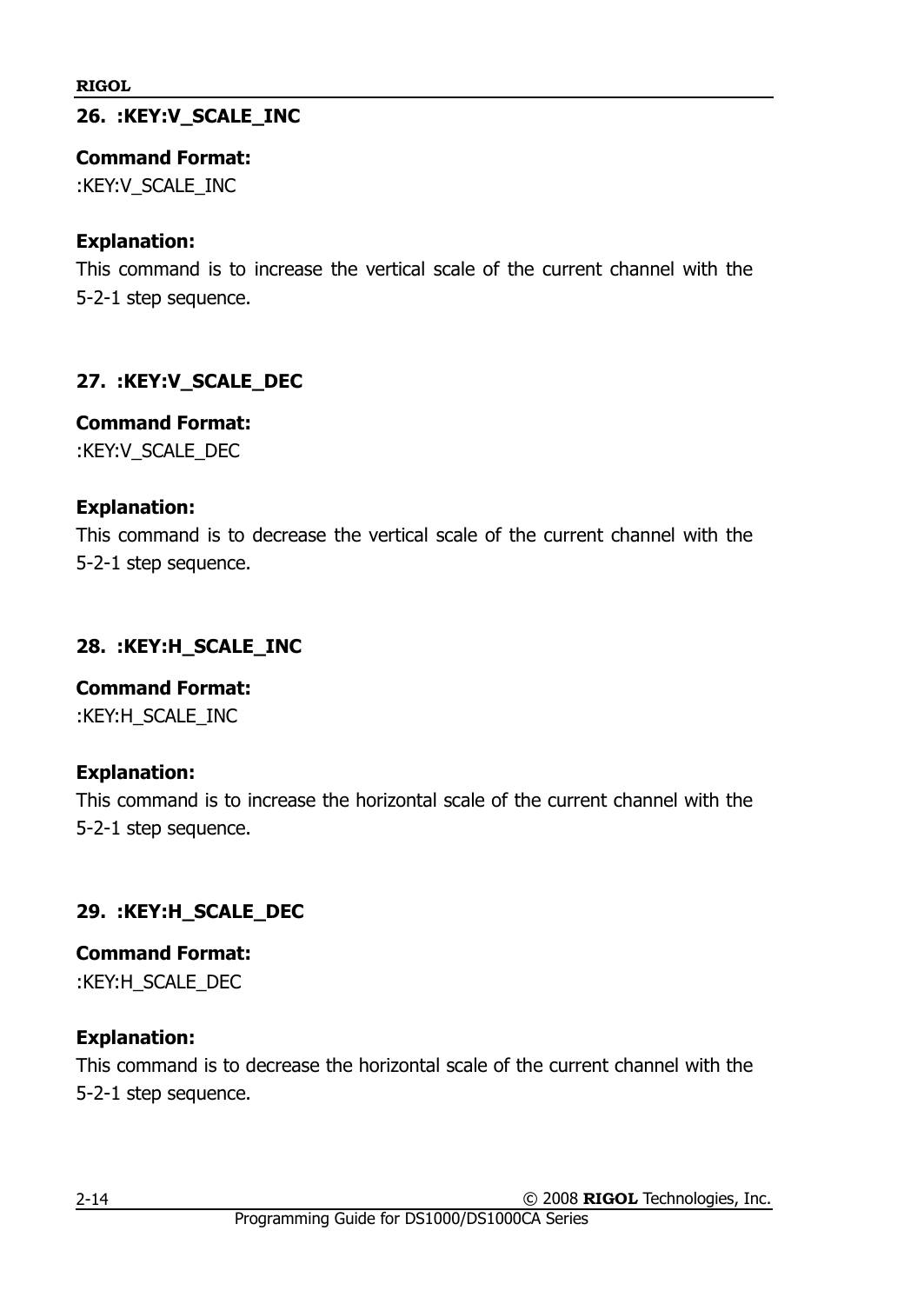#### **30. :KEY:TRIG\_LVL\_INC**

#### **Command Format:**

:KEY:TRIG\_LVL\_INC

#### **Explanation:**

This command is to increase the trigger level gradually.

## **31. :KEY:TRIG\_LVL\_DEC**

#### **Command Format:**

:KEY:TRIG\_LVL\_DEC

#### **Explanation:**

This command is to decrease the trigger level gradually.

## **32. :KEY:H\_POS\_INC**

**Command Format:** :KEY:H\_POS\_INC

#### **Explanation:**

This command is to increase the horizontal offset of the current channel gradually.

## **33. :KEY:H\_POS\_DEC**

**Command Format:** :KEY:H\_POS\_DEC

#### **Explanation:**

This command is to decrease the horizontal offset of the current channel with gradually.

## **34. :KEY:PROMPT\_V**

**Command Format:** :KEY:PROMPT\_V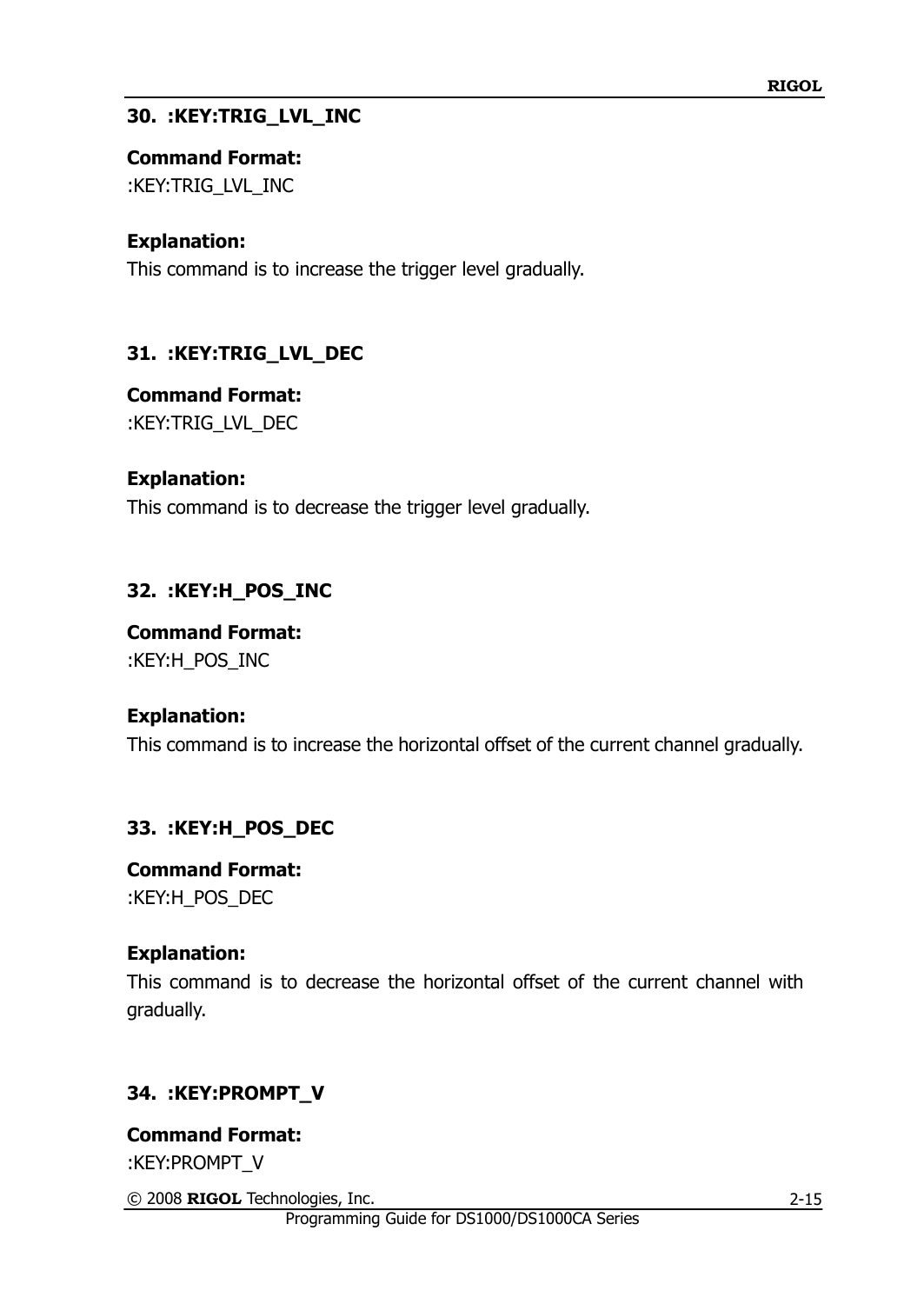#### **Explanation:**

This command is to toggle the vertical scale Coarse/Fine. Coarse step sequence is 1-2-5, Fine is to adjust gradually.

#### **Example:**

Suppose the current mode is coarse, send the commands as follows: :KEY:PROMPT\_V Toggle to fine :KEY:V\_SCALE\_INC Adjust the vertical scale gradually

#### **35. :KEY:PROMPT\_H**

#### **Command Format:** :KEY:PROMPT\_H

## **Explanation:**

This command is to set the delayed scan on or off.

## **36. :KEY:FUNCtion**

## **Command Format:**

:KEY:FUNCtion

#### **Explanation:**

This command is to select the multi-function knob.

## **37. :KEY:+FUNCtion**

#### **Command Format:** :KEY:+FUNCtion

## **Explanation:**

This command is to increase the offset of the multi-function knob. (Equivalent turning the knob clockwise)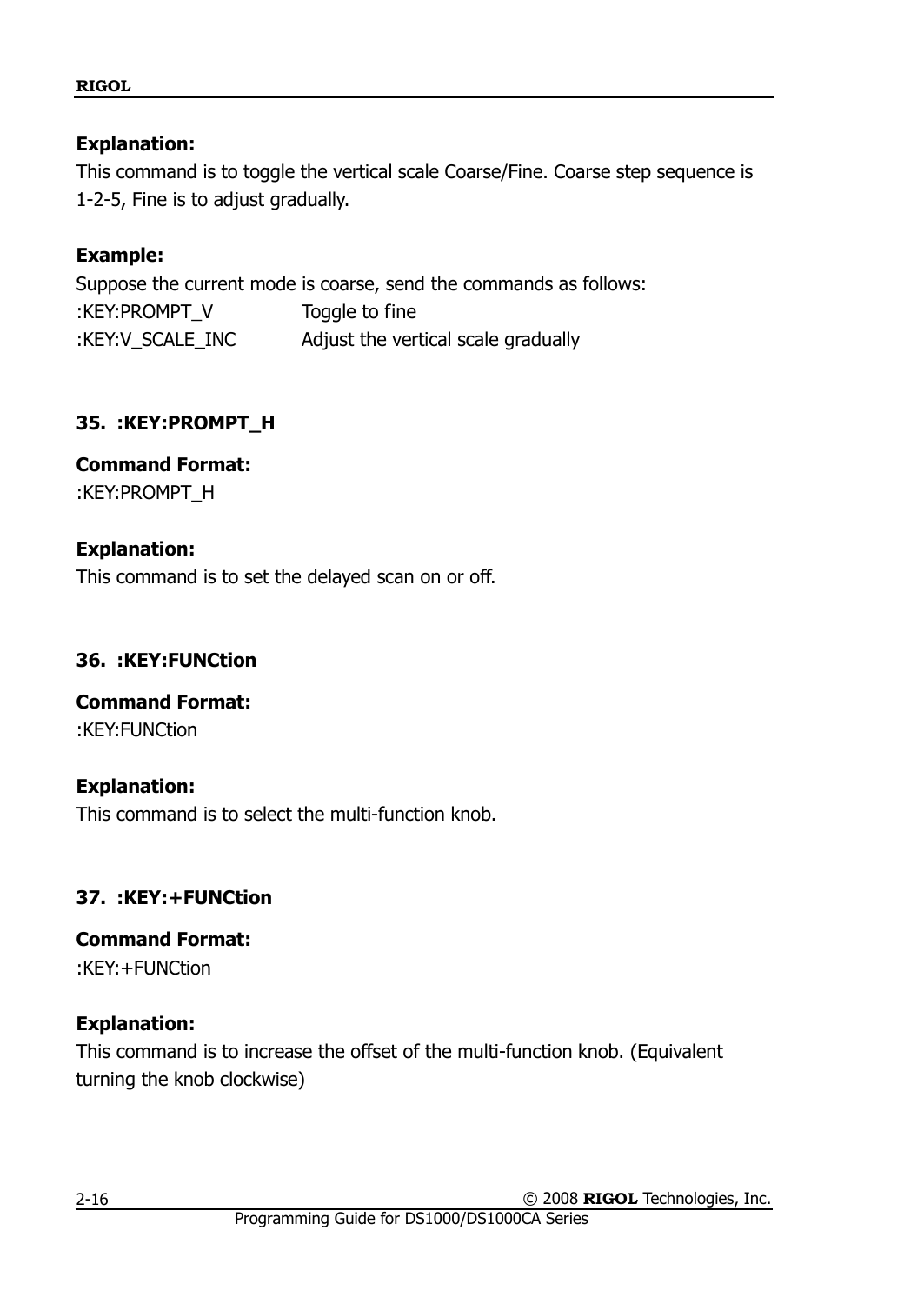## **38. :KEY:-FUNCtion**

#### **Command Format:**

:KEY:-FUNCtion

## **Explanation:**

This command is to decrease the offset of the multi-function knob. (Equivalent turning the knob anti-clockwise)

## **39. :KEY:LA**

**Command Format:** :KEY:LA

## **Explanation:**

This command is to set the **LA** function and the menu on or off.

## **40. :KEY:PROMPT\_V\_POS**

**Command Format:** :KEY:PROMPT\_V\_POS

## **Explanation:**

This command is to re-set the vertical display of the waveform (analog channel) to the zero point.

## **41. :KEY:PROMPT\_H\_POS**

**Command Format:** :KEY:PROMPT\_H\_POS

## **Explanation:**

This command is to adjust the trigger offset (or the delayed scan offset) to the horizontal zero point.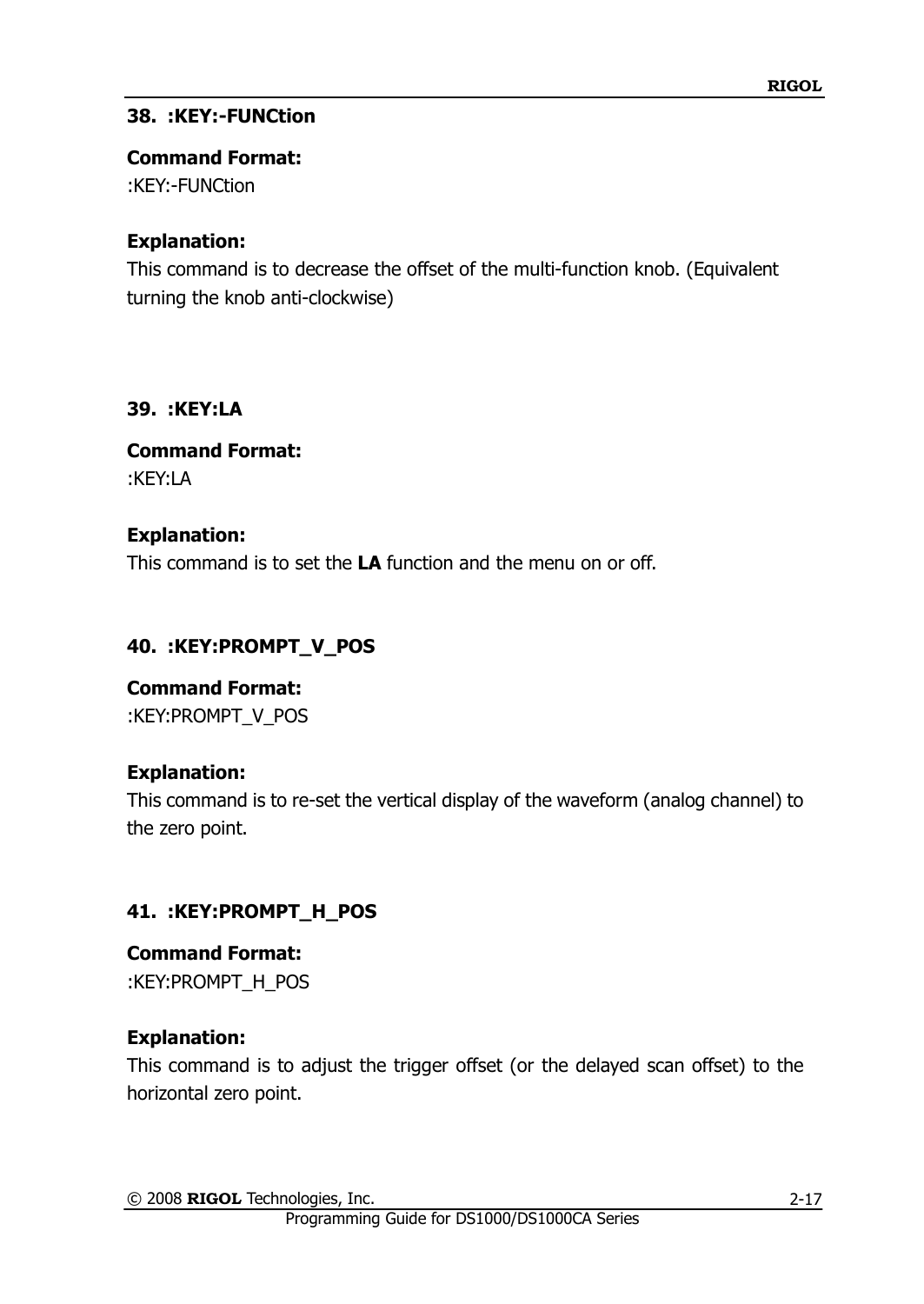## **42. :KEY:PROMPT\_TRIG\_LVL**

#### **Command Format:**

:KEY:PROMPT\_TRIG\_LVL

#### **Explanation:**

This command is to adjust the trigger level to the central position of the screen.

#### **43. :KEY:OFF**

#### **Command Format:**

:KEY:OFF

#### **Explanation:**

This command is to turn of CH1, CH2, MATH, REF and LA keys one by one.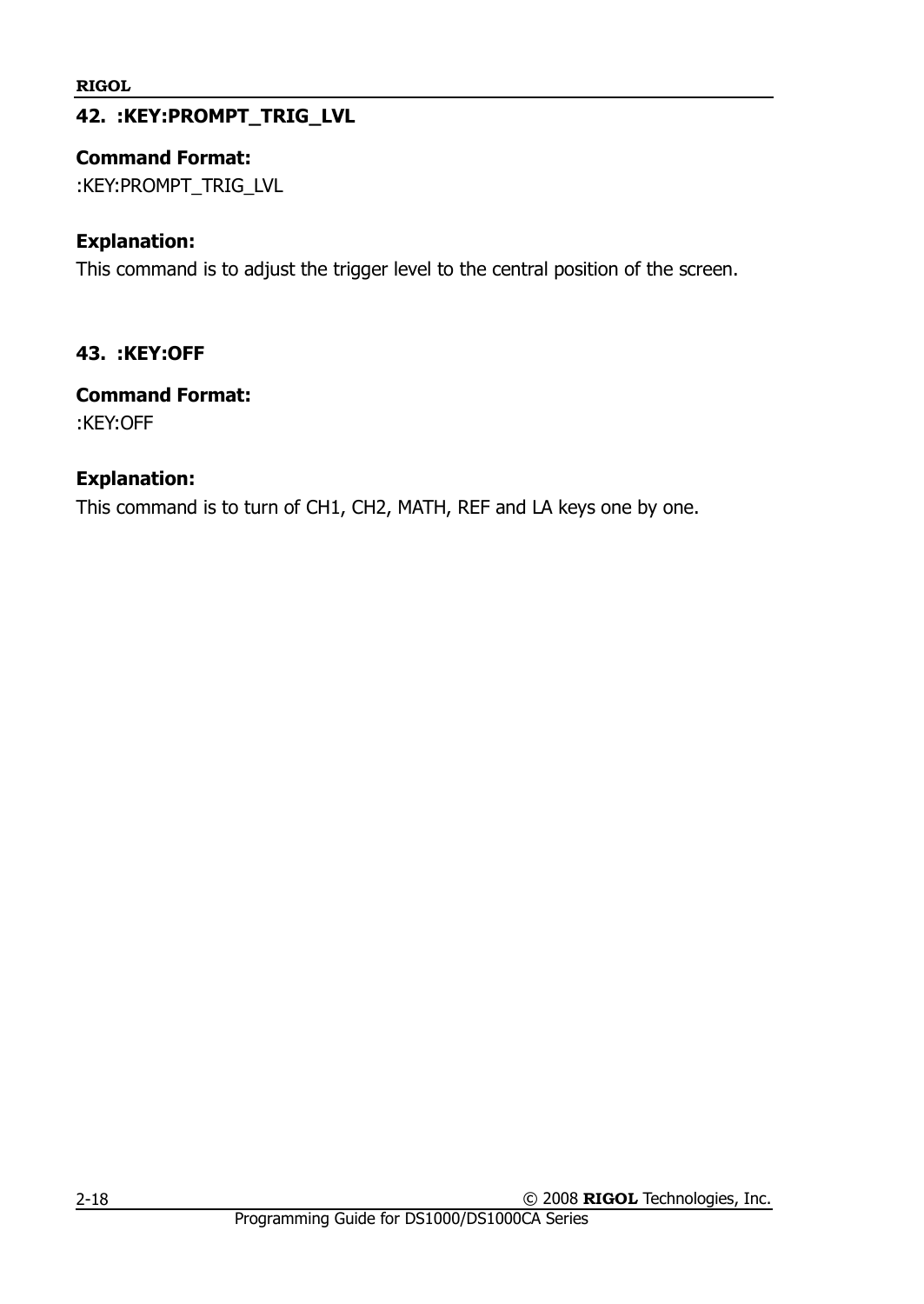## <span id="page-26-0"></span>**Measurement commands**

Measurement system commands are the fundamental measurement operations. These commands are only for the analog channel measurement, and the measurement results are expressed in scientific numeric notation.

Measurement Commands include:

- :MEASure:CLEar
- :MEASure:VPP?
- :MEASure:VMAX?
- :MEASure:VMIN?
- :MEASure:VAMPlitude?
- :MEASure:VTOP?
- :MEASure:VBASe?
- :MEASure:VAVerage?
- :MEASure:VRMS?
- :MEASure:OVERshoot?
- :MEASure:PREShoot?
- :MEASure:FREQuency?
- :MEASure:RISetime?
- :MEASure:FALLtime?
- :MEASure:PERiod?
- :MEASure:PWIDth?
- :MEASure:NWIDth?
- :MEASure:PDUTycycle?
- :MEASure:NDUTycycle?
- :MEASure:PDELay?
- :MEASure:NDELay?
- :MEASure:TOTal
- :MEASure:SOURce

We will give specific explanations for each command in the following part.

## **NOTE: A 1kHz, 5Vpp square wave input is used as example for the following commands.**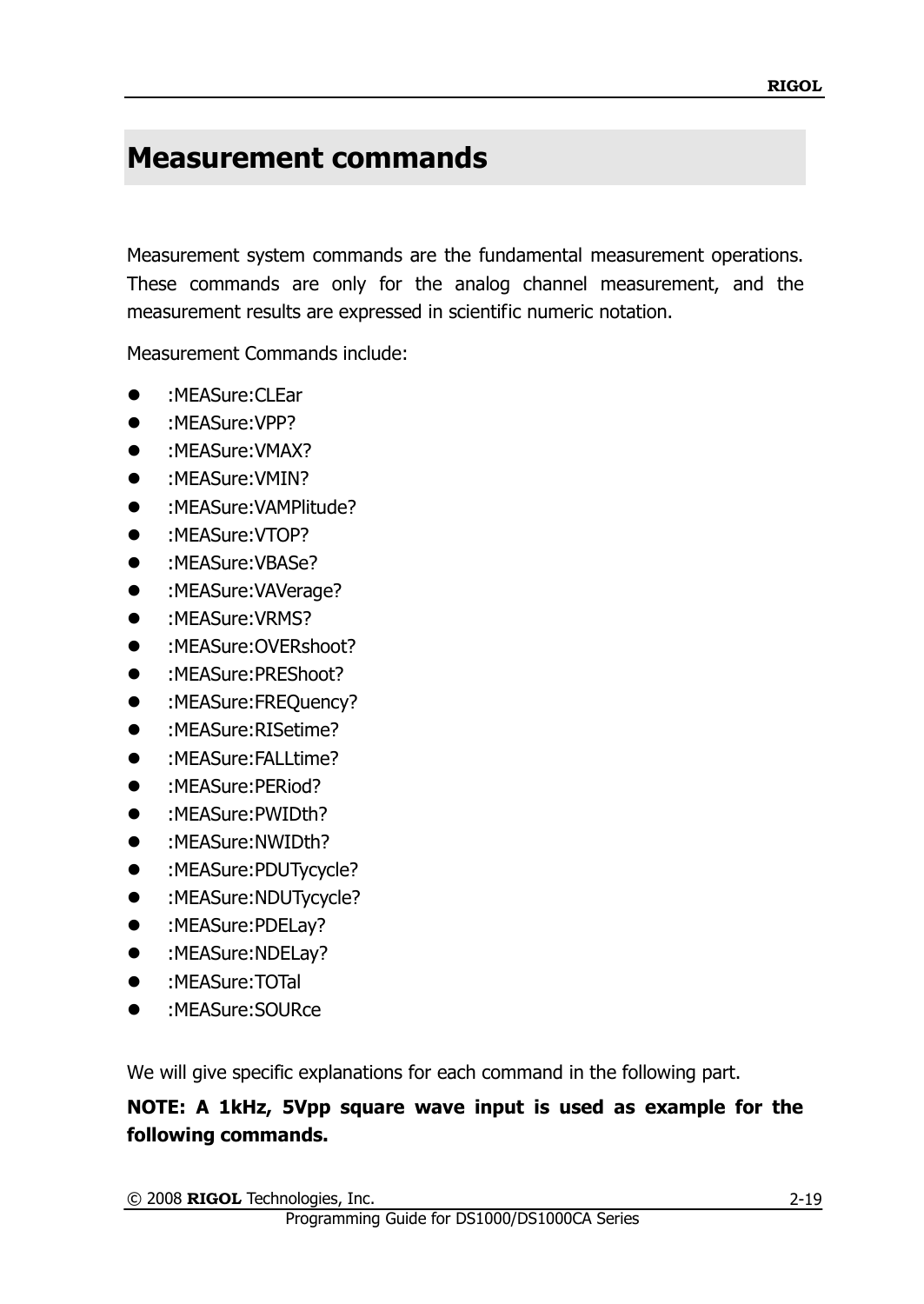#### **1. :MEASure:CLEar**

#### **Command Format:**

:MEASure:CLEar

#### **Explanation:**

This command is to clear the current value.

#### **2. :MEASure:VPP?**

#### **Command Format:**

:MEASure:VPP?□[<source>]

#### **Explanation:**

This command is to measure the CH1 or the CH2 Peak-Peak value, and the defined source is CHANnel1 or CHANnel2 respectively.

#### **Returned Format:**

Query returns 5.28e+00, unit is V.

## **3. :MEASure:VMAX?**

**Command Format:** :MEASure:VMAX?□[<source>]

#### **Explanation:**

This command is to measure the maximum value for the waveform.

## **Returned Format:**

Query returns 2.64e+00, unit is V.

#### **4. :MEASure:VMIN?**

## **Command Format:**

:MEASure:VMIN?□[<source>]

## **Explanation:**

2-20

© 2008 **RIGOL** Technologies, Inc.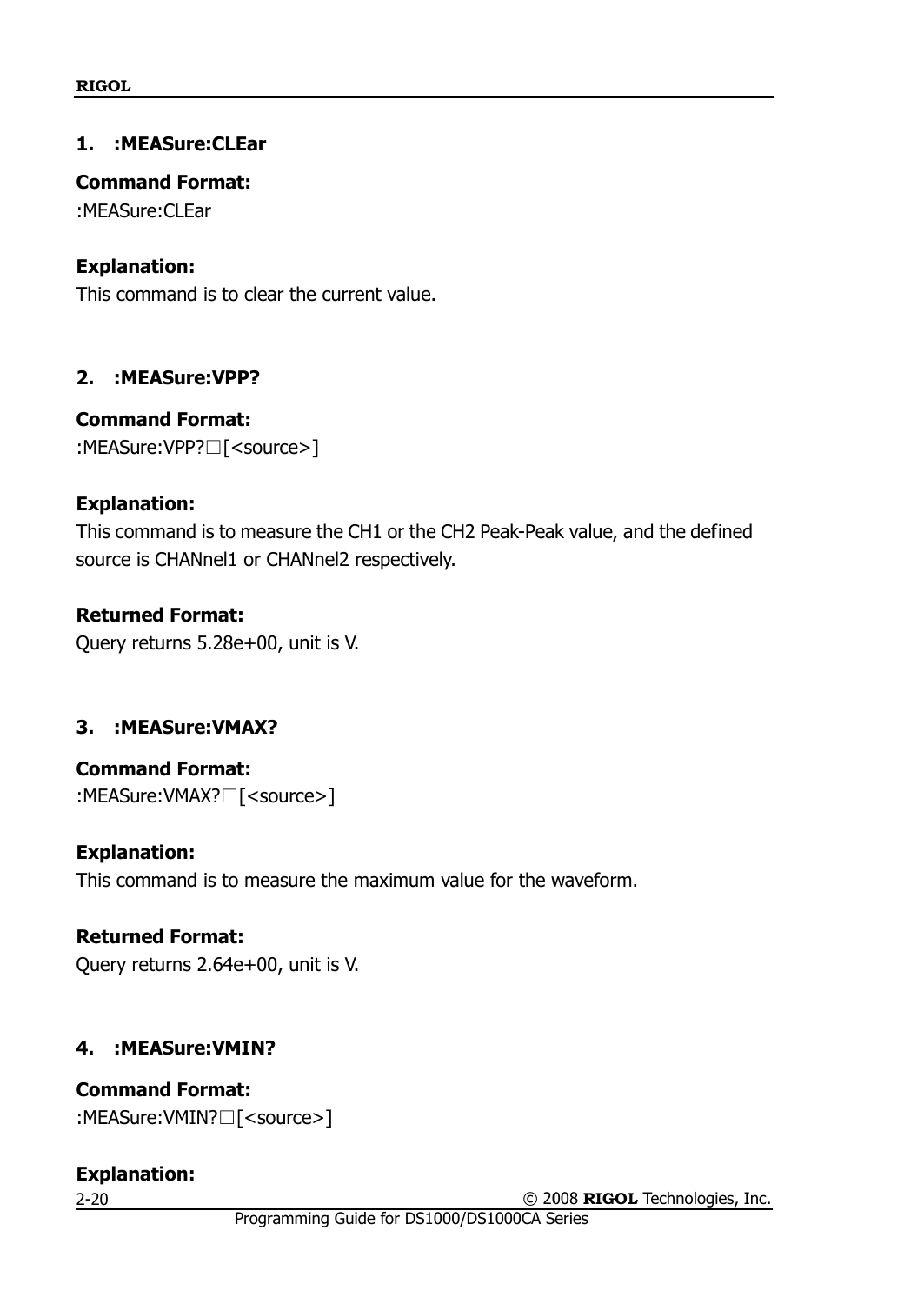This command is to measure the minimum value for the waveform.

#### **Returned Format:**

Query returns -2.64e+00, unit is V.

## **5. :MEASure:VAMPlitude?**

**Command Format:**

:MEASure:VAMPlitude?□[<source>]

#### **Explanation:**

This command is to measure the amplitude of the waveform.

#### **Returned Format:**

Query returns 5.28e+00, unit is V.

## **6. :MEASure:VTOP?**

#### **Command Format:**

:MEASure:VTOP?□[<source>]

## **Explanation:**

This command is to measure the top value of the waveform.

## **Returned Format:**

Query returns 2.64e+00, unit is V.

## **7. :MEASure:VBASe?**

**Command Format:** :MEASure:VBASe?□[<source>]

## **Explanation:**

This command is to measure the base value of the waveform.

## **Returned Format:**

Query returns -2.64e+00, unit is V.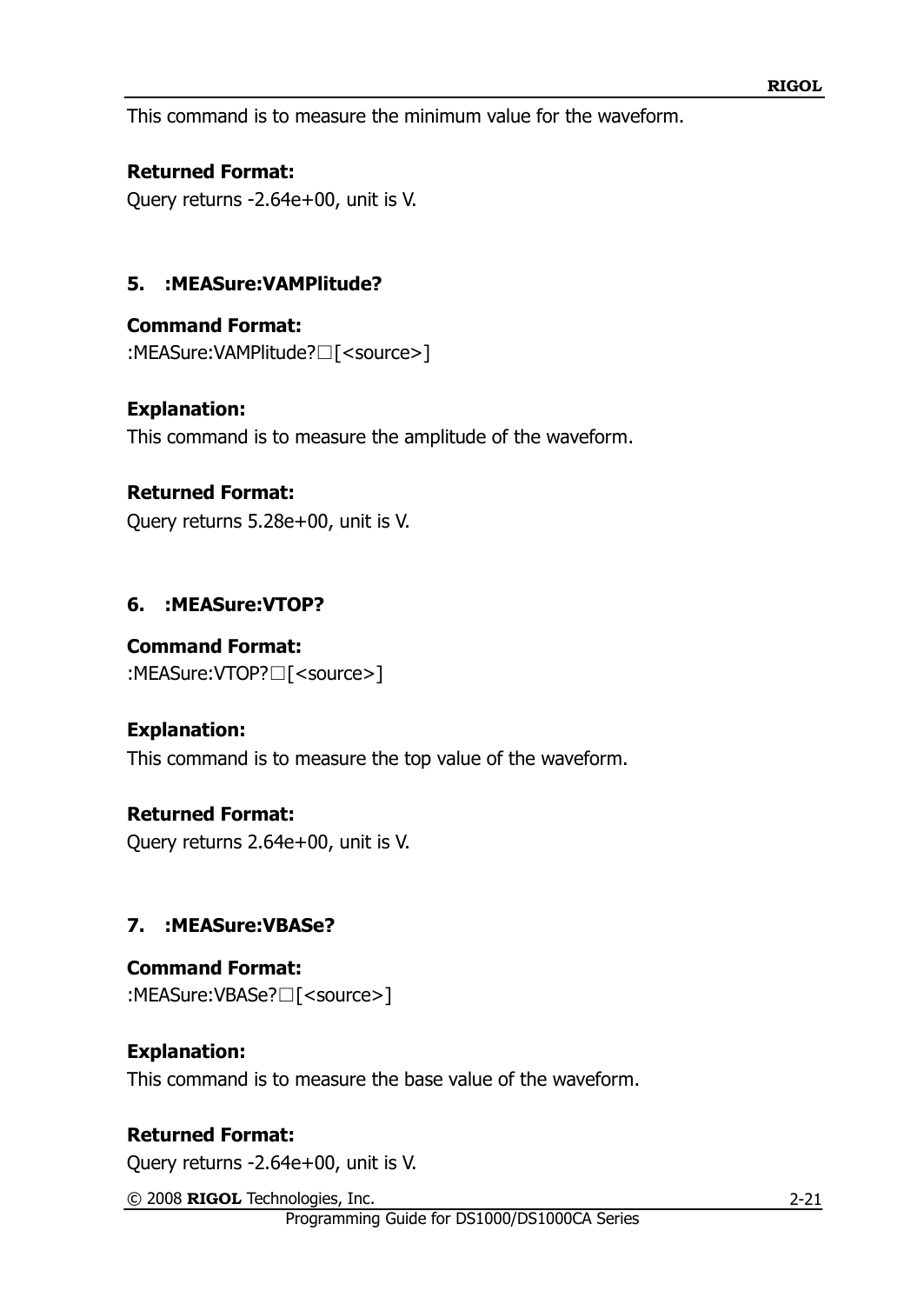#### **8. :MEASure:VAVerage?**

**Command Format:** :MEASure:VAVerage?□[<source>]

## **Explanation:**

This command is to measure the average value of the waveform.

**Returned Format:** Query returns -4.20e-03, unit is V.

#### **9. :MEASure:VRMS?**

**Command Format:** :MEASure:VRMS?□[<source>]

#### **Explanation:**

This command is to measure the mean square root value of the waveform.

#### **Returned Format:**

Query returns 2.46e+00, unit is V.

## **10. :MEASure:OVERshoot?**

## **Command Format:**

:MEASure:OVERshoot?□[<source>]

#### **Explanation:**

This command is to measure the overshoot value of the waveform.

## **Returned Format:**

Query returns 8.00e-03.

## **11. :MEASure:PREShoot?**

**Command Format:** :MEASure:PREShoot?□[<source>]

2-22

© 2008 **RIGOL** Technologies, Inc.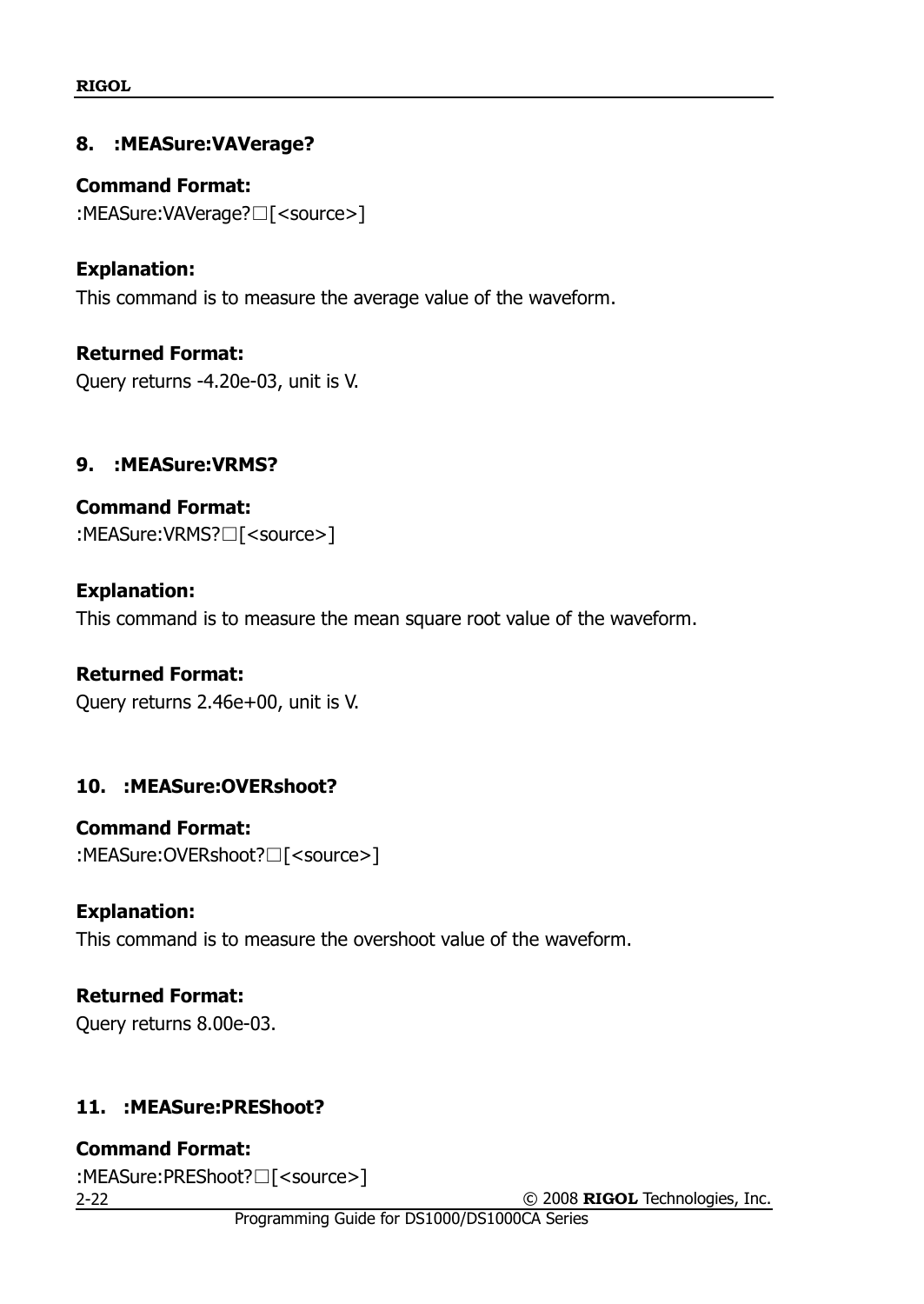#### **Explanation:**

This command is to measure the preshoot value of the waveform.

#### **Returned Format:**

Query returns 8.00e-03.

## **12. :MEASure:FREQuency?**

## **Command Format:**

:MEASure:FREQuency?□[<source>]

#### **Explanation:**

This command is to measure the frequency of the waveform.

#### **Returned Format:**

Query returns 1.00e+03, unit is Hz.

## **13. :MEASure:RISetime?**

## **Command Format:**

:MEASure:RISetime?□[<source>]

#### **Explanation:**

This command is to measure the risetime of the waveform.

## **Returned Format:**

Query returns <4.00e-05, unit is s.

## **14. :MEASure:FALLtime?**

#### **Command Format:** :MEASure:FALLtime?□[<source>]

## **Explanation:**

This command is to measure the falltime of the waveform.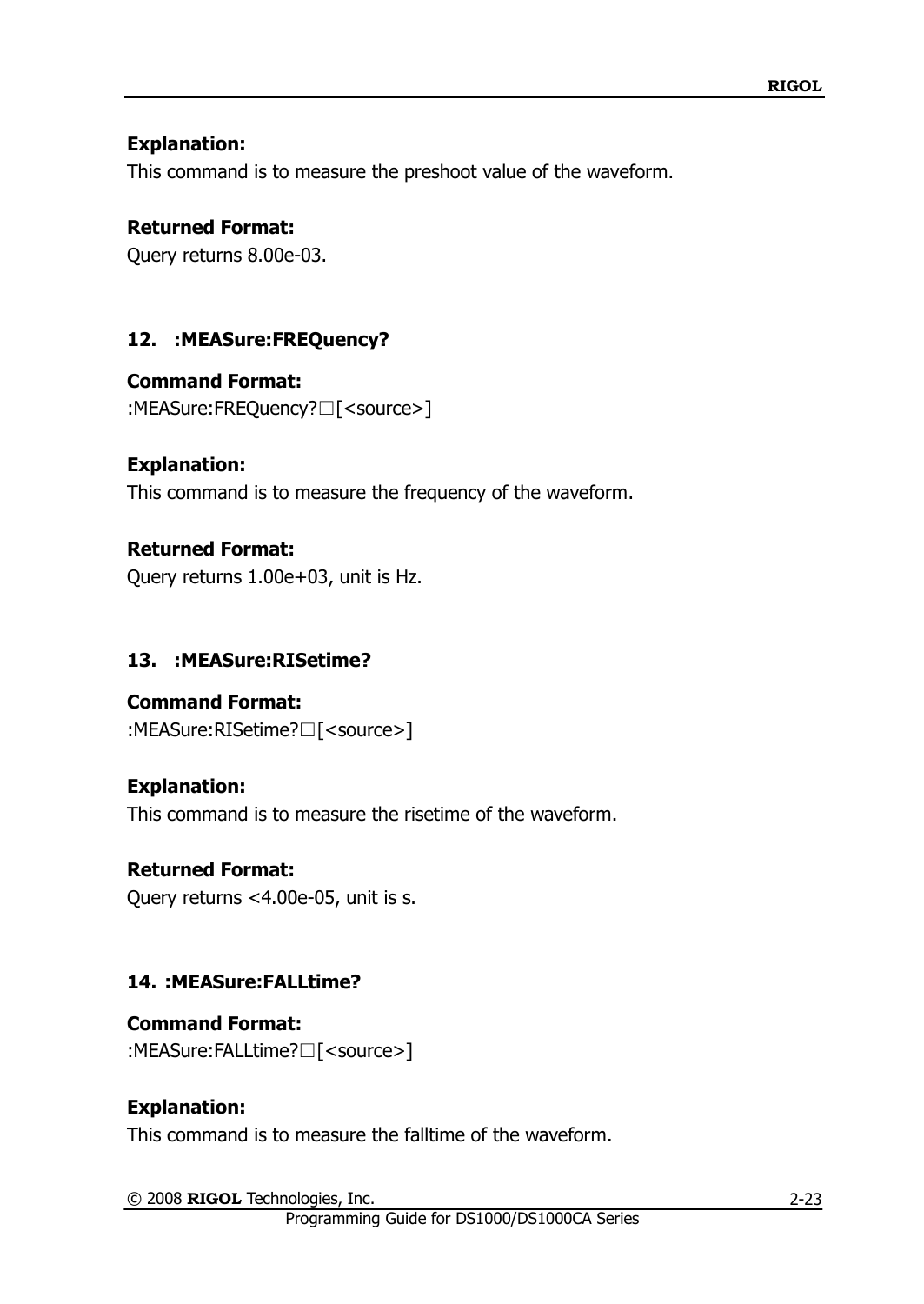**Returned Format:** Query returns <4.00e-05, unit is s.

## **15. :MEASure:PERiod?**

**Command Format:** :MEASure:PERiod?□[<source>]

## **Explanation:**

This command is to measure the period of the waveform.

#### **Returned Format:**

Query returns 1.00e-03, unit is s.

## **16. :MEASure:PWIDth?**

**Command Format:** :MEASure:PWIDth?□[<source>]

#### **Explanation:**

This command is to measure the positive pulse width of the waveform.

## **Returned Format:**

Query returns 5.00e-04, unit is s.

## **17. :MEASure:NWIDth?**

**Command Format:** :MEASure:NWIDth?□[<source>]

## **Explanation:**

This command is to measure the negative pulse width of the waveform.

## **Returned Format:**

Query returns 5.00e-04, unit is s.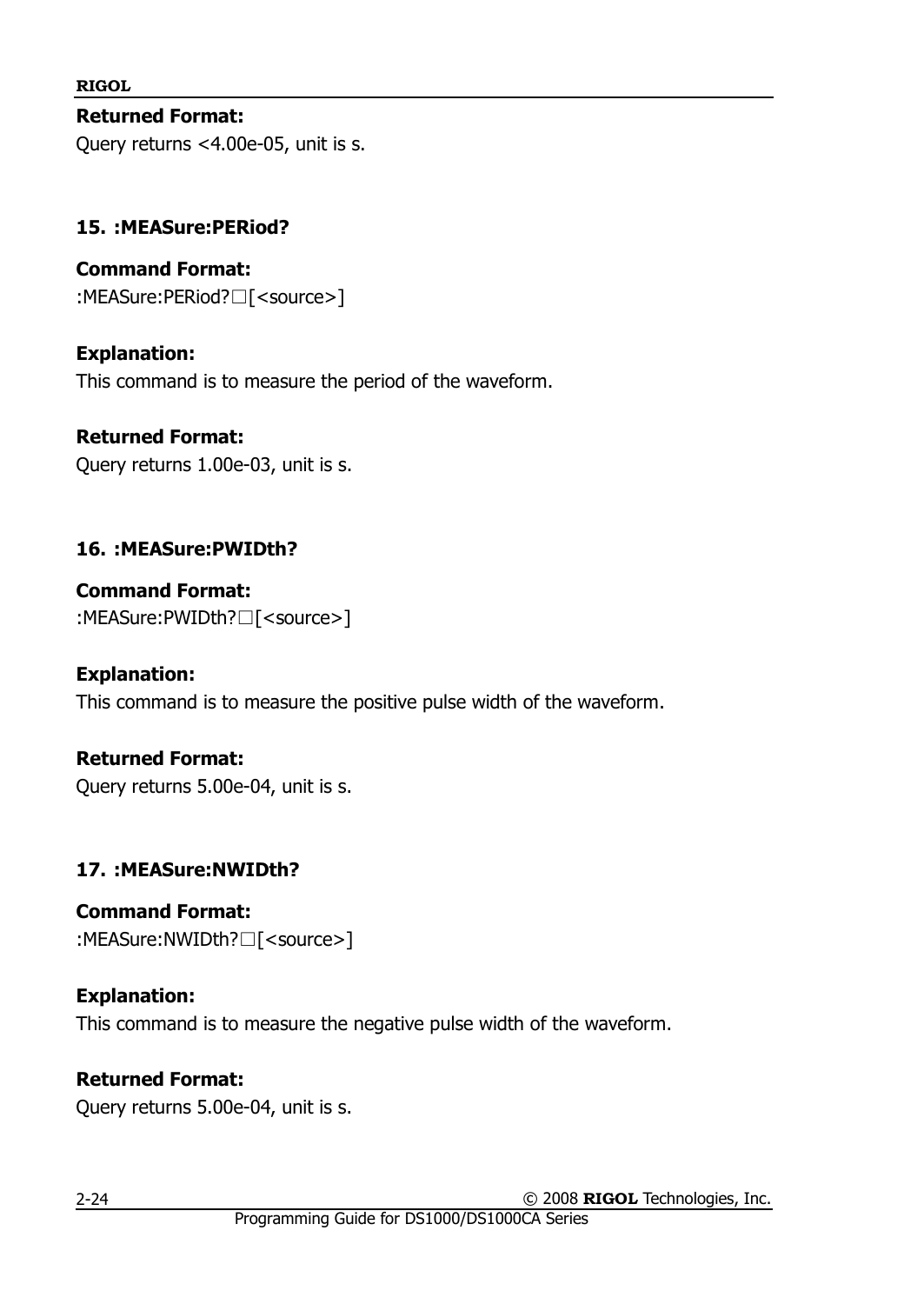#### **18. :MEASure:PDUTycycle?**

**Command Format:** :MEASure:PDUTycycle?□[<source>]

## **Explanation:**

This command is to measure the positive duty cycle of the waveform.

**Returned Format:**

Query returns 5.00e-01.

#### **19. :MEASure:NDUTycycle?**

**Command Format:** :MEASure:NDUTycycle?□[<source>]

#### **Explanation:**

This command is to measure the negative duty cycle of the waveform.

#### **Returned Format:**

Query returns 5.00e-01.

#### **20. :MEASure: PDELay?**

## **Command Format:**

:MEASure:PDELay?□[<source>]

#### **Explanation:**

This command is to measure the delay between channel 1, channel 2 at the positive edge.

#### **Returned Format:**

Query returns <-1.00e-04, unit is s.

## **21. :MEASure:NDELay?**

© 2008 **RIGOL** Technologies, Inc. **Command Format:** :MEASure:NDELay?□[<source>]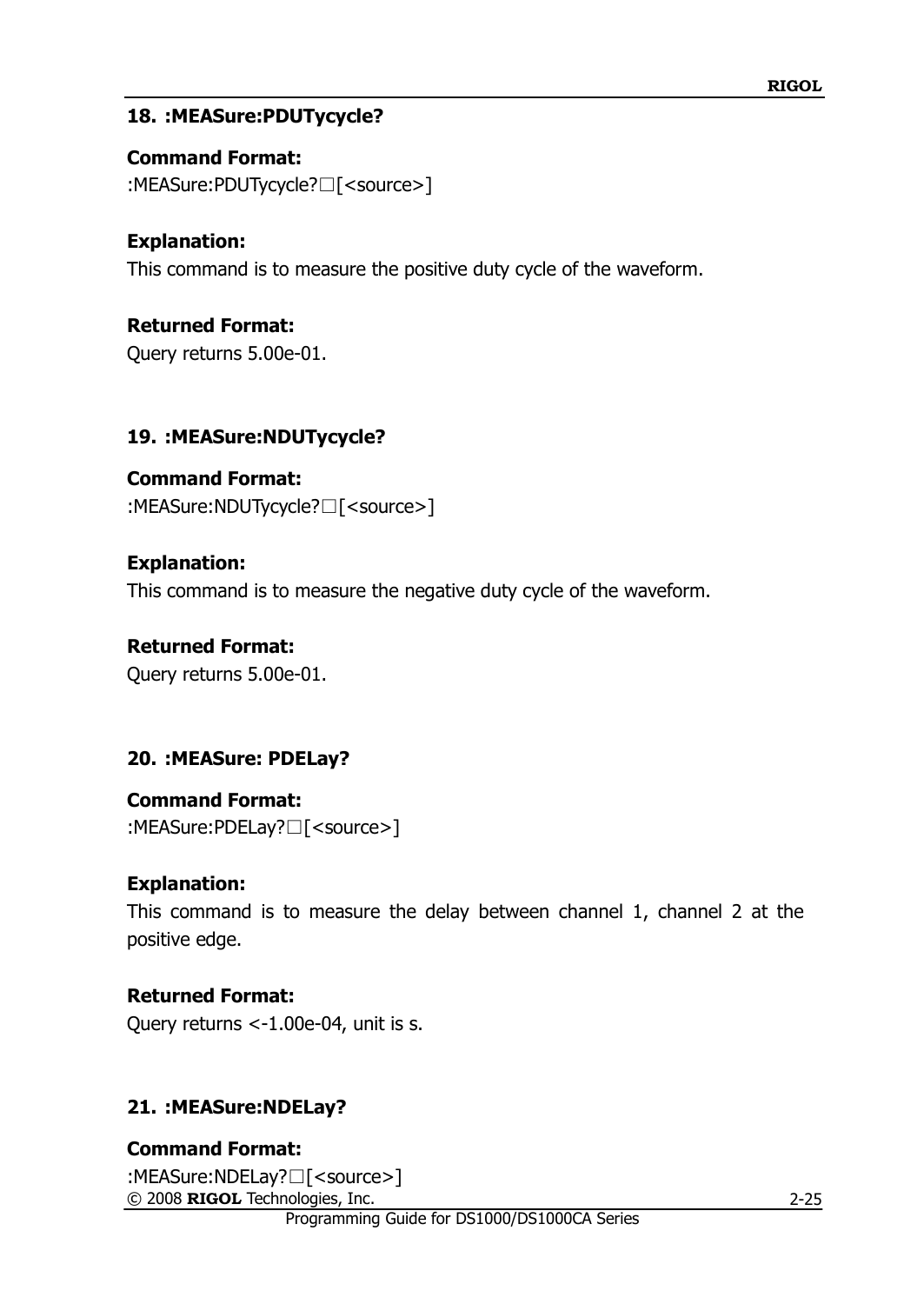#### **Explanation:**

This command is to measure the delay between channel 1, channel 2 at the negative edge.

#### **Returned Format:**

Query returns <-1.00e-04, unit is s.

#### **22. :MEASure:TOTal**

**Command Format:** :MEASure:TOTal□{ON|OFF}

#### **Explanation:**

This command is to measure all the parameter value.

**Query format:** :MEASure:TOTal?□{ON|OFF}

#### **Returned Format:**

Query returns "ON" or "OFF". The double quotes are not returned.

**Example:** :MEASure:TOTal? Query returns "ON"

:MEASure:TOTal□ON Set the total measurement function on

#### **23. :MEASure:SOURce**

**Command Format**: :MEASure:SOURce□<source>

**Explanation:**

This command is to select the channel.

**Query format:** :MEASure:SOURce?

## **Returned Format:**

2-26

© 2008 **RIGOL** Technologies, Inc.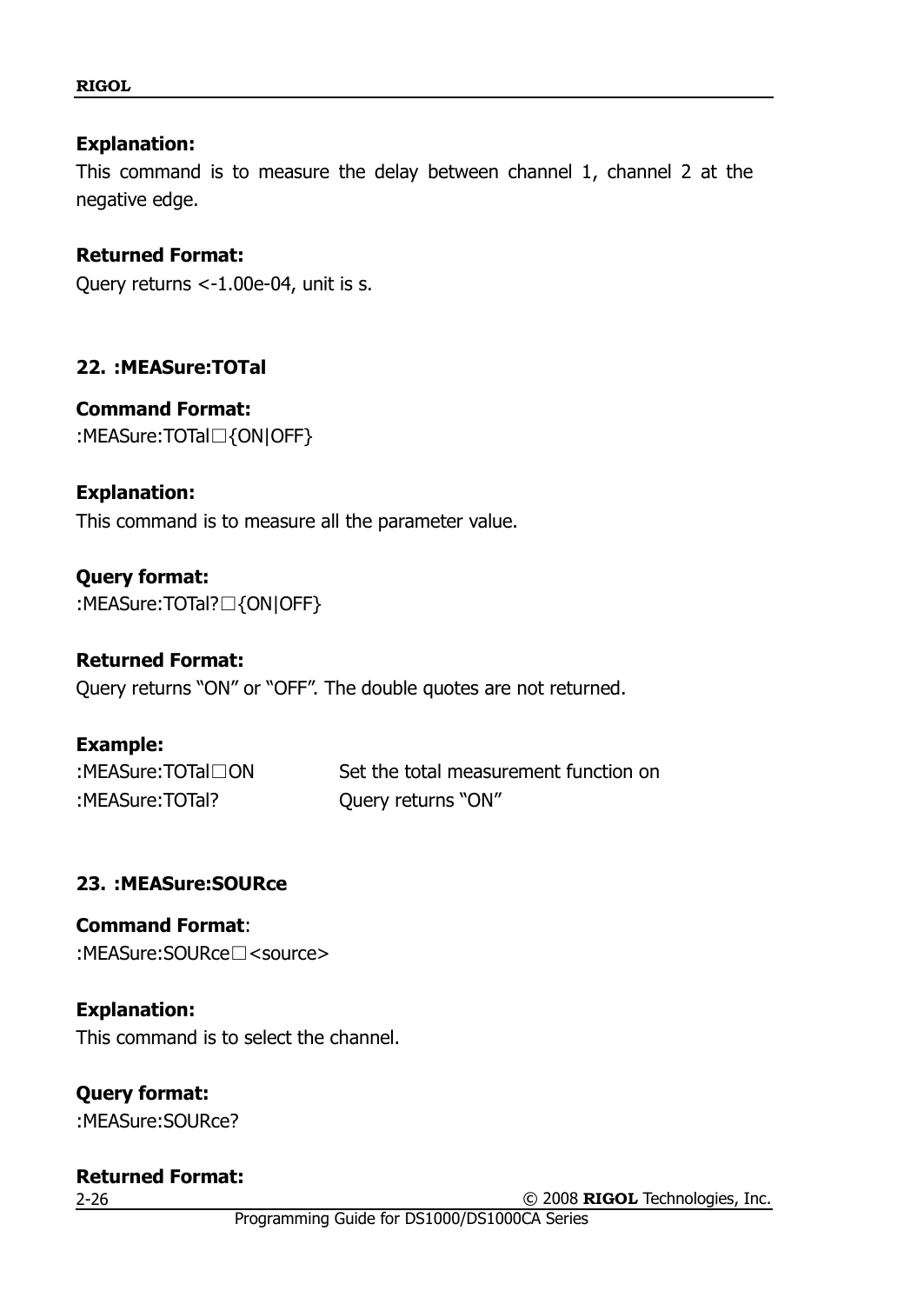Query returns "CH1" or "CH2". The double quotes are not returned.

## **Example:**

:MEASure:SOURce? Query returns "CH1"

:MEASure:SOURce□CHANnel1 Measure the waveform of channel 1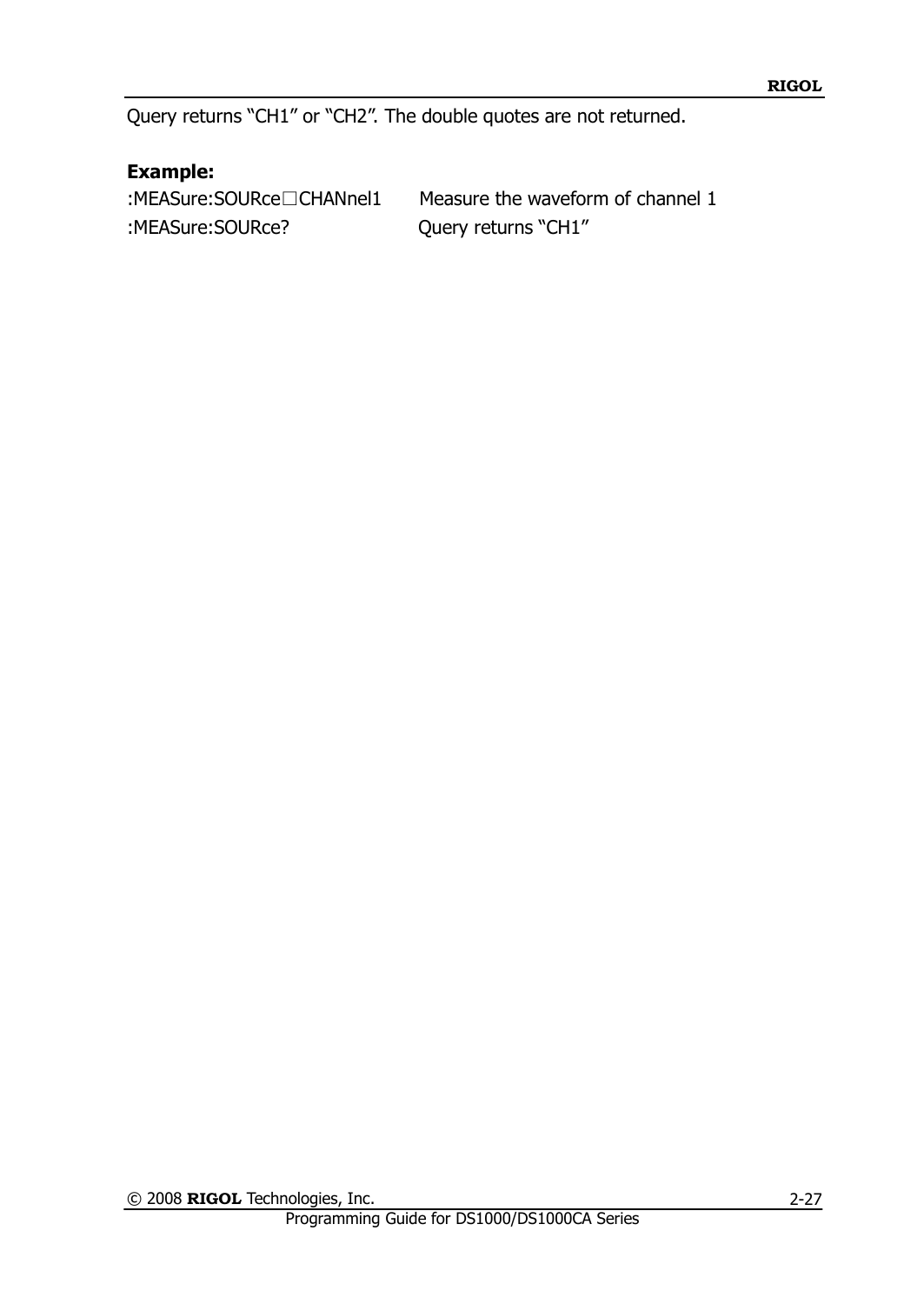## <span id="page-35-0"></span>**Acquire Commands**

Acquire System Commands Setting is used to adjust the acquisition mode of the oscilloscope.

Acquire Commands include:

- :ACQuire:TYPE
- :ACQuire:MODE
- **•** :ACQuire:AVERages
- :ACQuire:SAMPlingrate?

We will give specific explanations for each command in the following part.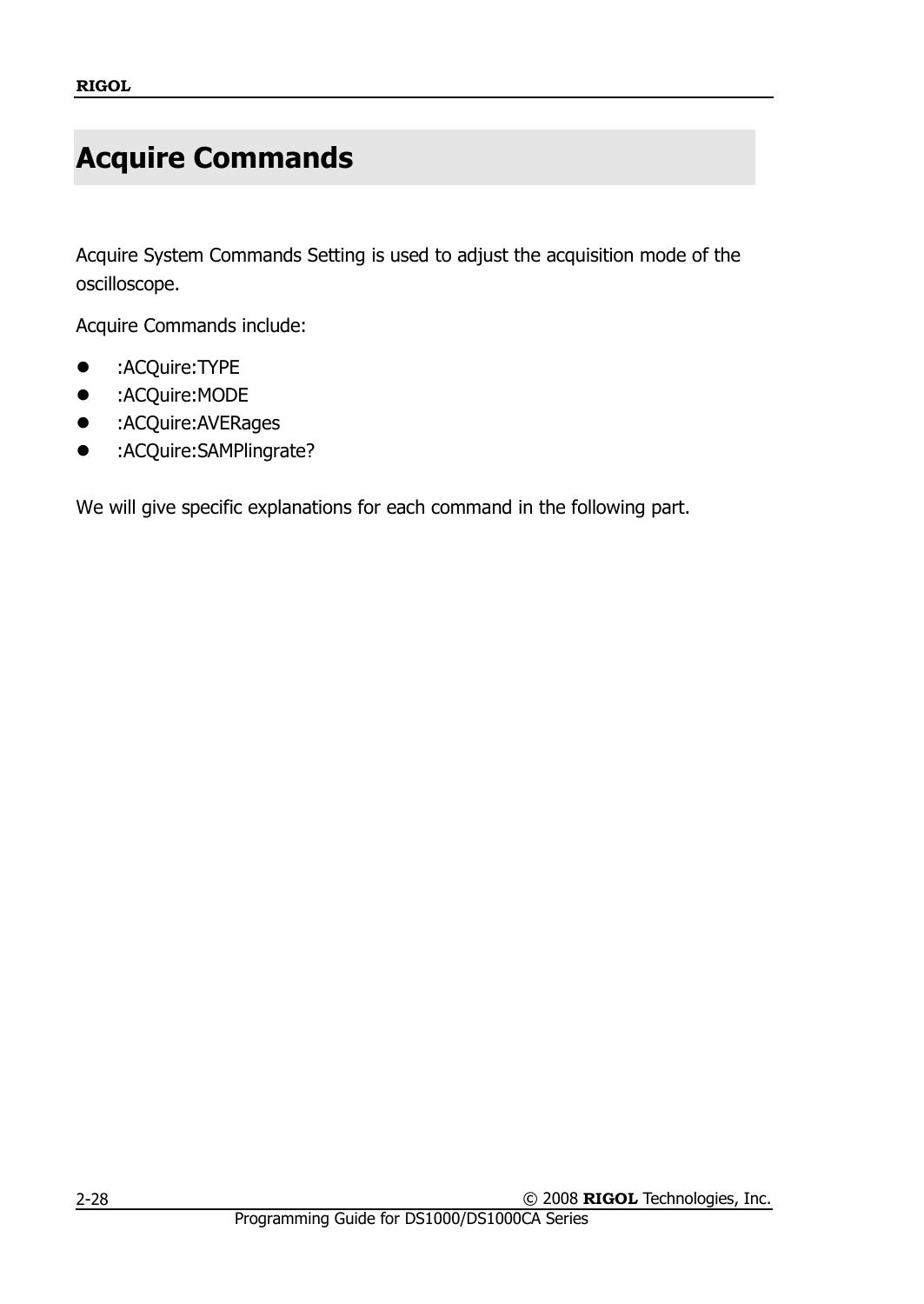## **1. :ACQuire:TYPE**

## **Command Format:**

:ACQuire:TYPE□<type>

## **Explanation:**

The command is used to set the current acquisition type. The options are: "NORMal", "AVERage" and "PEAKdetec".

## **Query Format:**

:ACQuire:TYPE?

### **Returned Format:**

Query returns "NORMAL", "AVERAGE" or "PEAKDETECT". The double quotes are not returned.

## **Example:**

:ACQuire:TYPE□AVERage Set the AVERage mode :ACQuire:TYPE? Query returns "AVERAGE"

# **2. :ACQuire:MODE**

**Command Format:** :ACQuire:MODE□<mode>

## **Explanation:**

The command is used to set the current acquisition mode. The options are "REAL\_TIME" and "EQUAL\_TIME".

# **Query Format:**

:ACQuire:MODE?

## **Returned Format:**

Query returns "REAL\_TIME" or "EQUAL\_TIME". The double quotes are not returned.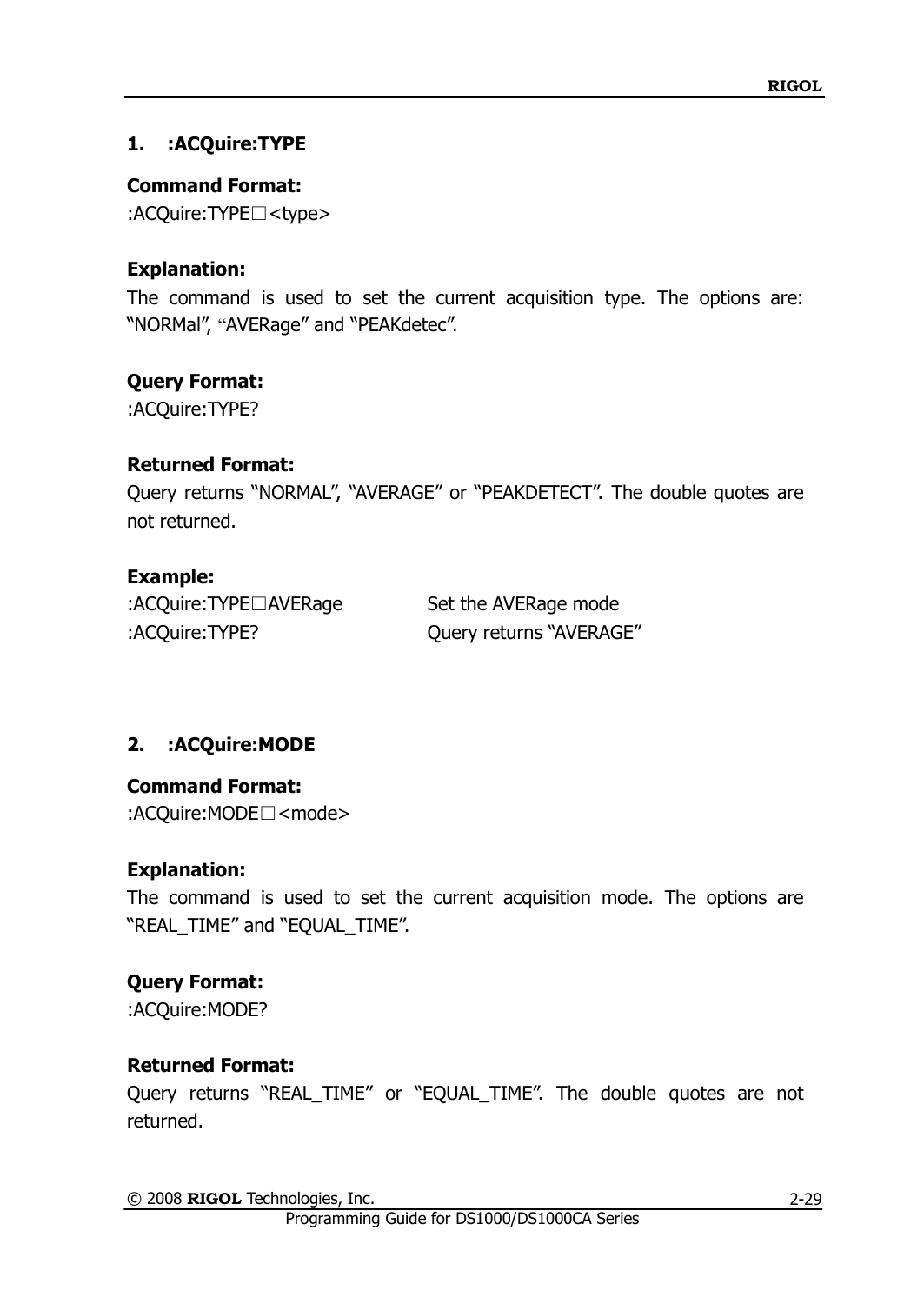#### **Example:**

:ACQuire:MODE□EQUAL\_TIME Set the "EQUAL\_TIME" mode :ACQuire:MODE? Query returns "EQUAL\_TIME"

#### **3. :ACQuire:AVERages**

#### **Command Format:**

:ACQuire:AVERages□<count>

#### **Explanation:**

The command is used to set the average acquisition time. The time range is form 2 to 256 at the multiples of 2.

# **Query Format:**

:ACQuire:AVERages?

#### **Returned Format:**

Query returns 2, 4, 8, 16, 32, 64, 128 or 256.

#### **Example:**

| :ACQuire:AVERages $\Box$ 16 | Set average acquisition time to 16 |
|-----------------------------|------------------------------------|
| :ACQuire:AVERages?          | Query returns 16                   |

#### **4. :ACQuire:SAMPlingrate?**

**Query Format:** :ACQuire:SAMPlingrate?□{CHANnel<n>|DIGITAL}

#### **Explanation:**

The command is used to query the current sampling rate of the analog channel and digital channel.  $\langle n \rangle$  is 1 or 2 means channel 1 or channel 2.

#### **Returned Format:**

Query returns the value of the sampling rate.

#### **Example:**

© 2008 **RIGOL** Technologies, Inc. 2-30 :ACQuire:SAMPlingrate?□CHANnel1 Query the Sampling Rate for Channel 1 400000000.000000 Returns 400M

Programming Guide for DS1000/DS1000CA Series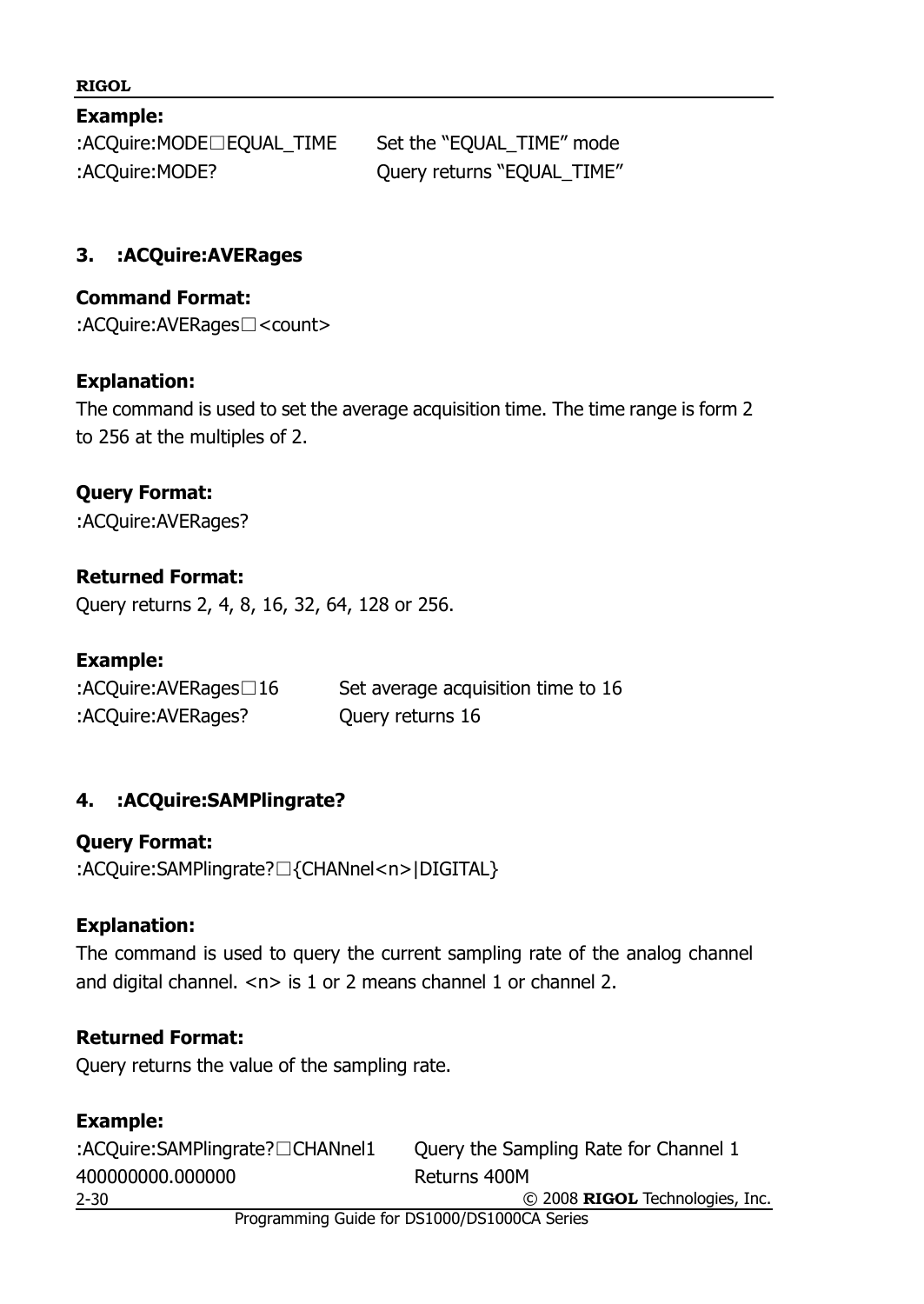# **Display System Commands**

Display System Commands are used to adjust the display mode.

Display Commands include:

- :DISPlay:TYPE
- :DISPlay:GRID
- :DISPlay:PERSist
- :DISPlay:MNUDisplay
- :DISPlay:MNUStatus
- :DISPlay:CLEar
- :DISPlay:SCReen
- :DISPlay:BRIGhtness
- :DISPlay:INTensity

We will give specific explanations for each command in the following part.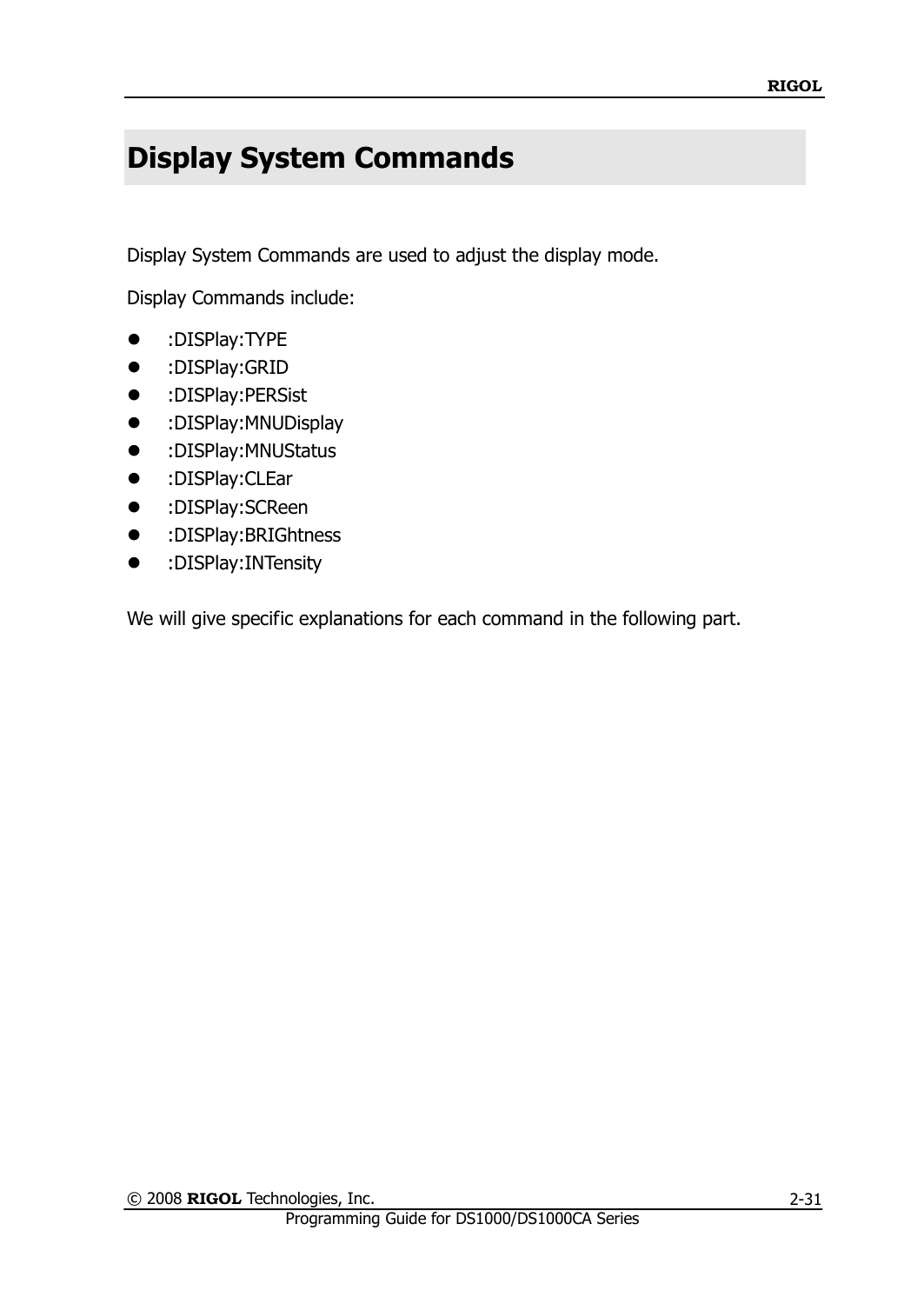#### **1. :DISPlay:TYPE**

**Command Format:** :DISPlay:TYPE□<type>

#### **Explanation:**

The command is to set the display type as VECTors or DOTS.

**Query Format:** :DISPlay:TYPE?

#### **Returned Format:**

Query returns "VECTORS" or "DOTS". The double quotes are not returned.

#### **Example:**

| :DISPlay:TYPE <sup>DVECTors</sup> | Set the display type as "VECTors" |
|-----------------------------------|-----------------------------------|
| :DISPlay:TYPE?                    | Query returns "VECTORS"           |

#### **2. :DISPlay:GRID**

#### **Command Format:**

:DISPlay:GRID□<grid>

#### **Explanation:**

The command is to set the display grid to "FULL" (set the grid and coordinate on), "HALF" (set the grid on) or "OFF" (set the grid and coordinate off).

#### **Query Format:**

:DISPlay:GRID?

# **Returned Format:**

Query returns "FULL", "HALF" or "NONE". The double quotes are not returned.

## **Example:**

| :DISPlay:GRID□FULL | Set the grid and coordinate on |
|--------------------|--------------------------------|
| :DISPlay:GRID?     | Query returns "FULL"           |

© 2008 **RIGOL** Technologies, Inc.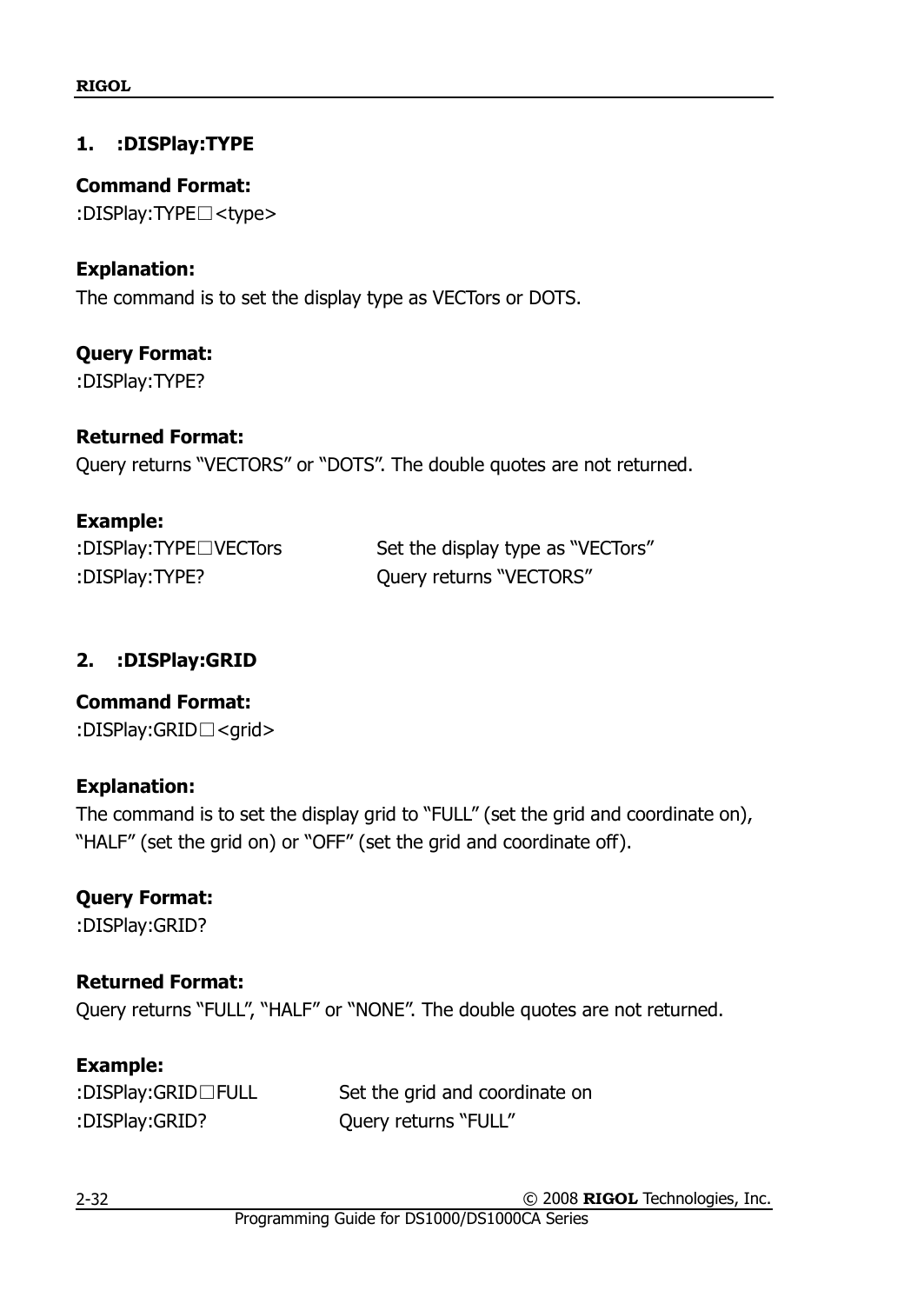### **3. :DISPlay:PERSist**

**Command Format:** :DISPlay:PERSist□{ON|OFF}

## **Explanation:**

The command is to set the waveform persistently ON or OFF.

**Query Format:** :DISPlay:PERSist?

### **Returned Format:**

Query returns "ON" or "OFF".

## **Example:**

:DISPlay:PERSist? Query returns "ON"

:DISPlay:PERSist□ON Set the waveform persist ON

## **4. :DISPlay:MNUDisplay**

#### **Command Format:**

:DISPlay:MNUDisplay□<time>

## **Explanation:**

The command is to set the display time of the menu. The options are: 1s, 2s, 5s, 10s, 20s or INFinite.

## **Query Format:**

:DISPlay:MNUDisplay?

#### **Returned Format:**

Query returns 1s, 2s, 5s, 10s, 20s or INFinite.

## **Example:**

:DISPlay:MNUDisplay? Query returns 10s

:DISPlay:MNUDisplay□10 Set the display time of the menu to 10s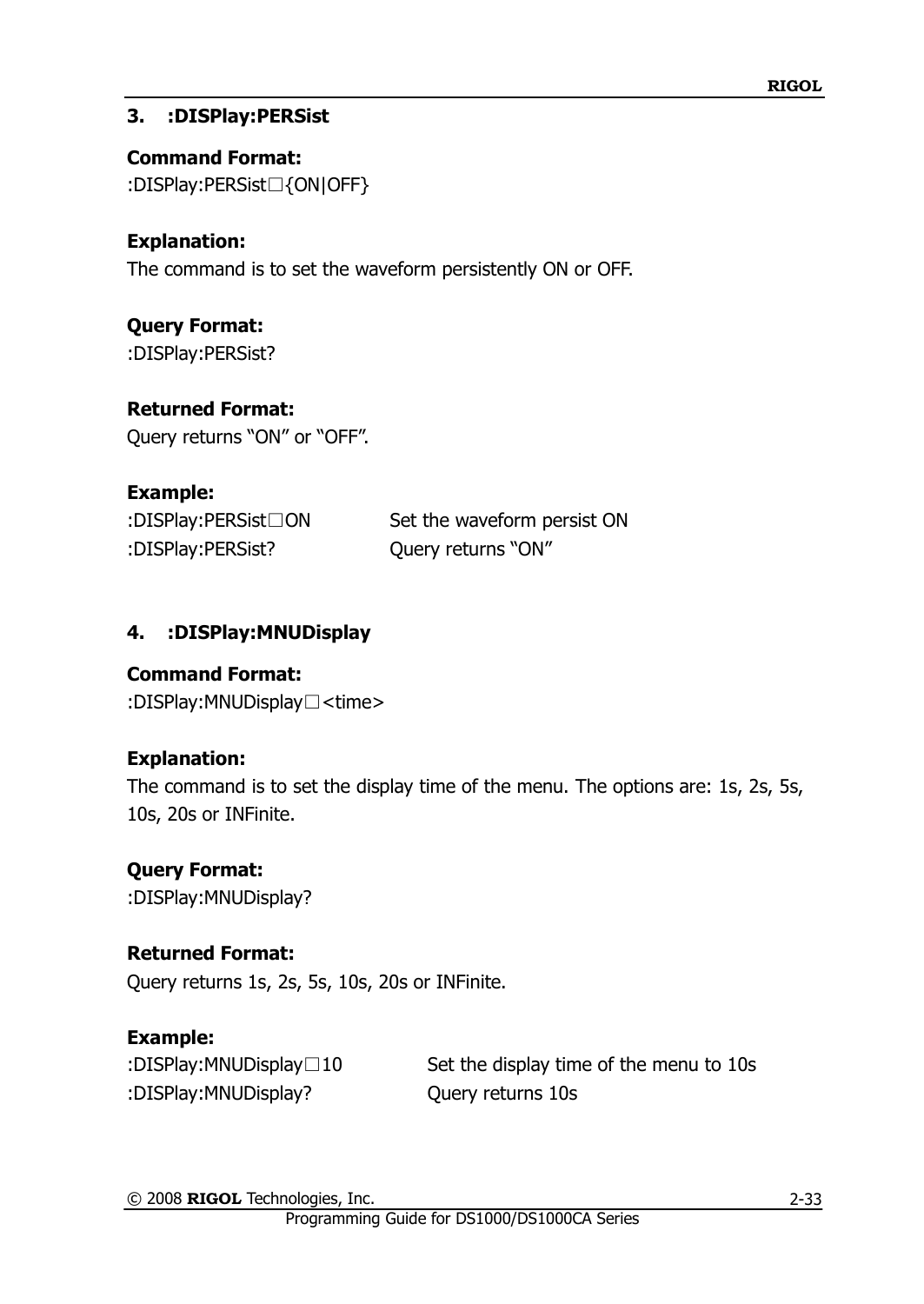### **5. :DISPlay:MNUStatus**

**Command Format:** :DISPlay:MNUStatus□{ON|OFF}

### **Explanation:**

The command is to set the menu ON or OFF.

**Query Format:** :DISPlay:MNUStaus?

#### **Returned Format:**

Query returns "ON" or "OFF". The double quotes are not returned.

#### **Example:**

| :DISPlay:MNUStatus ON | Se |
|-----------------------|----|
| :DISPlay:MNUStaus?    | Qι |

t the menu on ery returns "ON"

## **6. :DISPlay:SCReen**

## **Command Format:**

:DISPlay:SCReen□<scr>

#### **Explanation:**

This command is to set the screen as "Normal" or "Inverted".

#### **Query Format**:

:DISPlay:SCReen?

## **Returned Format:**

Query returns "NORMAL" or "INVERTED". The double quotes are not returned.

## **Example:**

| :DISPlay:SCReen□NORMal |
|------------------------|
| :DISPlay:SCReen?       |

Set the Display mode to NORMAL Query returns "NORMAL"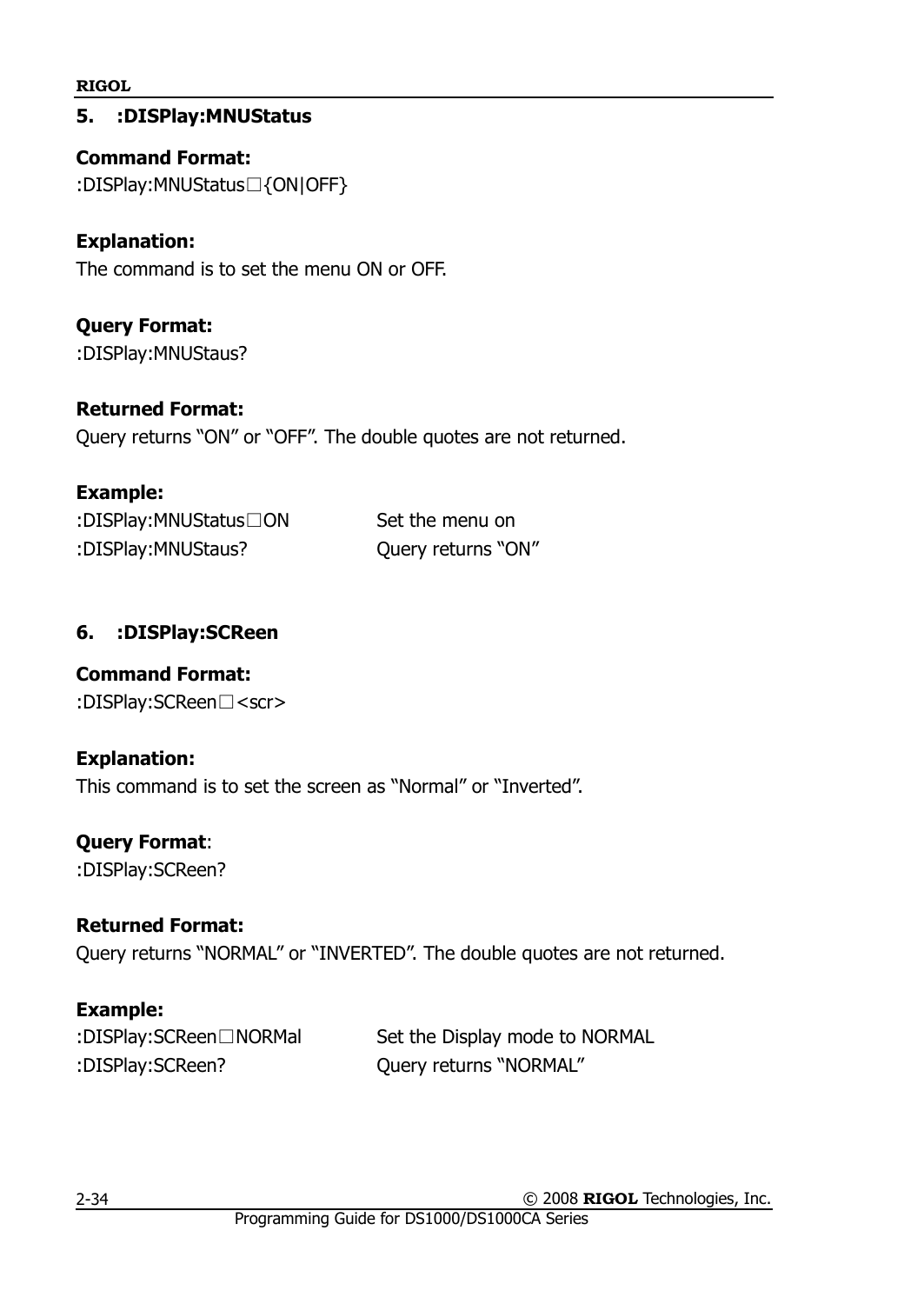## **7. :DISPlay:CLEar**

### **Command Format:**

:DISPlay:CLEar

## **Explanation:**

The command is to clear the waveform displayed on the screen.

## **8. :DISPlay:BRIGhtness**

## **Command Format:**

:DISPlay:BRIGhtness□<ncount>

### **Explanation:**

The command is to set the grid brightness of the display from  $0 \sim 32$ .

# **Query Format:**

:DISPlay:BRIGhtness?

## **Returned Format:**

Query returns an integer between 0~32.

## **Example:**

:DISPlay:BRIGhtness□10 Set the grid brightness of the display to 10 :DISPlay:BRIGhtness? Query returns 10

## **9. :DISPlay:INTensity**

# **Command Format:**

:DISPlay:INTensity□<count>

## **Explanation:**

The command is to set the brightness of the waveform from 0~32.

# **Query Format:**

:DISPlay:INTensity?

## **Returned Format:**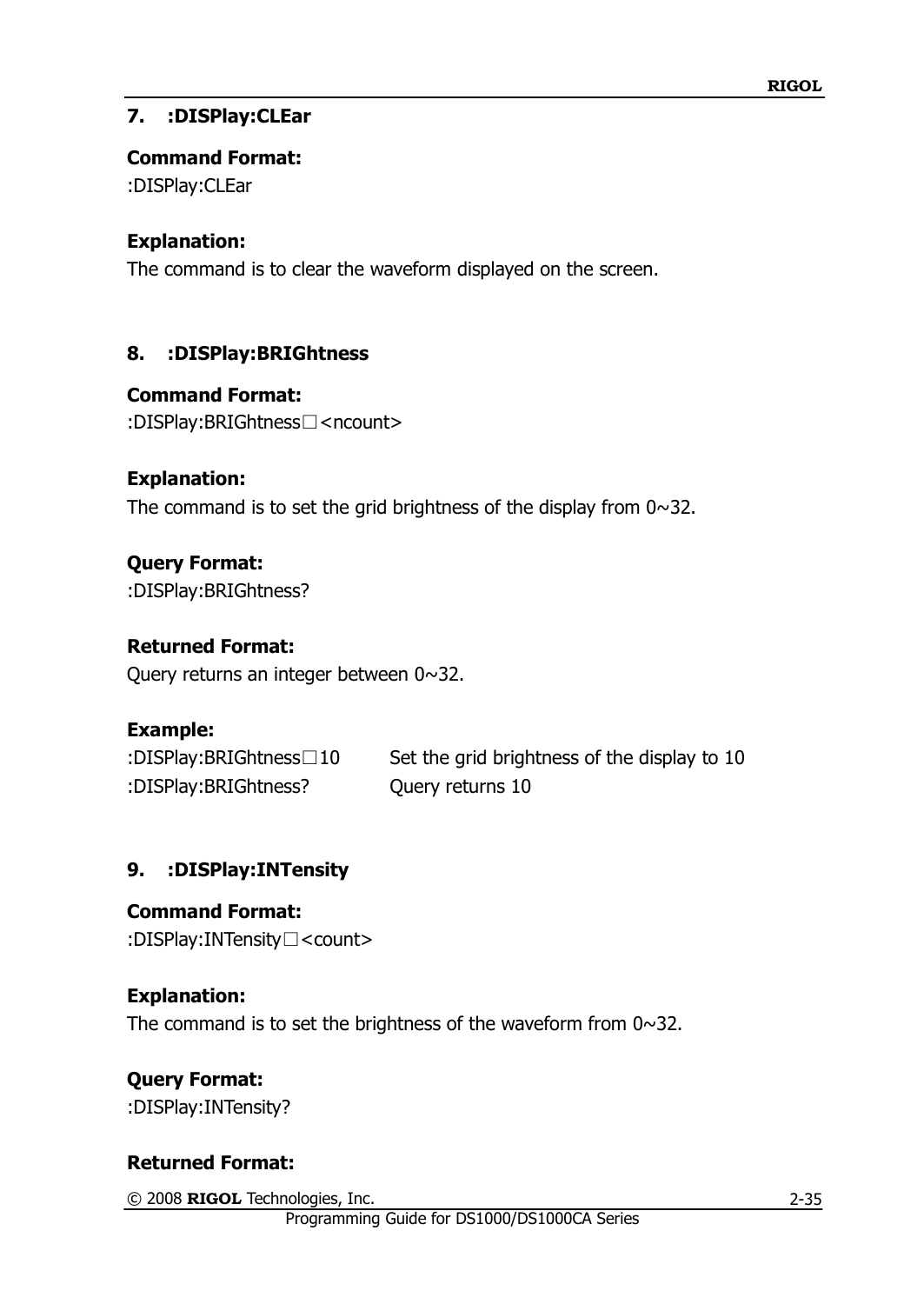Query returns an integer between 0~32.

## **Example:**

:DISPlay:INTensity? Query returns 12

:DISPlay:INTensity□12 Set the brightness of the waveform as 12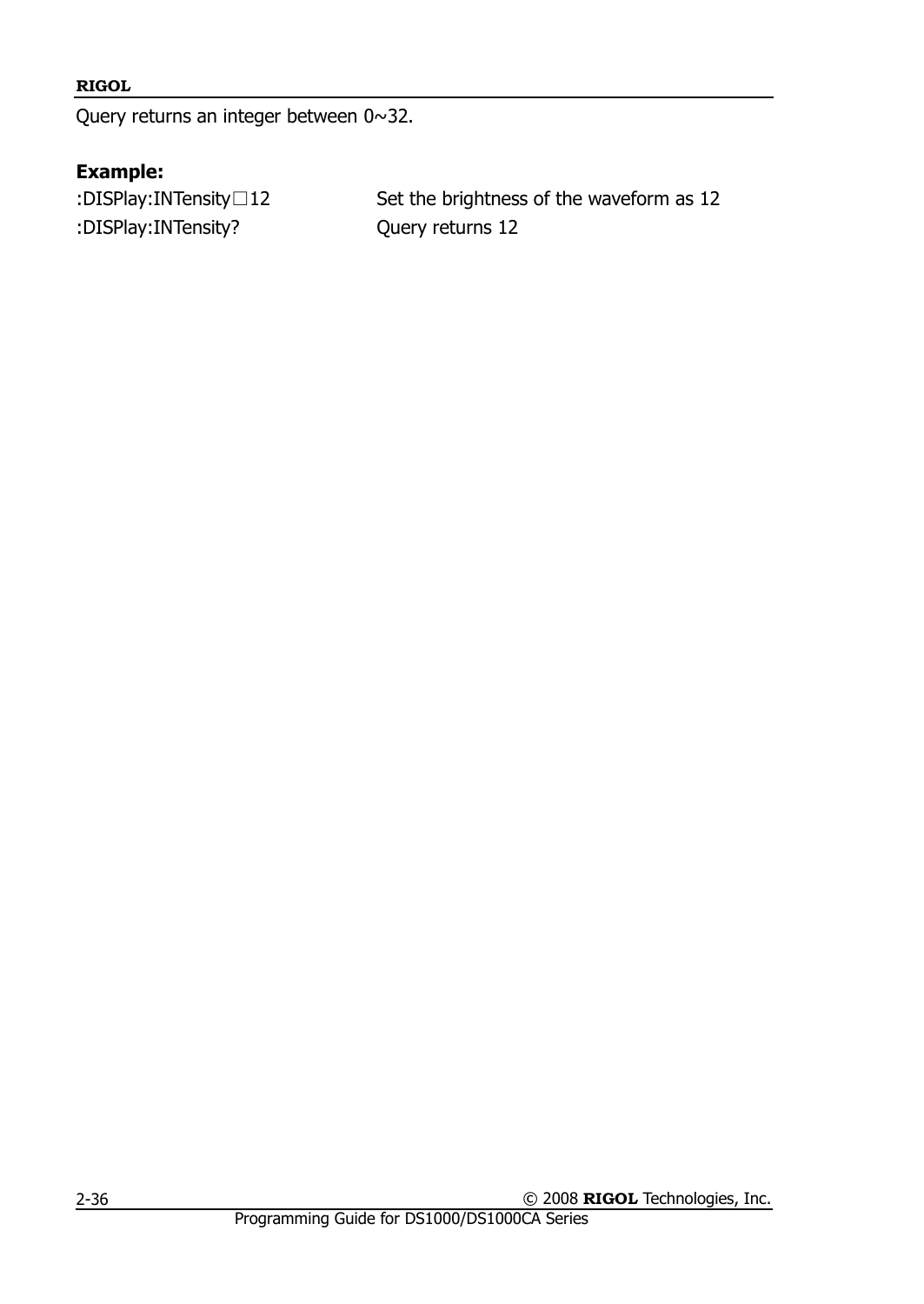# **Vertical Commands**

Each channel has its own vertical menu. Each item has its own setting.

Vertical Commands include:

- :CHANnel<n>:BWLimit
- :CHANnel<n>:COUPling
- :CHANnel<n>:DISPlay
- :CHANnel<n>:INVert
- :CHANnel<n>:OFFSet
- :CHANnel<n>:PROBe
- :CHANnel<n>:SCALe
- :CHANnel<n>:FILTer
- :CHANnel<n>:MEMoryDepth?(Only for DS1000 Series)
- :CHANnel<n>:VERNier

We will give specific explanations for each command in the following part.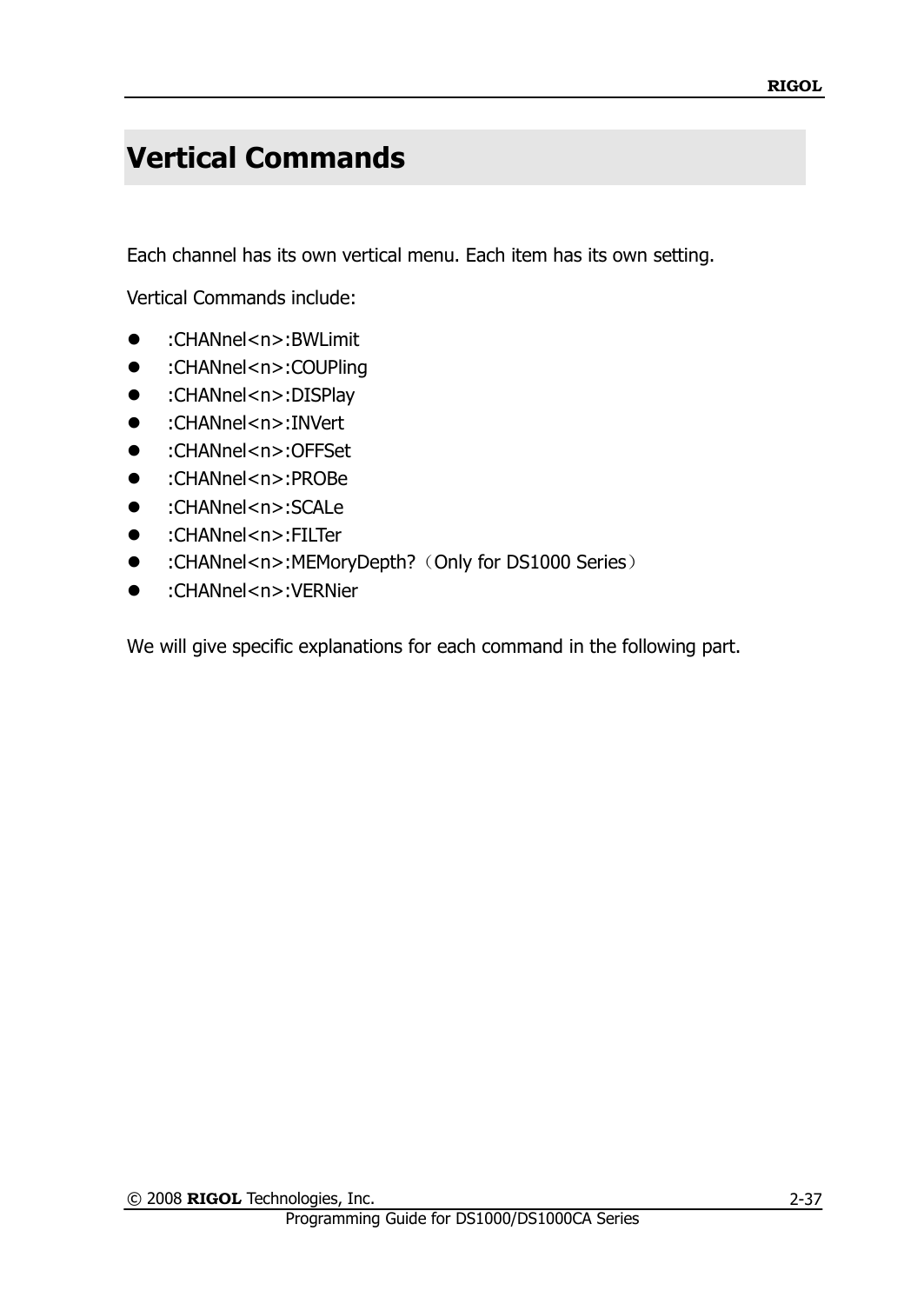#### **1. :CHANnel<n>:BWLimit**

#### **Command Format:**

:CHANnel<n>:BWLimit□{ON|OFF}

#### **Explanation:**

The command is to set the bandwidth limit "ON" to limit the bandwidth as 20MHz to reduce noice display or "OFF" to display at full bandwidth.

#### **Query Format:**

:CHANnel<n>:BWLimit?

#### **Returned Format:**

Query returns "ON" or "OFF". The double quotes are not returned.

#### **Example:**

| :CHANnel2:BWLimi□OFF | Set Channel 2 bandwidth limit to "OFF" |
|----------------------|----------------------------------------|
| :CHANnel2:BWLimit?   | Query returns "OFF"                    |

## **2. :CHANnel<n>:COUPling**

#### **Command Format:**

:CHANnel<n>:COUPling□{DC|AC|GND}

#### **Explanation:**

The command is to set the coupling as "DC", "AC" or "GND". The options of "n" are 1 or 2.

#### **Query Format:**

:CHANnel<n>:COUPling?

#### **Returned Format:**

Query returns "DC", "AC" or "GND". The double quotes are not returned.

#### **Example:**

:CHANnel2:COUPling? Query returns "DC"

:CHANnel2:COUPling□DC Set DC coupling at Channel 2

© 2008 **RIGOL** Technologies, Inc.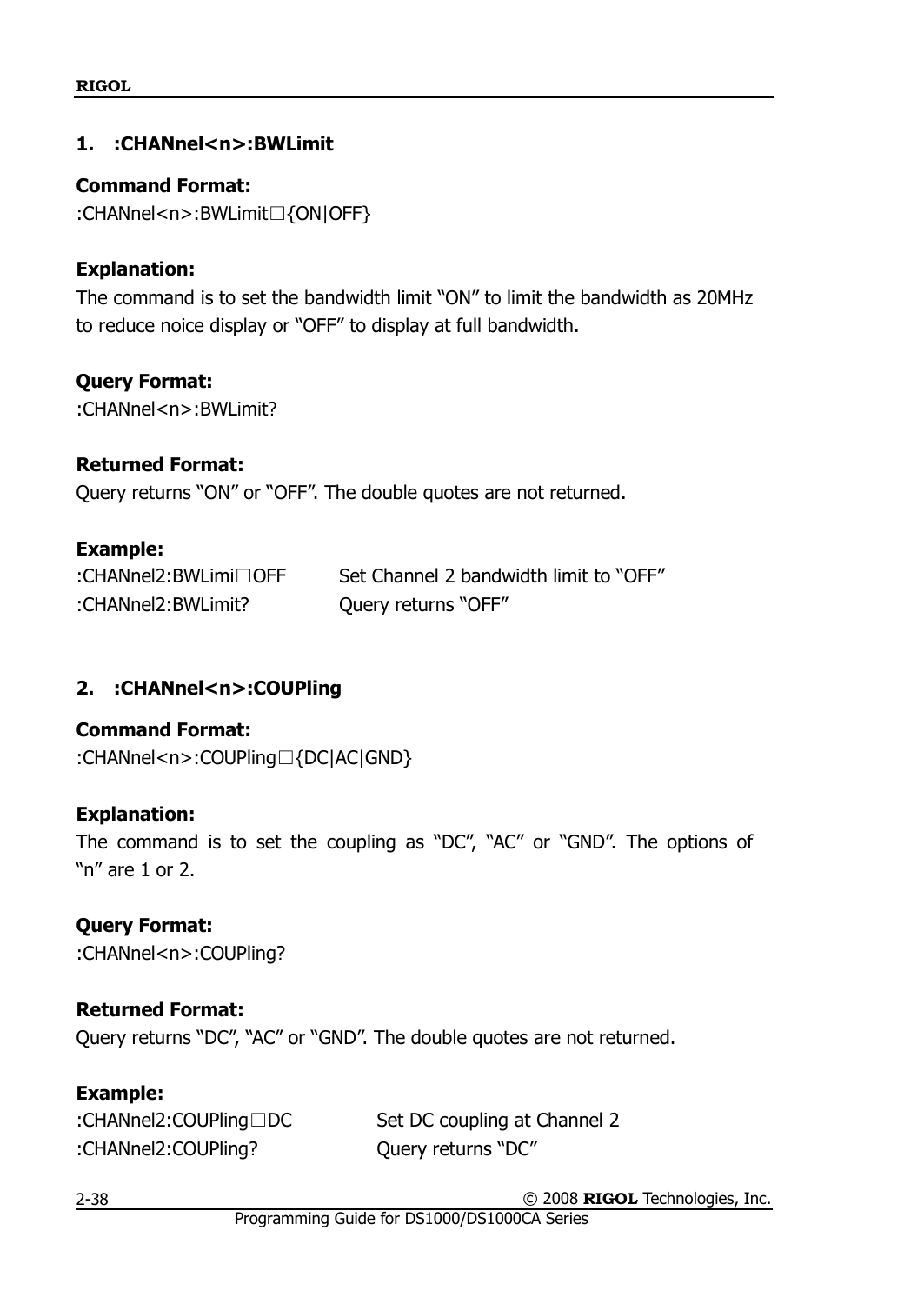## **3. :CHANnel<n>:DISPlay**

**Command Format:** :CHANnel<n>:DISPlay□{ON|OFF}

**Explanation:** The command is to set channel n (n is 1 or 2) ON or OFF.

**Query Format:** :CHANnel<n>:DISPlay?

## **Returned Format:**

Query returns "ON" or "OFF". The double quotes are not returned.

## **Example:**

:CHANnel2:DISPlay? Query returns "ON"

:CHANnel2:DISPlay□ON Set Channel 2 Display On

# **4. :CHANnel<n>:INVert**

**Command Format:** :CHANnel<n>:INVert□{ON|OFF}

## **Explanation:**

The command is to set the waveform invert ON or OFF.

# **Query Format:**

:CHANnel<n>:INVert?

## **Returned Format:**

Query returns "ON" or "OFF". The double quotes are not returned.

# **Example:**

:CHANnel2:INVert□OFF Set the waveform invert of Channel 2 to "OFF". :CHANnel2:INVert? Query returns "OFF".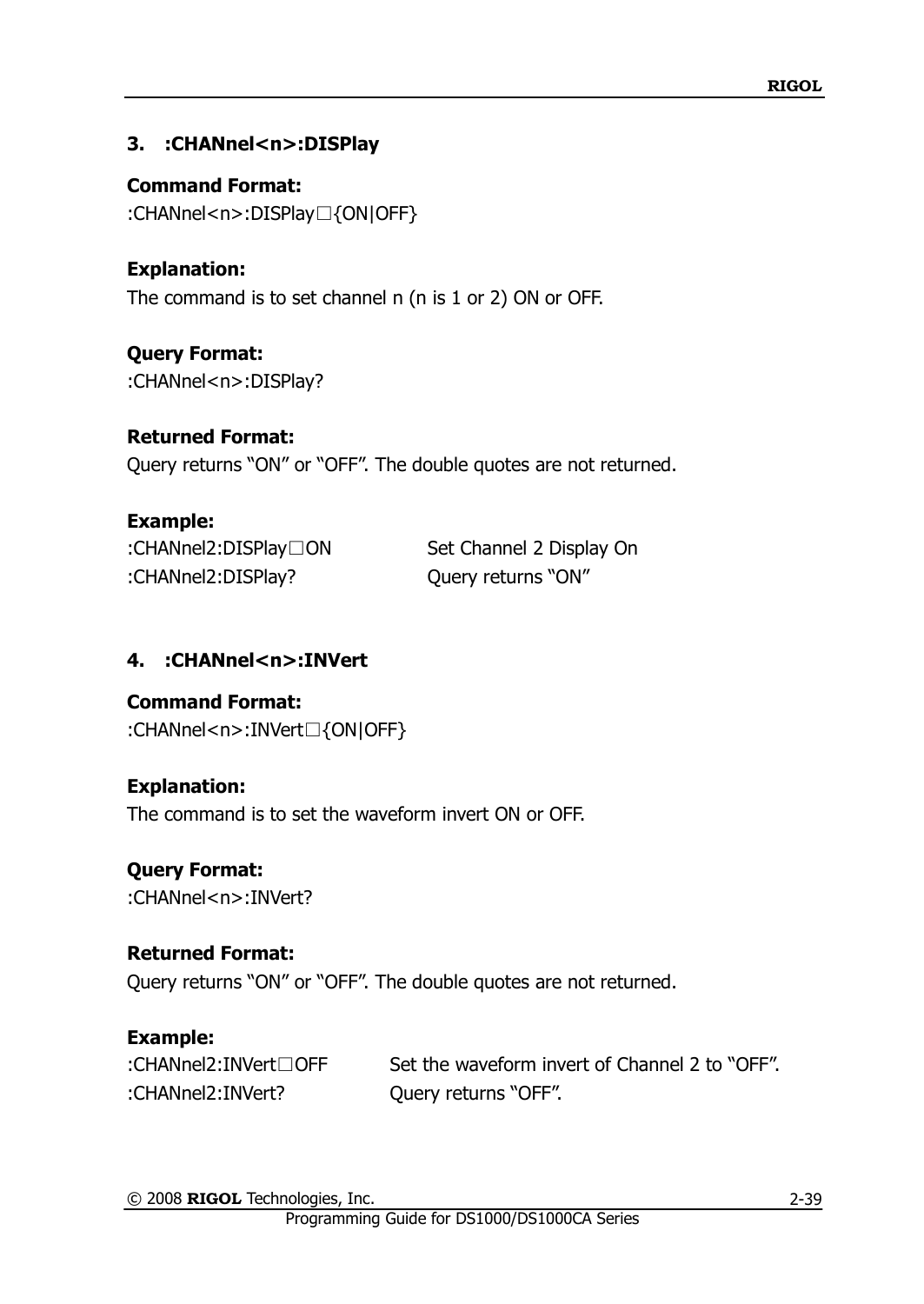**5. :CHANnel<n>:OFFSet**

**Command Format:**

:CHANnel<n>:OFFSet□<offset>

## **Explanation:**

The command is to set the vertical offset of the waveform. When scale  $>100$ mV, the range of <Offset> is -40V $\sim$  +40V; When Scale  $\lt$ =100mV, the range of  $\lt$ Offset> is -2V  $\sim$  +2V; The options of n are 1 or 2.

## **Query Format:**

:CHANnel<n>:OFFSet?

## **Returned Format:**

Query returns the value of <Offset>.

## **Example:**

:CHANnel2:OFFSet□20 Set the vertical offset of Channel 2 to 20V :CHANnel2:OFFSet? Query returns 2.000e+01

# **6. :CHANnel<n>:PROBe**

**Command Format:** :CHANnel<n>:PROBe□<attn>

## **Explanation:**

The command is to set the attenuation factor of the probe: 1X, 5X, 10X, 50X, 100X, 500X or 1000X to keep the gauge exact. The options of n are 1 or 2.

## **Query Format:**

:CHANnel<n>:PROBe?

## **Returned Format:**

Query returns the set value of <attn> in scientific numeric notation.

| <b>Example:</b>                              |                                            |
|----------------------------------------------|--------------------------------------------|
| :CHANnel2:PROBe□10                           | Set probe attenuation as 10X for channel 2 |
| :CHANnel2:PROBe?                             | Query returns 1.000e+01                    |
| $2 - 40$                                     | © 2008 RIGOL Technologies, Inc.            |
| Programming Guide for DS1000/DS1000CA Series |                                            |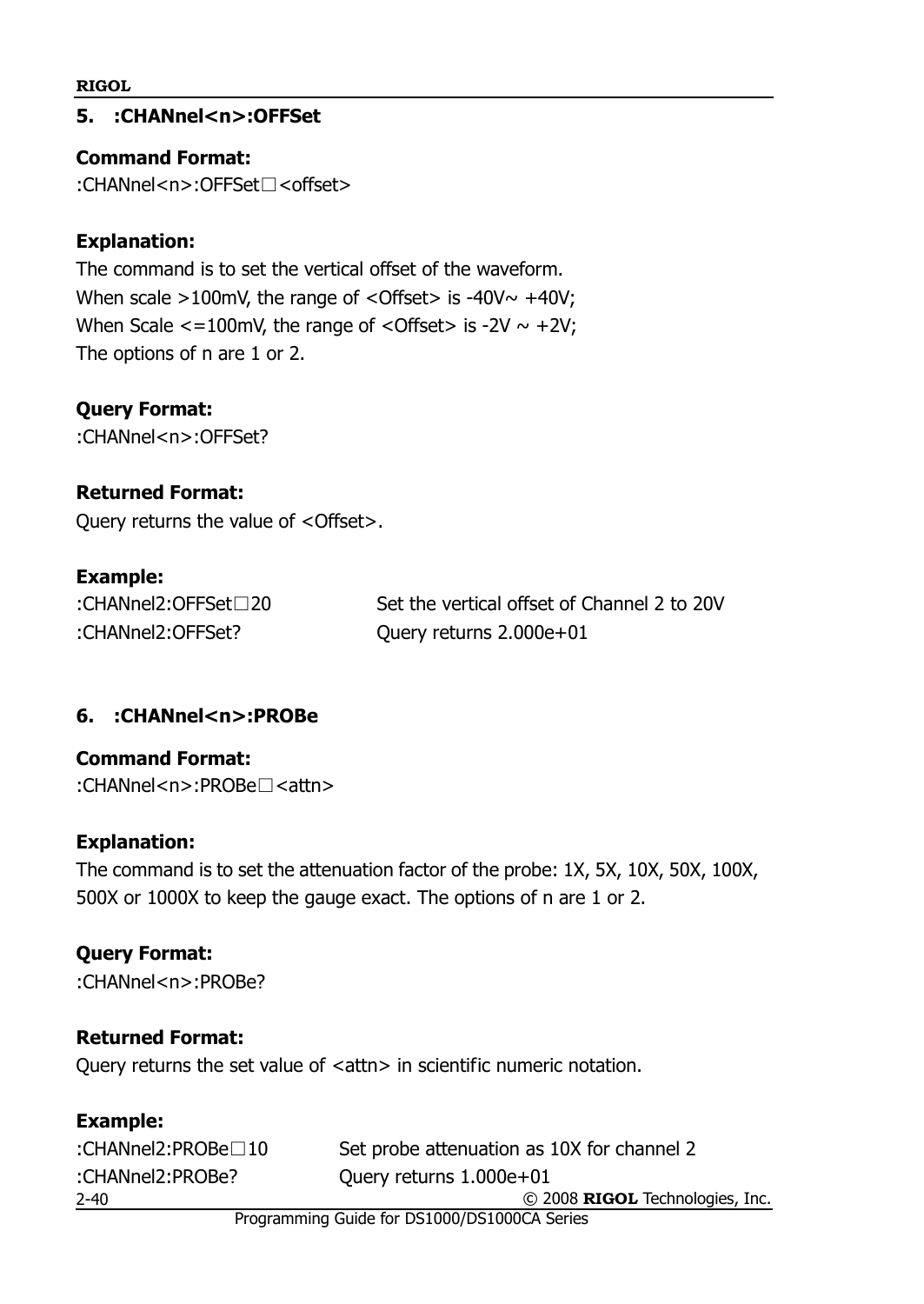## **7. :CHANnel<n>:SCALe**

#### **Command Format:**

:CHANnel<n>:SCALe□<range>

## **Explanation:**

The command is to set the vertical range of the amplified waveform.

| $\alpha$ <range> is 2mV <math>\sim</math> 5V</range> | Probe 1X    |
|------------------------------------------------------|-------------|
| 10mV $\sim$ 10V                                      | Probe 5X    |
| $20mV \sim 50v$                                      | Probe 10X   |
| 100mV $\sim$ 100V                                    | Probe 50X   |
| $200 \text{mV} \sim 500 \text{V}$                    | Probe 100X  |
| $1V \sim 1000V$                                      | Probe 500X  |
| $2V \sim 5000V$                                      | Probe 1000X |
| The options of n are 1 or 2.                         |             |

**Query: Format:**

:CHANnel<n>:SCALe?

#### **Returned Format:**

Query returns the set value of <range> in scientific numeric notation.

## **Example:**

:CHANnel2:PROBe□10 Set probe attenuation as 10X :CHANnel2:SCALe□20 Set vertical scale as 20V :CHANnel2:SCALe? Query returns 2.000e+01

# **8. :CHANnel<n>:FILTer**

## **Command Format:**

:CHANnel<n>:FILTer□{ON|OFF}

## **Explanation:**

The command is to set the digital filter ON or OFF. The options of n are 1 or 2.

# **Query Format:**

:CHANnel<n>:FilTer?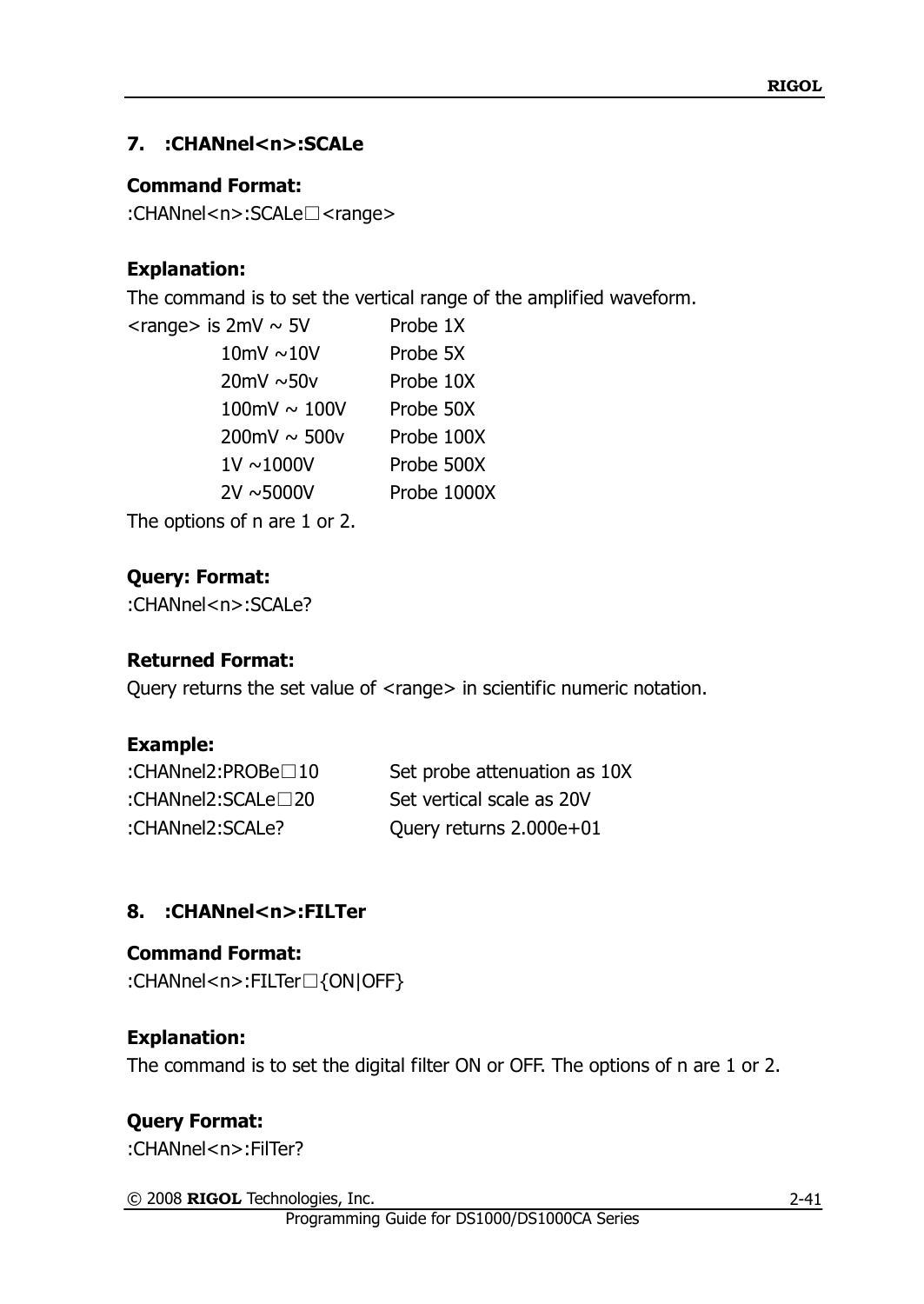#### **Returned Format:**

Query returns "ON" or "OFF". The double quotes are not returned.

#### **Example:**

|                   | Set the digital filter "OFF" at Channel 2 |
|-------------------|-------------------------------------------|
| :CHANnel2:FILTer? | Query returns "OFF"                       |

#### **9. :CHANnel<n>:MEMoryDepth?**

#### **Query Format:**

:CHANnel<n>:MEMoryDepth?

#### **Explanation:**

The command is to query the current Channel memory depth. The options of n are 1 or 2.

#### **Returned Format:**

Query returns the set value of <Memoey Depth>.

#### **Example:**

:CHANnel2:MEMoryDepth? Query returns 524288

#### **10. :CHANnel<n>:VERNier**

**Command Format:** :CHANnel<n>:VERNier□{ON|OFF}

#### **Explanation:**

The command is to set the adjustment mode of the vertical scaling. When the setting is "OFF", the scale adjustment manner is "Coarse" and vertical sensitivity will be adjusted in 1-2-5 regulation. When the setting is "ON", the manner is "Fine". The fine adjustment will subdivide during the "Coarse" range to improve the vertical resolution.

#### **Query Format:**

:CHANnel<n>:VERNier?

### **Returned Format:**

2-42

© 2008 **RIGOL** Technologies, Inc.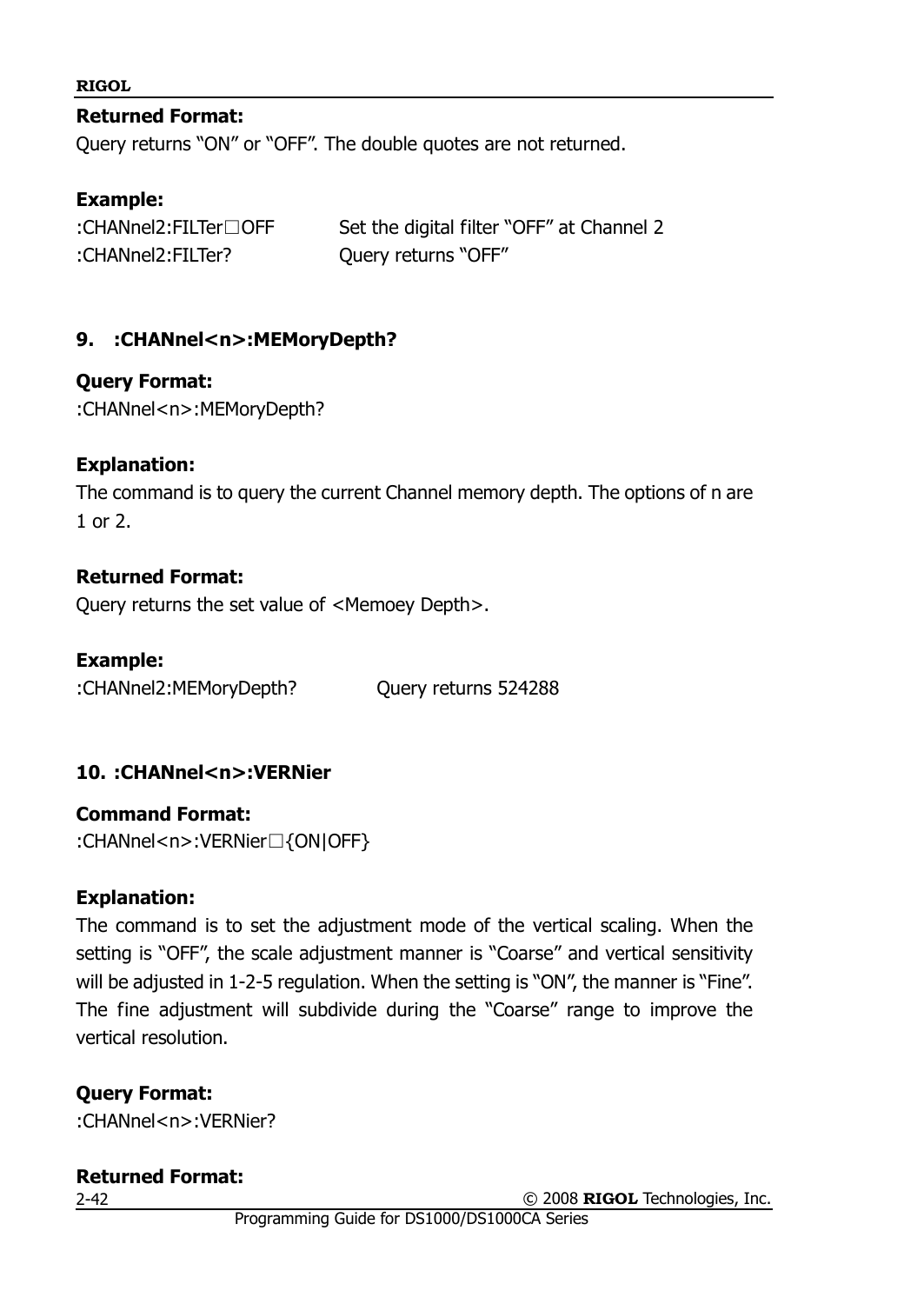Query returns "Coarse" or "Fine". The double quotes are not returned.

## **Example:**

:CHANnel2:VERNier? Query returns "Fine"

:CHANnel2:VERNier□ON Set the adjustment mode to be "Fine"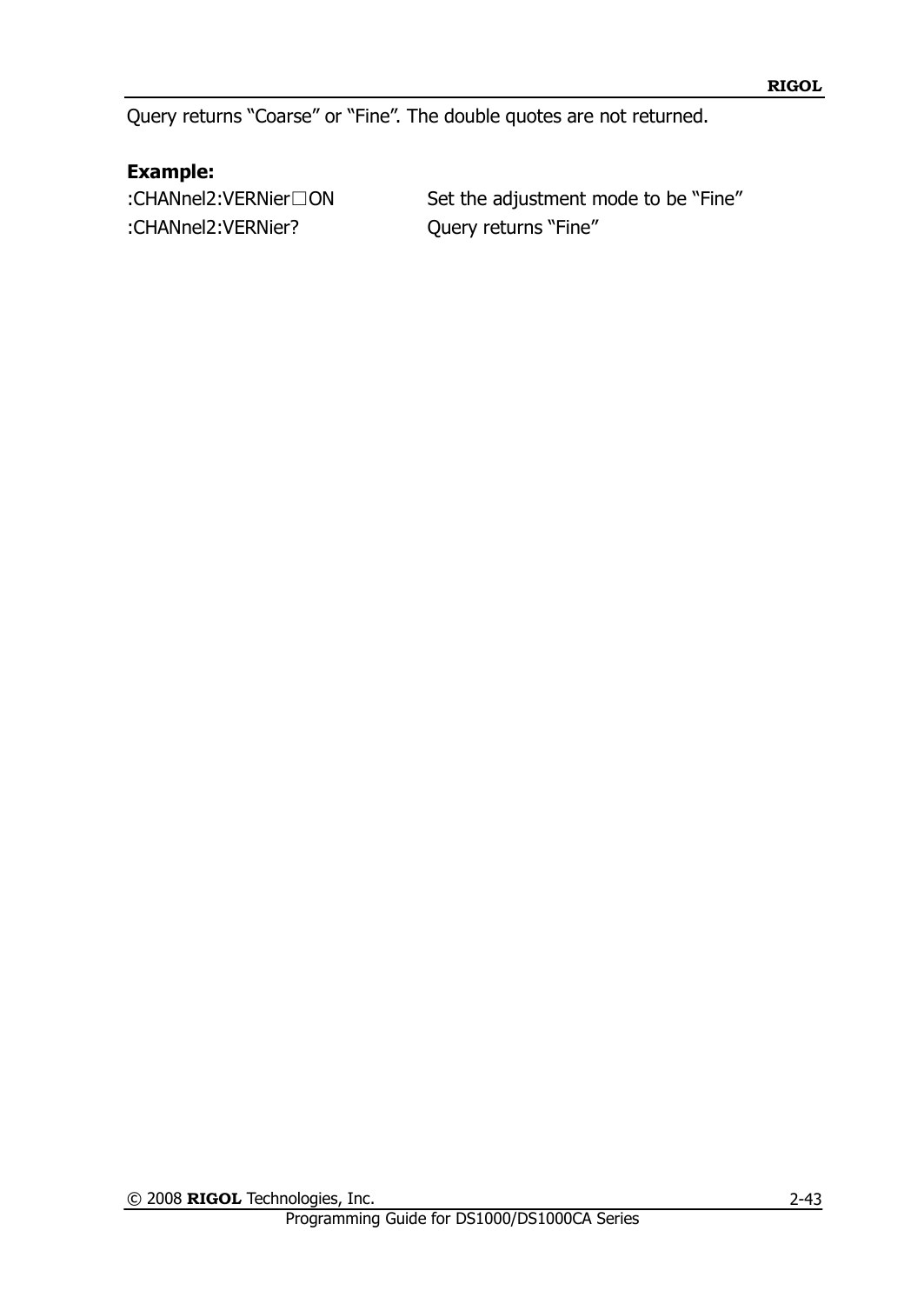# **Horizontal Commands**

Horizontal Commands set the Horizontal Scale (time base) and the waveform horizontal position in the memory (trigger offset). The waveform will enlarge or shrink when the horizontal Scale changed.

Horizontal Commands include:

- :TIMebase:MODE
- :TIMebase[:DELayed]:OFFSet
- :TIMebase[:DELayed]:SCALe
- :TIMebase:FORMat

We will give specific explanations for each command in the following part.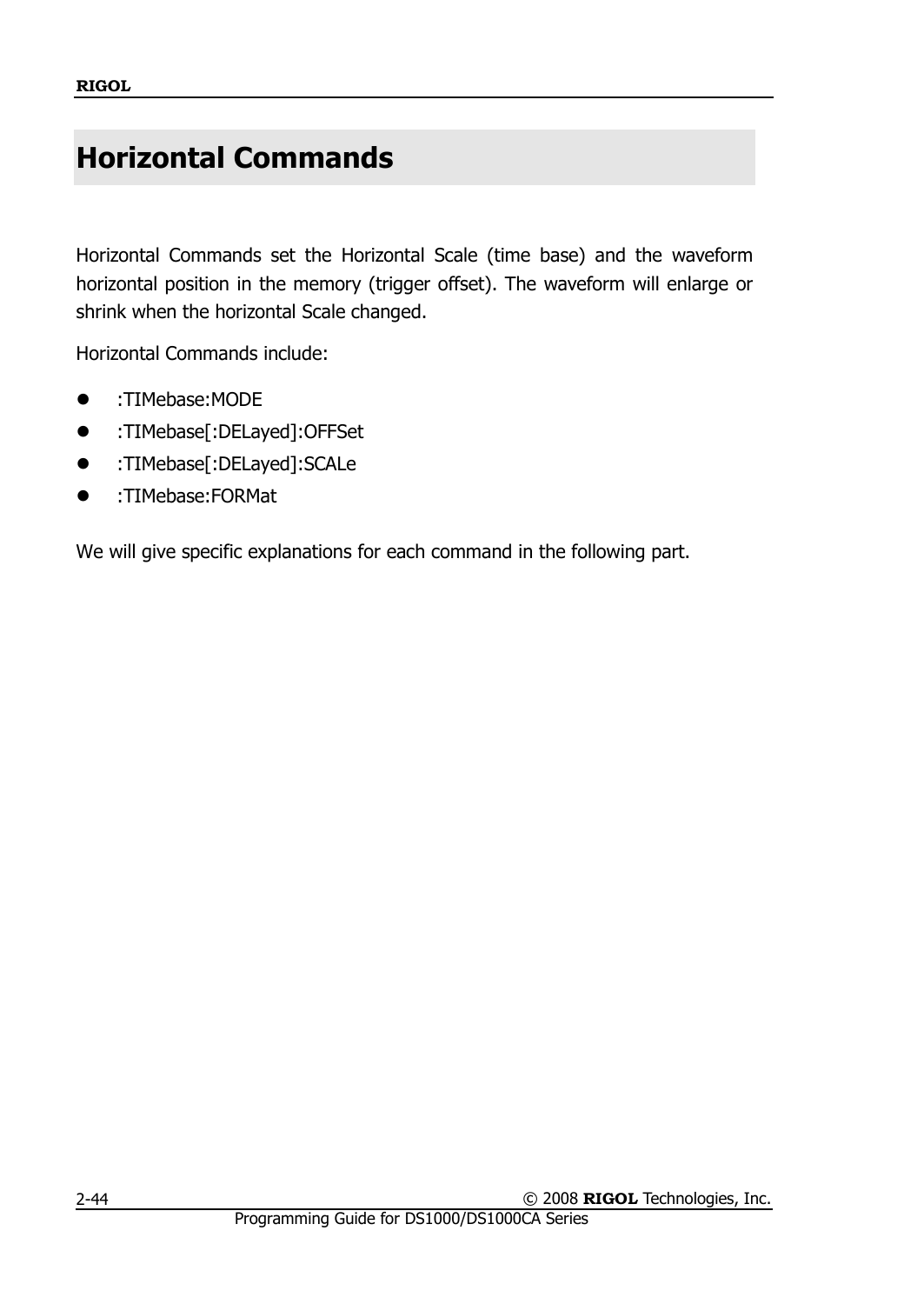## **1. :TIMebase:MODE**

### **Command Format:**

:TIMebase:MODE□<mode>

## **Explanation:**

The command is to set the horizontal scan as "MAIN" (main timebase) or "DELAYED" (delayed scan).

### **Query Format:**

:TIMebase:MODE?

#### **Returned Format:**

Query returns "MAIN" or "DELAYED". The double quotes are not returned.

### **Example:**

:TIMebase:MODE? Query returns "MAIN"

:TIMebase:MODE□MAIN Set the horizontal timebase mode as "MAIN"

# **2. :TIMebase[:DELayed]:OFFSet**

## **Command Format:**

:TIMebase[:DELayed]:OFFSet□<offset>

## **Explanation:**

The command is to adjust the timebase offset in "MAIN" or "Delayed" mode.

| <offset> is <math>1s \sim</math> momery terminal</offset> | when it is Normal mode                    |
|-----------------------------------------------------------|-------------------------------------------|
| $-500s \sim +500s$                                        | when it is Stop mode                      |
| $-6*$ Scale $\sim +6*$ Scale                              | when it is Roll mode ("Scale" indicates   |
|                                                           | the current horizontal scale. The default |
|                                                           | unit is s/div)                            |
|                                                           |                                           |

When it is "MAIN", omit [:DELayed].

## **Query Format:**

:TIMebase[:DELayed]:OFFSet?

## **Returned Format:**

Query returns the set value of <offset> in scientific numeric notation.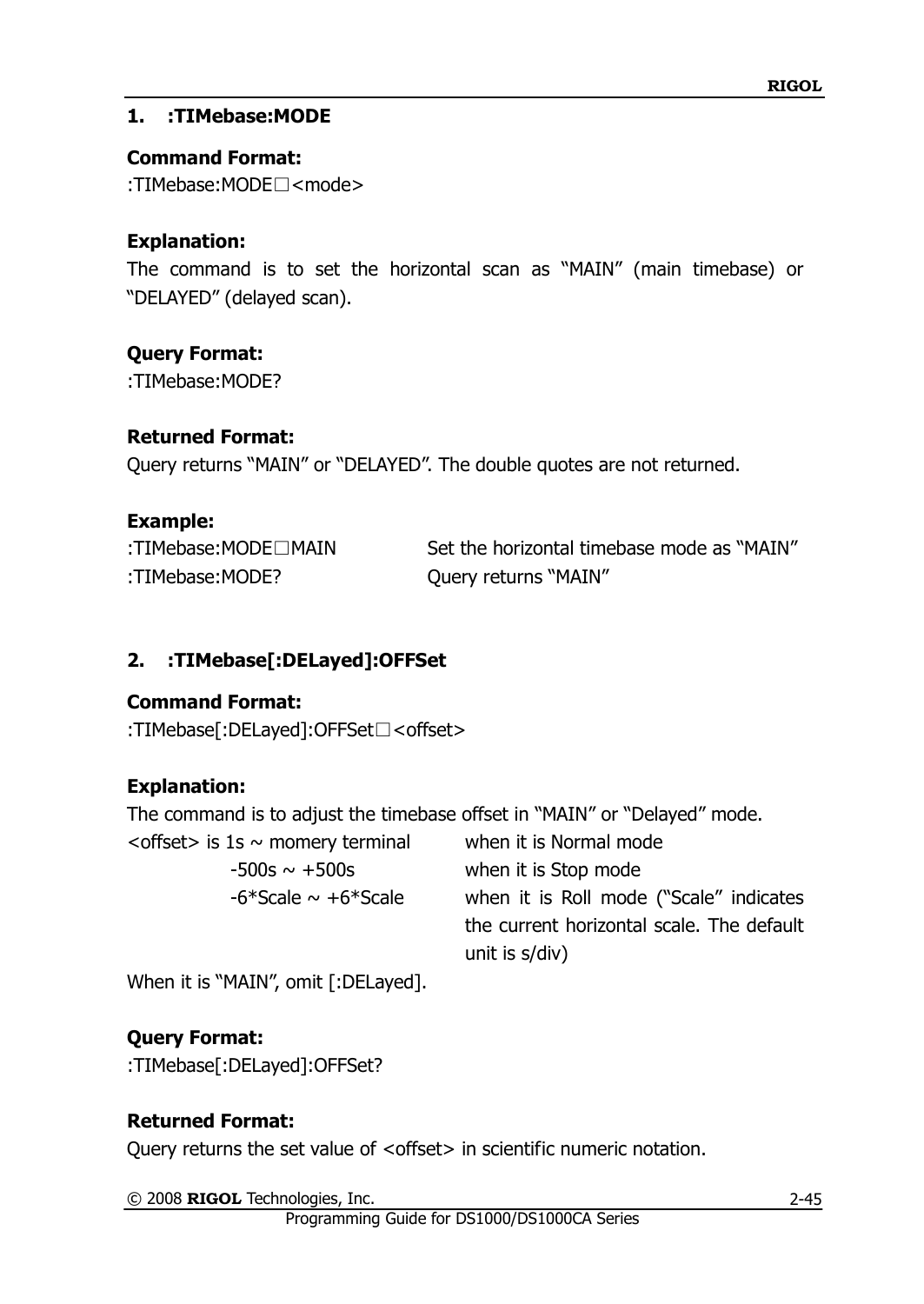**Example:** :TIMebase:MODE□MAIN Set the main timebase :TIMebase:OFFSet? Query returns 1.000e+00

:TIMebase:OFFSet□1 Set the timebase offset as 1s

## **3. :TIMebase[:DELayed]:SCALe**

#### **Command Format:**

:TIMebase[:DELayed]:SCALe□<scale\_val>

### **Explanation:**

The command is to set the time base scale in "MAIN" or "DELAYE" mode. The unit is "S/div". When the "Delayed" is "ON", change the Delayed Timebase Scale will change the width of window to amplify waveform.  $\le$ scale val $>$  is 2ns - 50s when it is Normal mode 500ms - 50s when it is Roll mode When "MAIN" is "ON", omit [: DELayed].

## **Query Format:**

:TIMebase[:DELayed]:SCALe?

## **Returned Format:**

Query returns the set value of < scale\_val> in scientific numeric notation.

## **Example:**

:TIMebase:MODE□DELayed Set the "MAIN" timebase :TIMebase:SCALe□2 Set the timebase scale as 2s :TIMebase:SCALe? Query returns 2.000e+00

# **4. :TIMebase:FORMat**

## **Command Format:**

:TIMebase:FORMat□<value>

## **Explanation:**

The command is to set the timebase format as "XY", "YT" or "SCANning".

#### **Query Format**:

2-46

© 2008 **RIGOL** Technologies, Inc.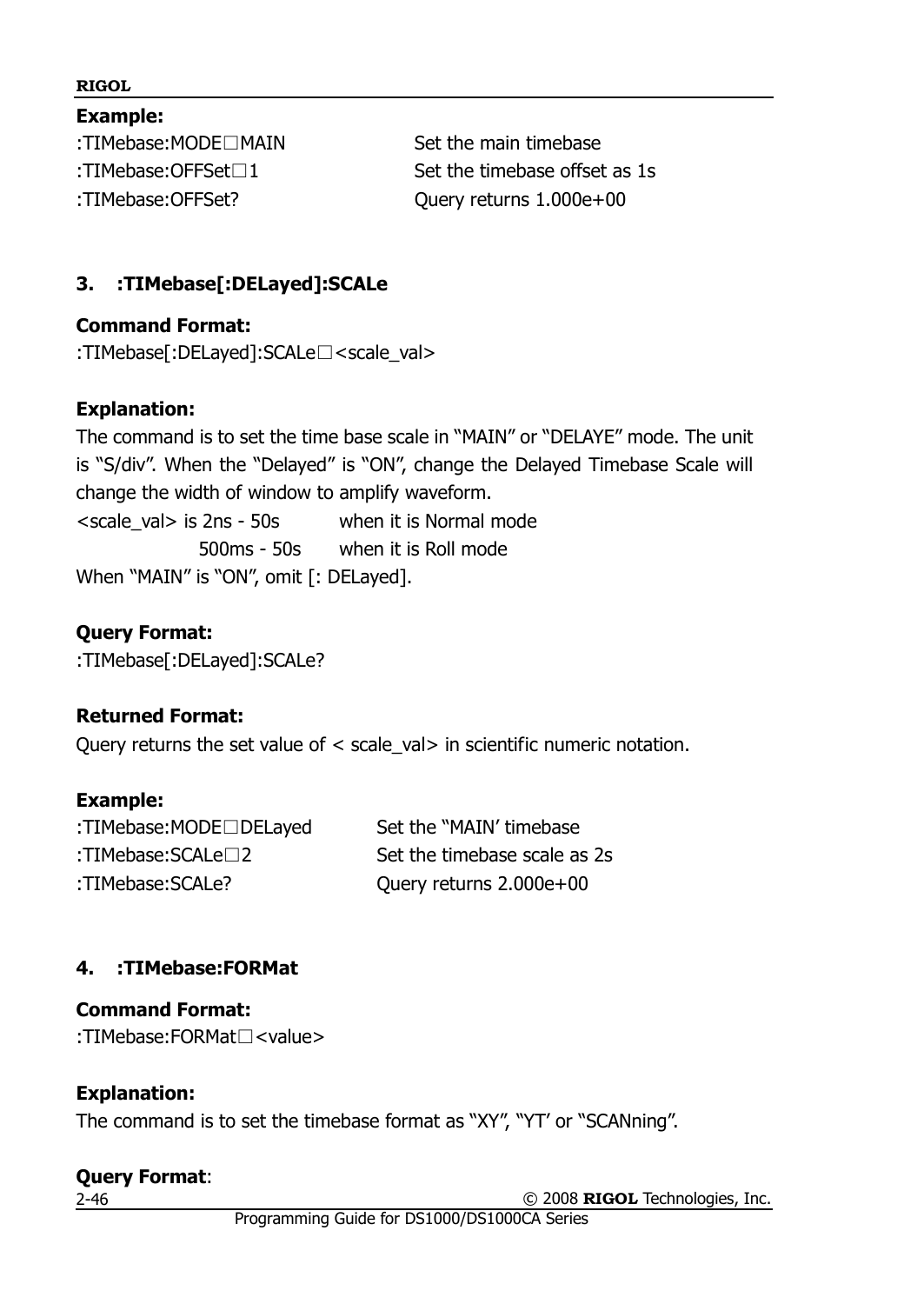:TIMebase: FORMat?

## **Returned Format:**

Query returns "XY", "YT" or "SCANNING". The double quotes are not returned.

## **Example:**

:TIMebase:FORMat□YT Set the format of the timebase as Y-T mode :TIMebase:FORMat? Query returns "Y-T"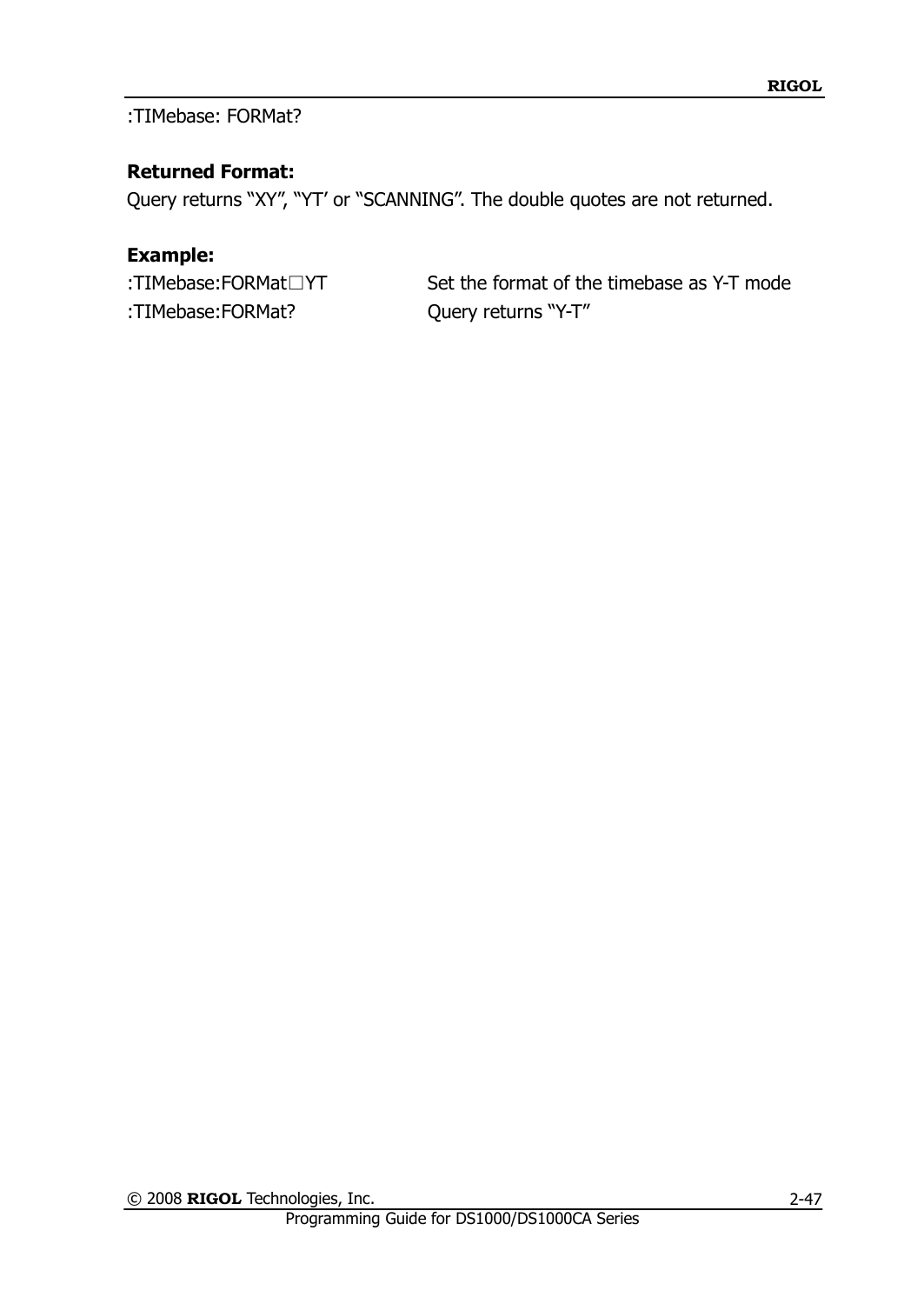# **Trigger Commands**

# **Trigger control commands**

The trigger determines when the oscilloscope starts to acquire data and display a waveform. When a trigger is set up properly, it converts unstable displays into meaningful waveforms.

When the oscilloscope starts to acquire a waveform, it collects enough data so that it can display the waveform to the left of the trigger point. The oscilloscope continues to acquire data while waiting for the trigger condition to occur. After it detects a trigger, the oscilloscope continues to acquire enough data so that it can display the waveform to the right of the trigger point.

Trigger control commands include:

- :TRIGger:MODE
- :TRIGger<mode>:SOURce
- :TRIGger<mode>:LEVel
- :TRIGger<mode>:SWEep
- :TRIGger<mode>:COUPling
- :TRIGger:HOLDoff
- **•** :TRIGger:STATus?

We will give specific explanations for each command in the following part.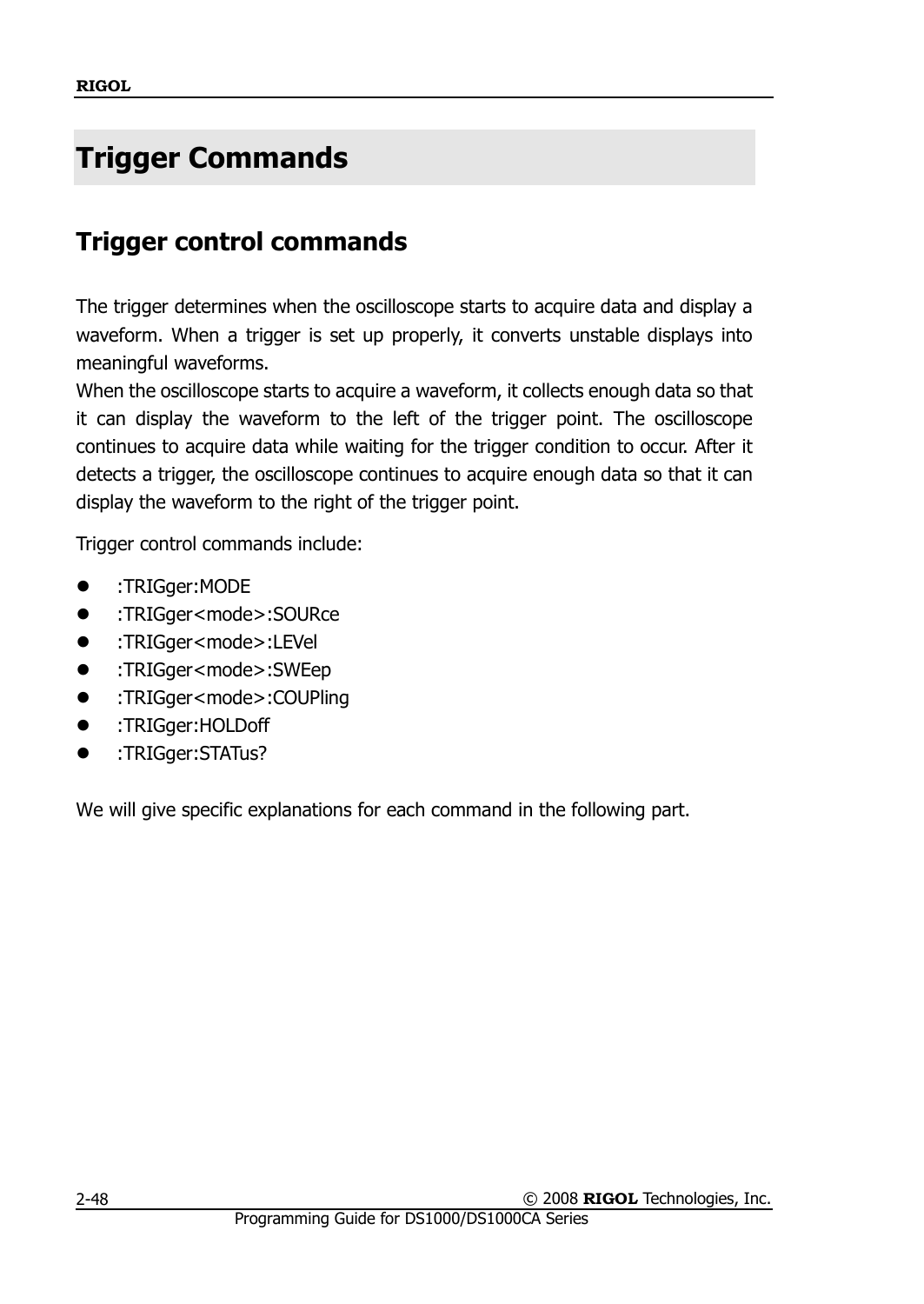## **1. :TRIGger:MODE**

## **Command Format:**

:TRIGger:MODE□<mod>

## **Explanation:**

The command is used to set the trigger mode, including Edge, Pulse, Slope, Video, Alternation, Pattern (DS1000\*D) and Duration (DS1000\*D).

## **Query Format:**

:TRIGger:MODE?

## **Returned Format:**

Query returns "EDGE", "PULSE", "SLOPE", "VIDEO", "ALTERNATION", "PATTERN" or "DURATION". The double quotes are not returned.

## **Example:**

:TRIGger:MODE? Query returns "EDGE"

:TRIGger:MODE□EDGE Set the trigger mode to be "Edge"

# **2. :TRIGger<mode>:SOURce**

# **Command Format:**

:TRIGger<mod>:SOURce□<src>

# **Explanation:**

The command is to set the trigger source from CH1, CH2, D15~D0 (DS1000\*D), EXT, EXT/5, AC Line.  $\langle m \rangle$  is  $0 \sim 15$ ,  $\langle n \rangle$  is 1 or 2, When <mode> is ":EDGE", <src> can be CHANnel<n>, EXT, EXT5, ACLine or DIGital<m>; When <mode> is ":PULSE", <src> can be CHANnel<n>, EXT, EXT5, ACLine or DIGital<m>; When <mode> is ":SLOPE", <src> can be CHANnel<n>, EXT, EXT5; When <mode> is ":VIDEO", <src> can be CHANnel<n>, EXT, EXT5.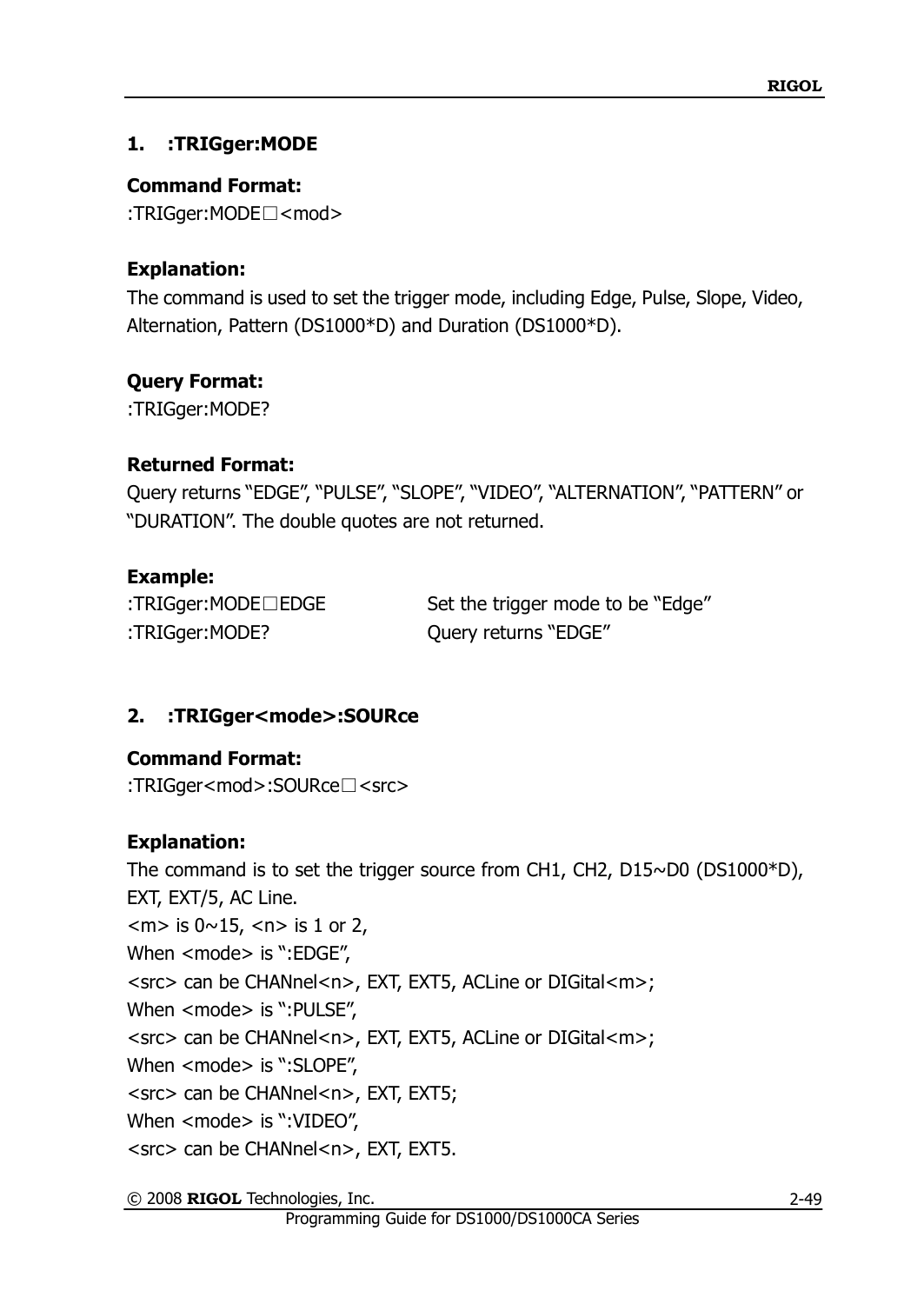#### **Query Format:**

:TRIGger<mod>:SOURce?

## **Returned Format:**

Query returns "CH1", "CH2", "EXT", "EXT5", "AC" or "DIGITAL". The double quotes are not returned.

#### **Example:**

:TRIGGER:EDGE:SOURCE□CHANnel1 Set Channel 1 as the Edge trigger source :TRIGGER:EDGE:SOURCE? Query returns "CH1"

### **3. :TRIGger<mode>:LEVel**

### **Command Format:**

:TRIGger<mode>:LEVel□<level>

### **Explanation:**

The command is to set the voltage level of Edge, Pulse Video trigger. <mode> can be ":EDGE", ":PULSe" or ":VIDEO";  $\le$ level> is -6\*Scale  $\sim$  +6\*Scale; "Scale" indicates the current vertical scale. The default unit of "level" is V/div.

## **Query Format:**

:TRIGger<mode>:LEVel?

## **Returned Format:**

Query returns the set value of <level> in scientific numeric notation.

#### **Example:**

| : $TRIGger:EDGE:LEVel \square 2$ | Set the Edge trigger level to 2 V |
|----------------------------------|-----------------------------------|
| :TRIGger:EDGE:LEVel?             | Query returns 2.00e+00            |

## **4. :TRIGger<mode>:SWEep**

#### **Command Format:**

:TRIGger<mode>:SWEep□{AUTO|NORMal|SINGle}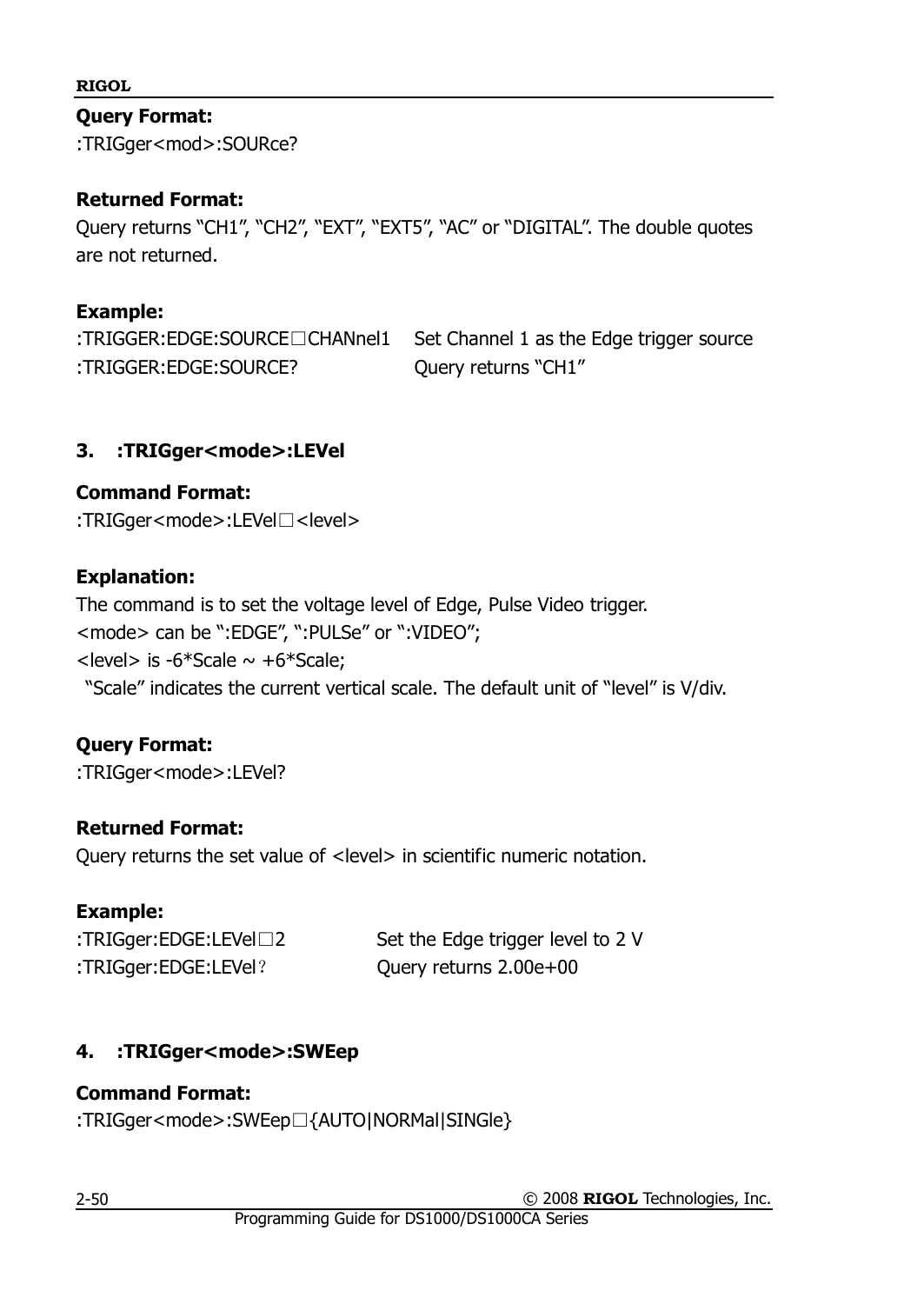#### **Explanation:**

The command is to set the trigger type. The options of <mode> are ":EDGE", ":PULSe", ":SLOPe", ":PATTern" or ":DURation". AUTO: Acquire waveform even no trigger occurred; NORMal: Acquire waveform when trigger occurred; SINGle: When trigger occurs, acquire one waveform then stop.

#### **Query Format:**

:TRIGger<mode>:SWEep?

#### **Returned Format:**

Query returns "AUTO", "NORMAL" or "SINGLE". The double quotes are not returned.

#### **Example:**

| :TRIGger:EDGE:SWEep□AUTO | Set the "AUTO" Edge trigger mode |
|--------------------------|----------------------------------|
| :TRIGger:EDGE:SWEep?     | Query returns "AUTO"             |

#### **5. :TRIGger<mode>:COUPling**

#### **Command Format:**

:TRIGger<mode>:COUPling□{DC|AC|HF|LF}

#### **Explanation:**

The command is to set the coupling mode to be "DC", "AC", "HF" or "LF". The options of <mode> are ":EDGE", ":PULSe" or ":SLOPe". DC: Allow all signals pass AC: Block DC signals HF: Reject high frequency signals (Higher than 150 KHz) LF: Reject DC and low frequency signals (Lower than 8KHz)

#### **Query Format:**

:TRIGger<mode>:COUPling?

#### **Returned Format:**

Query returns "DC", "AC", "HF" or "LF". The double quotes are not returned.

#### **Example:**

© 2008 **RIGOL** Technologies, Inc. :TRIGger:EDGE:COUPling□DC Set the coupling mode to be "DC"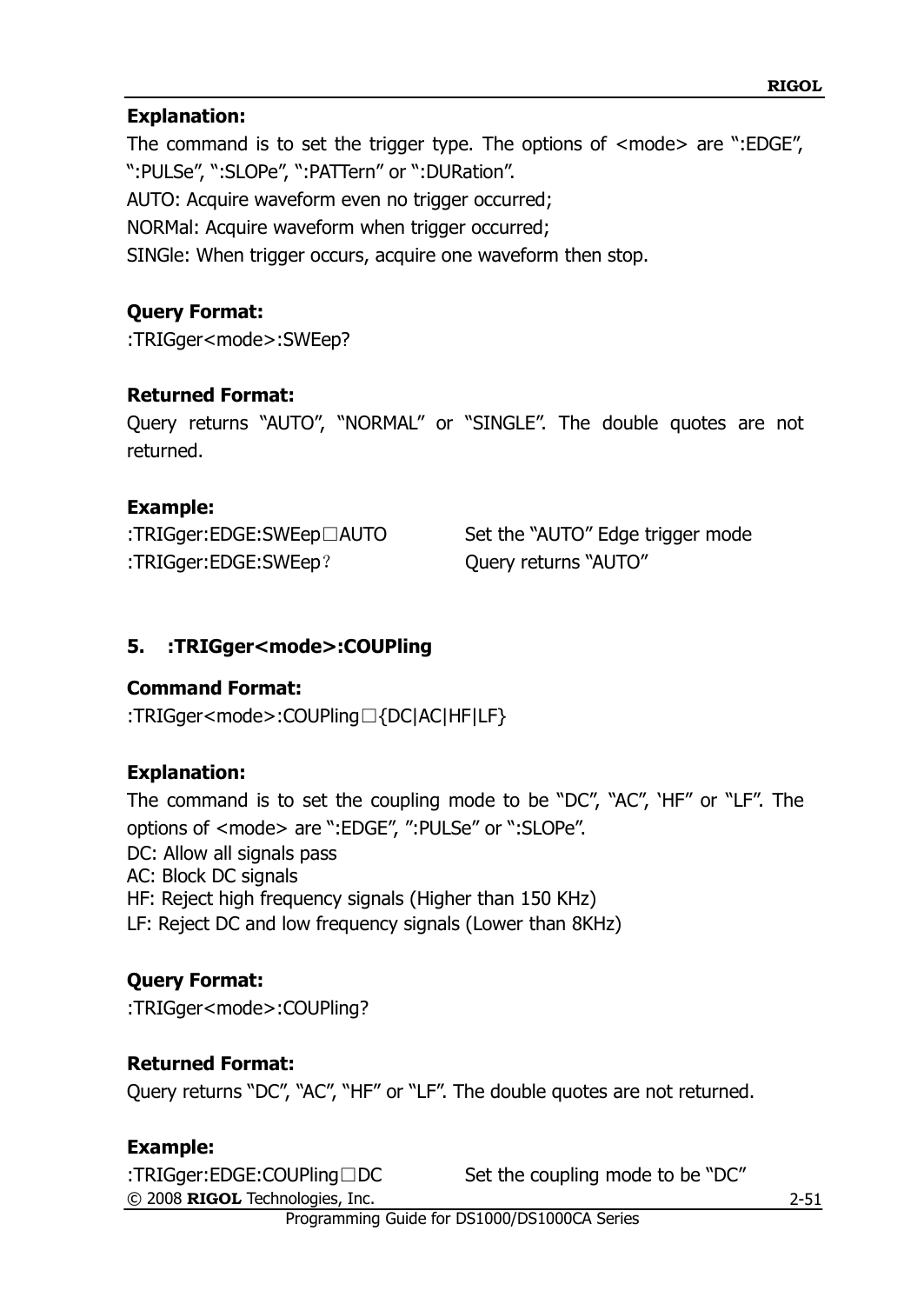:TRIGger:EDGE:COUPling? Query returns "DC"

## **6. :TRIGger:HOLDoff**

#### **Command Format:**

:TRIGger:HOLDoff□<count>

#### **Explanation:**

The command is used to trigger and stabilize complicated waveform, such as pulse burst. Holdoff time is the oscilloscope"s waiting period before starting a new trigger. During Holdoff, oscilloscope will not trigger until Holdoff ends. The range of  $<$ Count $>$  is 100ns $\sim$ 1.5s.

## **Query Format:**

:TRIGger:HOLDoff?

## **Returned Format:**

Query returns the set value of <Count> in scientific numeric notation.

#### **Example:**

| :TRIGger:HOLDoff $\Box$ 0.0001 | Set the time of holdoff to 100 us |
|--------------------------------|-----------------------------------|
| :TRIGger:HOLDoff?              | Query returns 1.000e-04           |

# **7. :TRIGger:STATus?**

**Query Format:**

:TRIGger:STATus?

## **Explanation:**

The command is used to query the current status of the oscilloscope. The status may be RUN, STOP, T"D, WAIT, SCAN or AUTO.

## **Returned Format:**

Query returns "RUN", "STOP", "T"D", "WAIT", "SCAN" or "AUTO". The double quotes are not returned.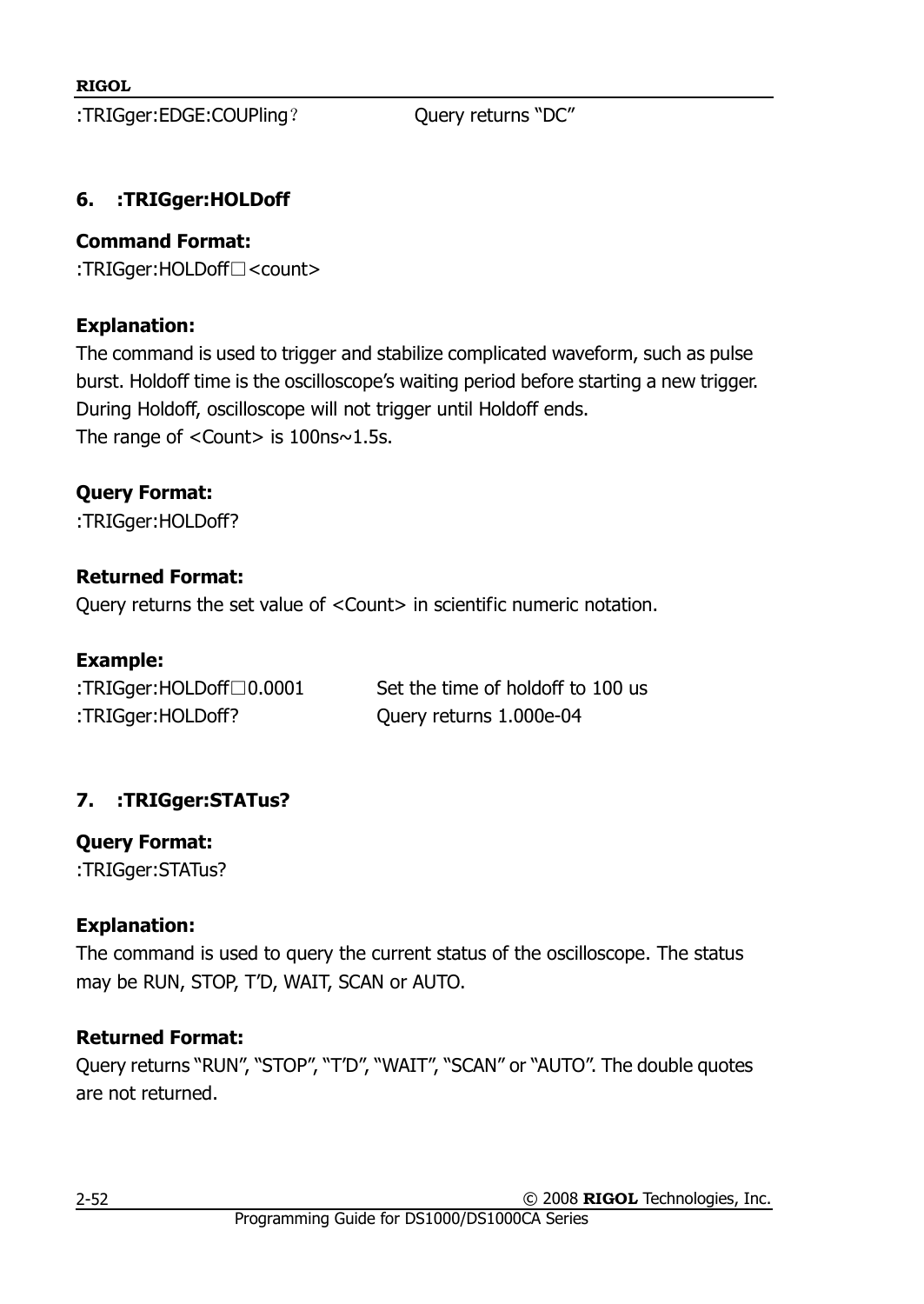# **Trigger Mode Commands**

Trigger modes include: Edge, Pulse, Slope, Video, Alternation, Pattern and Puration. Trigger modes commands include:

- :TRIGger:EDGE:SLOPe
- :TRIGger:PULSe:MODE
- :TRIGger:PULSe:WIDTh
- :TRIGger:SLOPe:TIME
- :TRIGger:SLOPe:MODE
- :TRIGger:SLOPe:WINDow
- :TRIGger:SLOPe:LEVelA
- :TRIGger:SLOPe:LEVelB
- :TRIGger:VIDEO:MODE
- :TRIGger:VIDEO:POLarity
- :TRIGger:VIDEO:STANdard
- :TRIGger:VIDEO:LINE
- :TRIGger:ALTernation:SOURce
- :TRIGger:ALTernation:TYPE
- :TRIGger:ALTernation:TimeSCALe
- :TRIGger:ALTernation:TimeOFFSet
- :TRIGger:ALTernation<mode>:LEVel
- :TRIGger:ALTernation:EDGE:SLOPe
- :TRIGger:ALTernation<mode>:MODE
- :TRIGger:ALTernation<mode>:TIME
- :TRIGger:ALTernation:VIDEO:POLarity
- :TRIGger:ALTernation:VIDEO:STANdard
- :TRIGger:ALTernation:VIDEO:LINE
- :TRIGger:ALTernation:SLOPe:WINDow
- :TRIGger:ALTernation:SLOPe:LEVelA
- :TRIGger:ALTernation:SLOPe:LEVelB
- :TRIGger:ALTernation<mode>:COUPling
- :TRIGger:PATTern:PATTern (Only for DS1000\*D series)
- :TRIGger:DURation:PATTern(Only for DS1000\*D series)
- :TRIGger:DURation:QUALifier (Only for DS1000\*D series)
- :TRIGger:DURation:TIME(Only for DS1000\*D series)

We will give specific explanations for each command in the following part.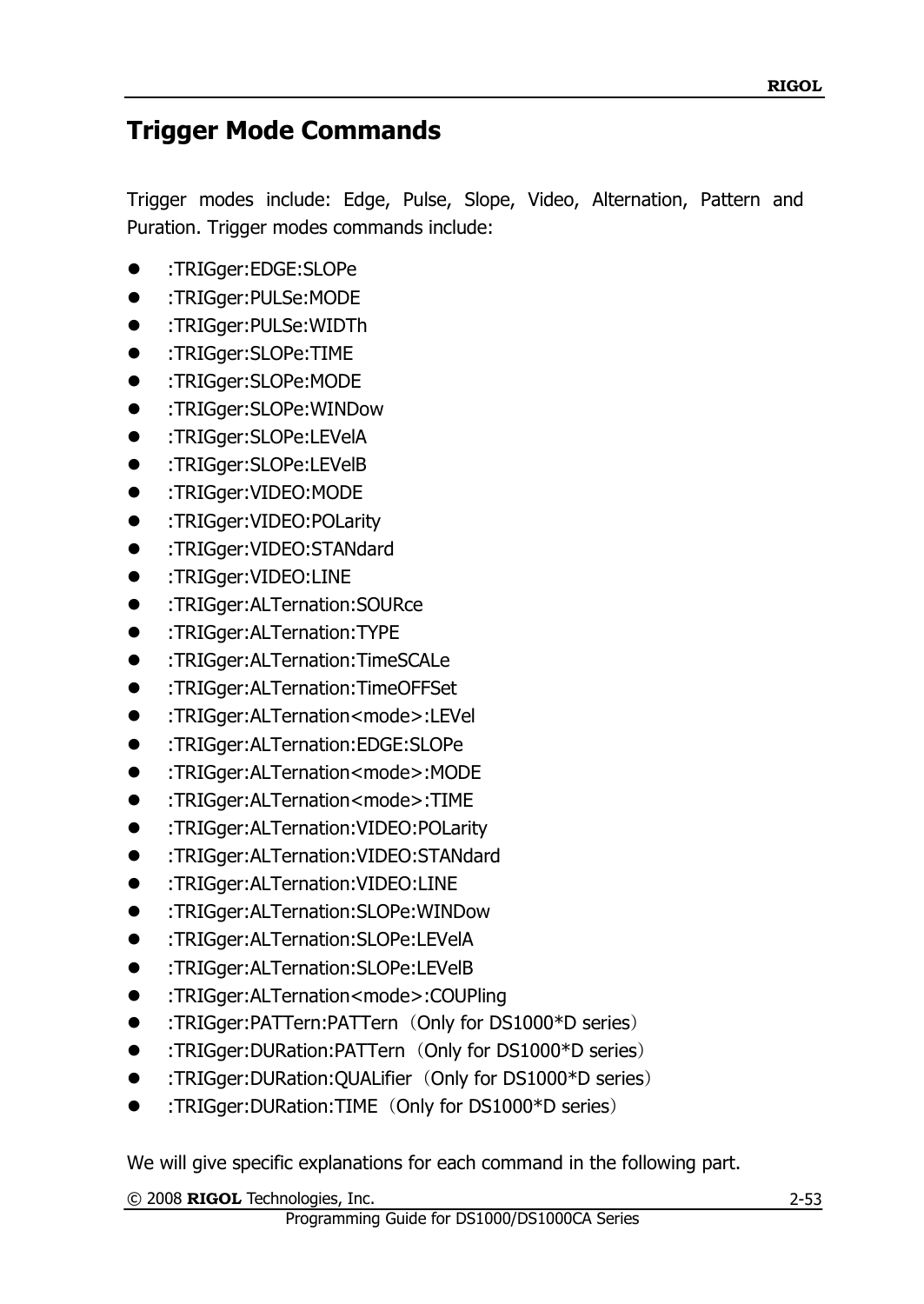In the trigger System, there is a general command to the edge, pulse width, video, slope and alternate trigger.

# **1. :TRIGger<mode\_1>[<mode\_2>]:SENSitivity**

## **Command Format:**

:TRIGger<mode\_1>[<mode\_2>]:SENSitivity□<count>

## **Explanation:**

The command is to set the trigger sensitivity from  $0.1 \sim 1$ div. <mode\_1> can be ":EDGE", ":PULSE", ":VIDEO", ":SLOPE" and ":ALTERNATION"; When <mode 1> is ":ALTERNATION", [<mode 2>] can be ":EDGE", ":PULSE", ":VIDEO" or ":SLOPE", else omit [<mode\_2>].

# **Query Format:**

:TRIGger<mode\_1>[<mode\_2>]:SENSitivity?

## **Returned Format:**

Query returns the set value of <Count> in scientific numeric notation.

## **Example:**

| : $TRIGger:EDGE: SENSitivity \Box 0.2$ | Set the edge trigger sensitivity as 0.2 div |
|----------------------------------------|---------------------------------------------|
| :TRIGger:EDGE:SENSitivity?             | Query returns 2.00e-01                      |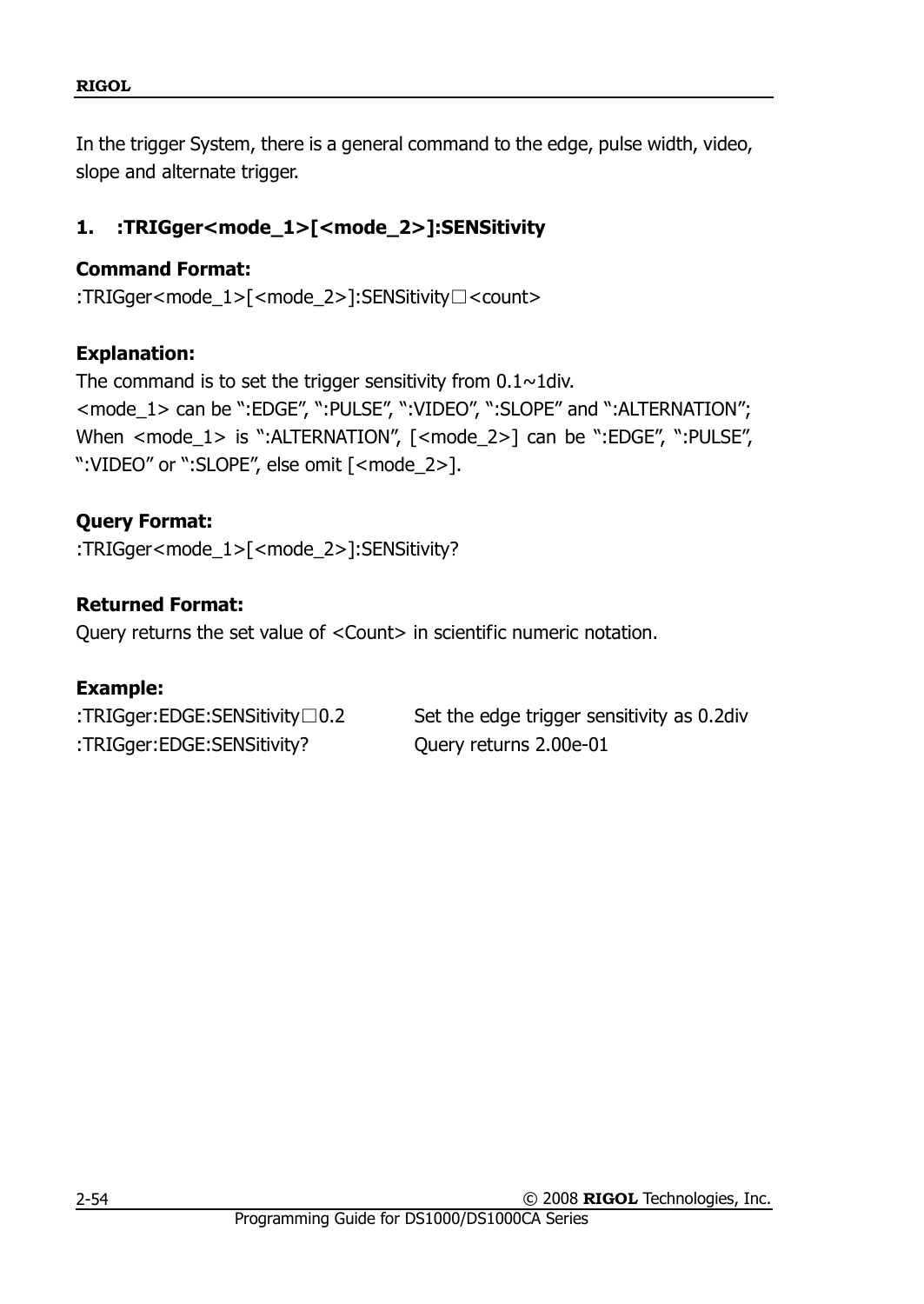## **2. Set the edge trigger condition**

An edge trigger occurs when the trigger input meets a specified voltage level in the specified slope direction.

## **2.1 :TRIGger:EDGE:SLOPe**

### **Command Format:**

:TRIGger:EDGE:SLOPe□{POSitive|NEGative}

### **Explanation:**

The command is to set the trigger edge to be Positive or Negative.

### **Query Format:**

:TRIGger:EDGE:SLOPe?

### **Returned Format:**

Query returns "POSITIVE" or "NEGATIVE". The double quotes are not returned.

### **Example:**

:TRIGger:EDGE:SLOPe□POSitive Set the trigger edge as positive :TRIGger:EDGE:SLOPe? Query returns "POSITIVE"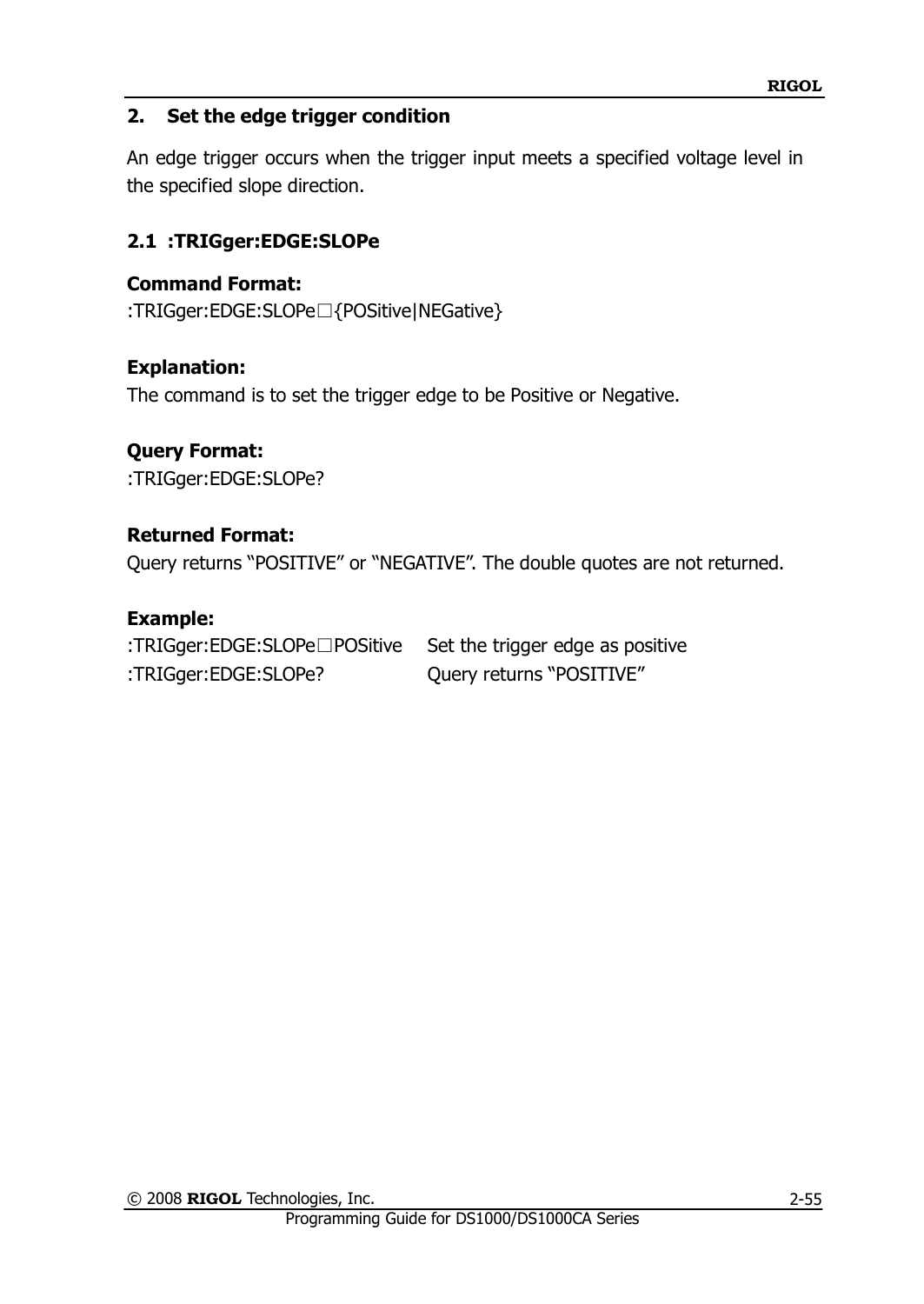## **3. Set the Pulse width trigger condition**

This trigger type is used to catch pulses with certain pulse width requirement.

## **3.1 :TRIGger:PULSe:MODE**

#### **Command Format:**

:TRIGger:PULSe:MODE□<mod>

## **Explanation:**

The command is to set the pulse condition; +Greater than (positive pulse width greater than),  $\pm$  Less than (positive pulse width less than),  $\pm$  Equal (positive pulse width equal to), -Greater than (negative pulse width greater than), -Less than (negative pulse width less than) or –Equal (negative pulse width eaqual to). <mod> can be set to "+GREaterthan", "+LESSthan", "+EQUal", "-GREaterthan", "-LESSthan" or "-EQUal".

# **Query Format:**

:TRIGger:PULSe:MODE?

## **Returned Format:**

Query returns "+GREATER THAN", "+LESS THAN", "+EQUAL", "-GREATER THAN", "-LESS THAN" or "-EQUAL". The double quotes are not returned.

## **Example:**

:TRIGger:PULSe:MODE□+GREATERTHAN Set the pulse width condition as "+GREATER THAN"

:TRIGger:PULSe:MODE? Query returns "+GREATER THAN"

# **3.2 :TRIGger:PULSe:WIDTh**

#### **Command Format:** :TRIGger:PULSe:WIDTh□<wid>

# **Explanation:**

The command is to set the pulse width from 20ns  $\sim$  10s.

© 2008 **RIGOL** Technologies, Inc.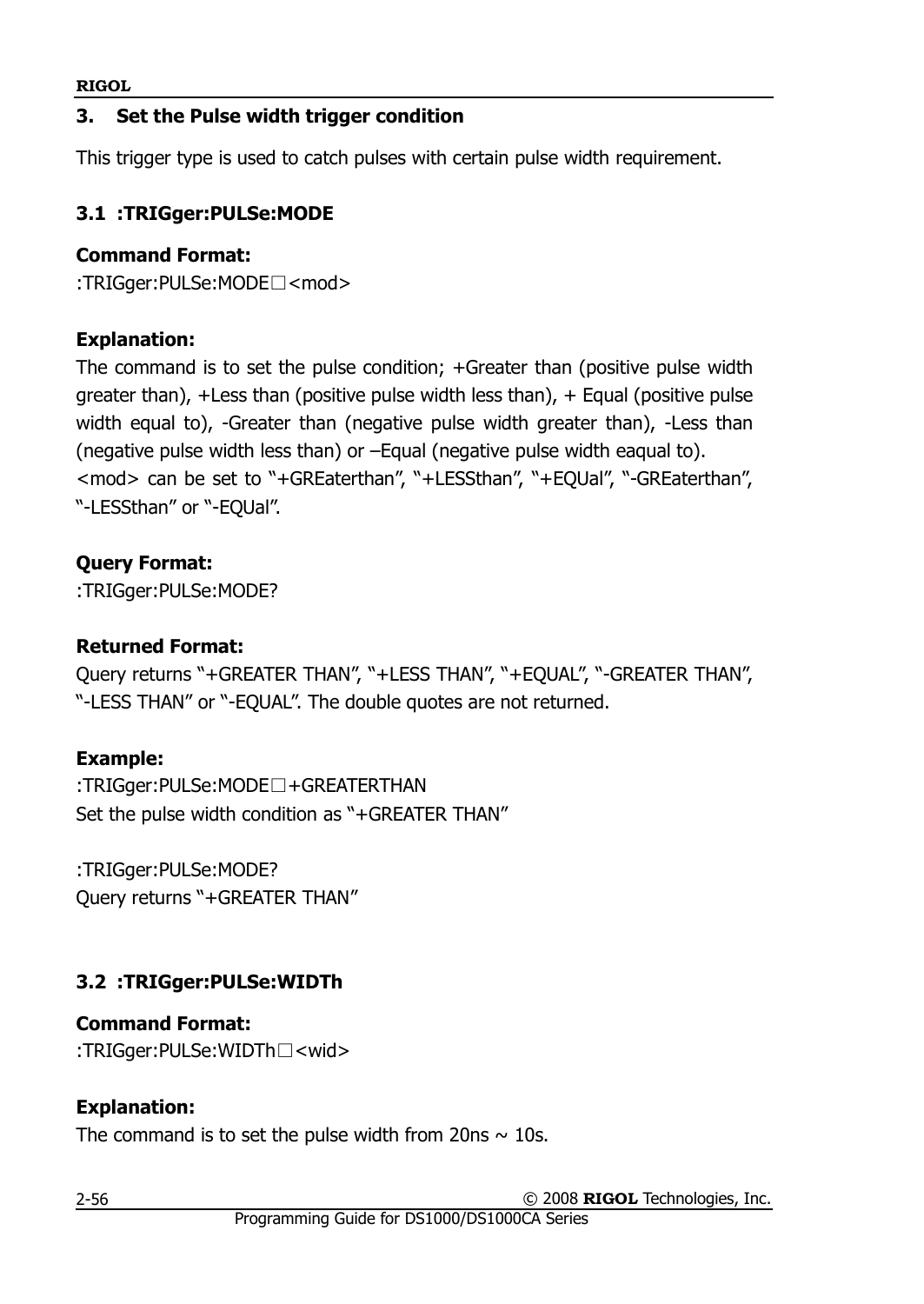## **Query Format:**

:TRIGger:PULSe:WIDTh?

#### **Returned Format:**

Query returns the set value of <wid> in scientific numeric notation.

#### **Example:**

:TRIGger:PULSe:WIDTh□0.001 Set the pulse width as 1ms :TRIGger:PULSe:WIDTh? Query returns 1.000e-03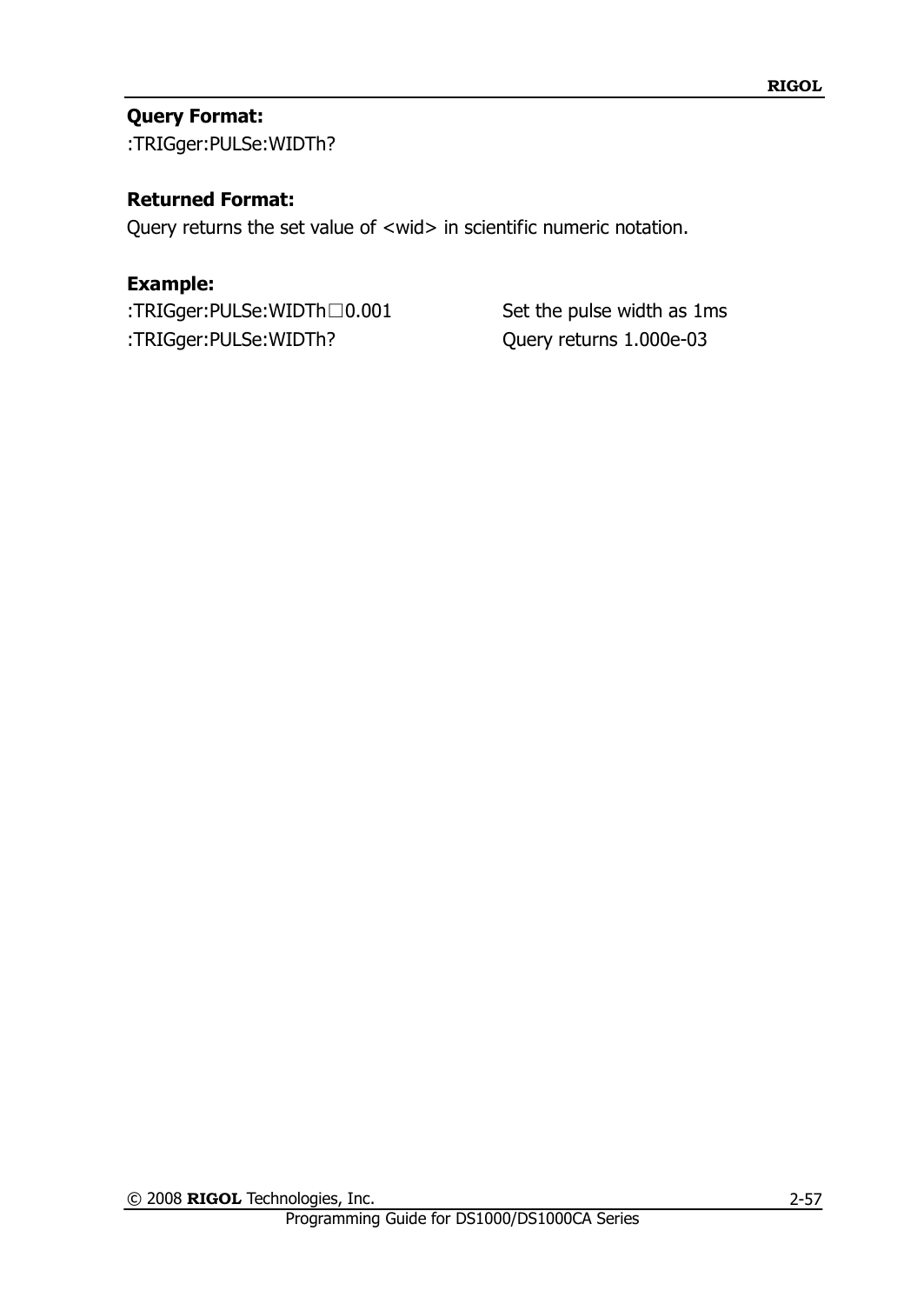#### **4. Set the slope trigger condition**

The oscilloscope begins to trigger according to the signal rising or falling time.

## **4.1 :TRIGger:SLOPe:TIME**

## **Command Format:**

:TRIGger:SLOPe:TIME□<count>

## **Explanation:**

The command is to set the slope time from  $20$ ns $\sim$ 10s.

## **Query Format:**

:TRIGger:SLOPe:TIME?

## **Returned Format:**

Query returns the set value of <Count> in scientific numeric notation.

## **Example:**

:TRIGger:SLOPe:TIME□0.01 Set the slope time to 10ms :TRIGger:SLOPe:TIME? Query returns 1.000e-02

# **4.2 :TRIGger:SLOPe:MODE**

**Command Format:** :TRIGger:SLOPe:MODE□<mod>

## **Explanation:**

The command is to set the slope condition as +Greater than (positive slope greater than),  $+$ Less than (positive slope Less than),  $+$  Equal (positive slope equal to), -Greater than (negative slope greater than), -Less than (negative slope less than), or –Equal (negative slope equal to).

<mod> can be set to "+GREaterthan", "+LESSthan", "+EQUal", "-GREaterthan", "-LESSthan" or "-EQUal".

# **Query Format:**

:TRIGger: SLOPe: MODE?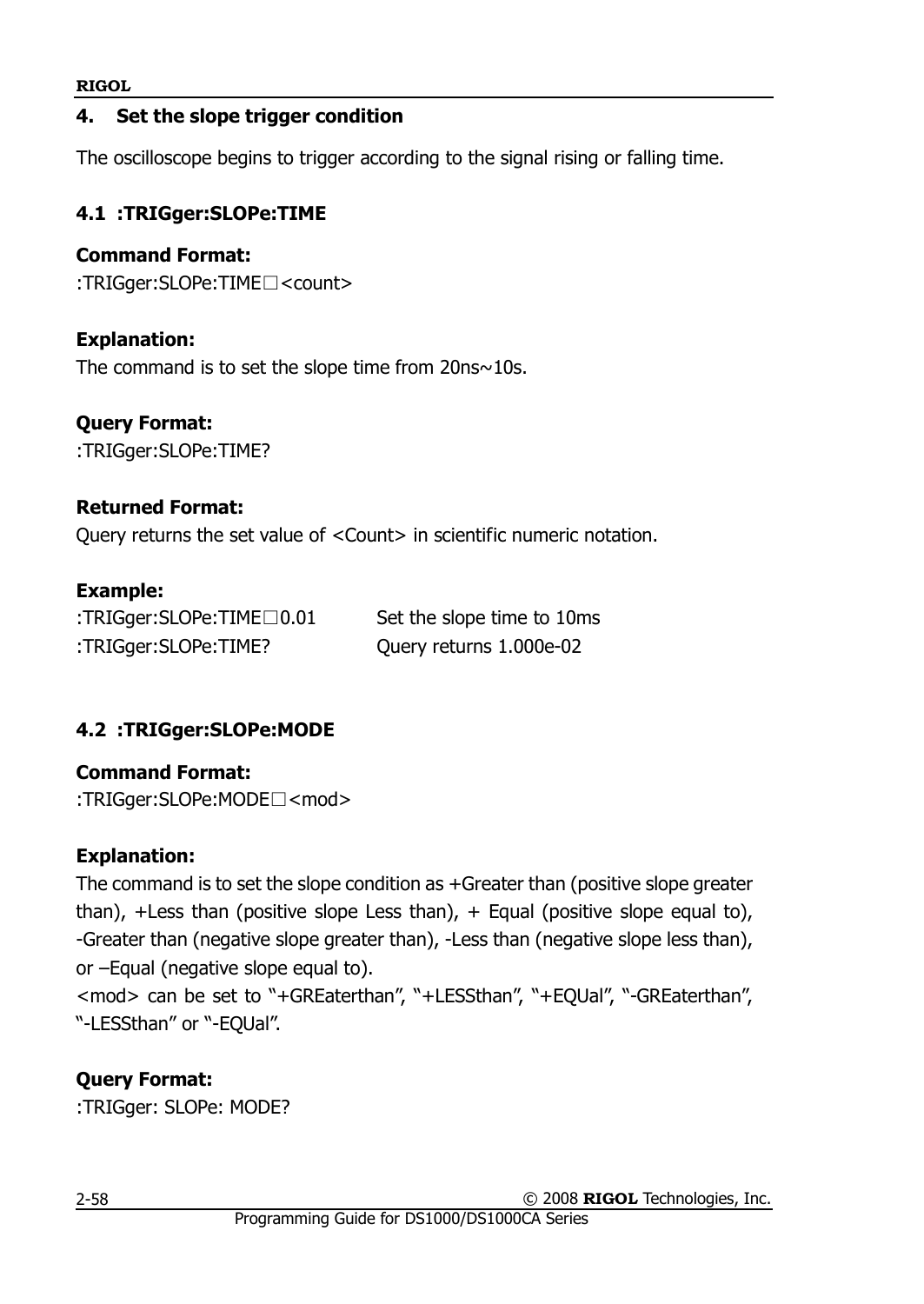#### **Returned Format:**

Query returns "+GREATER THAN", "+LESS THAN", "+EQUAL", "-GREATER THAN", "-LESS THAN" or "-EQUAL". The double quotes are not returned.

#### **Example:**

:TRIGger:SLOPe:MODE□+GREATERTHAN Set the slope condition as "+Greater than"

:TRIGger:SLOPe:MODE? Query Returns "+GREATER THAN"

#### **4.3 :TRIGger:SLOPe:WINDow**

#### **Command Format:**

:TRIGger:SLOPe:WINDow□<count>

#### **Explanation:**

The command is to set the border of the vertical window as PA, PB, PAB, NA, NB or NAB. < count > can be set to "PA", "PB", "PAB", "NA", "NB" or "NAB".

## **Query Format:**

:TRIGger:SLOPe:WINDow?

#### **Returned Format:**

Query returns "P\_WIN\_A", "P\_WIN\_B", "P\_WIN\_AB", "N\_WIN\_A", "N\_WIN\_B" or "N\_WIN\_AB". The double quotes are not returned.

#### **Example:**

:TRIGger:SLOPe:WINDow□PA Set the border of the vertical window to "PA" :TRIGger:SLOPe:WINDow? Query returns "P\_WIN\_A"

## **4.4 :TRIGger:SLOPe:LEVelA**

#### **Command Format:**

:TRIGger:SLOPe:LEVelA□<value>

#### **Explanation:**

© 2008 **RIGOL** Technologies, Inc. The command is to set the upper trigger level A.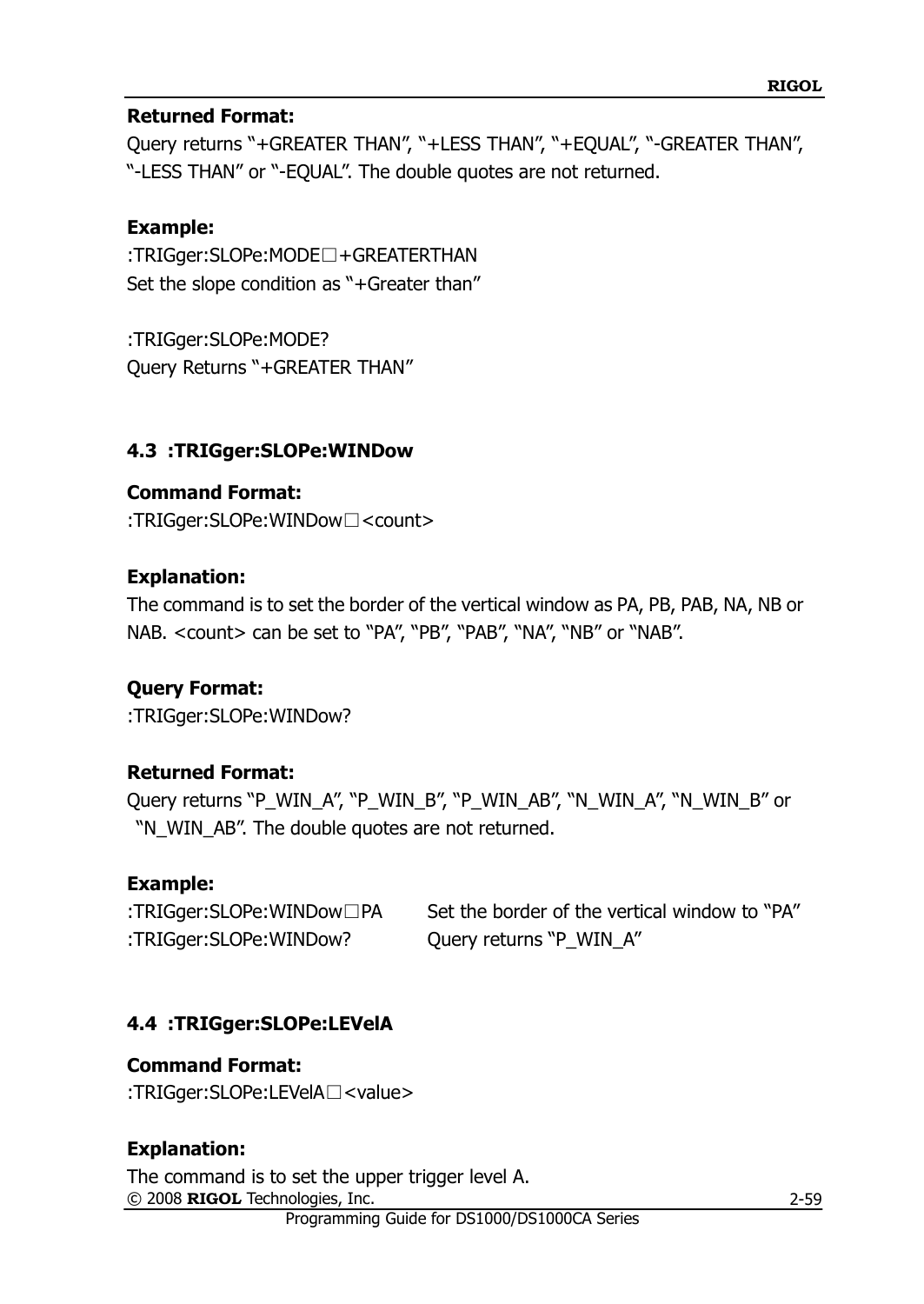The range of <value> is -6\*Scale  $\sim$  +6\*Scale. "Scale" indicates the current vertical scale. The default unit of "level" is V/div.

## **Query Format:**

:TRIGger:SLOPe:LEVelA?

### **Returned Format:**

Query returns the set value of <value> in scientific numeric notation.

### **Example:**

| :TRIGger:SLOPe:LEVelA□2 | Set the upper trigger level as 2 |
|-------------------------|----------------------------------|
| :TRIGger:SLOPe:LEVelA?  | Query returns 2.000e+00          |

## **4.5 :TRIGger:SLOPe:LEVelB**

**Command Format:** :TRIGger:SLOPe:LEVelB□<value>

#### **Explanation:**

The command is to set the lower trigger Level B.

The range of <value> is -6\*Scale  $\sim$  +6\*Scale. "Scale" indicates the current vertical scale. The default unit of "level" is V/div.

## **Query Format:**

:TRIGger:SLOPe:LEVelB?

## **Returned Format:**

Query returns the set value of <value> in scientific numeric notation.

## **Example:**

:TRIGger:SLOPe:LEVelB□-1.5 Set the lower level of the trigger level as -1.5 :TRIGger:SLOPe:LEVelB? Query returns -1.500e+00

# **Note: Minimum of Level A couldn't be less than maximum of Level B.**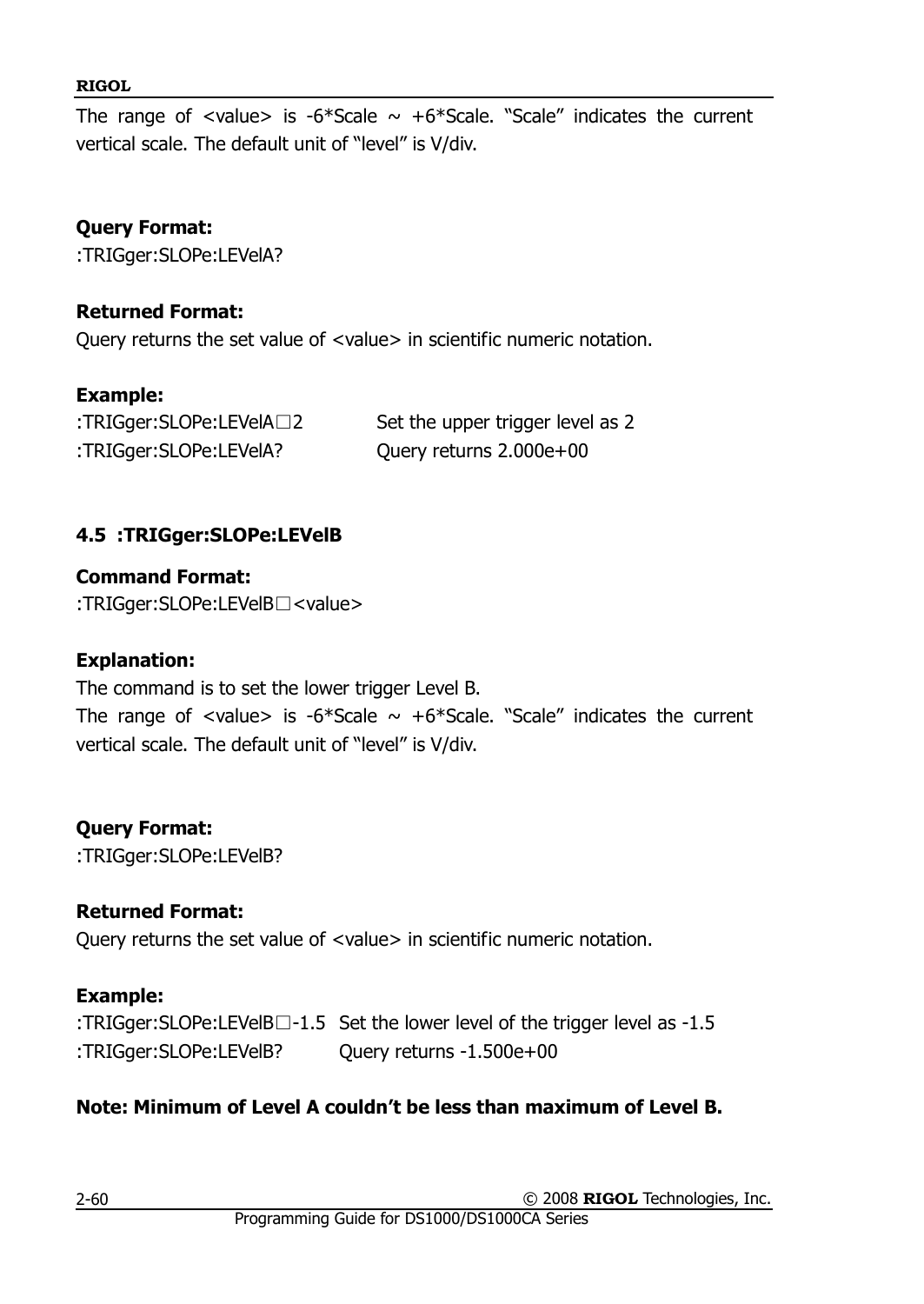### **5. Set the video trigger condition**

Use video trigger on fields or lines for standard video signals. Set the DC as the trigger coupling.

## **5.1 :TRIGger:VIDEO:MODE**

#### **Command Format:**

:TRIGger:VIDEO:MODE□<mod>

#### **Explanation:**

The command is to set the trigger synchronization as "ODDfield", "EVENfield", "LINE" or "ALLlines".

### **Query Format:**

:TRIGger:VIDEO:MODE?

#### **Returned Format:**

Query returns "ODD FILED", "EVEN FILED", "LINE", "ALL LINES". The double quotes are not returned.

#### **Example:**

:TRIGger:VIDEO:MODE□EVENFIELD Set the trigger synchronization as "EVENfield".

:TRIGger:VIDEO:MODE? Query returns "EVEN FIELD".

## **5.2 :TRIGger:VIDEO:POLarity**

**Command Format:** :TRIGger:VIDEO:POLarity□{POSitive|NEGative}

#### **Explanation:**

The command is to set the Video polarity as "POSitive" or "NEGative".

## **Query Format:**

:TRIGger:VIDEO:POLarity?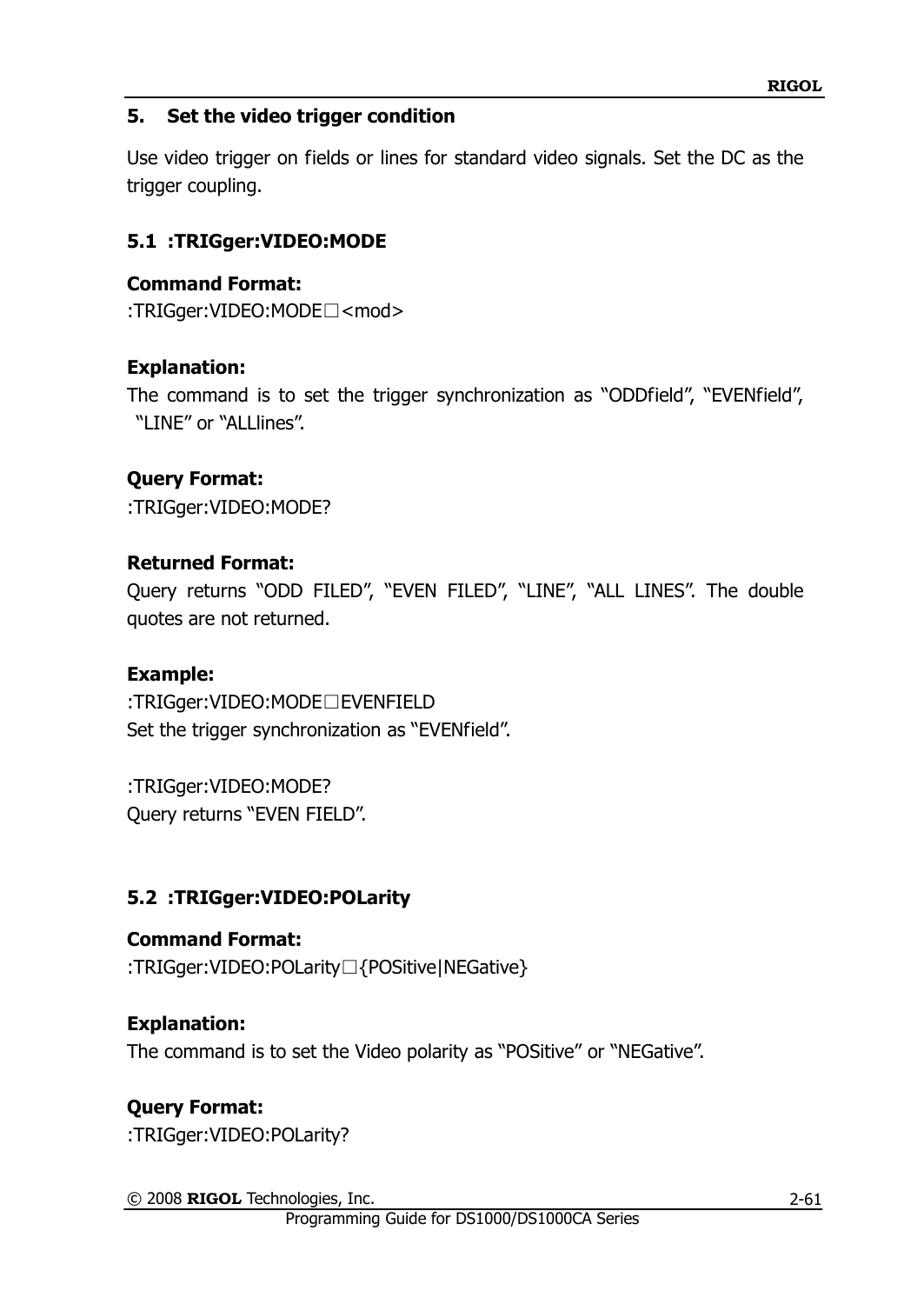**Returned Format:**

Query returns "POSITIVE" or "NEGATIVE". The double quotes are not returned.

#### **Example:**

:TRIGger:VIDEO:POLarity□POSitive Set the Video polarity as POSitive :TRIGger:VIDEO:POLarity? Query returns "POSITIVE"

### **5.3 :TRIGger:VIDEO:STANdard**

**Command Format:**

:TRIGger:VIDEO:STANdard□{NTSC|PALSecam}

#### **Explanation:**

The command is to set the video type as NTSC or PAL/SECAM.

### **Quert Format:**

:TRIGger:VIDEO:STANdard?

#### **Returned Format:**

Query returns "NTSC" or "PAL/SECAM". The double quotes are not returned.

#### **Example:**

:TRIGger:VIDEO:STANdard□PALSECAM Set the video type as PAL/SECAM :TRIGger:VIDEO:STANdard? Query returns "PAL/SECAM"

## **5.4 :TRIGger:VIDEO:LINE**

**Command Format:** :TRIGger:VIDEO:LINE□<value>

## **Explanation:**

The command is to set up number of synchronous appointed lines. The range of  $\langle$ value $\rangle$ : 1~525 for NTSC standard The range of  $\langle$ value $>$ : 1 $\sim$  625 for PAL standard

### 2-62 **Query Format:** :TRIGger:VIDEO:LINE? **Returned Format:**

© 2008 **RIGOL** Technologies, Inc.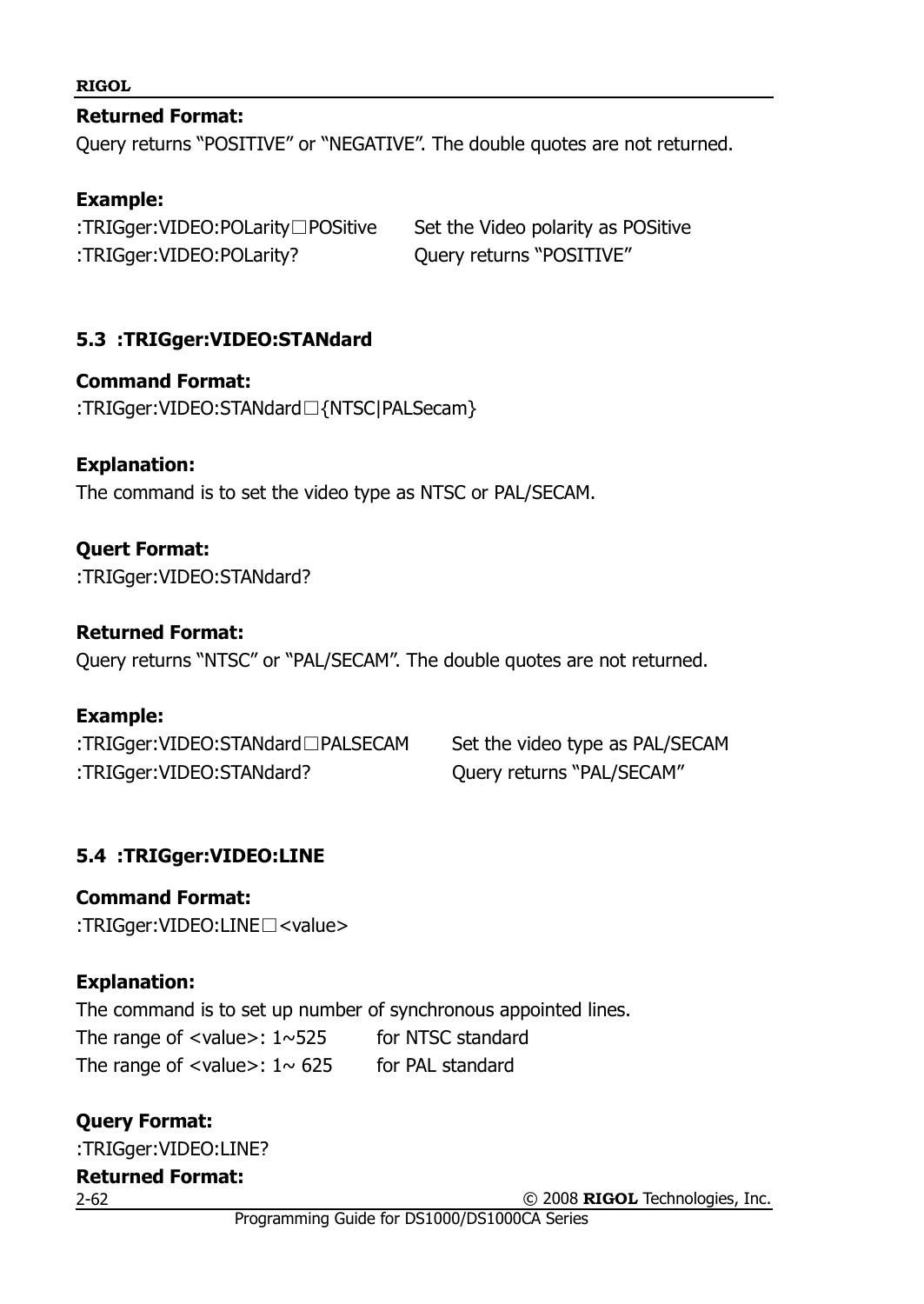Query returns the set value of <LINES>.

## **Example:**

:TRIGger:VIDEO:LINE□25 Set up number of synchronous appointed lines to 25

:TRIGger:VIDEO:LINE? Query returns 25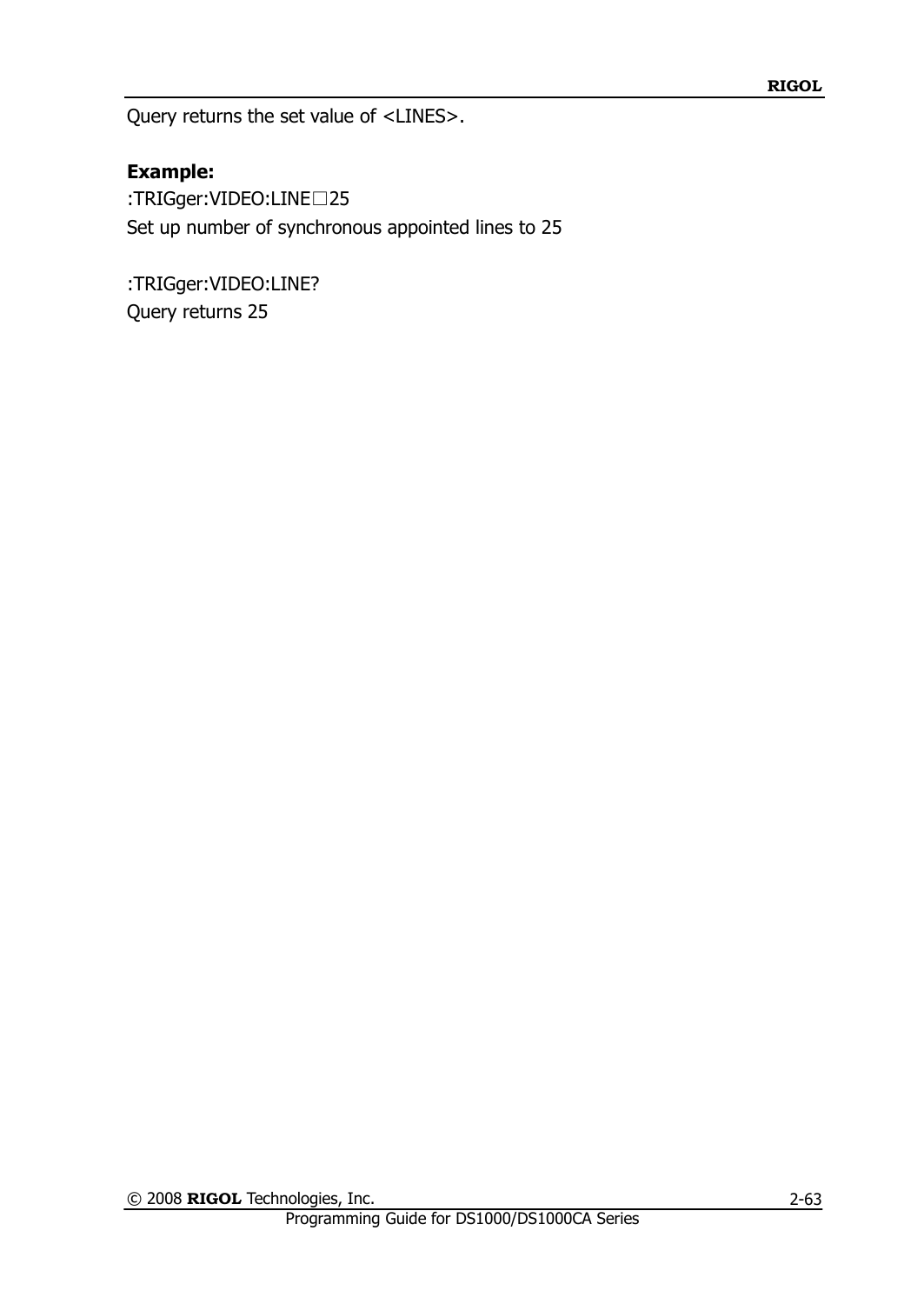#### **6. Set the Alternate trigger condition**

When alternate trigger is on, the trigger sources come from the two vertical channels. This mode can be used to observe two non-related signals. You can choose two different trigger modes for individual channels. The options are as follows: Edge, Pulse, Slope and video.

### **6.1 :TRIGger:ALTernation:SOURce**

#### **Command Format:**

:TRIGger:ALTernation:SOURce□<src>

#### **Explanation:**

The command is to choose the source channel. <src> can be CHANnel1 or CHANnel2.

#### **Query Format:**

:TRIGger:ALTernation:SOURce?

#### **Returned Format:**

Query returns "CH1" or "CH2". The double quotes are not returned.

#### **Example:**

:TRIGger:ALTernation:SOURce□CHANNEL2 Choose Channel 2 as the source :TRIGger:ALTernation:SOURce? Query returns "CH2"

## **6.2 :TRIGger:ALTernation:TYPE**

**Command Format:** :TRIGger:ALTernation:TYPE□<value>

#### **Explanation:**

The command is to set up trigger type. <type> can be "EDGE", "PULSe", "SLOPe" or "VIDEO".

#### **Query Format:**

:TRIGger:ALTernation:TYPE?

#### **Returned Format:**

2-64

© 2008 **RIGOL** Technologies, Inc.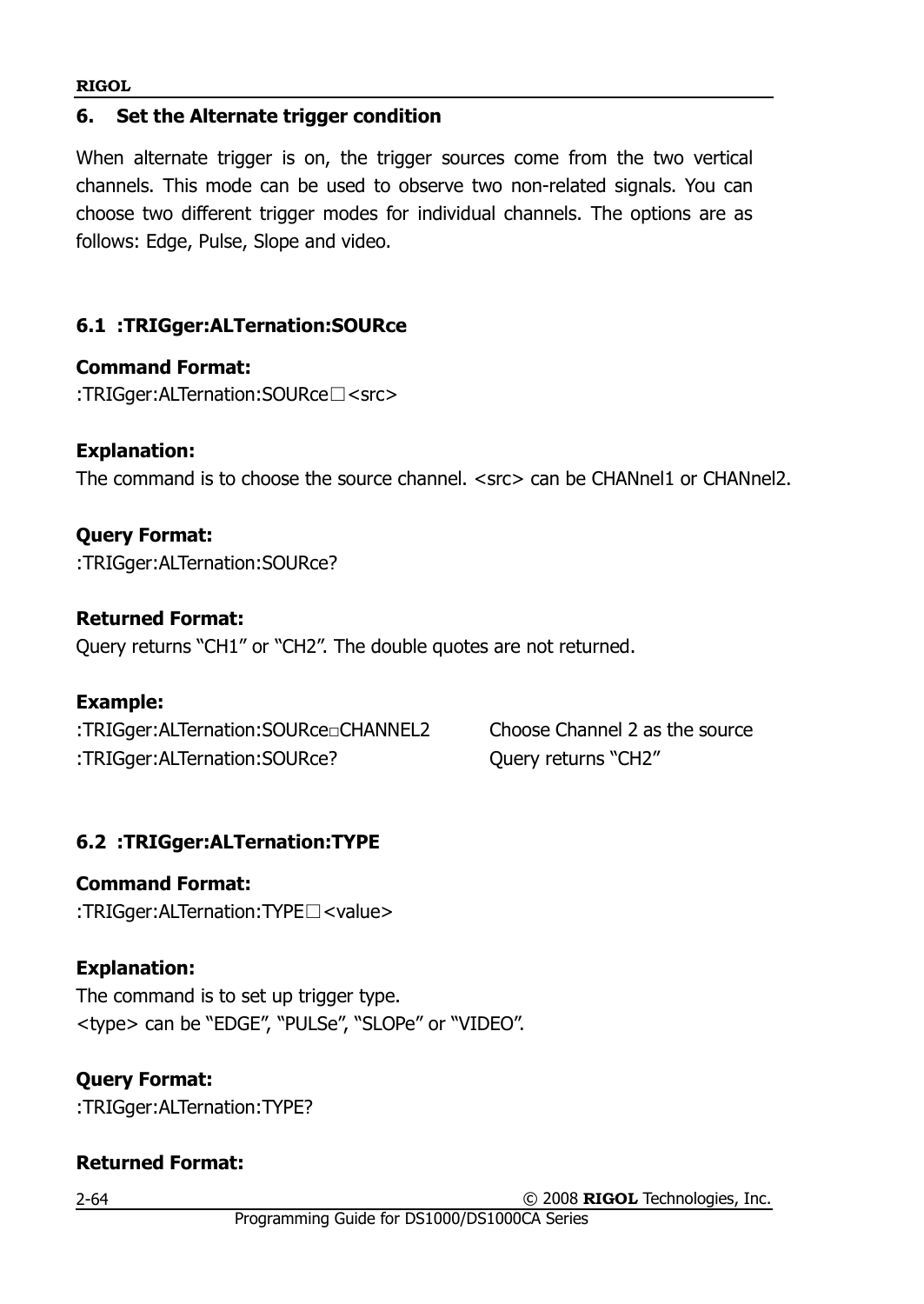Query returns "EDGE", "PULSE", "SLOPE" or "VIDEO". The double quotes are not returned.

## **Example:**

:TRIGger:ALTernation:TYPE□EDGE Set trigger type as Edge trigger :TRIGger:ALTernation:TYPE? Query returns "EDGE"

## <span id="page-72-1"></span>**6.3 :TRIGger:ALTernation:TimeSCALe**

## **Command Format:**

:TRIGger:ALTernation:TimeSCALe□<value>

## **Explanation:**

The command is to modify the time base of current channel. The range of <value>: 2ns - 50s (when it is Normal) 500ms - 50s (when it is Roll mode)

## **Query Format:**

:TRIGger:ALTernation:TimeSCALe?

## **Returned Format:**

Query returns the set value of <value> in scientific numeric notation.

## **Example:**

| :TRIGger:ALTernation:TimeSCALe $\Box$ 0.001 | Set the time base to 1ms |
|---------------------------------------------|--------------------------|
| :TRIGger:ALTernation:TimeSCALe?             | Query returns 1.000e-03  |

## <span id="page-72-0"></span>**6.4 :TRIGger:ALTernation:TimeOFFSet**

## **Command Format:**

:TRIGger:ALTernation:TimeOFFSet□<value>

## **Explanation:**

The command is to set up time offset for the current channel.

The range of <value> is:

 $1s \sim EMS$  memory terminal (when it is Normal)

 $-500s \sim +500s$  (when it is Stop)

 $-6*$ scale  $\sim +6*$ Scale (when it is Roll mode)

© 2008 **RIGOL** Technologies, Inc. "Scale" indicates the current horizontal scale. The default unit is s/div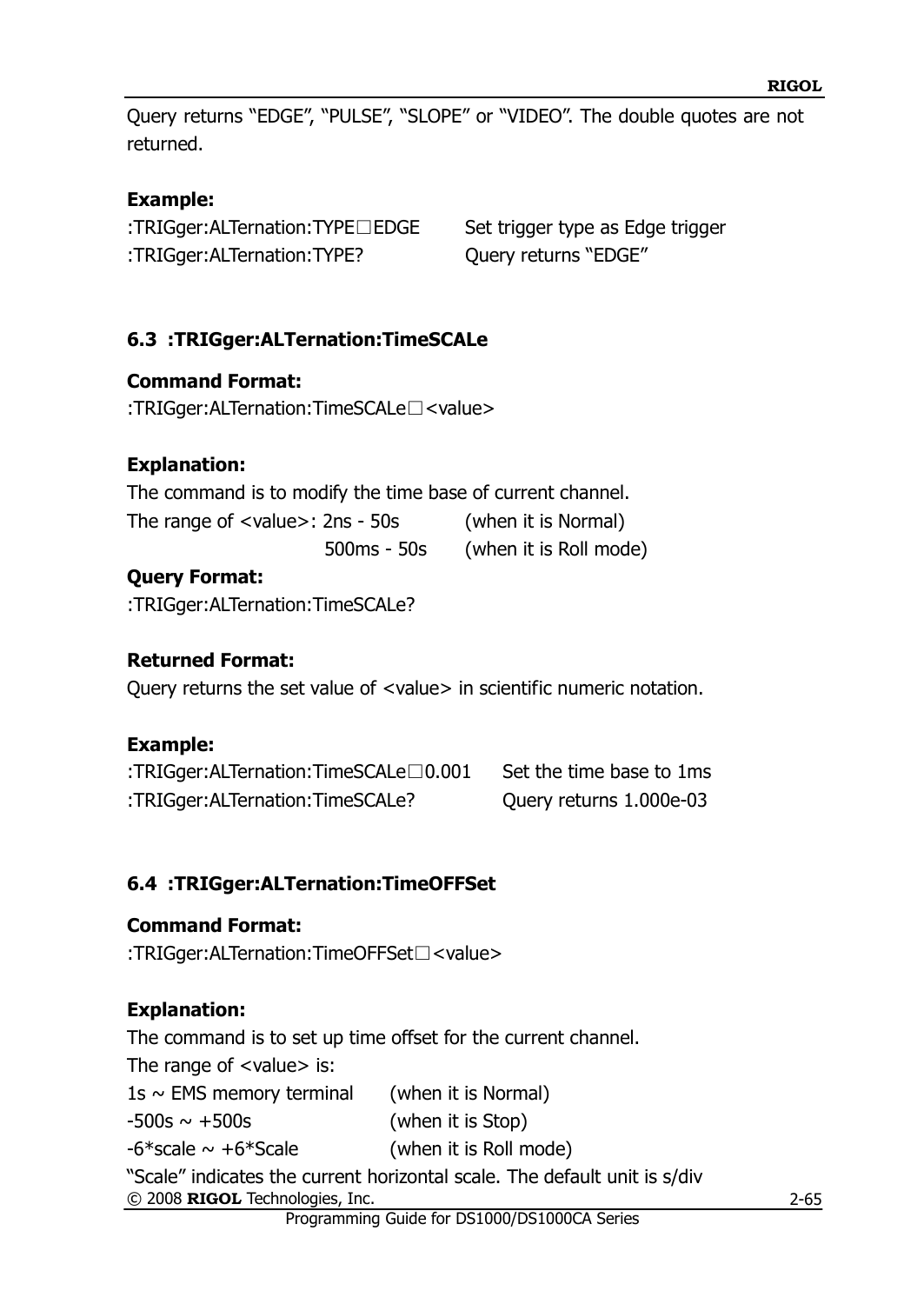#### **Query Format:**

:TRIGgervALTernation:TimeOFFSet?

#### **Returned Format:**

Query returns the set value of <value> in scientific numeric notation.

#### **Example:**

:TRIGger:ALTernation:TimeOFFSet□0.0002 Set up current horizontal time base as 200us

:TRIGger:ALTernation:TimeOFFSet? Query returns 2.000e-04

#### <span id="page-73-0"></span>**6.5 :TRIGger:ALTernation<mode>:LEVel**

**Command Format:** :TRIGger:ALTernation<mode>:LEVel□<value>

#### **Explanation:**

The command is to set the trigger level of current channel. <mode> can be ":EDGE", ":PULSe" or ":VIDEO". The range of  $\langle$ value $\rangle$  is -6\*Scale  $\sim$  + 6\*Scale. "Scale" indicates the current vertical scale. The default unit is V/div.

#### **Query Format:**

:TRIGger:ALTernation<mode>:LEVel?

#### **Returned Format:**

Query returns the set value of <value> in scientific numeric notation.

#### **Example:**

:TRIGGER:ALTERNATION:EDGE:LEVEL□2 Set the trigger level of current Channel to 2.

:TRIGGER:ALTERNATION:EDGE:LEVEL Query returns 2.00e+00.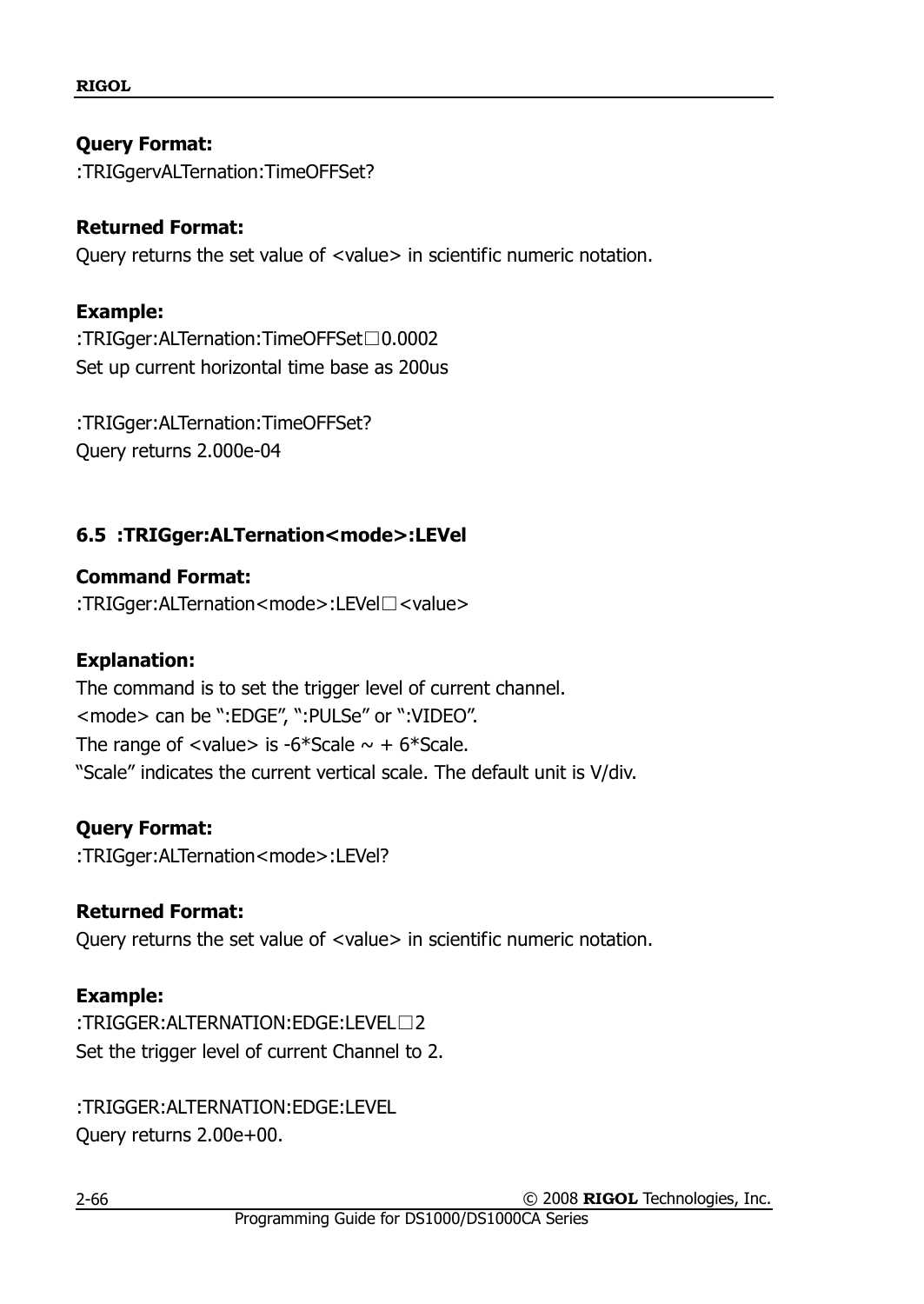## <span id="page-74-0"></span>**6.6 :TRIGger:ALTernation:EDGE:SLOPe**

## **Command Format:**

:TRIGger:ALTernation:EDGE:SLOPe□<value>

## **Explanation:**

The command is to set the edge polarity of EDGE and SLOPE trigger in current channel. <value> can be "POSitive" or "NEGative. The double quotes are not returned.

## **Query Format:**

:TRIGger:ALTernation:EDGE:SLOPe?

## **Returned Format:**

Query returns "POSITIVE" or "NEGATIVE".

## **Example:**

:TRIGger:ALTernation:EDGE:SLOPe□POSitive Set the edge polarity to "Positive".

:TRIGger:ALTernation:EDGE:SLOPe? Query returns "POSITIVE".

## <span id="page-74-1"></span>**6.7 :TRIGger:ALTernation<mode>:MODE**

## **Command Format:**

:TRIGger:ALTernation<mode>:MODE□<value>

## **Explanation:**

The command is to set the trigger modes and the corresponding conditions. <mode> can be ":PULSe", ":VIDEO" or ":SLOPe". When <mode> is ":PULSe" or ":SLOPe", the options of <value> are "+GREaterthan", "+LESSthan", "+EQUal", "-GREaterthan", "-LESSthan" or "-EQUal". When <mode> is ":VIDEO", the options of <value> are "ODDfield", "EVENfield", "LINE" or "ALLlines".

## **Query Format:**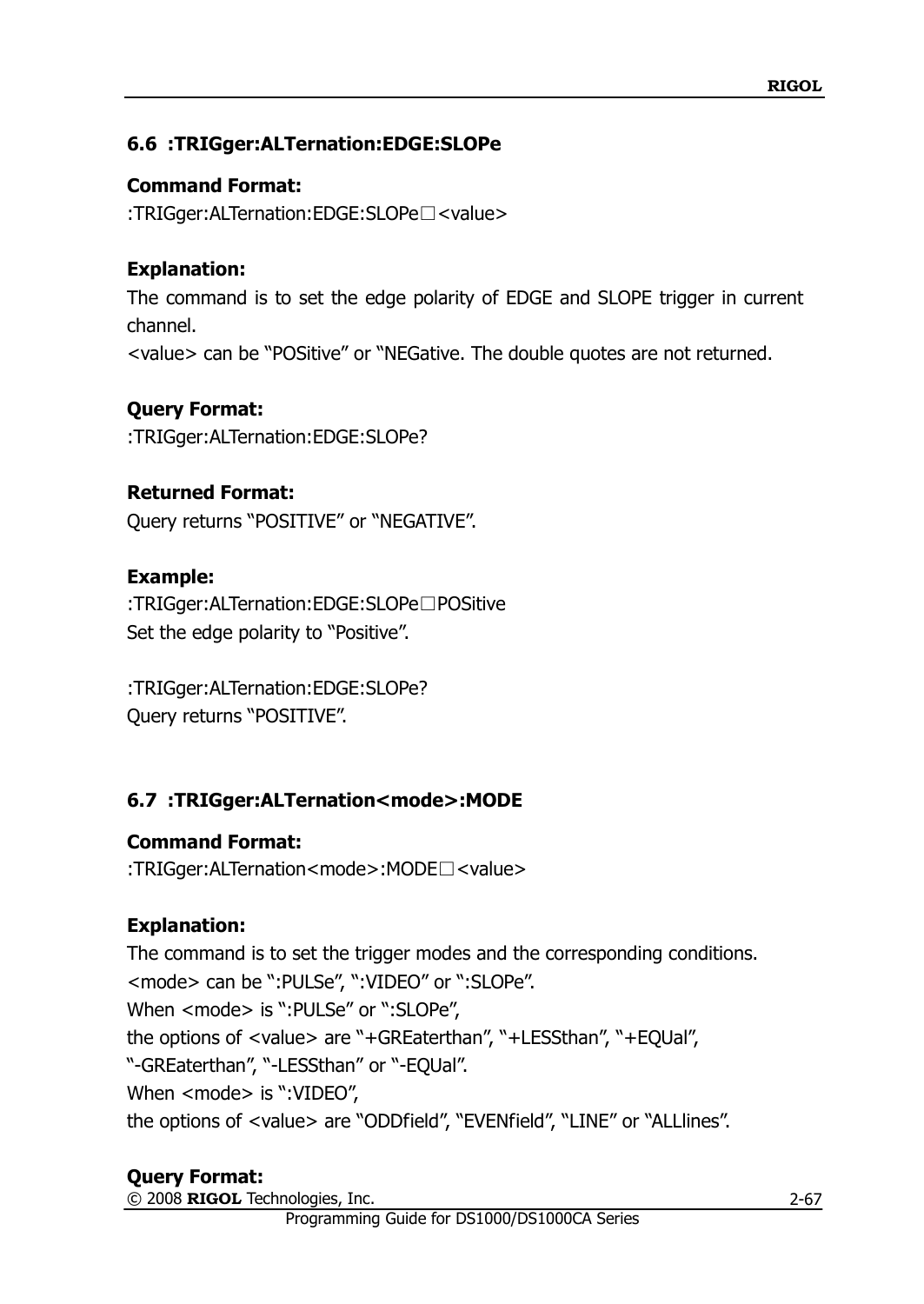:TRIGger:ALTernation<mode>:MODE?

#### **Returned Format:**

Query Returns the set value of <value>. The double quotes are not returned.

#### **Example:**

:TRIGger:ALTernation:PULSe:MODE□+GREATERTHAN Set up Pulse trigger, and condition of "+GREATERTHAN".

:TRIGger:ALTernation:PULSe:MODE? Query Returns "+GREATER THAN".

## <span id="page-75-1"></span>**6.8 :TRIGger:ALTernation<mode>:TIME**

#### **Command Format:**

:TRIGger:ALTernation<mode>:TIME□<value>

#### **Explanation:**

The command is to set pulse width or slope time. The options of <mode> are ":SLOPe" and ":PULSe". The range of  $\langle$ value $>$  is  $2$ ns $\sim$ 10s.

#### **Query Format:**

:TRIGger:ALTernation<mode>:TIME?

#### **Returned Format:**

Query returns the set value of <value> in scientific numeric notation.

#### **Example:**

:TRIGGER:ALTERNATION:SLOPE:TIME□0.002 Set the slope time to 2ms :TRIGGER:ALTERNATION:SLOPE:TIME? Query returns 2.000e-03

## <span id="page-75-0"></span>**6.9 :TRIGger:ALTernation:VIDEO:POLarity**

#### **Command Format:**

:TRIGger:ALTernation:VIDEO:POLarity□{POSitive|NEGative}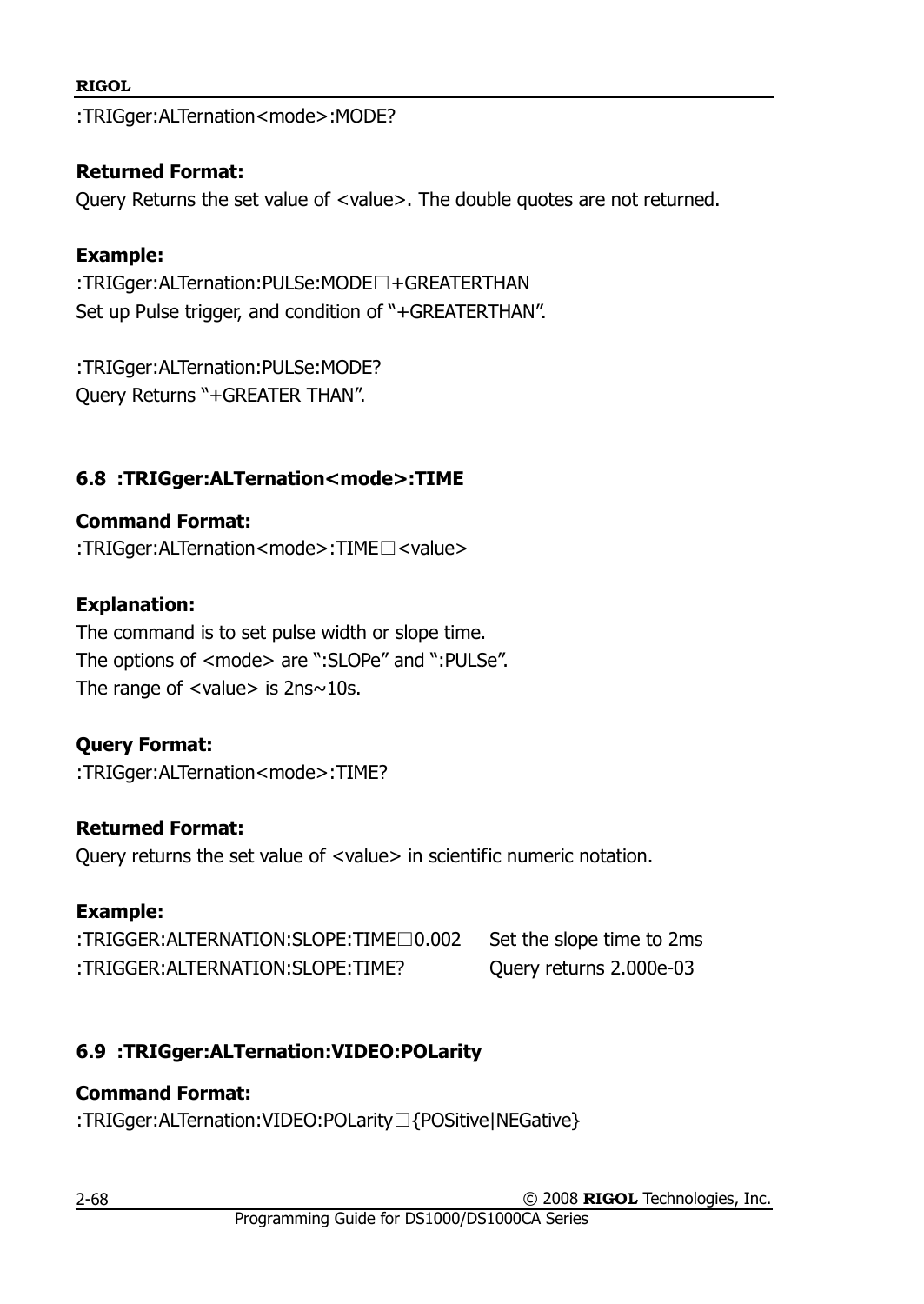#### **Explanation:**

The command is to set the video polarity to "Positive" or "Negative".

## **Query Format:**

:TRIGgervALTernation:VIDEO:POLarity?

## **Returned Format:**

Query returns "POSITIVE" or "NEGATIVE". The double quotes are not returned.

#### **Example:**

:TRIGger:ALTernation:VIDEO:POLarity□POSitive Set the video polarity as "Positive".

:TRIGger:ALTernation:VIDEO:POLarity? Query returns "POSITIVE".

## <span id="page-76-0"></span>**6.10 :TRIGger:ALTernation:VIDEO:STANdard**

#### **Command Format:**

:TRIGger:ALTernation:VIDEO:STANdard□{NTSC|PALSecam}

## **Explanation:**

The command is to set the video standard as NTSC or PAL/SECAM.

## **Query Format:**

:TRIGger:ALTernation:VIDEO:STANdard?

## **Returned Format:**

Query returns "NTSC" or "PAL/SECAM". The double quotes are not returned.

## **Example:**

:TRIGger:ALTernation:VIDEO:STANdard□NTSC Set the video standard to "NTSC".

:TRIGger:ALTernation:VIDEO:STANdard? Query returns "NTSC".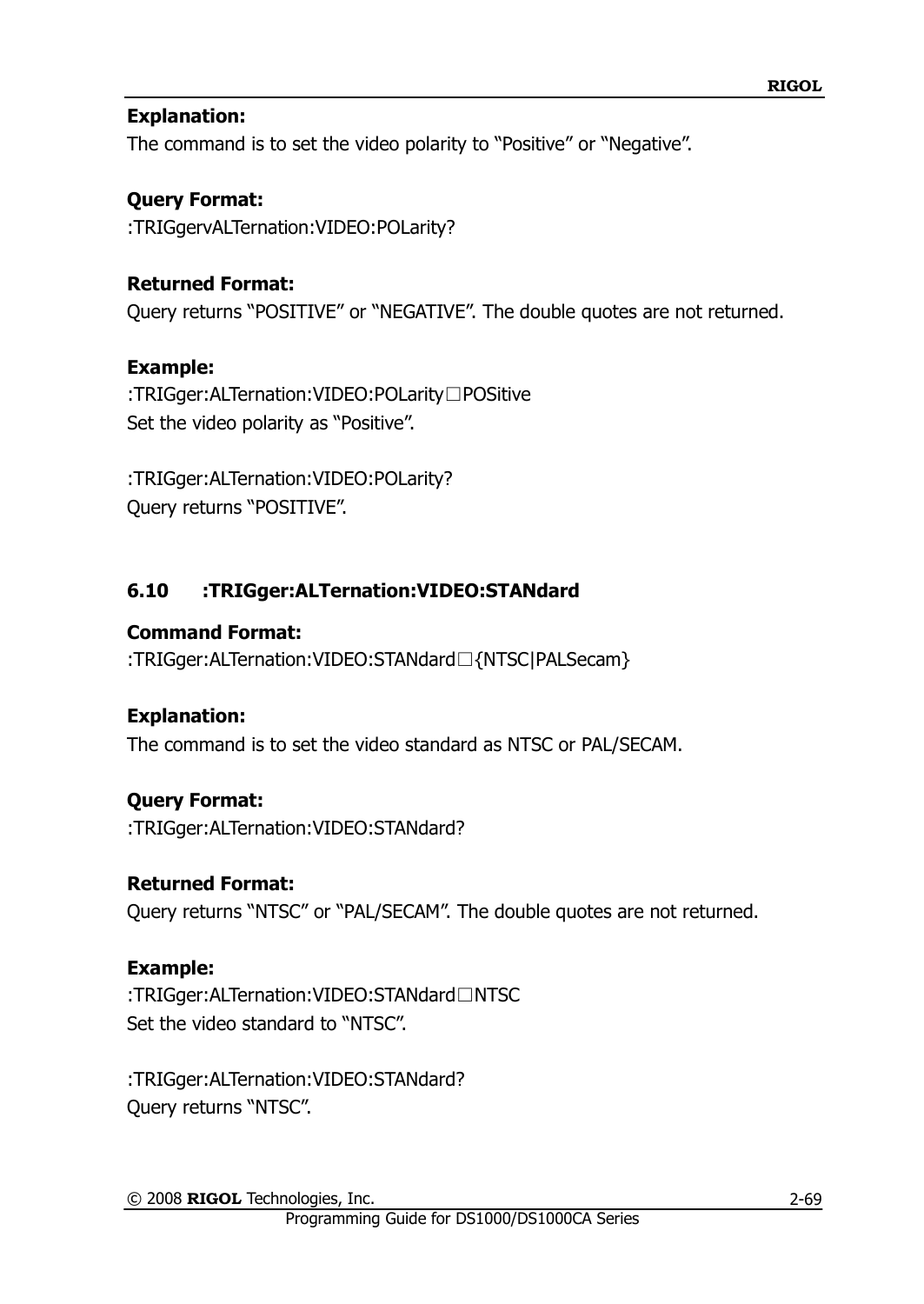## <span id="page-77-1"></span>**6.11 :TRIGger:ALTernation:VIDEO:LINE**

**Command Format:**

:TRIGger:ALTernation:VIDEO:LINE□<value>

## **Explanation:**

The command is to set the number of appointed synchronous lines. The range of  $\langle$ value $\rangle$ : 1 $\sim$ 525 for NTSC standard The range of  $\langle$ value>: 1 $\sim$  625 for PAL standard

**Query Format:**

:TRIGger:ALTernation:VIDEO:LINE?

#### **Returned Format:**

Query returns the set value of <value>.

#### **Example:**

:TRIGGER:ALTERNATION:VIDEO:LINE□100 Set the number of synchronous appointed lines as 100.

:TRIGger:ALTernation:VIDEO:LINE? Query returns 100.

## <span id="page-77-0"></span>**6.12 :TRIGger:ALTernation:SLOPe:WINDow**

#### **Command Format:**

:TRIGger:ALTernation:SLOPe:WINDow□<count>

## **Explanation:**

The command is to set the border of the vertical window as PA, PB, PAB, NA, NB or NAB. < count > can be set to "PA", "PB", "PAB", "NA", "NB" or "NAB".

## **Query Format:**

:TRIGger:ALTernation:SLOPe:WINDow?

## **Returned Format:**

Query returns "P\_WIN\_A", "P\_WIN\_B", "P\_WIN\_AB", "N\_WIN\_A", "N\_WIN\_B" or "N\_WIN\_AB". The double quotes are not returned.

2-70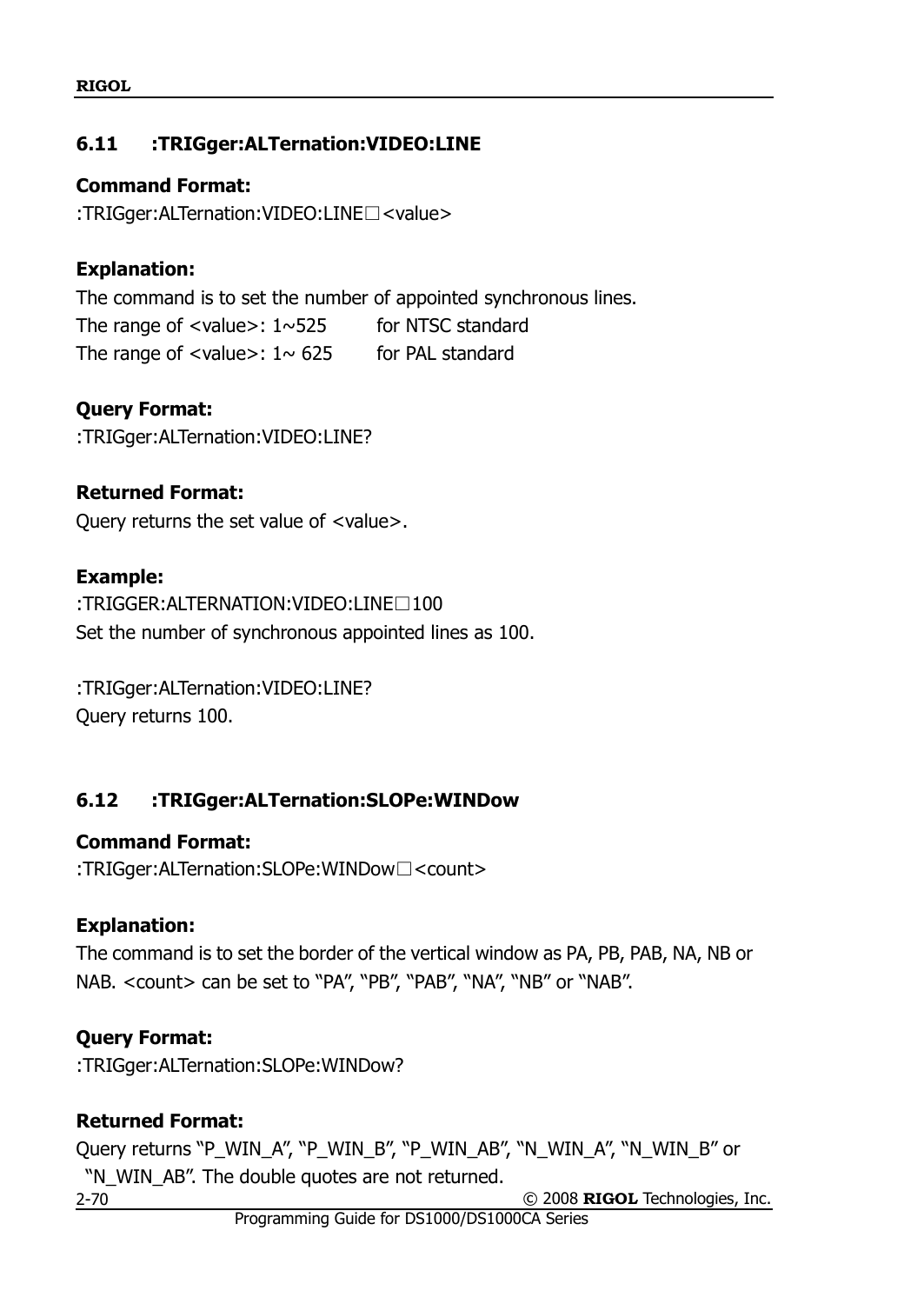#### **Example:**

:TRIGger:ALTernation:SLOPe:WINDow□PA Set the border of the vertical window to "PA".

:TRIGger:ALTernation:SLOPe:WINDow? Query returns "P\_WIN\_A".

## <span id="page-78-0"></span>**6.13 :TRIGger:ALTernation:SLOPe:LEVelA**

## **Command Format:**

:TRIGger:ALTernation:SLOPe:LEVelA□<value>

## **Explanation:**

The command is to set the upper trigger level A of Slope trigger. The range of <value> is -6\*Scale  $\sim$  +6\*Scale. "Scale" indicates the current vertical scale. The default unit is V/div.

## **Query Format:**

:TRIGger:ALTernation:SLOPe:LEVelA?

## **Returned Format:**

Query returns the set value of <value> in scientific numeric notation.

## **Example:**

:TRIGGER:ALTERNATION:SLOPE:LEVELA□2 Set the trigger level A to 2.

:TRIGGER:ALTERNATION:SLOPE:LEVELA? Query returns 2.000e+00.

## <span id="page-78-1"></span>**6.14 :TRIGger:ALTernation:SLOPe:LEVelB**

## **Command Format:**

:TRIGger:ALTernation:SLOPe:LEVelB□<value>

## **Explanation:**

© 2008 **RIGOL** Technologies, Inc. The command is to set the lower trigger level B of Slope trigger.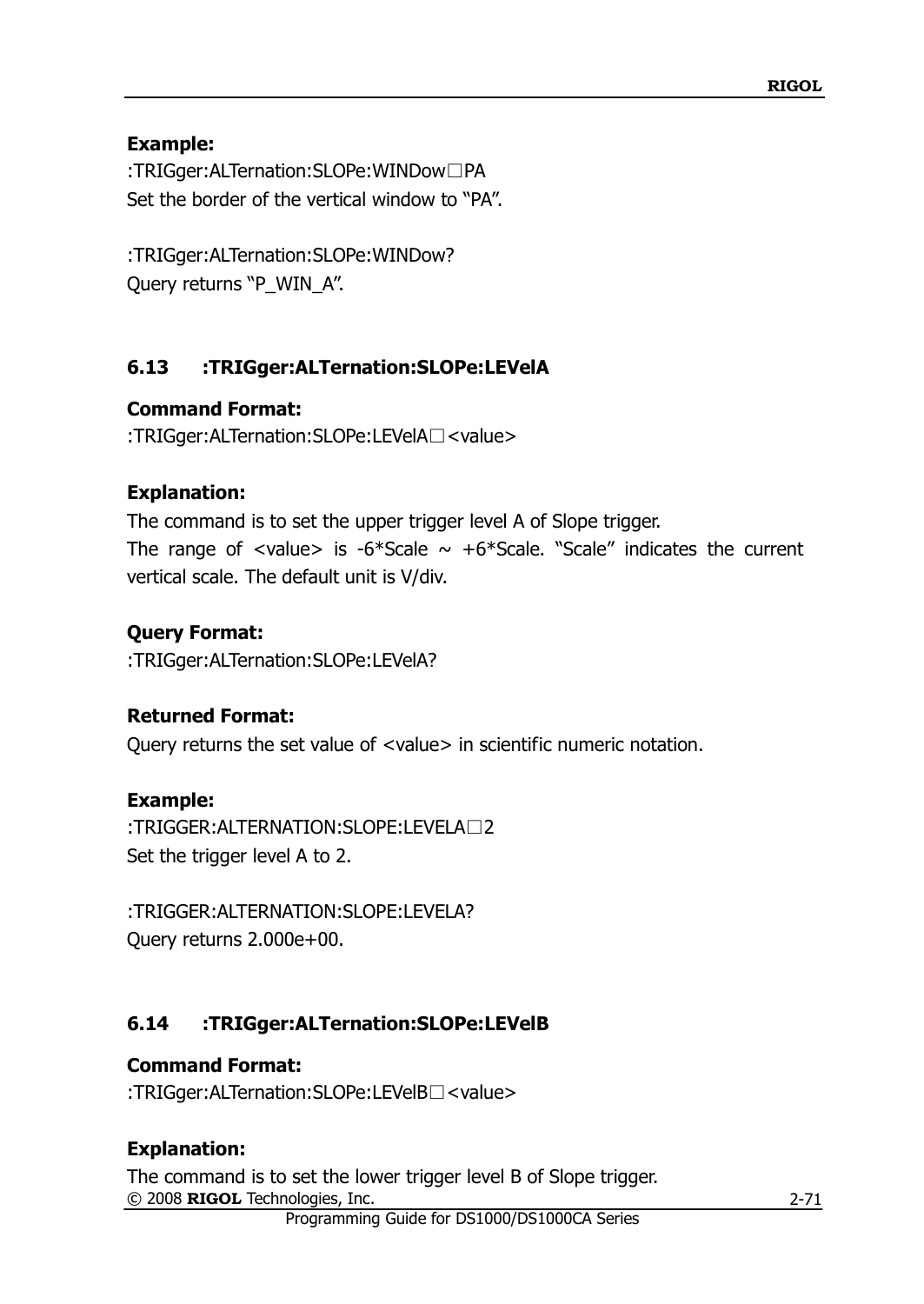The range of  $\langle$ value> is -6\*Scale  $\sim$  +6\*Scale. "Scale" indicates the current vertical scale. The default unit is V/div.

#### **Query Format:**

:TRIGger:ALTernation:SLOPe:LEVelB?

#### **Returned Format:**

Query returns the set value of <value> in scientific numeric notation.

#### **Example:**

:TRIGGER: ALTERNATION: SLOPE: LEVELB□-1.5 Set Level B to -1.5.

:TRIGGER:ALTERNATION:SLOPE:LEVEL? Query returns -1.500e+00.

#### **Note: Minimum of Level A couldn't be less than maximum of Level B.**

#### <span id="page-79-0"></span>**6.15 :TRIGger:ALTernation<mode>:COUPling**

#### **Command Format:**

:TRIGger:ALTernation<mode>:COUPling□{DC|AC|HF|LF}

#### **Explanation:**

The command is to set the coupling mode to be "DC", "AC", "HF" or "LF". The options of <mode> are ":EDGE", ":PULSe" or ":SLOPe". DC: Allow all signals pass AC: Block DC signals and attenuate AC signals lower than 10Hz HF: Reject high frequency signals (Higher than 150 KHz) LF: Reject DC and low frequency signals (Lower than 8K Hz)

#### **Query Format:**

:TRIGger<mode>:COUPling?

#### **Returned Format:**

Query returns "DC", "AC", "HF" or "LF". The double quotes are not returned.

#### **Example:**

:TRIGger:ALTernation:EDGE:COUPling□DC

2-72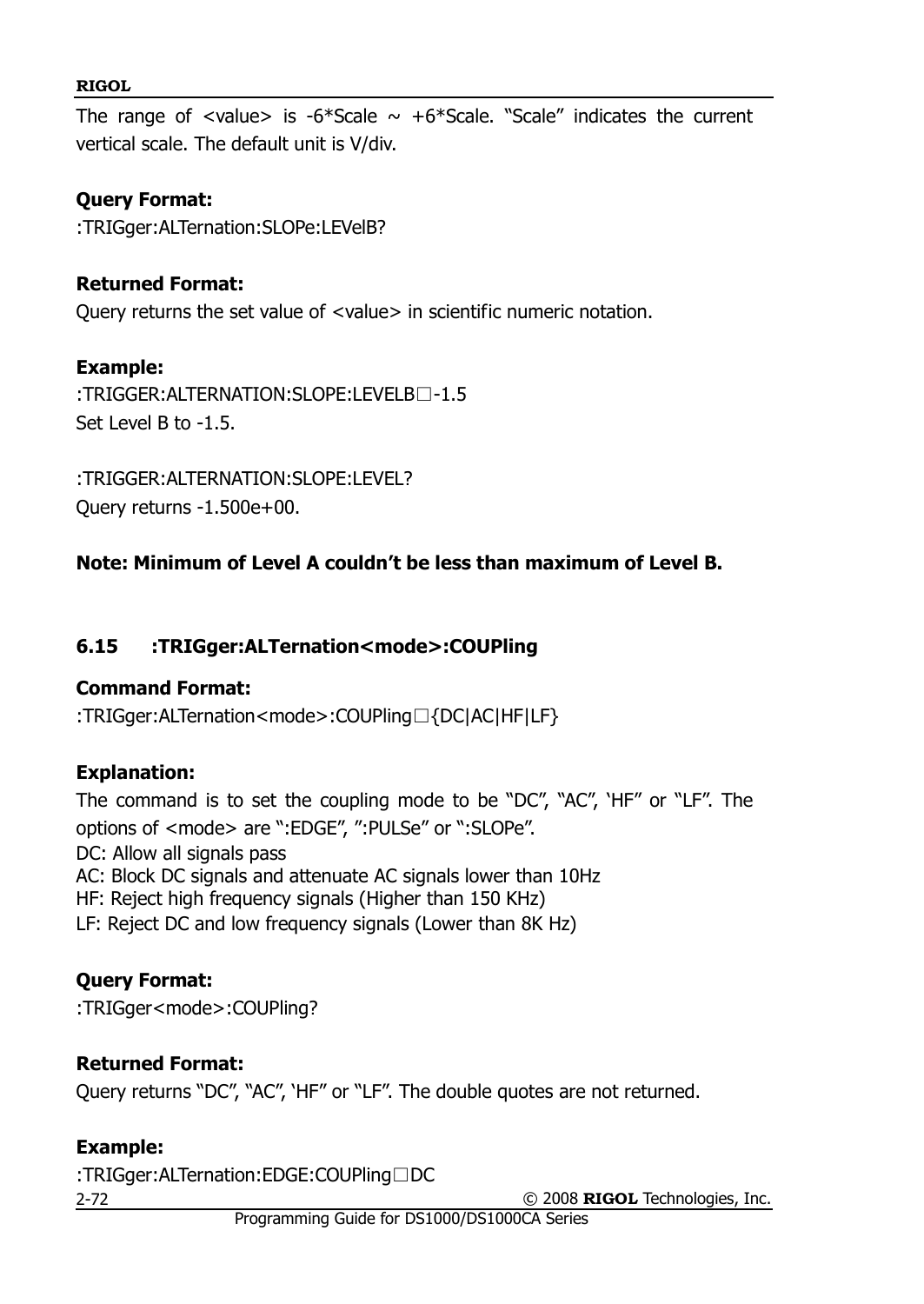Set the coupling condition as "DC".

:TRIGger:ALTernation:EDGE:COUPling? Query returns "DC".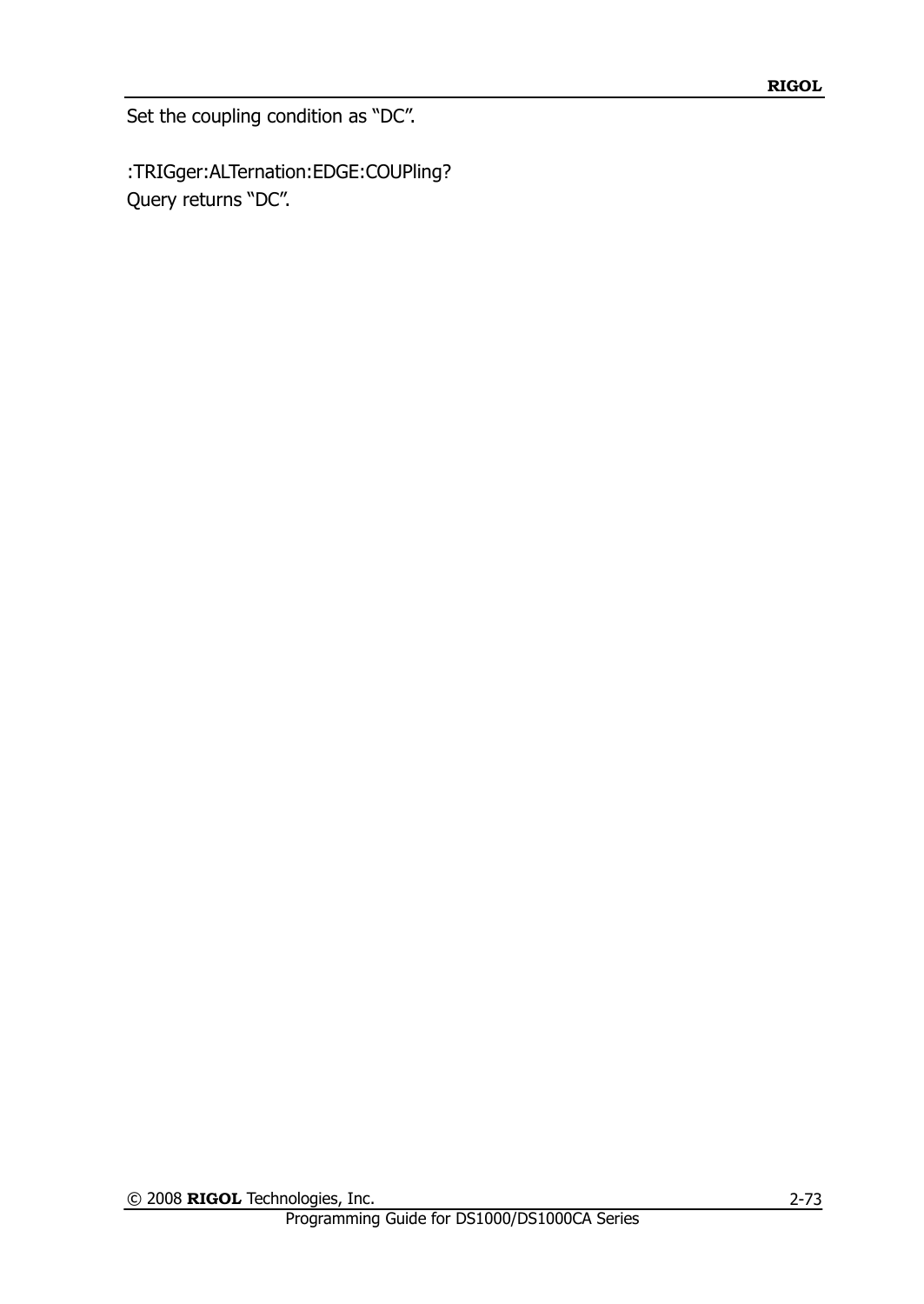#### **7. Set the Pattern trigger condition**

Pattern trigger identifies trigger conditions by checking the specified code. The code is the logical combination of all the channels, each channel has three values of high  $(H)$ , low  $(L)$  and ignore $(X)$ .

## <span id="page-81-0"></span>**7.1 :TRIGger:PATTern:PATTern**

#### **Command Format:**

:TRIGger:PATTern:PATTern□<value>,<mask>,[<edge source>,<edge>]

## **Explanation:**

The command is to set the pattern of the digital signal in each channel ( $D0~15$ ). <value>: a 16 bit unsigned integer, High is 1, Low is 0 <mask>: a 16 bit unsigned integer, enable is 1, X is 0 <edge source>: 0~15 <edge>: rising edge is 1, falling edge is 0

## **Query Format:**

:TRIGger:PATTern:PATTern?

## **Returned Format:**

Query returns the set value of <value>, <mask>, <edge source> and <edge> one by one separated by commas. <value> and <mask> are expressed in decimal.

## **Example:**

:TRIGGER:PATTERN:PATTERN□100010,100,2,1 Set the pattern.

:TRIGger:PATTern:PATTern? Query returns: 68, 4, DIG2, Positive.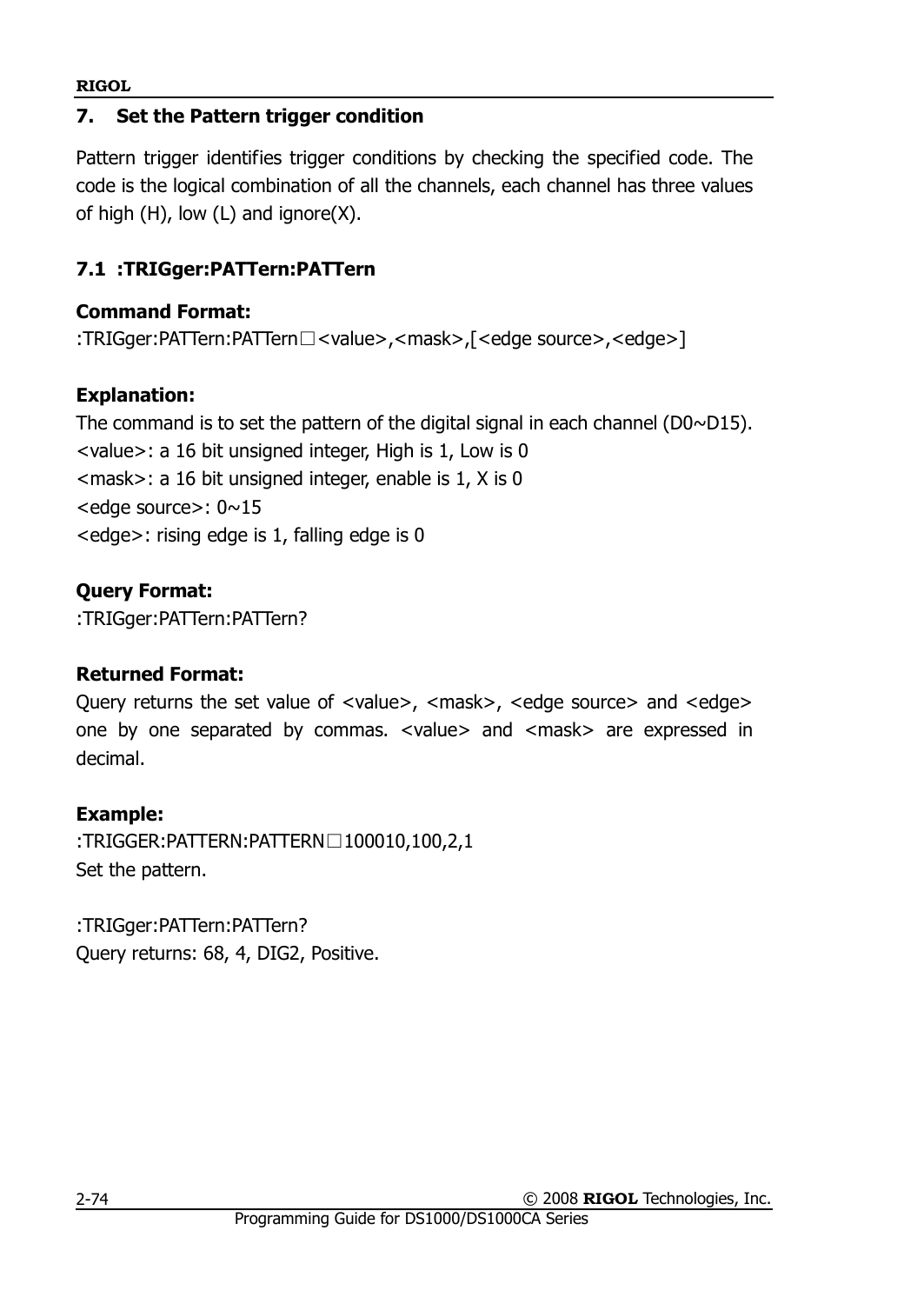#### **8. Set the Duration Trigger condition**

Trigger at specified time when predetermined codes are met.

#### <span id="page-82-0"></span>**8.1 :TRIGger:DURation:PATTern**

#### **Command Format:**

:TRIGger:DURation:PATTern□<value>,<mask>

#### **Explanation:**

The command is to set the pattern of the digital signal in each channel. <value>: a 16 bit unsigned integer, "High" is 1, "Low" is 0 <mask>: a 16 bit unsigned integer, "enable" is 1, "X" is 0

#### **Query Format:**

:TRIGger:DURation:PATTern?

#### **Returned Format:**

Query returns the set value of <value>, <mask> separated by commas and expressed in decimal.

#### **Example:**

| :TRIGGER:DURATION:PATTERN□10010, 101 | Set the pattern      |
|--------------------------------------|----------------------|
| :TRIGGER:DURATION:PATTERN?           | Query returns: 18, 5 |

#### <span id="page-82-1"></span>**8.2 :TRIGger:DURation:QUALifier**

#### **Command Format:**

:TRIGger:DURation:QUALifier□<qual>

#### **Explanation:**

The command is to set the time condition, the options of <qual> are "GREATER THAN", "LESS THAN" or "EQUAL".

## **Query Format:**

:TRIGger:DURation:QUALifier?

## **Returned Format:**

Query returns "GREATER THAN", "LESS THAN" or "EQUAL". The double quotes are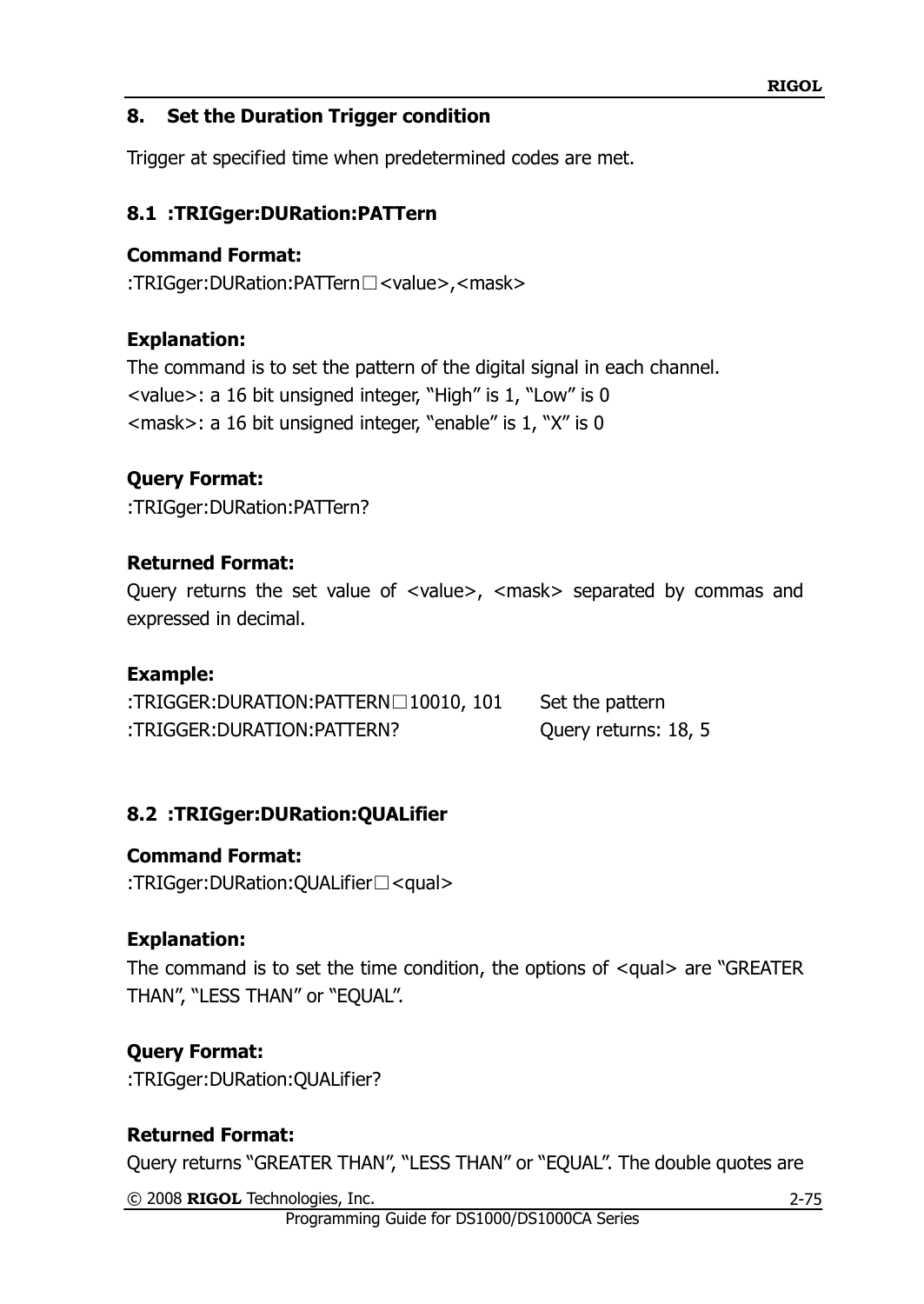not returned.

## **Example:**

:TRIGger:DURation:QUALifier□GREATERTHAN Set the time condition as "Greater than"

:TRIGger:DURation:QUALifier? Query returns "GREATER THAN"

## <span id="page-83-0"></span>**8.3 :TRIGger:DURation:TIME**

**Command Format:** :TRIGger:DURation:TIME□<time>

## **Explanation:**

The command is to set the duration time limits. When trigger condition is being met, trigger occurs continuously within the specified time limits. The range of  $\times$ time $>$  is 2ns $\sim$ 10s.

**Query Format:** :TRIGger:DURation:TIME?

# **Returned Format:**

Query returns the set value of <time> in scientific numeric notation.

## **Example**:

:TRIGGER:DURATION:TIME□0.05 Set the limit time of the duration time as 50ms.

:TRIGGER:DURATION:TIME? Query returns 5.00e-02.

## **NOTE: The Trigger system is complex, and the settings must be defined correctly. Be patient and cautious!**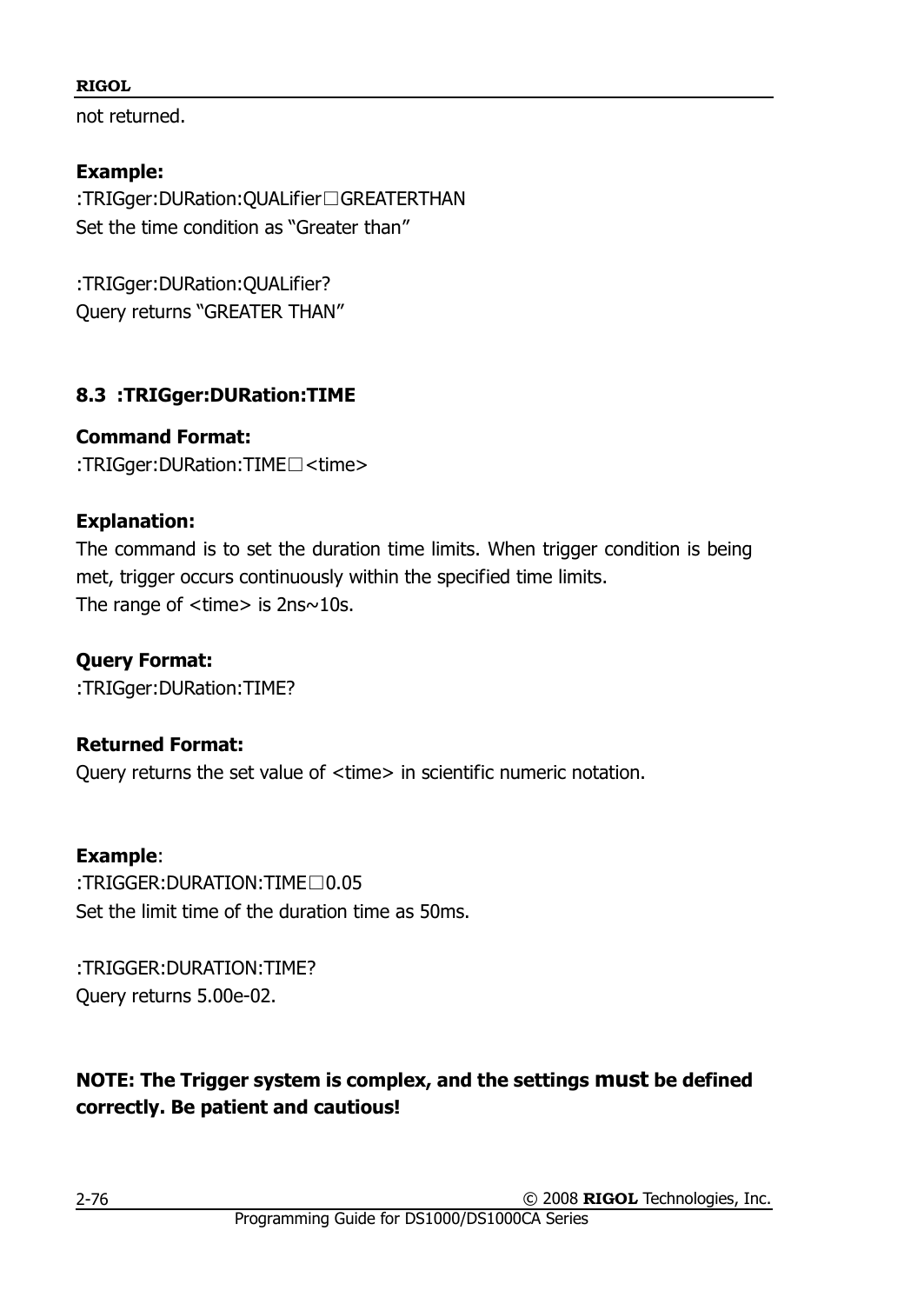# **LA Commands (Only for DS1000\*D Series**)

LA (Logic Analyzer) Module Commands are used to control the logic analyzer, to acquire and analyze the digital signals.

LA Commands include:

- :LA:DISPlay
- :DIGital<n>:TURN
- :DIGital<n>:POSition
- **•** :LA:THReshold
- :LA:GROUp
- :LA:POSition:RESet

We will give specific explanations for each command in the following part.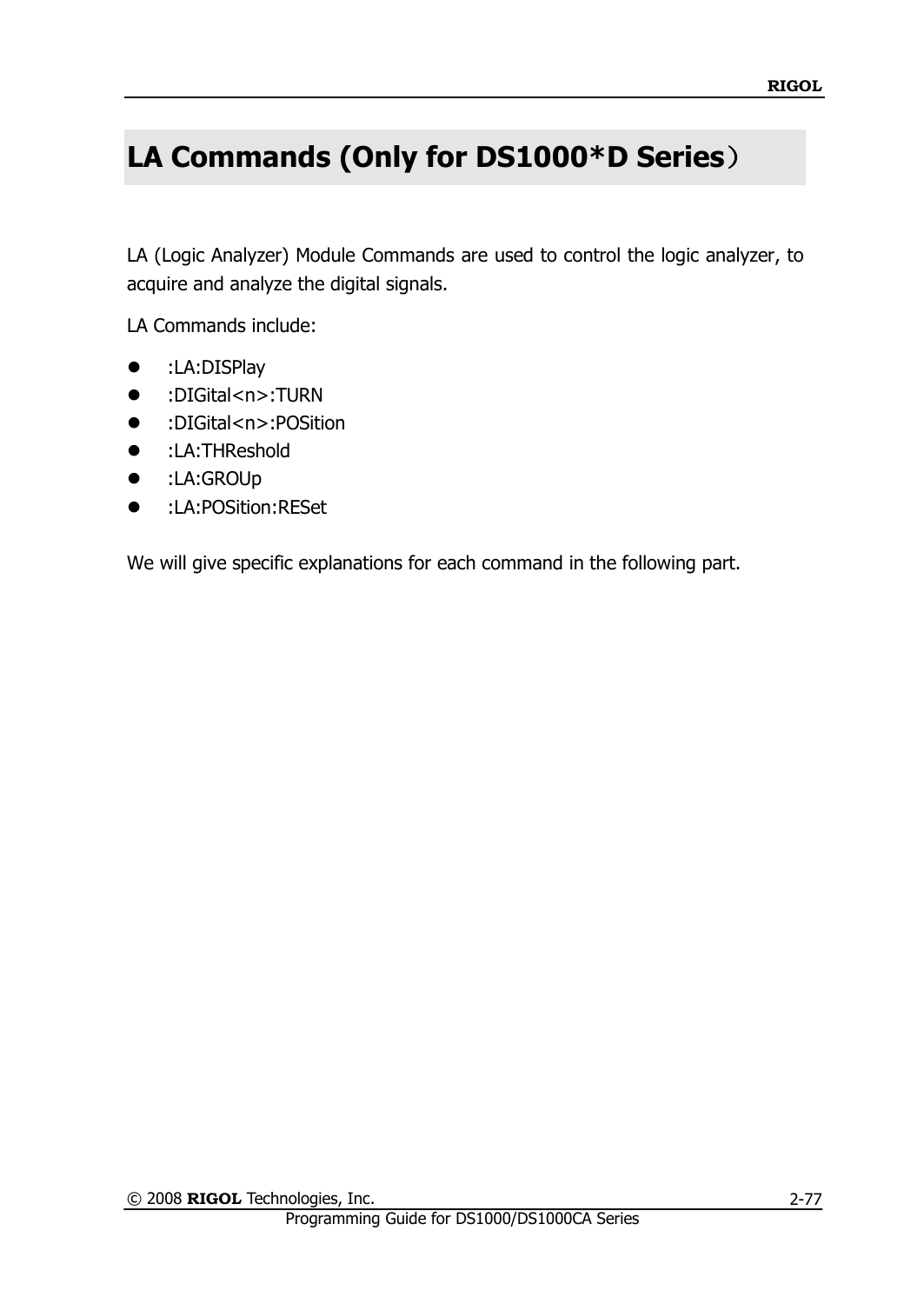## <span id="page-85-1"></span>**1. :LA:DISPlay**

**Command Format:** :LA:DISPlay□{ON|OFF}

#### **Explanation:**

The command is to control the display of the digital channel On or OFF.

## **Query Format:**

:LA:DISPlay?

#### **Returned Format:**

Query returns "ON" or "OFF". The double quotes are not returned.

#### **Example:**

| :LA:DISPlay $\Box$ ON | Set the digital channel On |
|-----------------------|----------------------------|
| :LA:DISPlay?          | Query returns "ON"         |

## <span id="page-85-0"></span>**2. :DIGital<n>:TURN**

# **Command Format:**

:DIGital<n>:TURN□{ON|OFF}

## **Explanation:**

The command is to control the specified digital channel ON or OFF

## **Query Format:**

:DIGital<n>:TURN?

## **Returned Format:**

Query returns "ON" or "OFF". The double quotes are not returned.

## **Example:**

| :DIGital2:TURN□ON      | Set the digital Channel 2 On |
|------------------------|------------------------------|
| :DIGital <n>:TURN?</n> | Query returns "ON"           |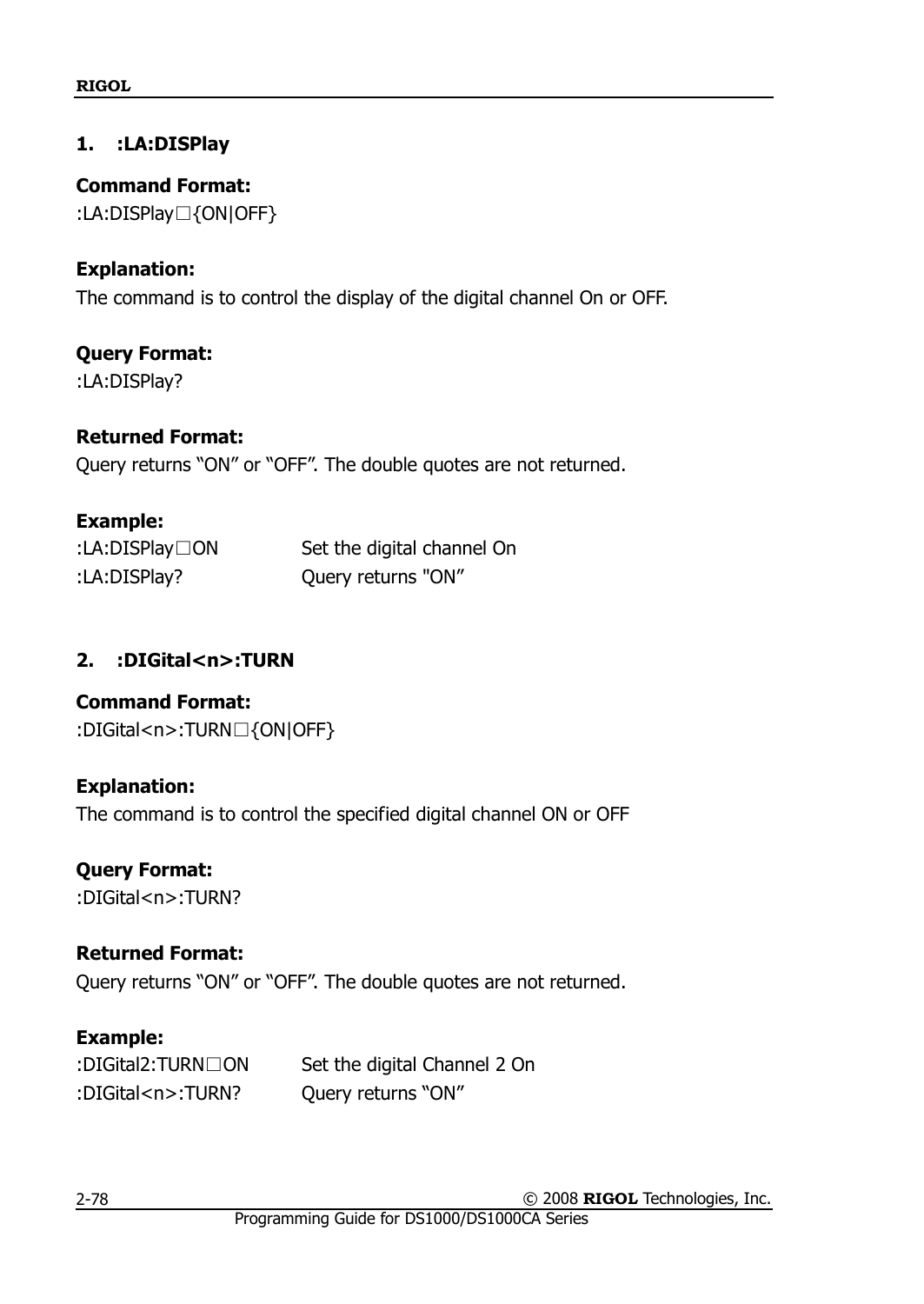## <span id="page-86-0"></span>**3. :DIGital<n>:POSition**

## **Command Format:**

:DIGital<n>:POSition□<position>

## **Explanation:**

The command is to set the size of the digital waveform. When the size of the waveform is large, you can see the waveform on the screen from channels  $0 \sim 7$ . When the size of the waveform is small, you can see the waveform on the screen from channels  $0 \sim 15$ .

The range of  $\langle n \rangle$  is 0 $\sim$ 15;  $\epsilon$  > position > is 0~7 (if display size = large)  $0 \sim 15$  (if display size = small)

## **Query Format:**

:DIGital<n>:POSition?

## **Returned Format:**

Query returns the set value of <position>.

## **Example:**

:DIGital2:POSition□3 Set the count of waveform for the digital Channel 2 to 3.

:DIGital2:POSition? Query returns 3.

## <span id="page-86-1"></span>**4. :LA:THReshold**

## **Command Format:**

:LA:THReshold□<value>[suffix]

## **Explanation:**

The command is to set the threshold as TTL, CMOS, ECL or ueser defined. <Value> can be "CMOS", "ECL", "TTL" and User Defined, the <User Defined> value is in NR3 format from  $-8.00$  to  $+8.00$ [suffix] can be "V", "mV" or "uV".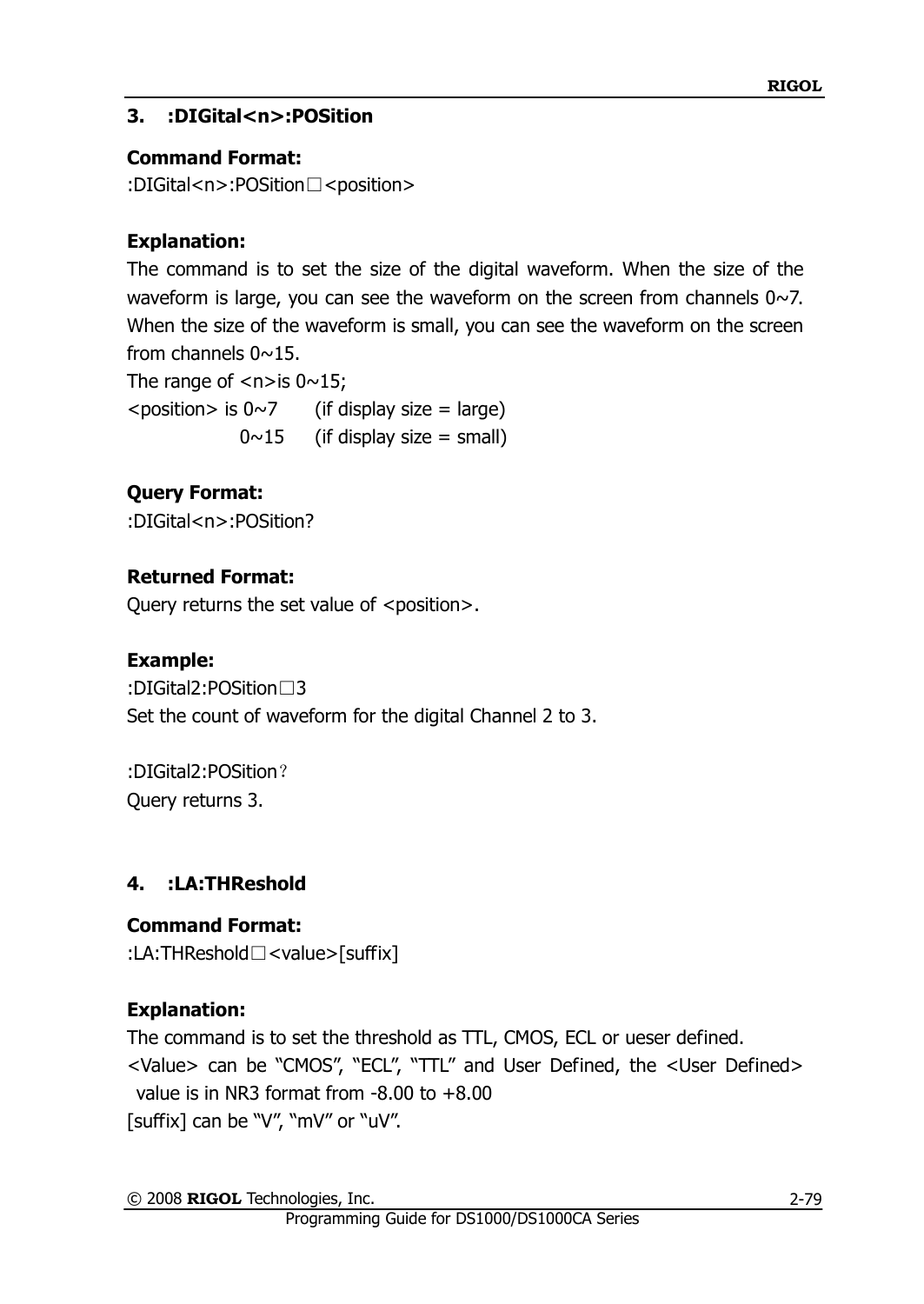#### **Query Format:**

:LA:THReshold?

#### **Returned Format:**

Query returns "CMOS", "ECL", "TTL" or the set value of <User Defined>.

## **Example:**

| :LA:THReshold $\square$ COMS | Set the threshold as COMS |
|------------------------------|---------------------------|
| :LA:THReshold?               | Query returns COMS        |

## <span id="page-87-0"></span>**5. :LA:GROUp**

# **Command Format:**

:LA:GROUp<n>□{ON|OFF}

## **Explanation:**

The command is to turn On or Off of the Group1 (D7~D0), Group2 (D15~D8).  $<sub>n</sub>$  is 1 or 2.</sub>

## **Query Format:**

:LA:GROup<n>?

## **Returned Format:**

Query returns "ON" or "OFF". The double quotes are not returned.

## **Example:**

| :LA:GROUp1 $\Box$ ON | Set the digital channel D0~D7 On |
|----------------------|----------------------------------|
| :LA:GROup1?          | Query returns "ON"               |

## <span id="page-87-1"></span>**6. :LA:POSition:RESet**

## **Command Format:**

:LA:POSition:RESet

## **Explanation:**

The command is to relocate the location of the waveform and make a messy screen return to normal display.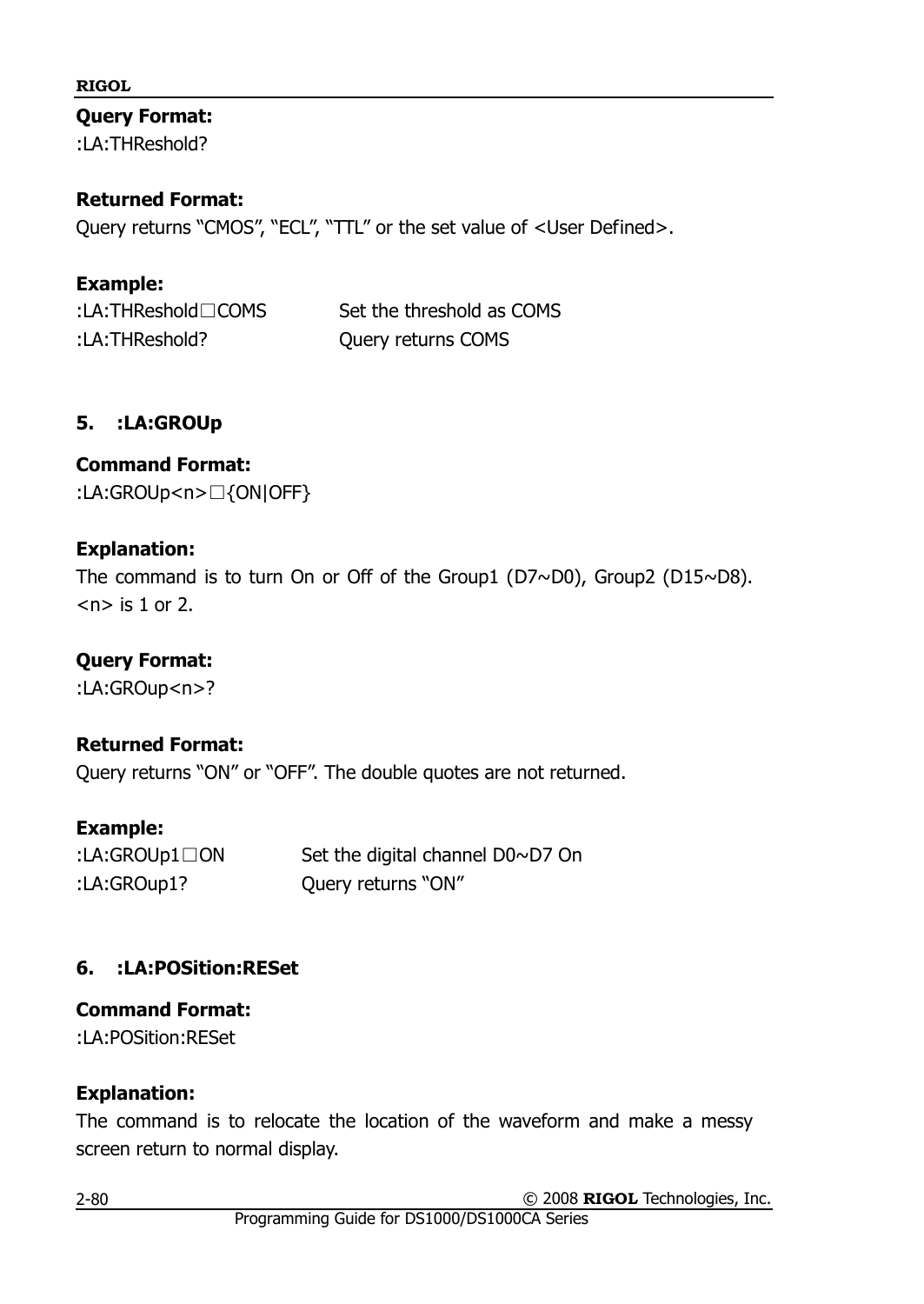# **Math Commands**

MATH Commands are used to display the result of adding, subtracting, multiplying and FFT from Channel 1 and Channel 2, the result can be measured by the grid or the cursor。

MATH Commands include:

- :MATH:DISPlay
- :FFT:DISPlay

We will give specific explanations for each command in the following part.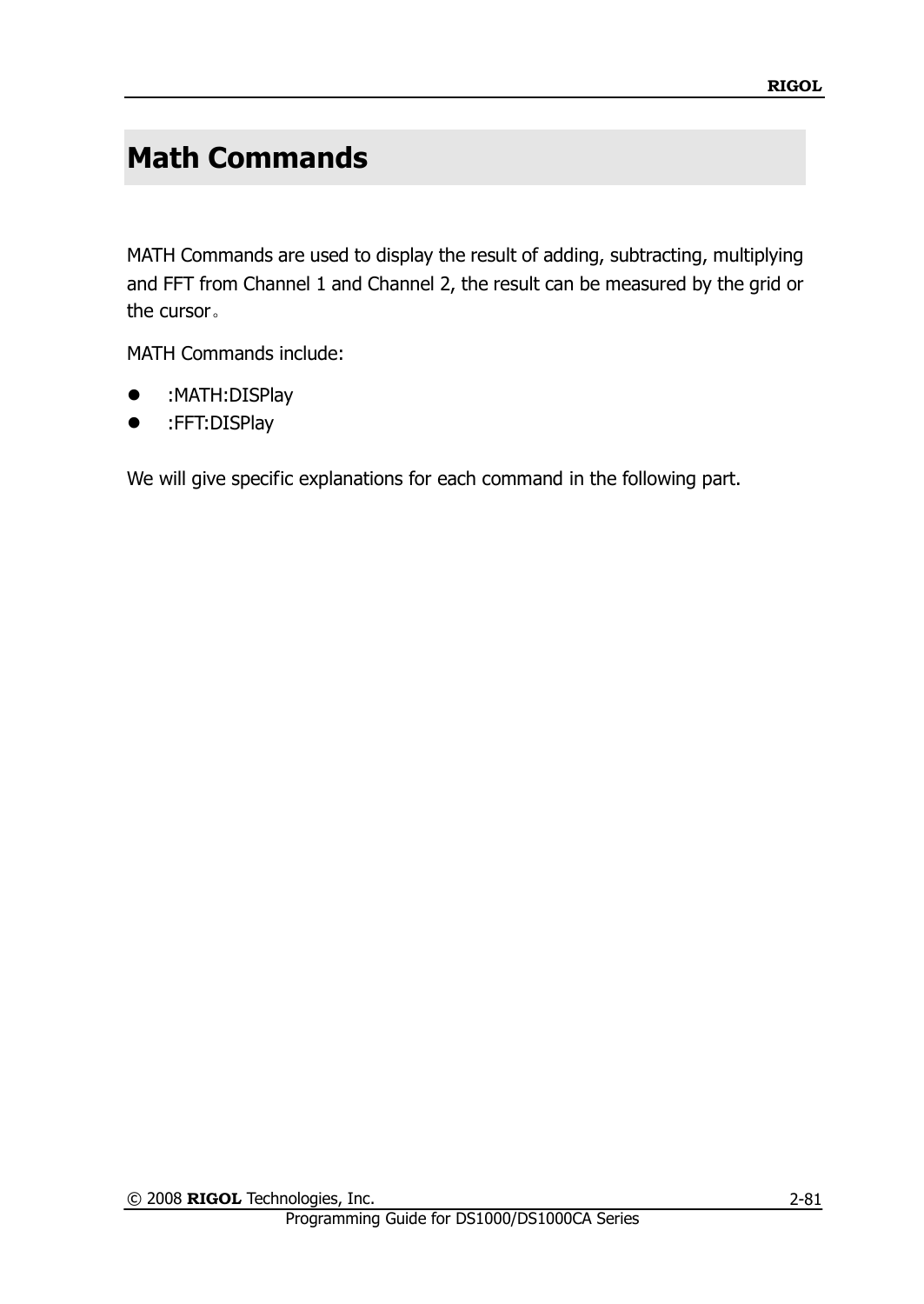### <span id="page-89-1"></span>**1. :MATH:DISPlay**

**Command Format:** :MATH:DISPlay□{ON|OFF}

#### **Explanation:**

The command is to turn the **MATH** function ON or OFF.

**Query Format:** :MATH:DISPlay?

**Example:**

#### **Returned Format:**

Query returns "ON" or "OFF". The double quotes are not returned.

| Example:                |                          |
|-------------------------|--------------------------|
| :MATH:DISPlay $\Box$ ON | Set the Math function On |
| :MATH:DISPlay?          | Query returns "ON"       |

## <span id="page-89-0"></span>**2. :FFT:DISPlay**

**Command Format:** :FFT:DISPlay□{ON|OFF}

#### **Explanation:**

The :FFT:DISPlay command is to turn the FFT function Onor Off.

# **Query Format:**

:FFT:DISPlay?

## **Returned Format:**

Query returns "ON" or "OFF". The double quotes are not returned.

## **Example :**

:FFT:DISPlay□ON Set the FFT function on :FFT:DISPlay? Query returns "ON"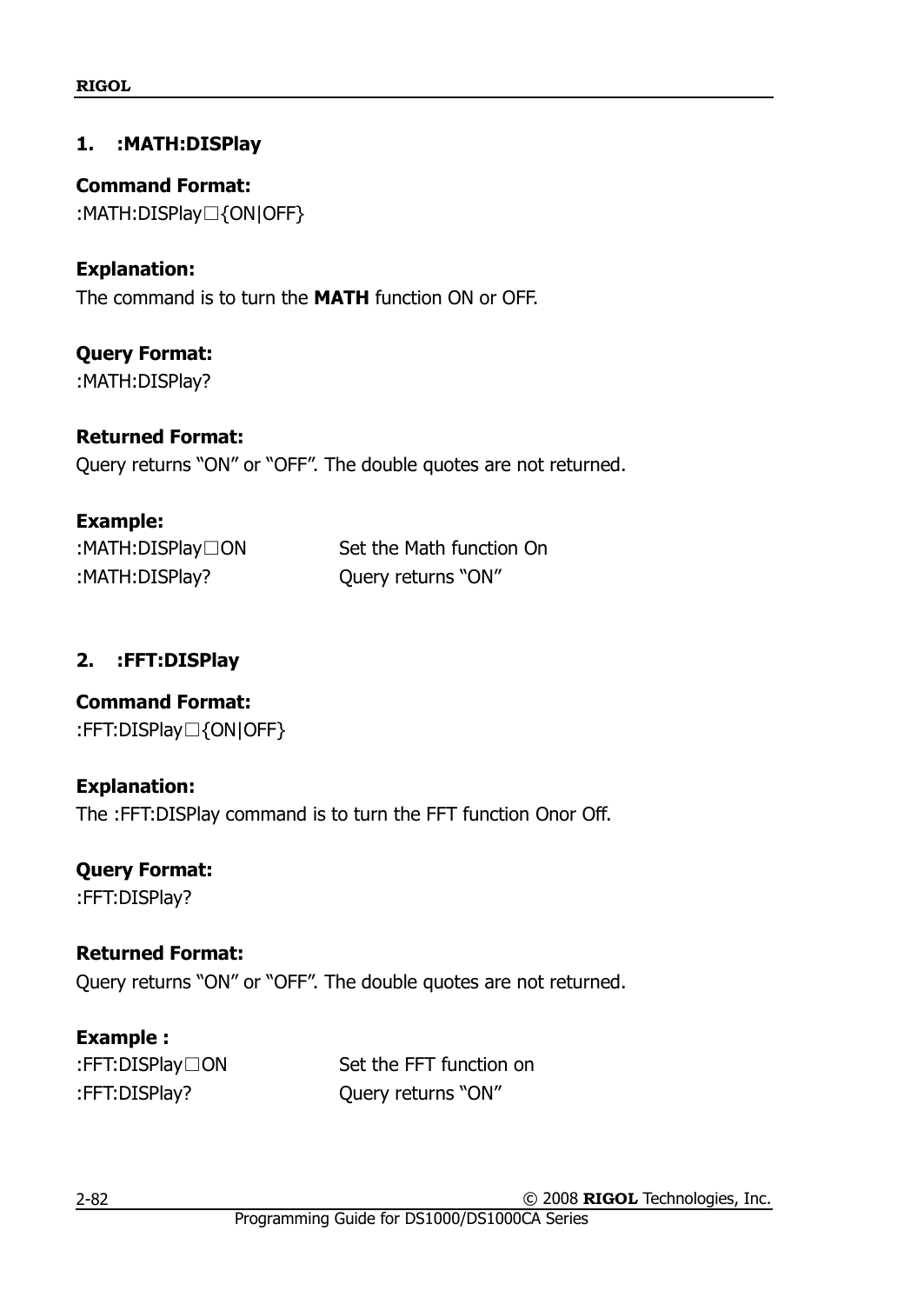# **Waveform commands**

The waveform command is used to read the waveform data displayed on the screen of the oscilloscope.

## <span id="page-90-0"></span>**1. :WAVeform:DATA?**

#### **Command Format:**

:WAVeform:DATA?□[<source>]

#### **Explanation:**

This command is to read the waveform data displayed on the screen of the oscilloscope. <source> is optional, it can be CHANnel1, CHANnel2, DIGital, MATH or FFT, the default is CHANnel1.

#### **Returned Format:**

Query returns 1024 (1K) data.

#### **Example:**

© 2008 **RIGOL** Technologies, Inc. :WAVeform:DATA?□CHANnel1 Read the data acquired from the Channel 1: 119,119,119,119,119,119,123,119,123,119,123,119,123,119,123,119,123,119,1 23,119,119,123,123,119,123,119,119,123,119,123,123,119,123,119,123,119,11 9,123,123,119,123,119,123,119,123,119,123,119,123,119,123,119,119,123,123, 119,123,119,119,123,123,119,123,119,119,123,119,123,119,123,123,119,119,1 23,119,123,119,123,123,119,119,123,119,123,123,119,119,123,119,123,123,11 9,123,119,123,119,119,123,123,119,123,119,123,119,123,119,119,123,119,123, 123,119,123,119,123,119,123,119,123,119,123,119,123,119,123,119,123,119,1 19,123,119,123,123,119,123,119,123,119,123,119,123,119,123,119,123,119,11 9,123,119,123,123,119,123,119,123,119,123,119,119,123,123,119,119,123,123, 119,123,119,123,119,123,119,123,119,119,123,123,119,119,123,123,119,123,1 19,123,119,123,119,123,119,123,119,119,123,123,119,123,119,123,119,119,12 3,123,119,123,119,119,123,123,119,123,119,119,123,119,123,119,123,123,119, 123,119,123,119,123,119,123,119,119,123,119,123,123,119,119,123,119,123,1 23,119,123,119,119,123,123,119,123,119,123,119,123,119,123,119,119,123,11 9,123,123,119,123,119,123,119,119,123,123,119,123,119,123,119,119,123,119, 123,119,123,123,119,123,119,123,119,123,119,119,123,123,119,123,119,123,1 19,123,119,119,123,119,123,119,123,119,123,119,123,119,123,123,119,123,11 9,123,119,123,119,123,119,119,123,123,119,123,119,119,123,119,123,123,119,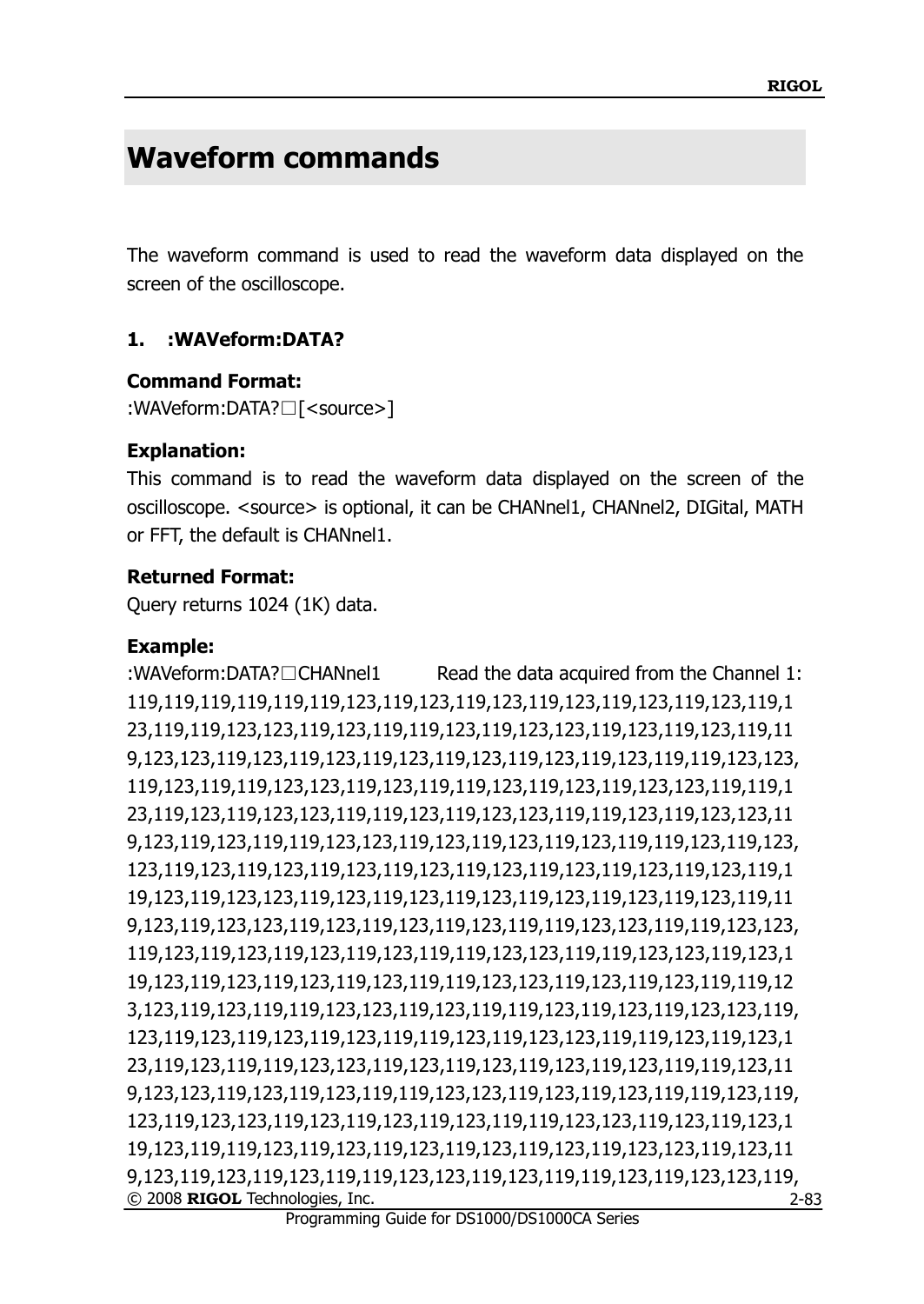123,119,123,119,119,123,123,119,123,119,119,123,119,123,123,119,123,119,1 23,119,123,119,119,123,119,123,123,119,123,119,119,123,123,119,119,123,11 9,123,123,119,123,119,123,119,119,123,119,123,119,123,123,119,123,119,123, 119,123,119,123,119,119,123,123,119,123,119,119,123,123,119,123,119,123,1 19,119,123,123,119,123,119,123,119,123,119,123,119,119,123,123,119,119,12 3,119,123,123,119,119,123,123,119,119,123,123,119,123,119,123,119,123,119, 123,119,123,119,119,123,123,119,123,119,119,123,123,119,123,119,123,119,1 19,123,123,119,119,123,123,119,123,119,119,123,119,123,123,119,123,119,11 9,123,123,119,123,119,119,123,119,123,123,119,119,123,123,119,123,119,119, 123,119,123,123,119,119,123,119,123,119,123,123,119,119,123,123,119,119,1 23,119,123,119,123,123,119,123,119,119,123,119,123,119,123,119,123,123,11 9,123,119,119,123,123,119,119,123,119,123,119,123,123,119,123,119,123,119, 119,123,123,119,123,119,119,123,119,123,119,123,119,123,123,119,119,123,1 19,123,123,119,123,119,123,119,119,123,119,123,119,123,123,119,119,123,11 9,123,119,123,119,123,123,119,123,119,123,119,119,123,119,123,123,119,119, 123,119,123,119,123,123,119,123,119,123,119,119,123,123,119,119,123,119,1 23,123,119,119,123,119,123,119,123,123,119,119,123,119,123,119,123,119,12 3,123,119,123,119,119,123,119,123,119,123,119,123,119,123,119,123,123,119, 119,123,119,123,119,123,123,119,119,123,119,123,119,123,119,123,123,119,1 19,123,123,119,119,123,119,123,119,123,119,123,123,119,123,119,119,123,12 3,119,119,123,119,123,119,123,119,123,119,123,119,123,123,119,119,123,119, 123,119,123,119,123,123,119,123,119,123,119,119,123,119,123,119,123,123,1 19,119,123,123,119,119,123,123,119,123,119,119,123,123,119,123,119,119,12 3,123,119,123,119,123,119,119,123,123,119,123,119,119,123,123,119,119,123, 119,123,119,123,123,119,119,123,123,119,119,123,119,123,119,123,119,123,1 23,119,119,123,123,119,123,119,123,119,119,123,119,123,119,123,119,123,12 3,119,123,119,123,119,119,123,123,119,119,123,119,123,123,119,123,119,123, 119,119,123,123,119,119,123,119,123,123,119,123,119,123,119,123,119,123,1 19,119,123,119,123,123,119,123,119,119,123,123,119,119,123,123,119,119,12 3,119,123,123,119,123,119,119,123,123,119,123,119,119,123,123,119,123,119, 123,119,119,123,119,123,119,123,119,123,123,119,123,119,123,119,119,123,1 19,123,123,119,123,119,123,119,123,119,123,119,119,123,119,123,123,119,12 3,119,119,123,119,123,119,123,123,119,123,119,119,123,119,123,123,119,123, 119,123,119,123,119,123,119,119,123,119,123,119,123,123,119,123,119,123,1 19,119,123,123,119,119,123,119,123,119,123,123,119,123,119,123,119,119,12 3,119,123,119,123,123,119,123,119,123,119,119,123,123,119,123,119,123,119, 119,123,119,123,123,119,119,123,119,123,123,119,123,119,119,123,123,119,1 23,119,123,119,123,119,123,119,123,119,119,119,119,119,119,119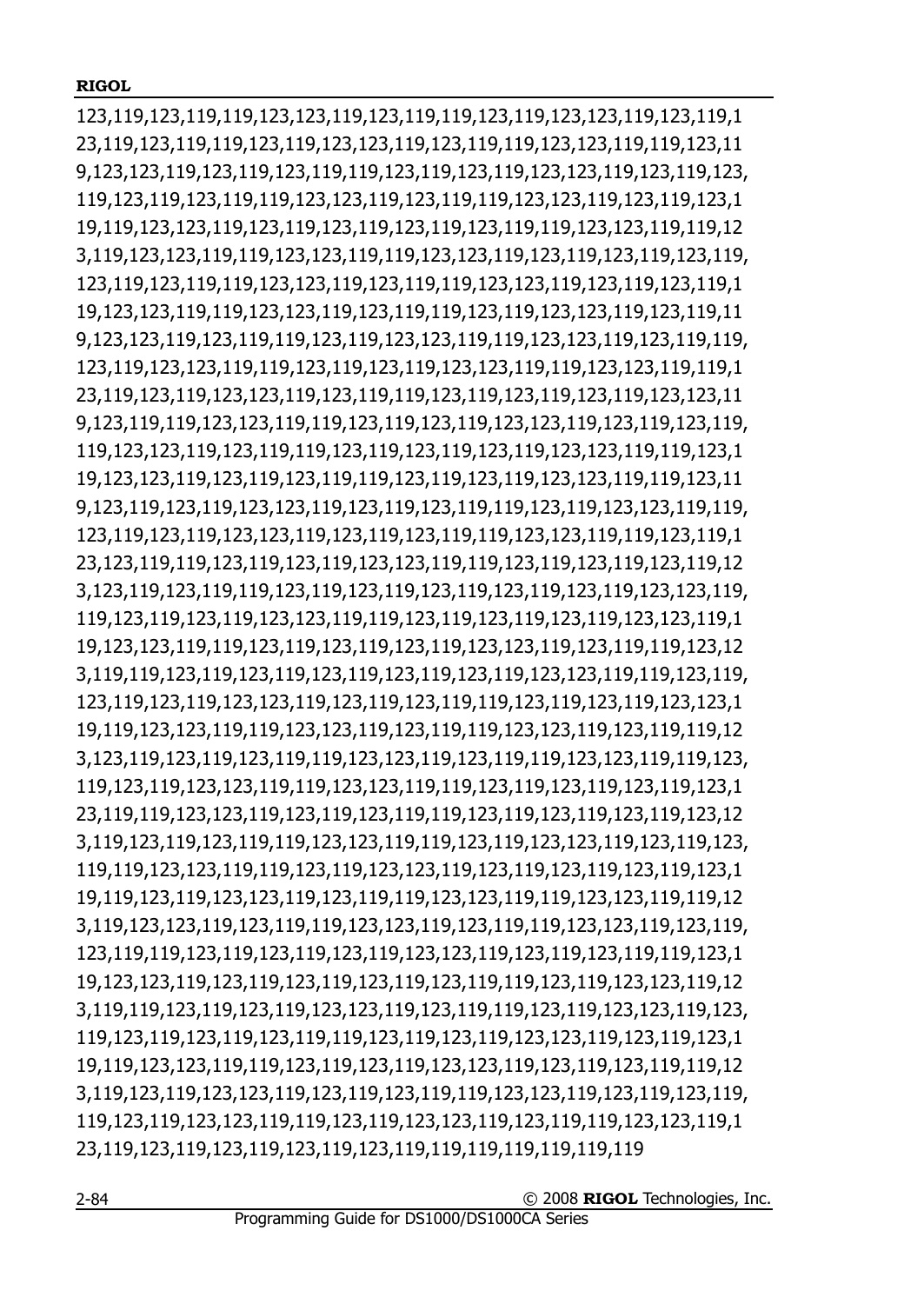# **Chapter 3 Command Quick Reference**

#### [\\*IDN? 2-3](#page-10-0)

## **A**

[:ACQuire:AVERages 2-30](#page-37-0) [:ACQuire:MODE 2-29](#page-36-0) [:ACQuire:SAMPlingrate? 2-30](#page-37-1) [:DISPlay:TYPE 2-32](#page-39-0) [:AUTO 2-4](#page-11-0)

## **B**

[:BEEP:ACTion2-6](#page-13-0) [:BEEP:ENABle2-6](#page-13-1)

## **C**

[:CHANnel<n>:BWLimit 2-38](#page-45-0) [:CHANnel<n>:COUPling 2-38](#page-45-1) [:CHANnel<n>:DISPlay 2-39](#page-46-0) [:CHANnel<n>:FILTer 2-41](#page-48-0) [:CHANnel<n>:INVert 2-39](#page-46-1) [:CHANnel<n>:MEMoryDepth? 2-42](#page-49-0) [:CHANnel<n>:OFFSet 2-40](#page-47-0) [:CHANnel<n>:PROBe 2-40](#page-47-1) [:CHANnel<n>:SCALe 2-41](#page-48-1) [:CHANnel<n>:VERNier2-42](#page-49-1) [:COUNter:ENABle 2-5](#page-12-0)

## **D**

[:DIGital<n>:POSition 2-79](#page-86-0) [:DIGital<n>:TURN 2-78](#page-85-0) [:DISPlay:BRIGhtness 2-35](#page-42-0) [:DISPlay:CLEar 2-35](#page-42-1) [:DISPlay:GRID 2-32](#page-39-1)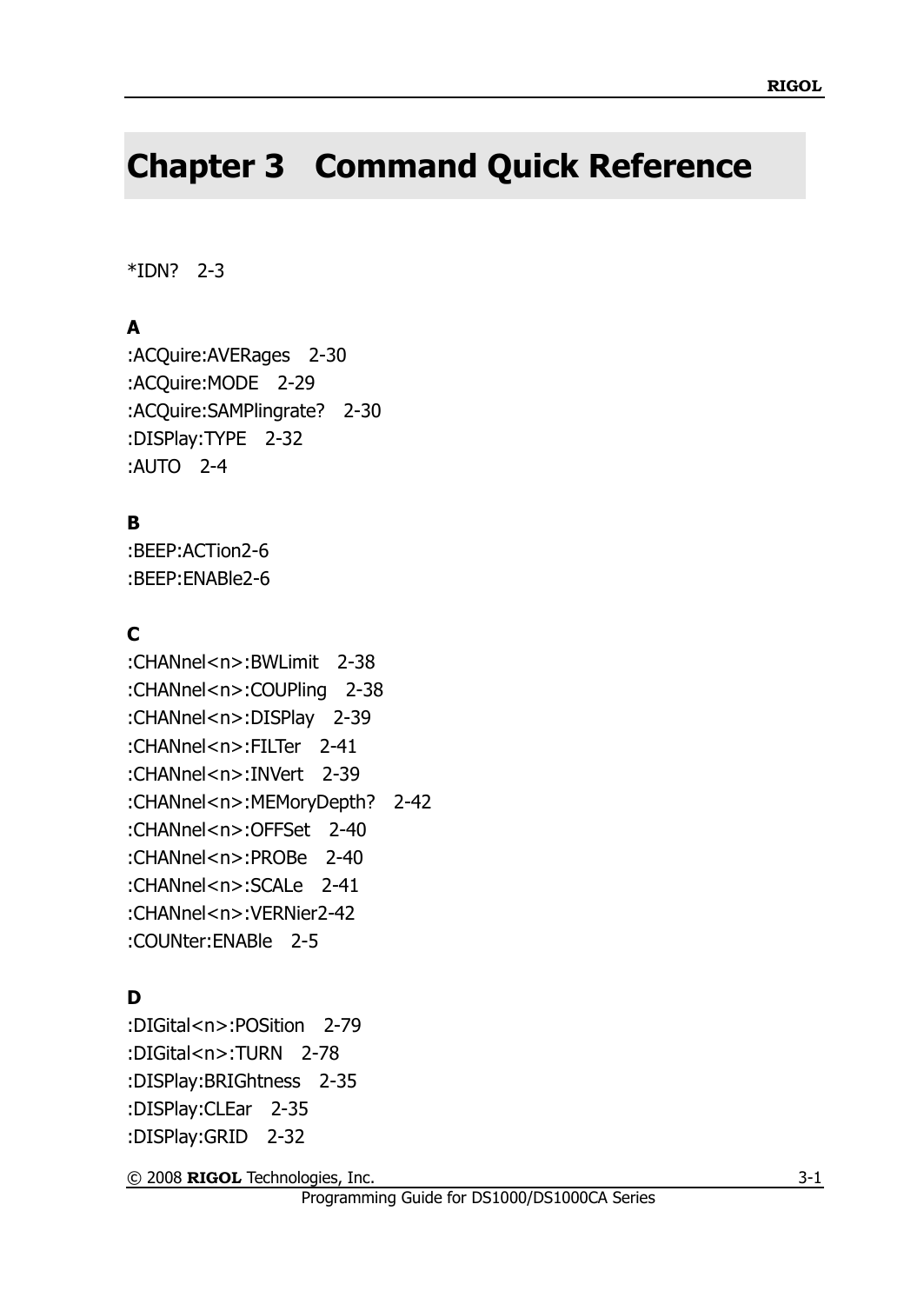[:DISPlay:INTensity 2-35](#page-42-2) [:DISPlay:MNUDisplay 2-33](#page-40-0) [:DISPlay:MNUStatus 2-34](#page-41-0)  [:DISPlay:PERSist 2-33](#page-40-1) [:DISPlay:SCReen 2-34](#page-41-1) [:DISPlay:TYPE 2-32](#page-39-0)

# **F**

[:FFT:DISPlay 2-82](#page-89-0) [:FORCetrig 2-4](#page-11-1)

## **H**

[:HARDcopy 2-4](#page-11-2)

## **I**

[:INFO:LANGuage 2-4](#page-11-3)

## **K**

3-2 [:KEY:LOCK 2-8](#page-15-0) [:KEY:RUN 2-8](#page-15-1) [:KEY:AUTO 2-8](#page-15-2) [:KEY:CHANnel1 2-9](#page-16-0) [:KEY:CHANnel2 2-9](#page-16-1) [:KEY:MATH 2-9](#page-16-2) [:KEY:REF 2-9](#page-16-3) [:KEY:F1 2-9](#page-16-4) [:KEY:F2 2-10](#page-17-0) [:KEY:F3 2-10](#page-17-1) [:KEY:F4 2-10](#page-17-2) [:KEY:F5 2-10](#page-17-3) [:KEY:MNUoff 2-11](#page-18-0) [:KEY:MEASure 2-11](#page-18-1) [:KEY:CURSor 2-11](#page-18-2) [:KEY:ACQuire 2-11](#page-18-3) [:KEY:DISPlay 2-12](#page-19-0) [:KEY:STORage 2-12](#page-19-1) [:KEY:UTILity 2-12](#page-19-2) [:KEY:MNUTIME 2-12](#page-19-3) [:KEY:MNUTRIG 2-12](#page-19-4)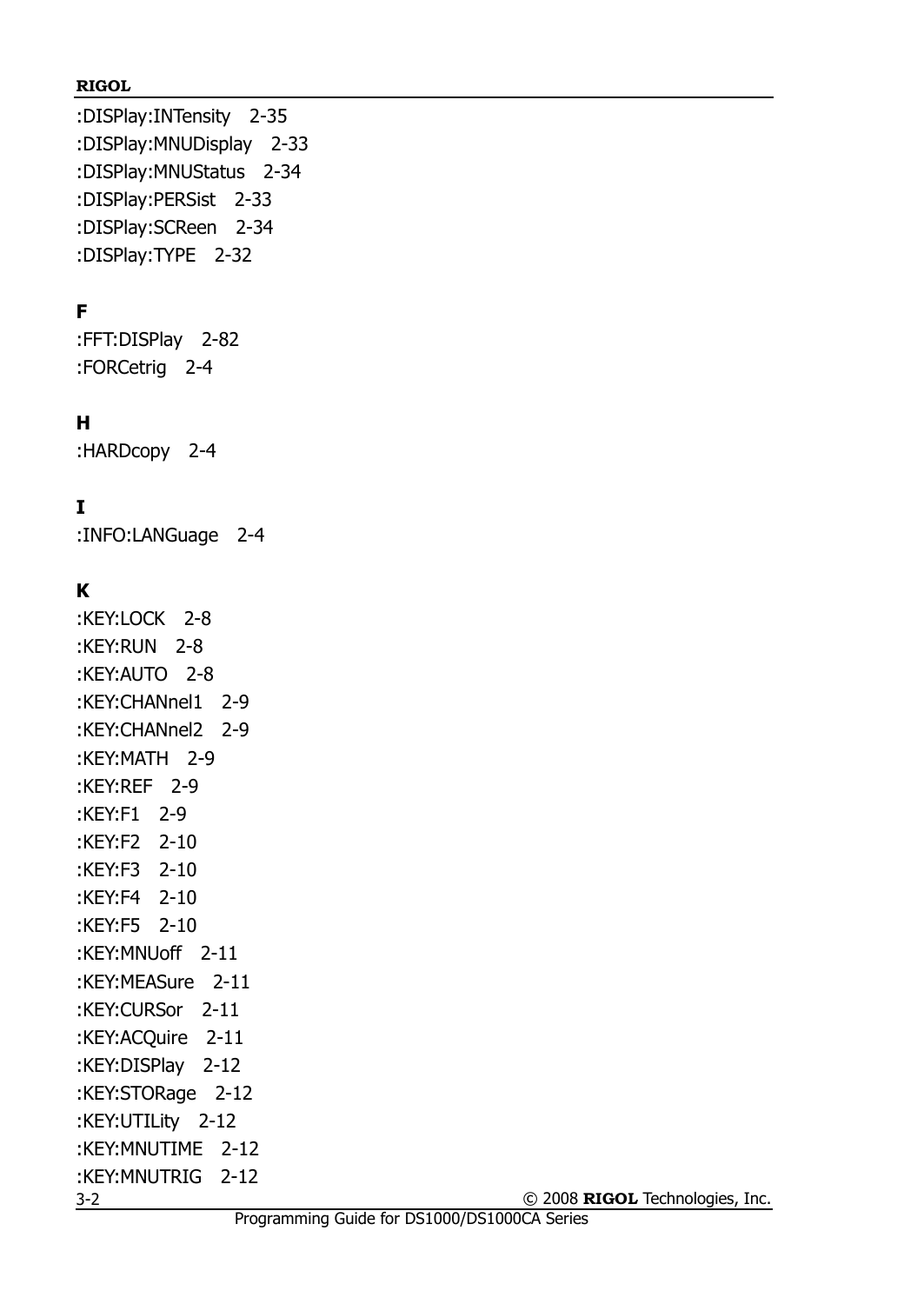```
:KEY:Trig%50 2-13
:KEY:FORCe 2-13
:KEY:V_POS_INC 2-13
:KEY:V_POS_DEC 2-13
:KEY:V_SCALE_INC 2-14
:KEY:V_SCALE_DEC 2-14
:KEY:H_SCALE_INC 2-14
:KEY:H_SCALE_DEC 2-14
:KEY:TRIG_LVL_INC 2-15
:KEY:TRIG_LVL_DEC 2-15
:KEY:H_POS_INC 2-15
:KEY:H_POS_DEC 2-15
:KEY:PROMPT_V 2-15
:KEY:PROMPT_H 2-16
:KEY:FUNCtion 2-16
:KEY:+FUNCtion 2-16
:KEY:-FUNCtion 2-17
:KEY:LA 2-17
:KEY:PROMPT_V_POS 2-17
:KEY:PROMPT_H_POS 2-17
:KEY:PROMPT_TRIG_LVL 2-18
:KEY:OFF 2-18
```
## **L**

[:LA:DISPlay 2-78](#page-85-1) [:LA:GROUp 2-80](#page-87-0) [:LA:POSition:RESet 2-80](#page-87-1) [:LA:THReshold 2-79](#page-86-1)

## **M**

[:MATH:DISPlay 2-82](#page-89-1) [:MEASure:CLEar 2-20](#page-27-0) [:MEASure:FALLtime? 2-23](#page-30-0) [:MEASure:FREQuency?](#page-30-1) [2-23](#page-30-1) [:MEASure:NDELay? 2-25](#page-32-0) [:MEASure:NDUTycycle? 2-25](#page-32-1)  [:MEASure:NWIDth? 2-24](#page-31-0)

© 2008 **RIGOL** Technologies, Inc. [:MEASure: PDELay? 2-25](#page-32-2)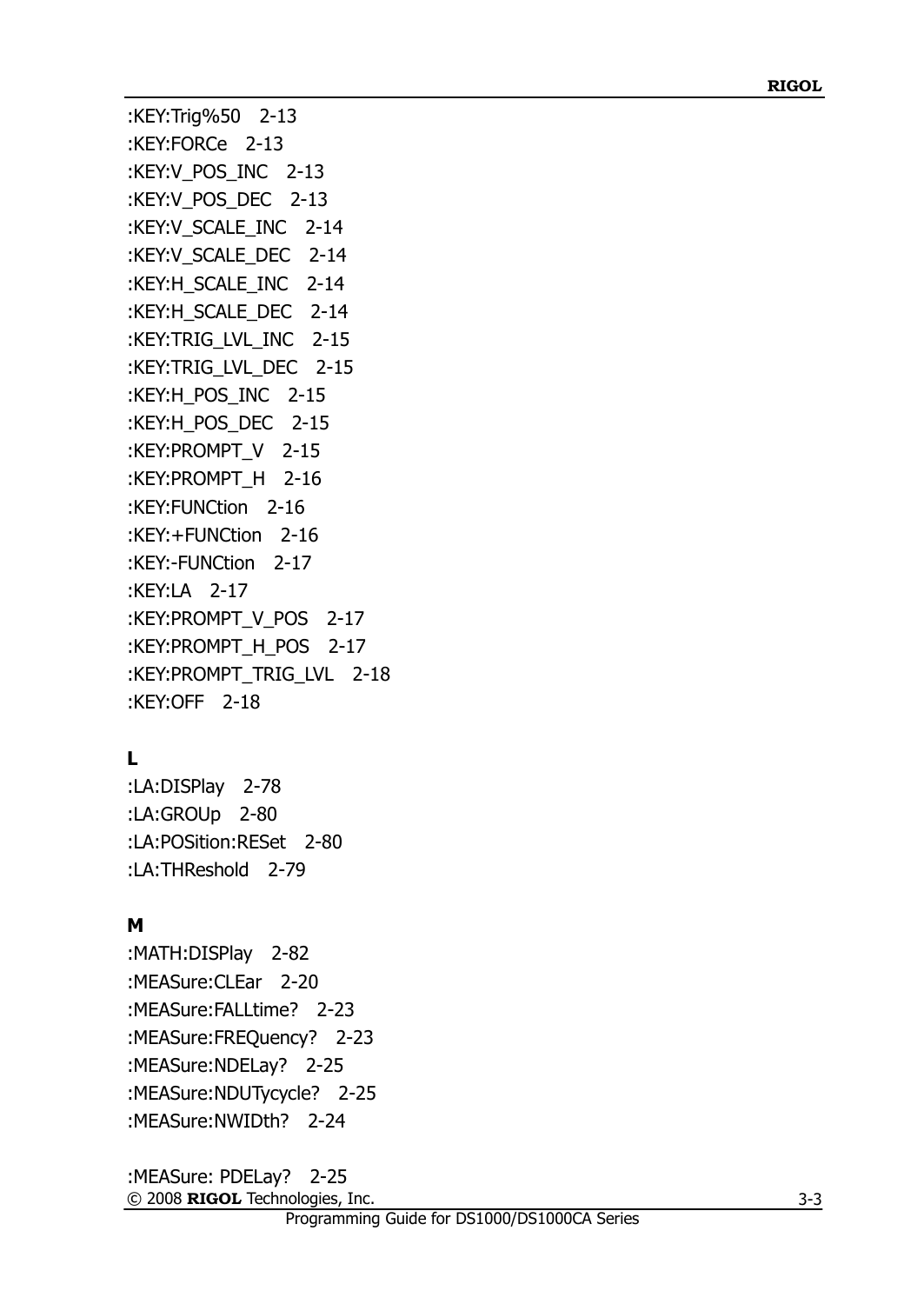[:MEASure:PDUTycycle? 2-25](#page-32-3) [:MEASure:PERiod? 2-24](#page-31-1) [:MEASure:PREShoot? 2-22](#page-29-0) [:MEASure:PWIDth? 2-24](#page-31-2) [:MEASure:RISetime? 2-23](#page-30-2) [:MEASure:SOURce 2-26](#page-33-0) [:MEASure:TOTal 2-26](#page-33-1) [:MEASure:VAMPlitude? 2-21](#page-28-0) [:MEASure:VBASe? 2-21](#page-28-1) [:MEASure:VMAX? 2-20](#page-27-1) [:MEASure:VMIN? 2-20](#page-27-2) [:MEASure:VPP? 2-20](#page-27-3) [:MEASure:VRMS? 2-22](#page-29-1) [:MEASure:VTOP? 2-21](#page-28-2)

## **R**

[:RUN 2-3](#page-10-1)

## **S**

[:STOP 2-3](#page-10-2)

## **T**

© 2008 **RIGOL** Technologies, Inc. 3-4 [:TIMebase:FORMat 2-46](#page-53-0) [:TIMebase:MODE 2-45](#page-52-0) [:TIMebase\[:DELayed\]:OFFSet 2-45](#page-52-1) [:TIMebase\[:DELayed\]:SCALe 2-46](#page-53-1) [:Trig%50 2-4](#page-11-4) [:TRIGger:ALTernation:EDGE:SLOPe 2-67](#page-74-0) [:TRIGger:ALTernation:SLOPe:LEVelA 2-71](#page-78-0) [:TRIGger:ALTernation:SLOPe:LEVelB 2-71](#page-78-1) [:TRIGger:ALTernation:SLOPe:WINDow 2-70](#page-77-0) [:TRIGger:ALTernation:SOURce 2-64](#page-71-0) [:TRIGger:ALTernation:TimeOFFSet 2-65](#page-72-0) [:TRIGger:ALTernation:TimeSCALe 2-65](#page-72-1) [:TRIGger:ALTernation:TYPE 2-64](#page-71-1) [:TRIGger:ALTernation:VIDEO:LINE 2-70](#page-77-1) [:TRIGger:ALTernation:VIDEO:POLarity 2-68](#page-75-0) [:TRIGger:ALTernation:VIDEO:STANdard 2-69](#page-76-0) [:TRIGger:ALTernation<mode>:COUPling 2-72](#page-79-0)